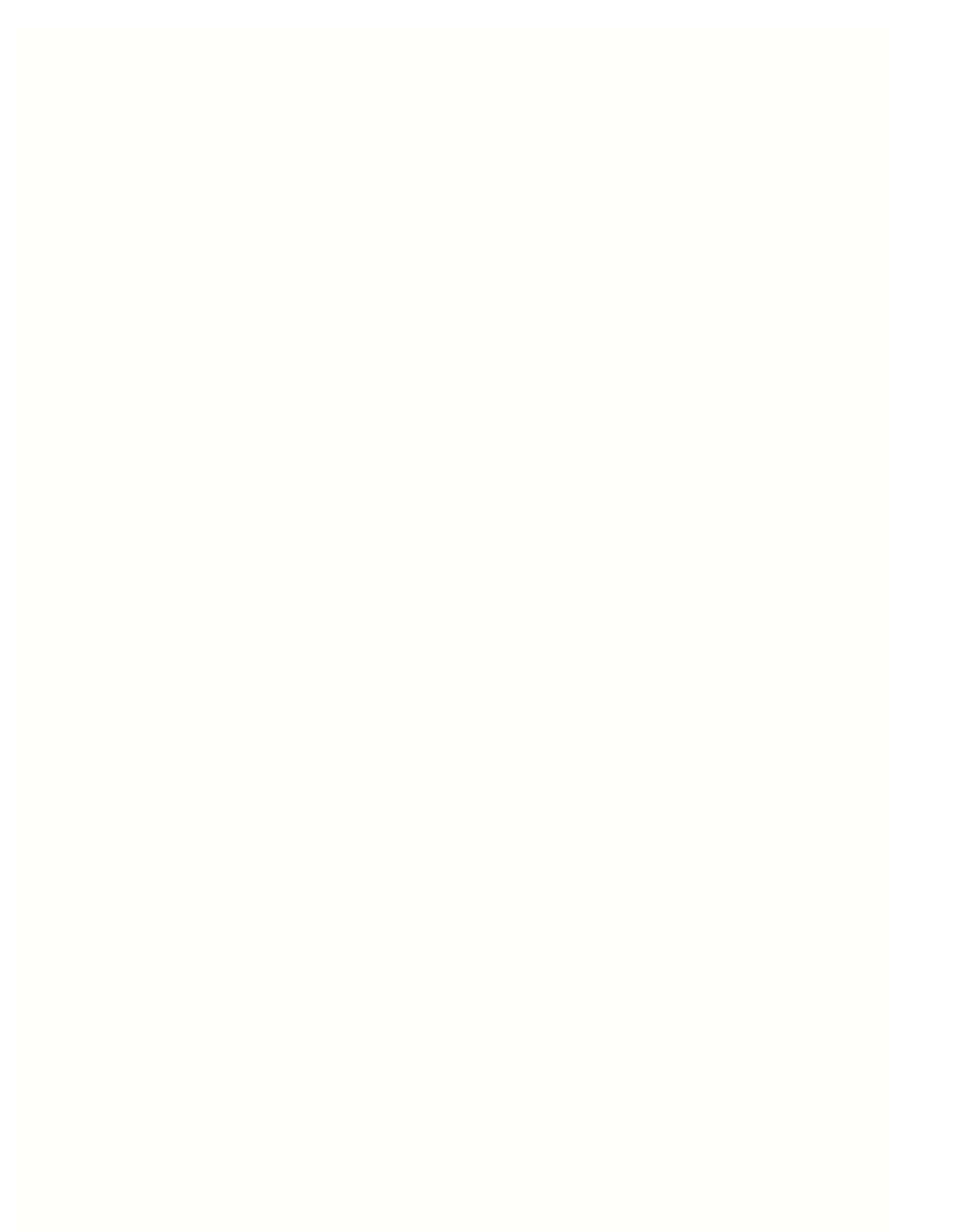$\rm{MBA}$  840 COURSE GUIDE



г

**MBA 840 PROJECT EVALUATION**

Course Developer/Writer Leon Ikpe National Open University of Nigeria

Programme Leader Dr. O.J. Onwe National Open University of Nigeria

Course Coordinator Emmanuel.U.Abianga National Open University of Nigeria

**NATIONAL OPEN UNIVERSITY OF NIGERIA**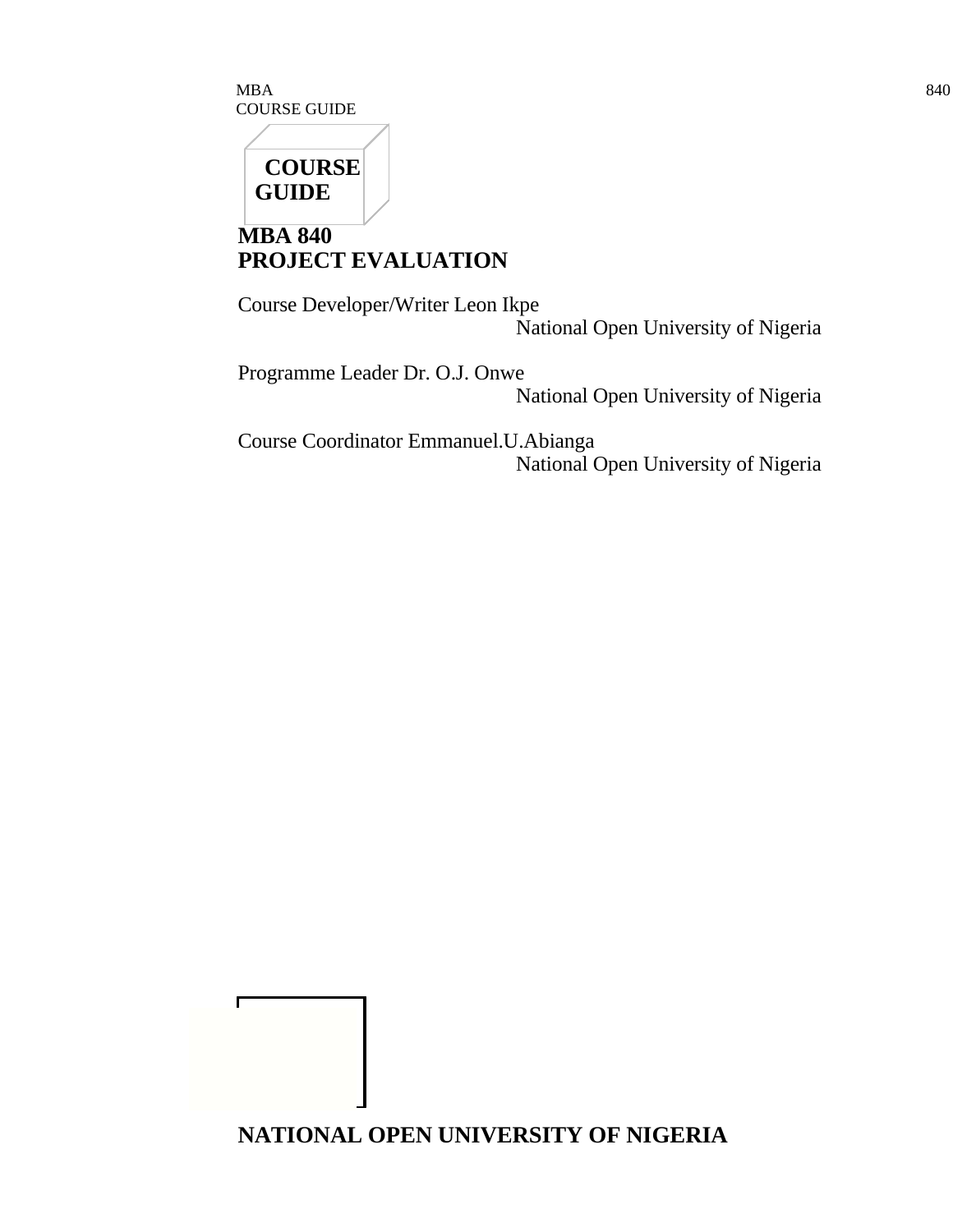National Open University of Nigeria Headquaters 14/16 Ahmadu Bello Way Victoria Island Lagos

Abuja Office No 5 Dar es Salam Street Off Aminu Kano Crescent Wuse II, Abuja Nigeria.

e-mail: centralinfo@nou.edu.ng URL: www.nou.edu.ng

Published by National Open University of Nigeria

Printed 2008

ISBN: 978-058-030-1

All Rights Reserved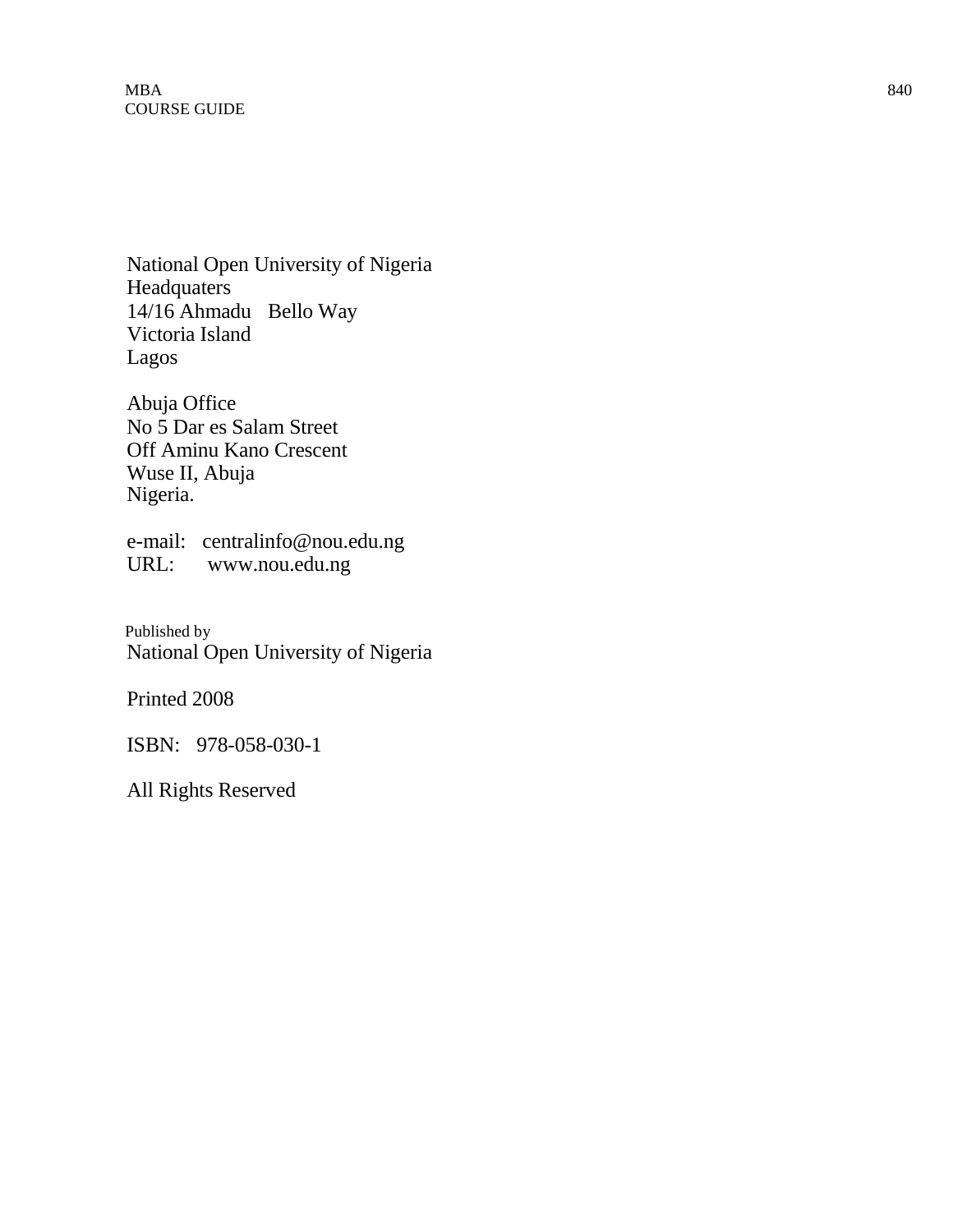# **CONTENTS PAGE**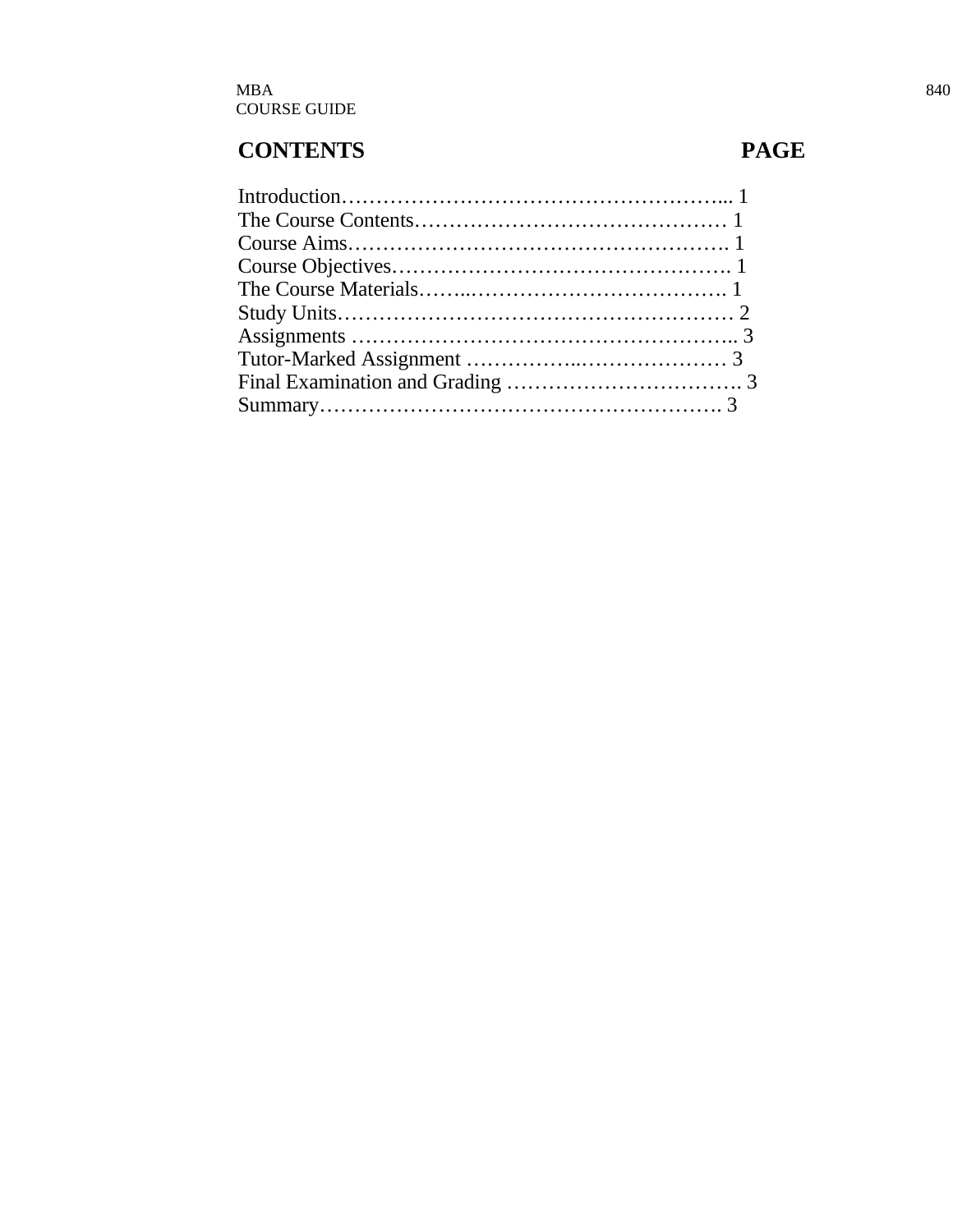# **Introduction**

MBA 840: Project Evaluation is a semester course work of two credit units. It will be available to all students taking the MBA programme in the School of Business and Human Resources Management.

The course consists of 3 modules involving the subject area of Project Evaluation.

The course guide tells you what the course is all about and the relevant materials that you require to make your study very successful. Other vital information contained in this course guide deals with Assessment which consists of the Tutor- Market Assignments, and written examination.

#### **The Course Contents**

The course contents consist of project evaluation from the project cycle to engineering evaluation, demand/market evaluation. It also includes financial and economic analyses of projects.

#### **Course Aims**

The aims of this course are to expose you to the knowledge of how to evaluate projects either as a project initiator or an evaluator. It aims to sharpen your skills in the evaluation of either new projects or existing projects with a view to deciding whether they meet certain predetermined investment criteria.

# **Course Objectives**

At the end of this course you should be able to:

- discuss the totality of project evaluation
- prepare simple project plans/business plans
- evaluate projects submitted to you for consideration

# **The Course Materials**

The main components of the course are:

- 1. The Course Guide
- 2. Study Units
- 3. References/Further Readings
- 4. Assignments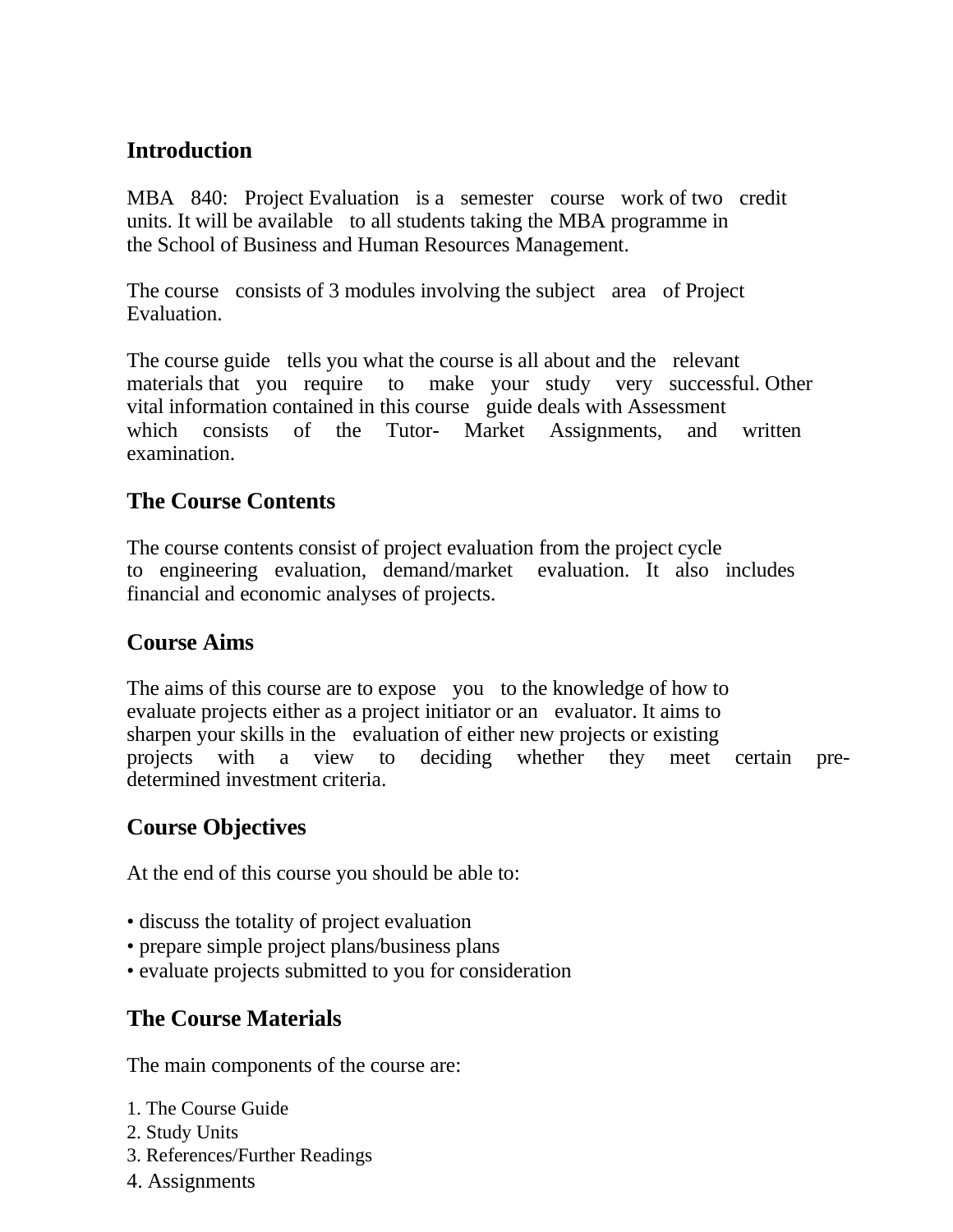# **Study Units**

There are 15 units in this course and they should be studied carefully

#### **Module 1**

Unit 1 The Project Cycle Unit 2 Project Evaluations – An Introductory Format Unit 3 Factors Affecting Location of Projects Unit 4 Capacity and Production Planning Unit 5 The Concept Of Engineering Evaluation

#### **Module 2**

Unit 1 Manpower Planning and Evaluation Unit 2 Demand Analysis Unit 3 Supply Analysis Unit 4 Competition and Marketing Plans Unit 5 Project Cost Analysis

#### **Module 3**

- Unit 1 Projected Income Statement
- Unit 2 Projected Cash Flow Statements
- Unit 3 Projected Balance Sheets
- Unit 4 Project Evaluation Criteria
- Unit 5 Introduction to Economic Analyses

Units 1 to 3 provide you with the necessary background knowledge you require for your study. The remaining units 4 to 15 focus attention on the subject matter of project evaluation.

Each study unit will take at least two hours and it includes introduction, objectives, main content, exercise, conclusion, summary, references and the Tutor-Marked Assignments (TMAs).

You are required to study the materials, reflect on them and do the exercises. Some of the exercises require that you visit some organisations and find out how they carry our project evaluation in practice. You should also read the textbooks and other recommended materials.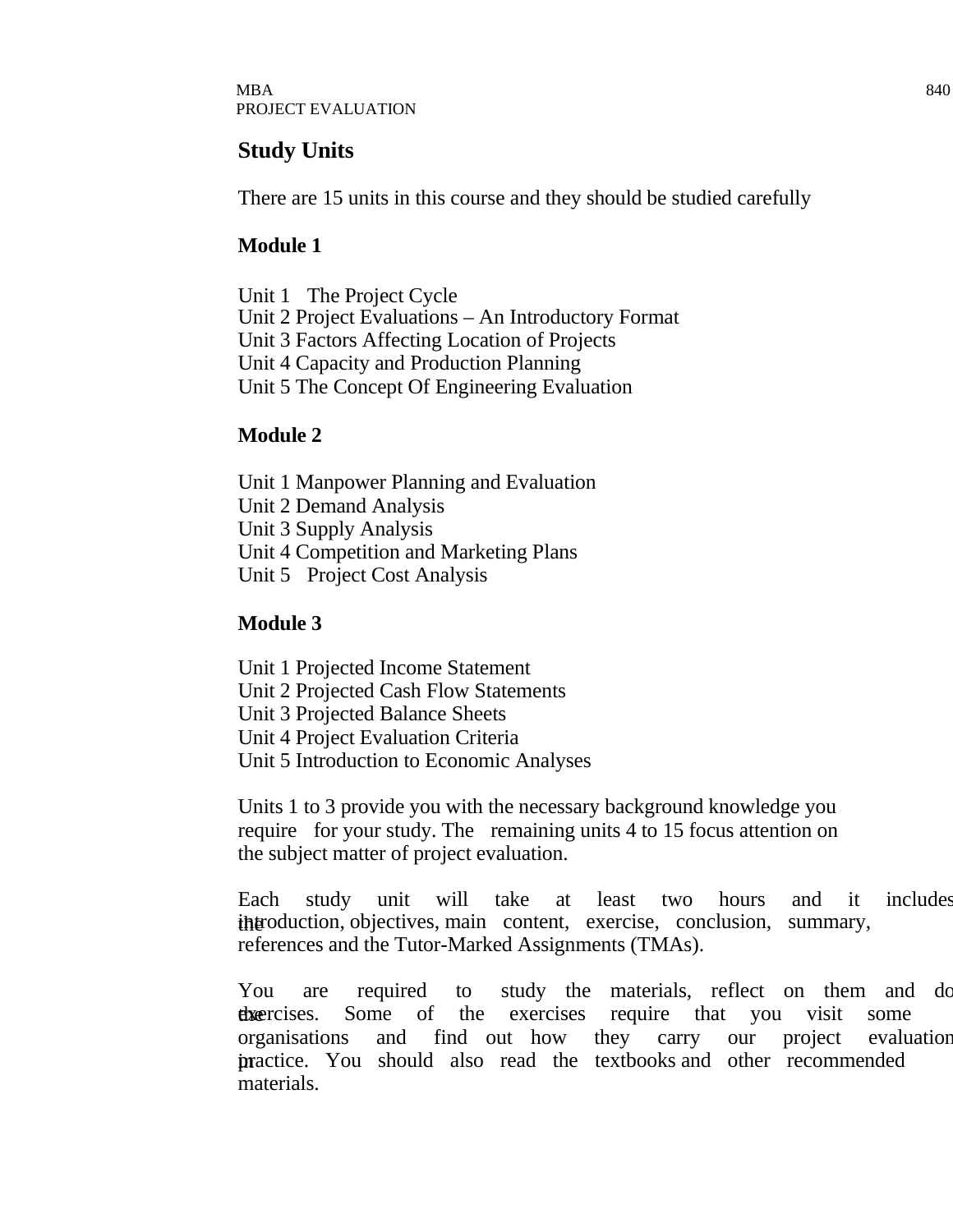#### **Assignments**

In each unit, you will find exercises which you are required to do. The exercises will enable you to have a better understanding of what you have studied.

#### **Tutor-Marked Assignment**

In doing the Tutor-Marked Assignments, you are expected to apply what you have learnt in the contents of the study unit. The assignments are expected to be turned in to your tutor for grading. They constitute 30% of the total score.

#### **Final Examination and Grading**

At the end of the course, you will write the final examination. It will attract the remaining 70%. This makes the final score to be 100%.

#### **Summary**

The course MBA 840 – Project Evaluation will expose you to the knowledge and understanding of how to evaluate projects. When you complete the course, you would have been armed with the necessary knowledge required to evaluate projects.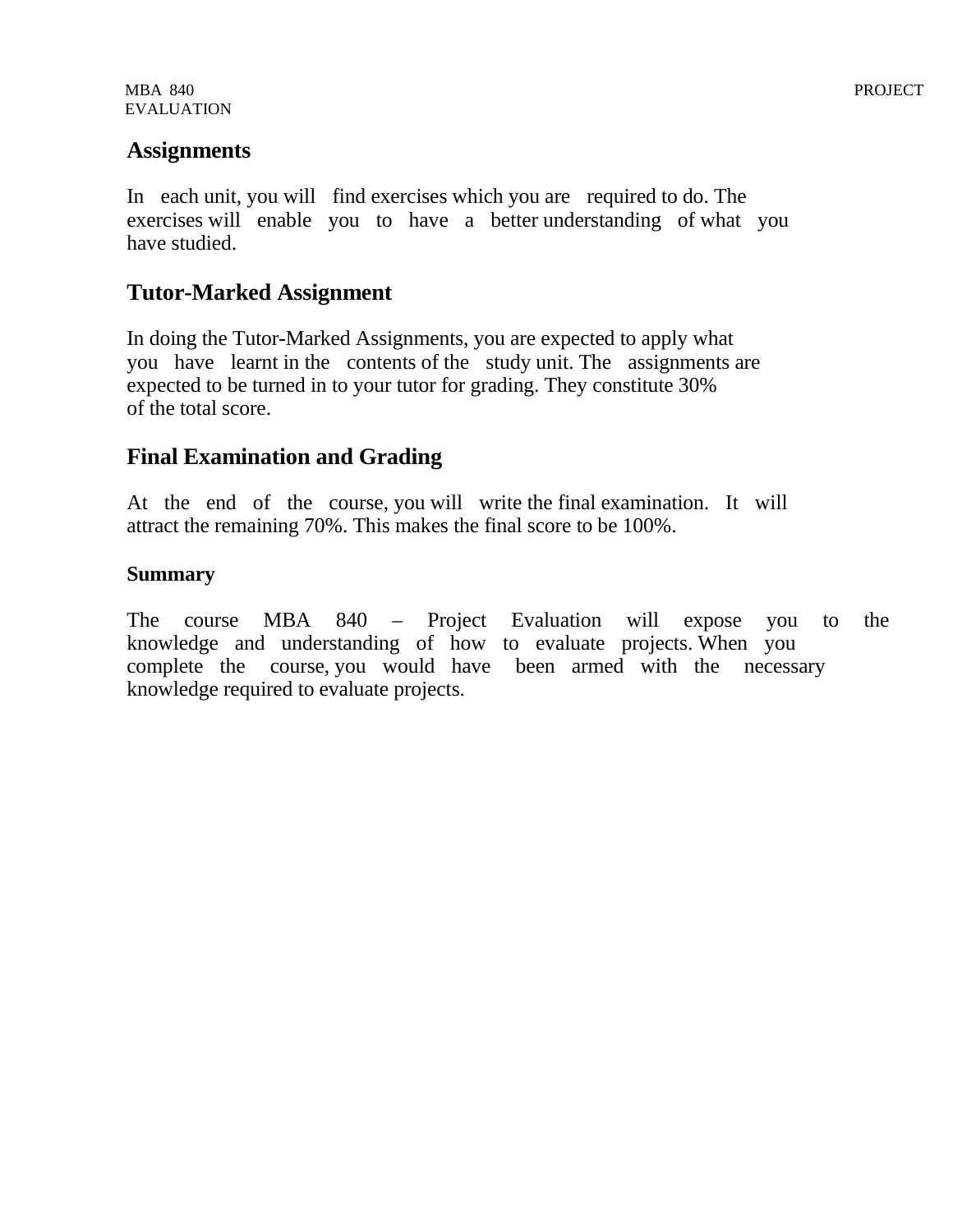$\rm{MBA}$  840 PROJECT EVALUATION

# **MAIN COURSE**

Course Code MBA 840

Г

Course Title Project Evaluation

Course Developer/Writer Leon Ikpe National Open University of Nigeria

Programme Leader Dr. O.J. Onwe National Open University of Nigeria

Course Coordinator Emmanuel U.Abianga National Open University of Nigeria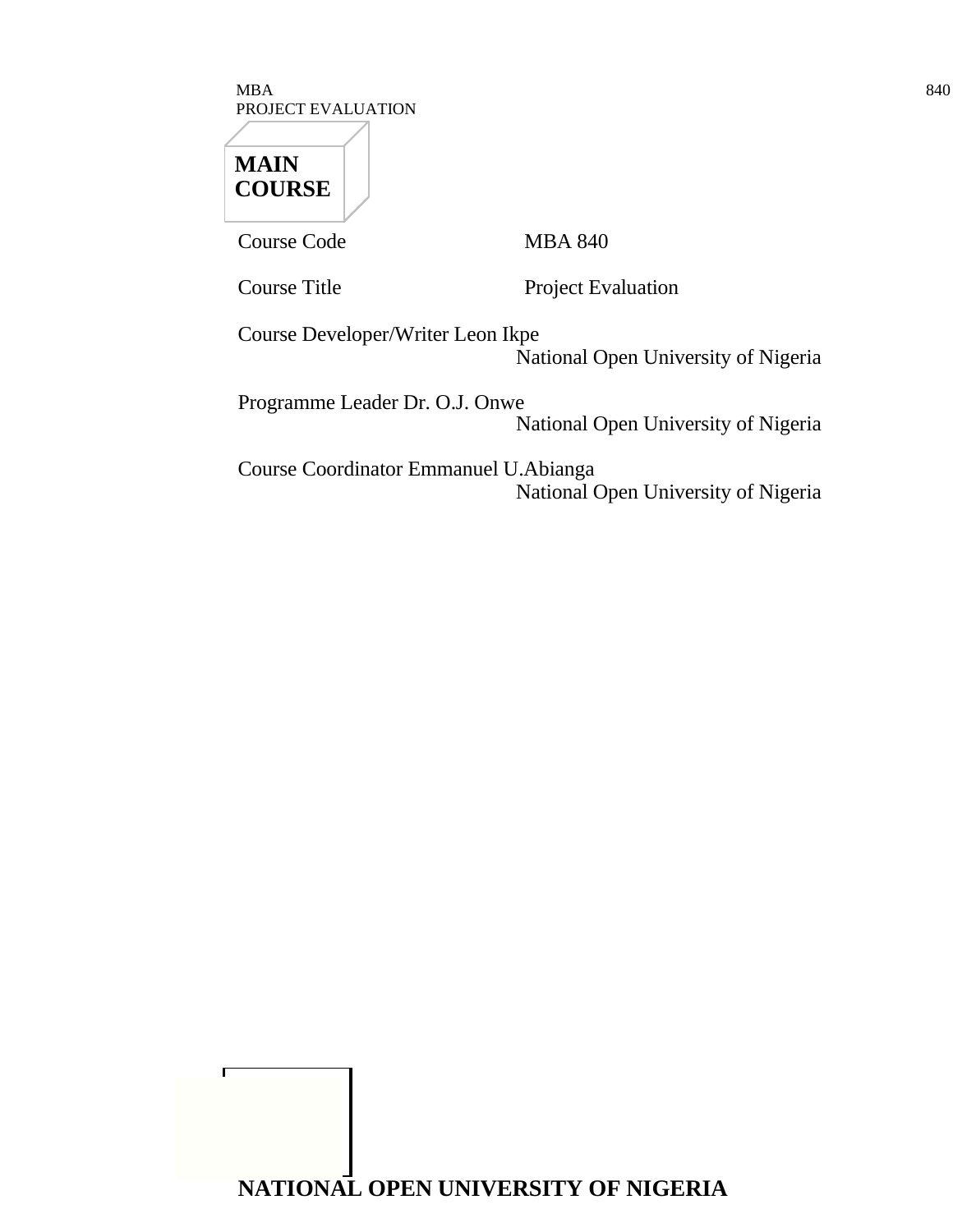MBA 840 PROJECT EVALUATION

National Open University of Nigeria **Headquaters** 14/16 Ahmadu Bello Way Victoria Island Lagos

Abuja Office No 5 Dar es Salam Street Off Aminu Kano Crescent Wuse II, Abuja Nigeria.

e-mail: centralinfo@nou.edu.ng URL: www.nou.edu.ng

Published by National Open University of Nigeria

Printed 2008

ISBN: 978-058-030-1

All Rights Reserved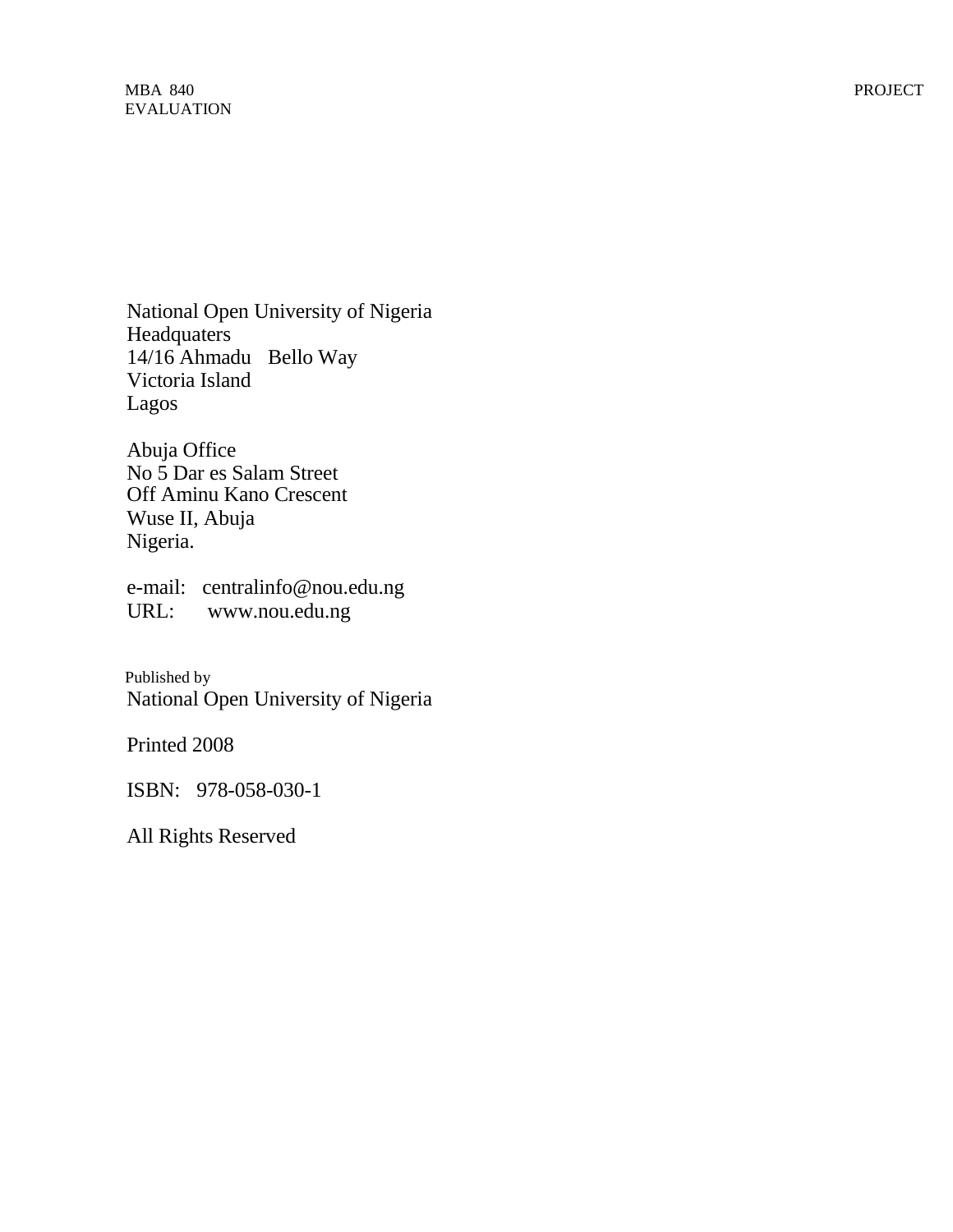# **CONTENTS PAGE**

# **Module 1 …………………………..……………………..….. 1** Unit 1 The Project Cycle…………………………….……. 1 Unit 2 Project Evaluations – An Introductory Format ……. 8 Unit 3 Factors Affecting the Location of Projects…………. 13 Unit 4 Capacity and Production Planning……………….… 19 Unit 5 The Concept Of Engineering Evaluation………….. 28 **Module 2 ……………………………………………………… 33** Unit 1 Manpower Planning and Evaluation………….……. 33 Unit 2 Demand Analysis……………………………..……. 39 Unit 3 Supply Analysis…………………………………….. 48 Unit 4 Competition and Marketing Plans………………….. 53 Unit 5 Project Cost Analysis……………………………….. 58 **Module 3 ………………………….…………………………… 64** Unit 1 Projected Income Statement………………………… 64 Unit 2 Projected Cash Flow Statements……………………. 72 Unit 3 Projected Balance Sheet…………………………….. 79 Unit 4 Project Evaluation Criteria…………………..……… 86 Unit 5 Introduction to Economic Analysis……….………… 95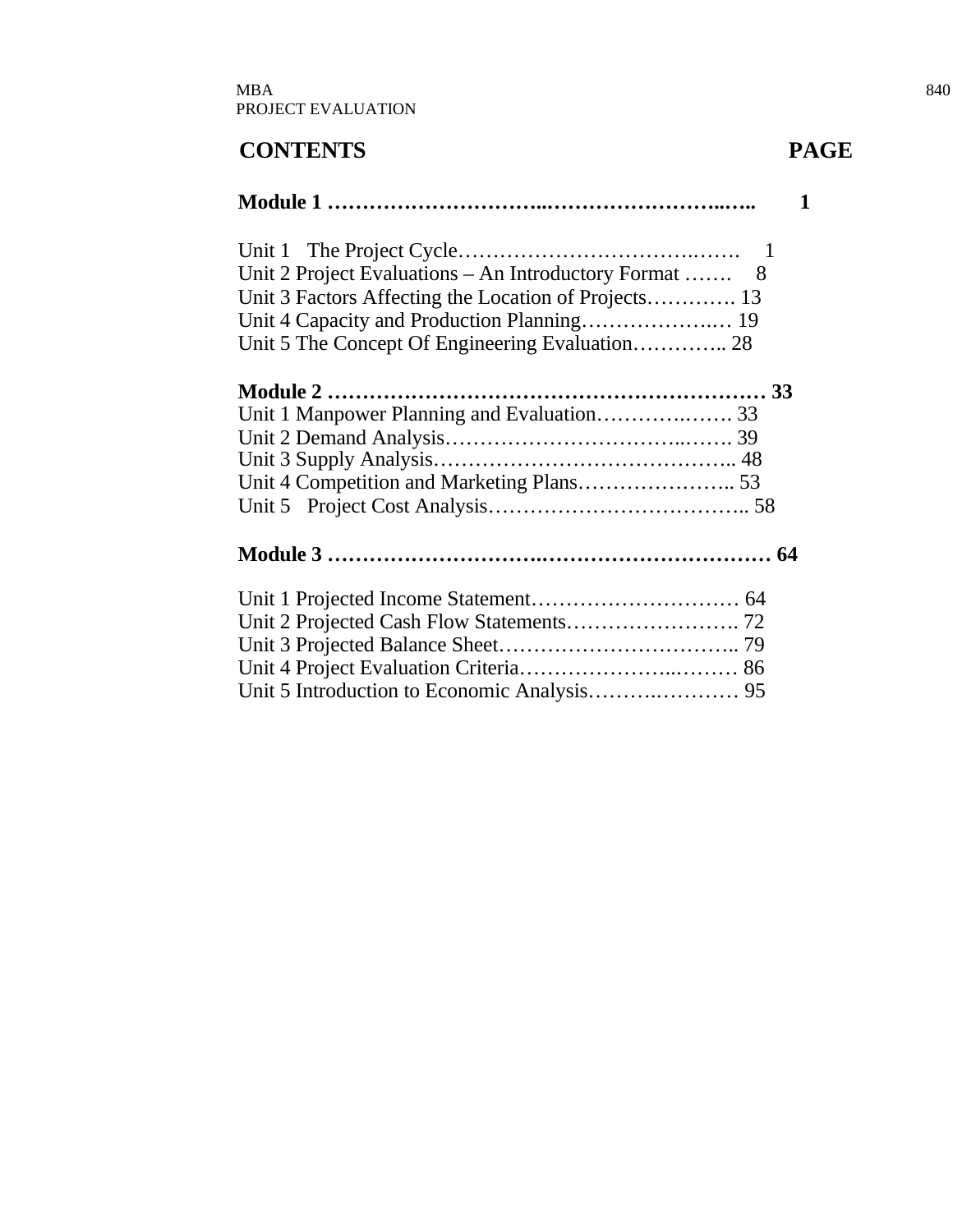# **MODULE 1**

Unit 1 The Project Cycle

Unit 2 Project Evaluation – An Introductory Format

Unit 3 Factors Affecting the Location of Projects

Unit 4 Capacity and Production Planning

Unit 5 The Concept Of Engineering Evaluation

# **UNIT 1 THE PROJECT CYCLE**

# **CONTENTS**

- 1.0 Introduction
- 2.0 Objectives
- 3.0 Main Content
	- 3.1 The Project Cycle Meaning and Stages
		- 3.1.1 The Project Idea Stage
		- 3.1.2 The Project Identification Stage
		- 3.1.3 The Project Evaluation Stage
		- 3.1.4 The Project Selection Stage
		- 3.1.5 The Project Execution Stage
- 4.0 Conclusion
- 5.0 Summary
- 6.0 Tutor-Marked Assignment
- 7.0 References/Further Readings

# 1.0 INTRODUCTION

Ordinarily, a project is an undertaking that requires concentrated effort. Projects require commitment and deployment of resources. As a business manager of the future, you will encounter various projects in your work place or environment. Most of the projects are likely to be private sector driven. They may be manufacturing projects or they could be petrochemical or civil engineering projects. Your key task, as a project evaluator, is to carefully consider each and every project brought to your attention and see how useful or valuable they are.

Our first task and which we will accomplish in this unit is to examine the concept of a project cycle. This concept is very important as it gives us an overview of projects. The knowledge so gained, will lead us throughout the duration of this course.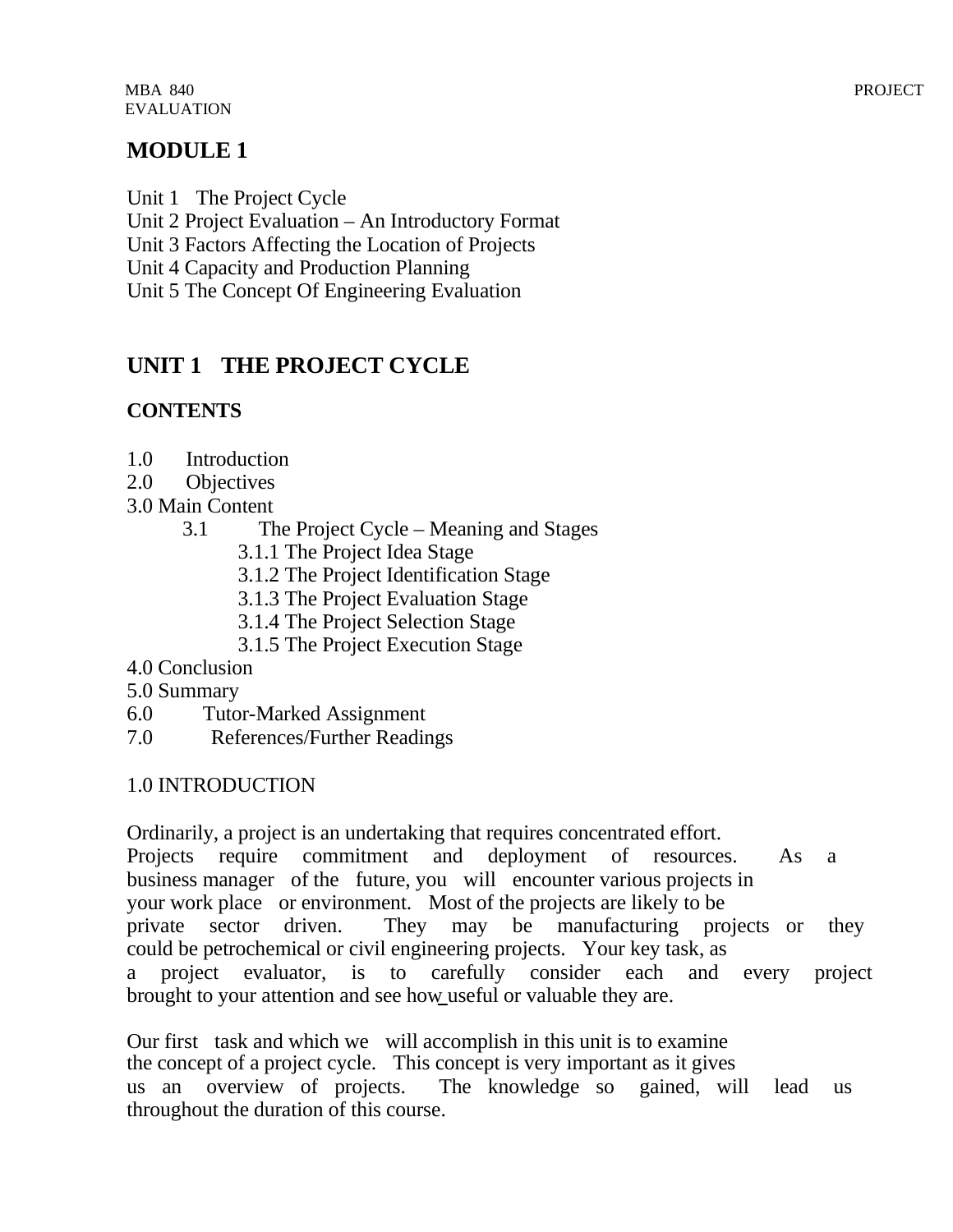#### **2.0 OBJECTIVES**

At the end of this unit, you should be able to:

- explain a project cycle
- describe the sequences in a project cycle.

# **3.0 MAIN CONTENT**

#### **3.1 The Project Cycle – Meaning and Stages**

A project cycle tries to describe the various stages that are involved, from the conception of a project idea to when the project is executed or actually takes off. Understanding a project cycle is very important as it enables us to get the total picture of a project. We will now examine the various stages of a project cycle.

Basically, projects consist of the projection of ideas and activities into new endeavours. As earlier discussed, projects may be public sector projects in agriculture, defence or transportation. A major railway link from Ibadan to Onitsha may constitute a major public sector project. A new brewery springing up at Enugu is a typical example of a private sector initiative. But whatever type of project that we are considering, we need to first understand what is usually known as the project cycle. So before we go into the real subject of our discussion – **Examplement Evaluation, we need to build a strong background. This background is** in the form of proper understanding of how a project is conceived. It explains who conceives a project. It also explains the flow of activities up to the execution of the project.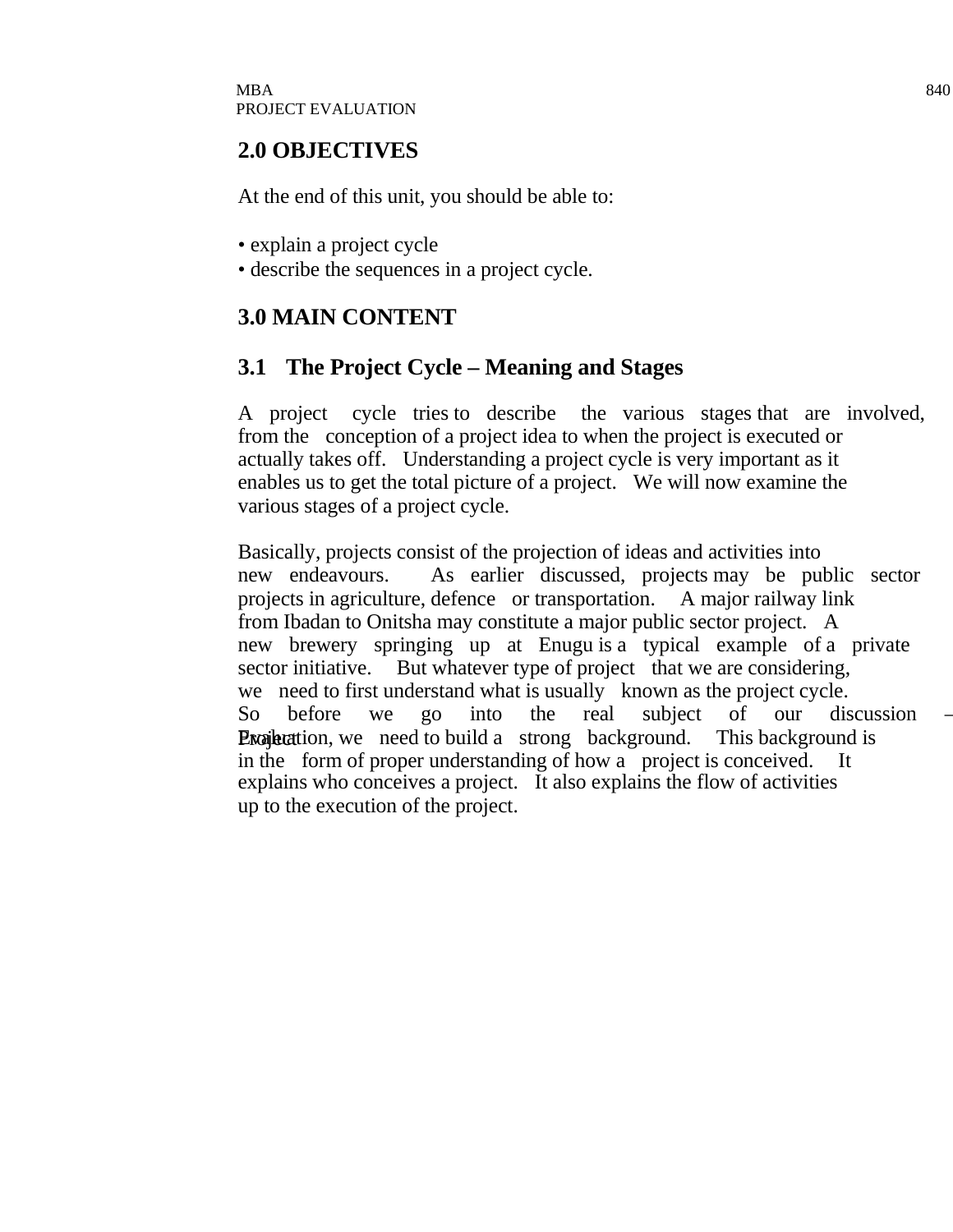#### **The Project Cycle**



**Figure 1 The project cycle**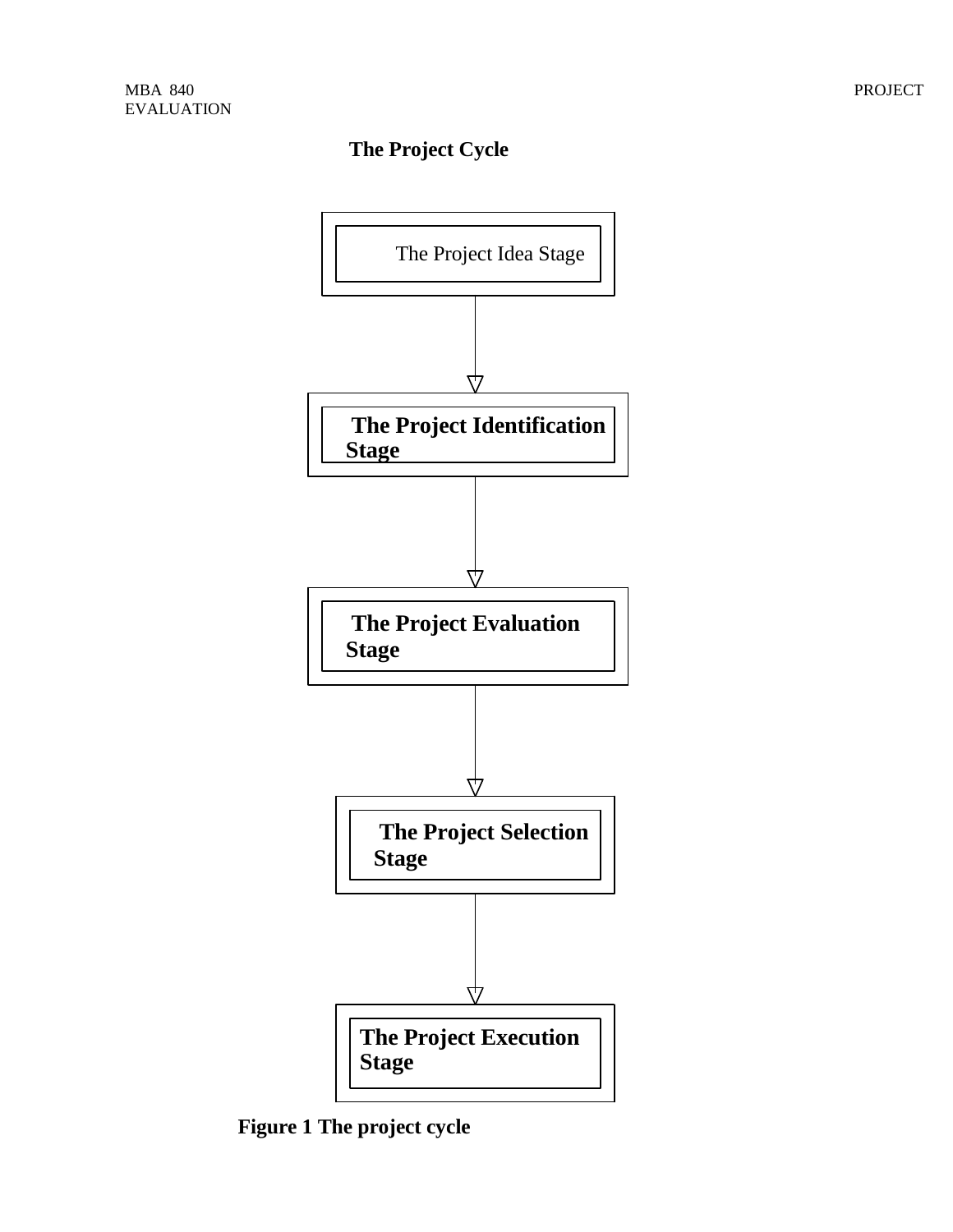#### **SELF ASSESSMENT EXERCISE 1**

List the stages of a project cycle.



**Figure 2 A manufacturing project cycle**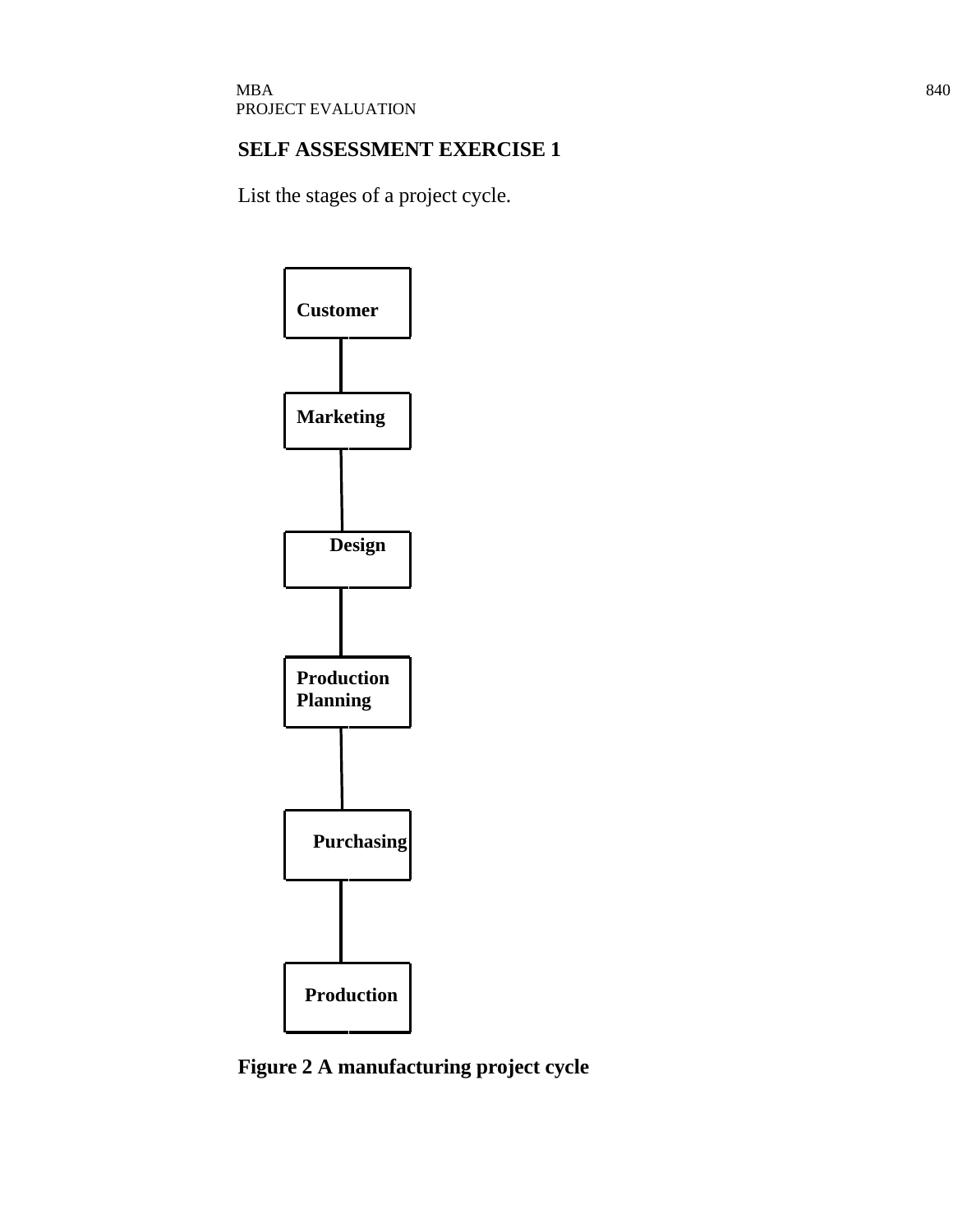# **3.1.1 The Project Idea Stage**

The project idea stage is the first stage of a project cycle. The idea about a project arises from a variety of sources within the internal environment or market place.

New project ideas could originate from within an organisation or from outside the organisation. If the idea originates from within, it could be from a sales person who has encountered some success or problem with customers while performing his or her functions.

You will also realise that a new project idea could emanate from outside an organisation. Coming from outside an organisation, it could be requests from existing customers asking for bigger or better products. New project ideas may fall into any of the following categories.

- Proposal to add new products to existing lines: A company with existing product lines may decide to add new products to its existing lines.
- Proposal to expand capacity in existing lines: A company may have a proposal to expand capacity to enable it take advantage of enlarged market opportunities.

We need to stress that new project ideas may originate from any level in an organisation. A factory cleaner within an organisation may come up with a new product idea. Also an executive director in an organisation may also generate a new project idea.

# **3.1.2 The Project Identification Stage**

After the project idea stage, the next stage is the project identification stage. The project identification stage consolidates the idea stage. Project ideas are not really useful unless they are clearly identified and put down in a systematic manner for further processing.

The idea to introduce a new product into the market may come from a company salesman who is very familiar with the market. At the boardroom room level, the entire organisation has to see the project idea properly and clearly identify it as a possible area of business investment. The totality of the new idea would be considered.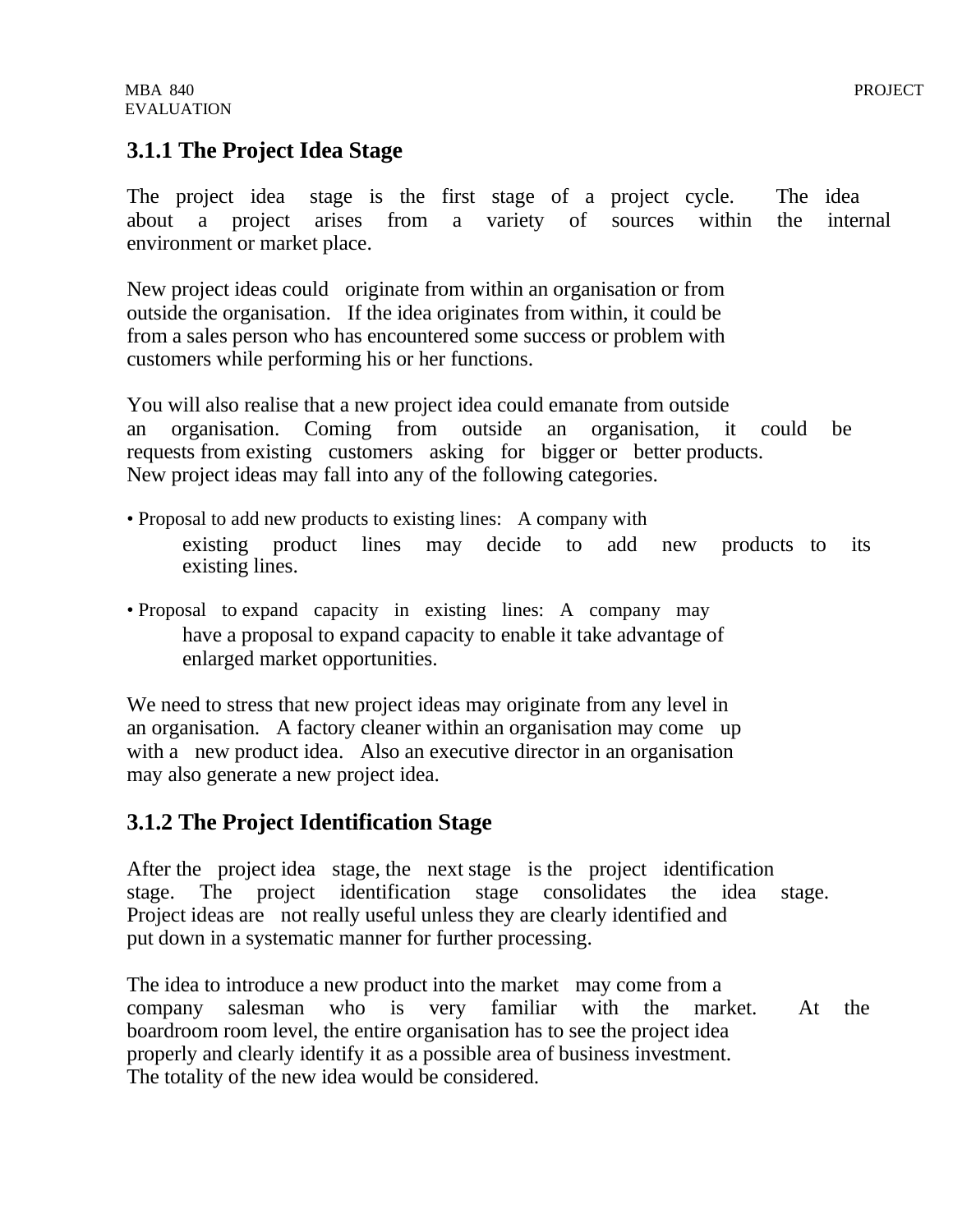#### **3.1.3 The Project Evaluation Stage**

When a project has been identified, the next step is to evaluate the project. Project evaluation involves the estimation of the benefits and costs of a project. Benefits and costs should be measured in terms of cash flows.

We have to emphasise at this point that the estimation of the cash flow of a project is a very difficult task. It is difficult in the sense that the cash flow to be estimated is future cash flow. For example in the year 2007, we will tried to estimate the cash flow for the year 2008.

In a corporate setup, the evaluation of projects should be carried out by a team of experts drawn from the various departments like production, marketing, accounts and administration. The team of experts should be objective in their evaluation of projects.

Alternatively, the evaluation of a project may be contracted to a third party like consultants. Contracting evaluation of projects to particle tends to eliminate bias.

#### **3.1.4 The Project Selection Stage**

After the project evaluation stage, the next stage is the project selection stage. Faced with an array of projects with different values and worth, there is need to select which projects to embarked upon. There is no standard procedure for selecting projects as this will differ **between** firms. The important thing to note is that the project selection function is a top management responsibility which in most cases goes to **the** and of Directors of an organisation. In selecting projects, management usually considers the financial outlays involved and matches them with the financial capabilities of the firm. For example, a firm that has only N10,000,000 (ten million naira only) **funds canonically cannot** be considering a new investment that involves a capital outlay of N40,000,000 (forty million naira only) except if it can source money externally e.g., from banks.

# **3.1.5 The Project Execution Stage**

The project execution stage is the final stage in the project cycle. After a project has been selected, it moves on to the execution stage. In most organisations, the responsibility for execution of projects is vested on a project management team raised by top management. The function of the team is to ensure that the budget for the project is spent entirely on the project and that the project is completed on schedule.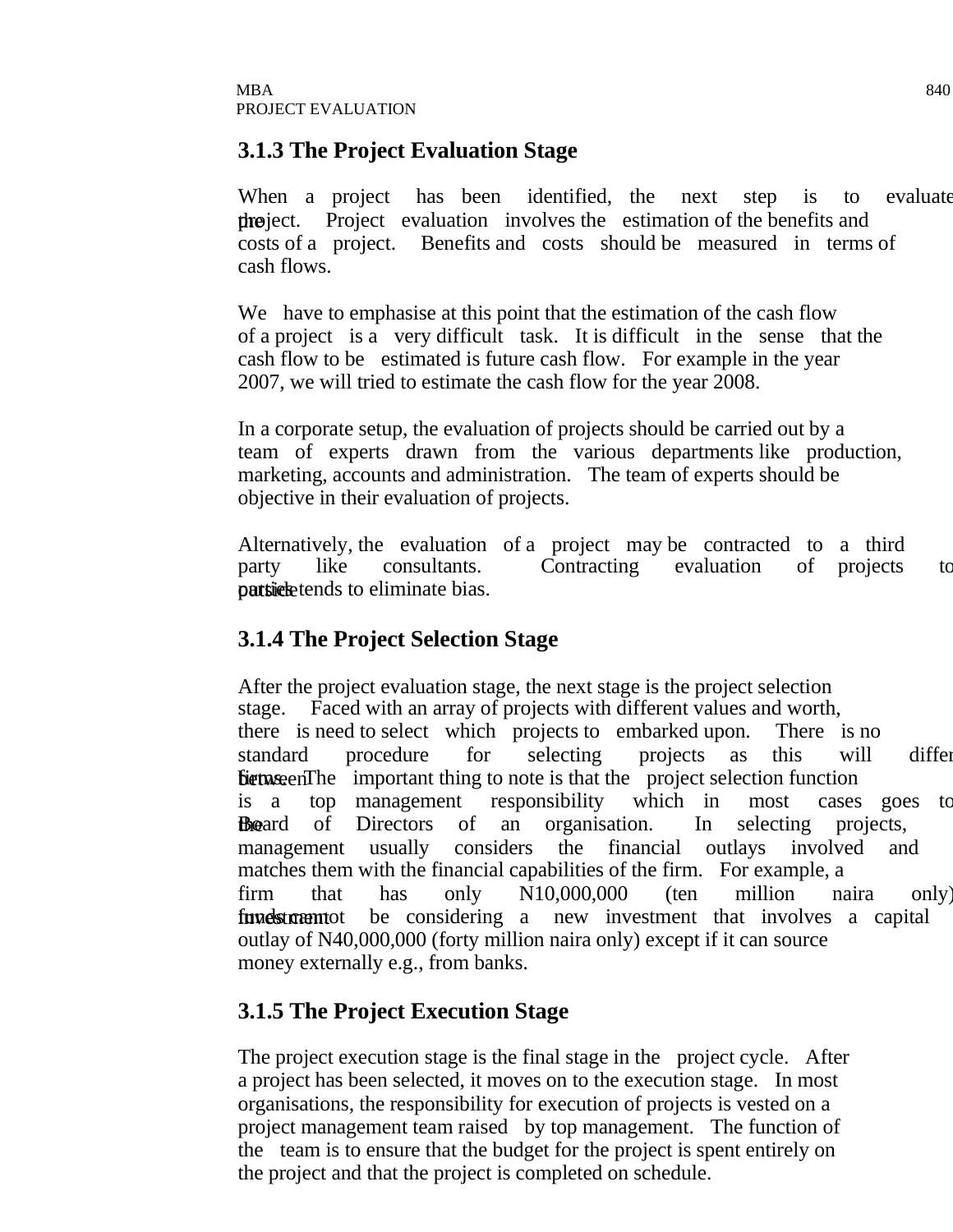In an ideal organisation, the project management team usually prepares a monthly budget consideration report on projects for top management consideration. This is important for project monitoring and control.

#### **SELF ASSESSMENT EXERCISE 2**

Discuss three sources of new project ideas.

#### **4.0 CONCLUSION**

This unit has treated the concept of the project cycle which is a stepping stone into our study of project evaluation. Now that we have built the necessary background, we shall be discussing Project Analysis – an introductory frame work in the next unit.

#### **5.0 SUMMARY**

In this unit we have discussed the concept of the project cycle. We have seen that it starts from the project idea stage, goes to the identification stage, to the evaluation stage. From the evaluation stage it moves to the selection stage and finally to the project execution stage.

#### **6.0 TUTOR-MARKED ASSIGNMENT**

1. Explain what you understand by the term "project cycle".

2. List and discuss the various stages involved in a project cycle.

#### **7.0 REFERENCES/FURTHER READINGS**

Leon Ikpe, (1999). Project Analysis and Evaluation. Lagos: Impressed Publishers.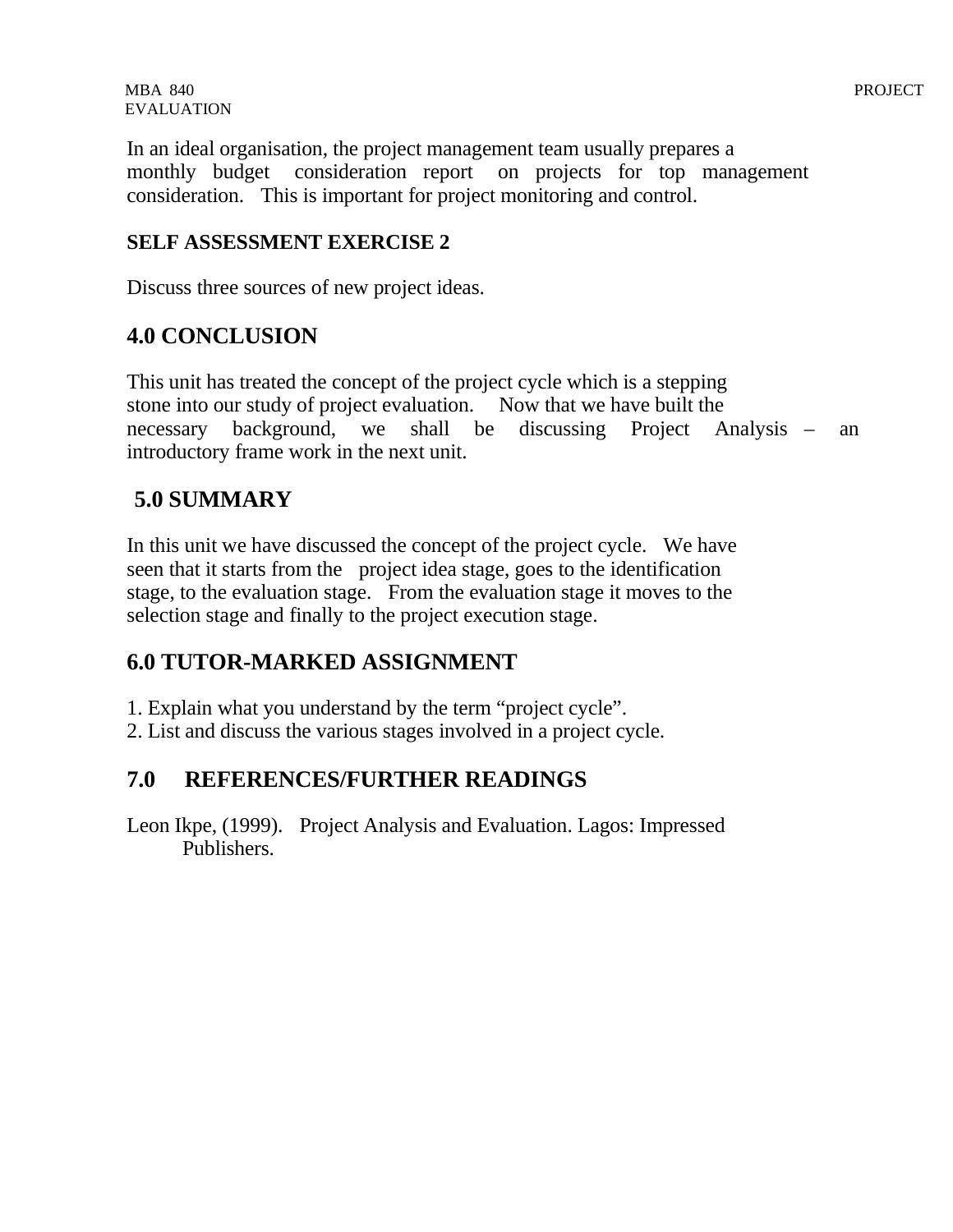# **UNIT 2 PROJECT EVALUATION – AN INTRODUCTORY FORMAT**

#### **CONTENTS**

- 1.0 Introduction
- 2.0 Objective
- 3.0 Main Content
	- 3.1 Project Evaluation An Introductory Format
		- 3.1.1 The Technical and Engineering Segment
		- 3.1.2 The Management Segment
		- 3.1.3 The Demand and Market Segment
		- 3.1.4 The Financial Segment
		- 3.1.5 The Economic Segment
- 4.0 Conclusion
- 5.0 Summary
- 6.0 Tutor-Marked Assignment
- 7.0 References/Further Readings

# **1.0 INTRODUCTION**

In the first unit, we discussed the concept of the project cycle which is very crucial to our understanding of project evaluation. In this unit, we will discuss project evaluation in a proper context. In doing this, we shall build an introductory format which will assist us in our discussion. Evaluation of a project involves a careful consideration of the totality of the project with a view to seeing how useful or valuable it **E**s Evaluation enables us to attach proper financial value to a project and also allows us the liberty of comparing it with other projects.

You will note that an analysis is not done in a vacuum. It is usually documented.

A problem usually encountered in project evaluation is how to arrange the work to make it readable or understandable.

A very simple format which we will adopt in the evaluation of projects is one that recognises the various functional aspects or units of anganisation.

# **2.0 OBJECTIVE**

At the end of this unit, you should be able to:

• explain the format for project evaluation.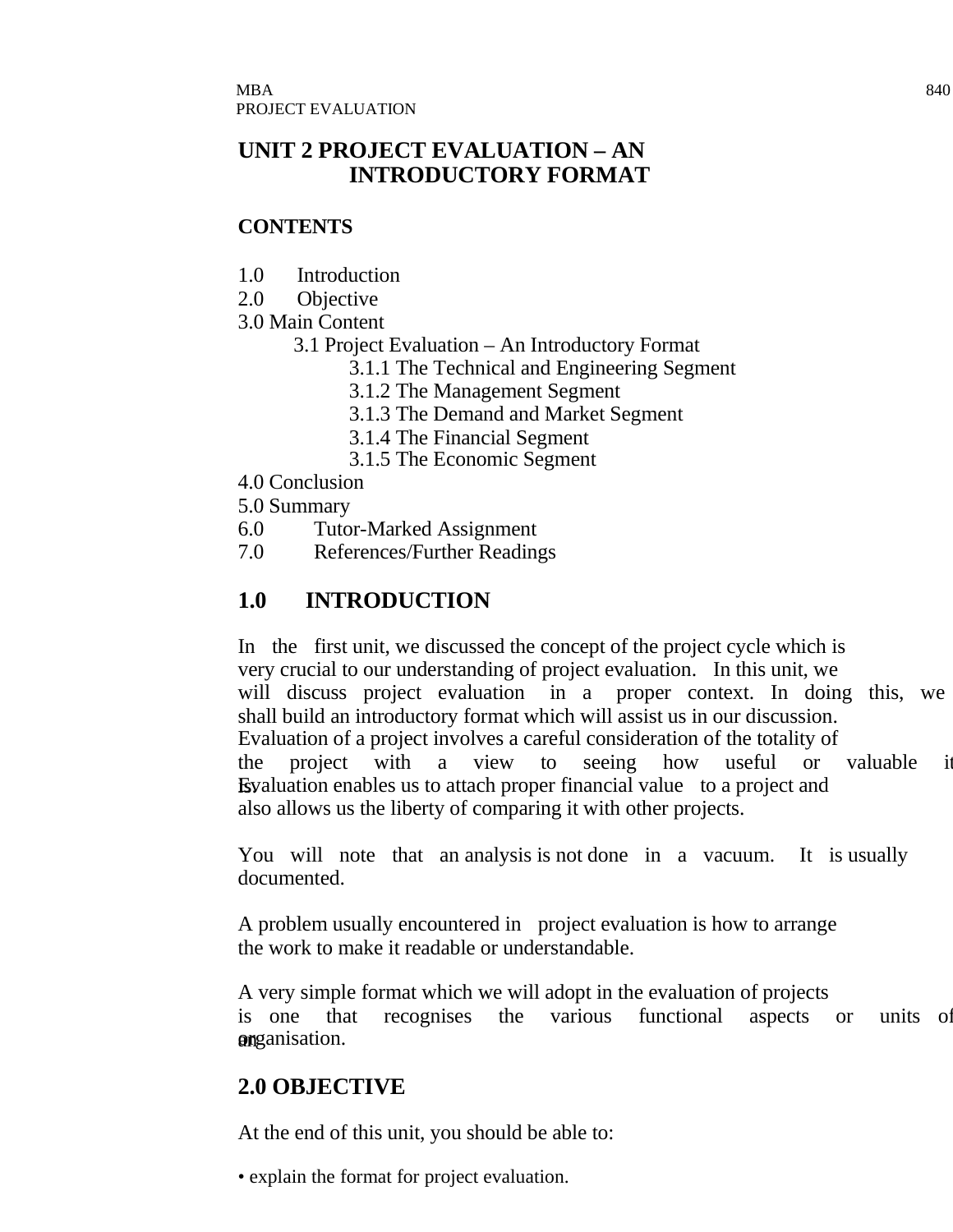# **3.0 MAIN CONTENT**

# **3.1 Project Evaluation – An Introductory Format**

The introductory format for the evaluation of projects is the arrangement of our work into carefully defined segments. We will now discuss the various segments of project evaluation.

# **3.1.1 The Technical and Engineering Segment**

The technical and engineering segment of project evaluation tries to evaluate the total technical and engineering soundness of a project. It also tries to relate the project to the environment in which it is located.

We will now proceed to draw up a checklist for the technical and ineering segment of project evaluation.

| <b>Item</b>                        | <b>Have</b> | <b>vou</b> | covered | this | lin | your |
|------------------------------------|-------------|------------|---------|------|-----|------|
|                                    | evaluation? |            |         |      |     |      |
| Land for the project               |             |            |         |      |     |      |
| Civil works and foundations        |             |            |         |      |     |      |
| Steel structures                   |             |            |         |      |     |      |
| <b>Factory building</b>            |             |            |         |      |     |      |
| <b>Offices</b>                     |             |            |         |      |     |      |
| Wind force and direction           |             |            |         |      |     |      |
| Availability of electric power     |             |            |         |      |     |      |
| Availability of generator          |             |            |         |      |     |      |
| Potable water                      |             |            |         |      |     |      |
| Water bore hole with fittings      |             |            |         |      |     |      |
| Sewage                             |             |            |         |      |     |      |
| Existing roads                     |             |            |         |      |     |      |
| <b>Access difficulties</b>         |             |            |         |      |     |      |
| List of machinery $\ell$ equipment |             |            |         |      |     |      |
| Availability of raw materials      |             |            |         |      |     |      |
| Availability of professionals      |             |            |         |      |     |      |
| (labour)                           |             |            |         |      |     |      |
| Availability of skilled labour     |             |            |         |      |     |      |
| Availability of unskilled labour   |             |            |         |      |     |      |

#### **Table 1: A Checklist for the Technical and Engineering Segment**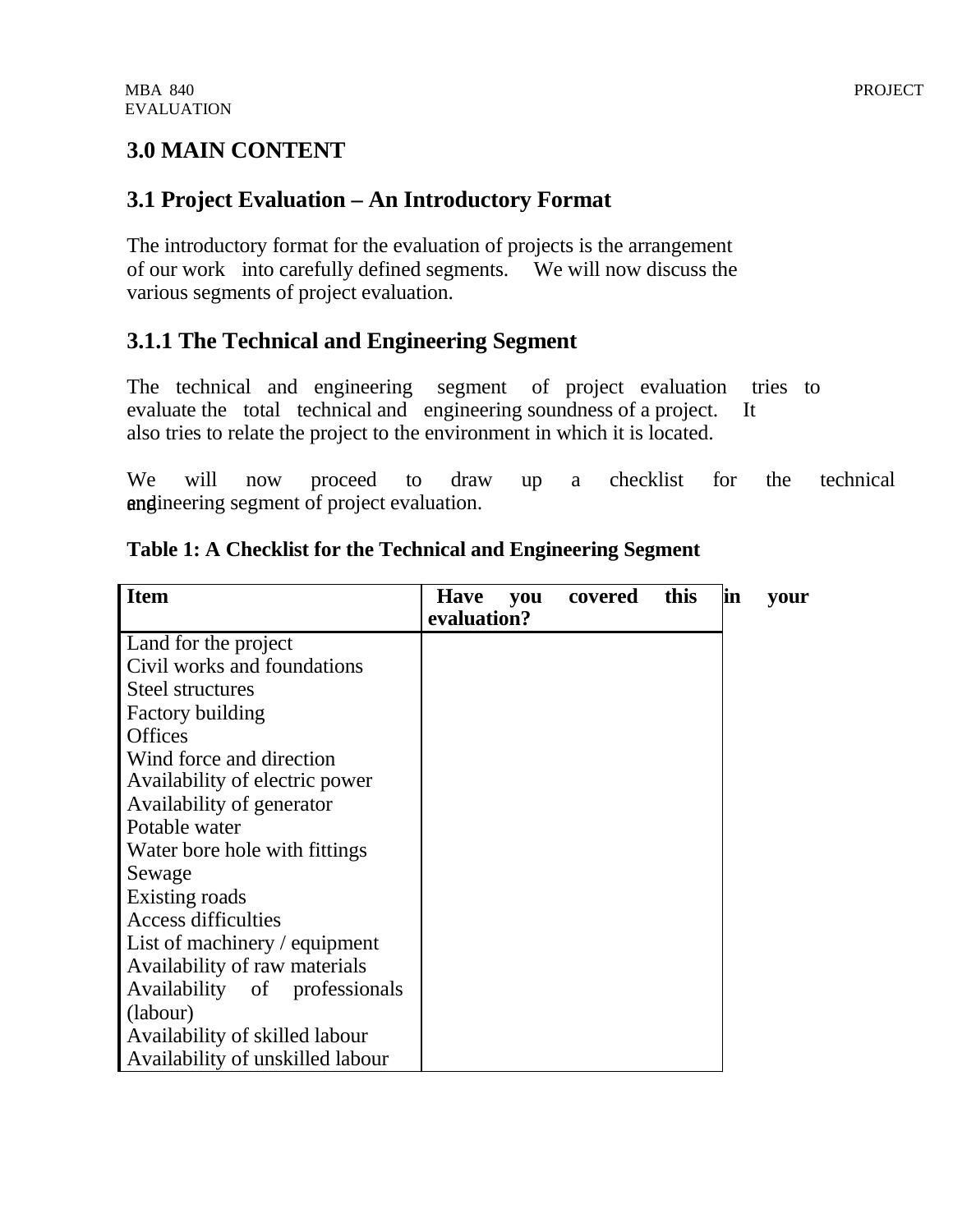# **3.1.2 The Management Segment**

After evaluating the technical and engineering segments of projects, the next segment we need to discuss is the management segment The management segment focuses attention on the management aspects of a project. Projects only become successful if they are well managed.

We do not need to over-stress the importance of management. Again, we need to evaluate the legal form of the organisation that is being banguated and see if it can carry the project in question.

| <b>Item</b>                     | Have you covered this in your<br>evaluation? |
|---------------------------------|----------------------------------------------|
| The legal form of the business  |                                              |
| <b>Organisational structure</b> |                                              |
| Who will manage the project     |                                              |
| Qualifications of key staff     |                                              |
| Number of employees             |                                              |
| <b>Salaries</b>                 |                                              |

**Table 2: A Checklist for the Management Segment**

# **3.1.3 The Demand and Market Segment**

The next segment we shall consider is the demand and market segment. This segment focuses attention on the demand for goods and services and relates it to the market. An evaluation of the demand for goods and services is very important because demand translates to revenues. Also, we need to evaluate supply situations in the market. These two topics will be treated in detail later.

We will now examine a checklist for the demand and market segment.

**Table 3: A Checklist for the Demand and Market Segment**

| <b>Item</b>                           | Have you covered this in your<br>evaluation? |
|---------------------------------------|----------------------------------------------|
| What is the population of the market? |                                              |
| What is the nature of demand for the  |                                              |
| product?                              |                                              |
| What are the factors affecting        |                                              |
| demand?                               |                                              |
| What is the size of the market?       |                                              |
| What is the supply situation?         |                                              |
| What is the price of the demand?      |                                              |
| Market share                          |                                              |
| Advertisement strategy                |                                              |
| <b>Promotional strategy</b>           |                                              |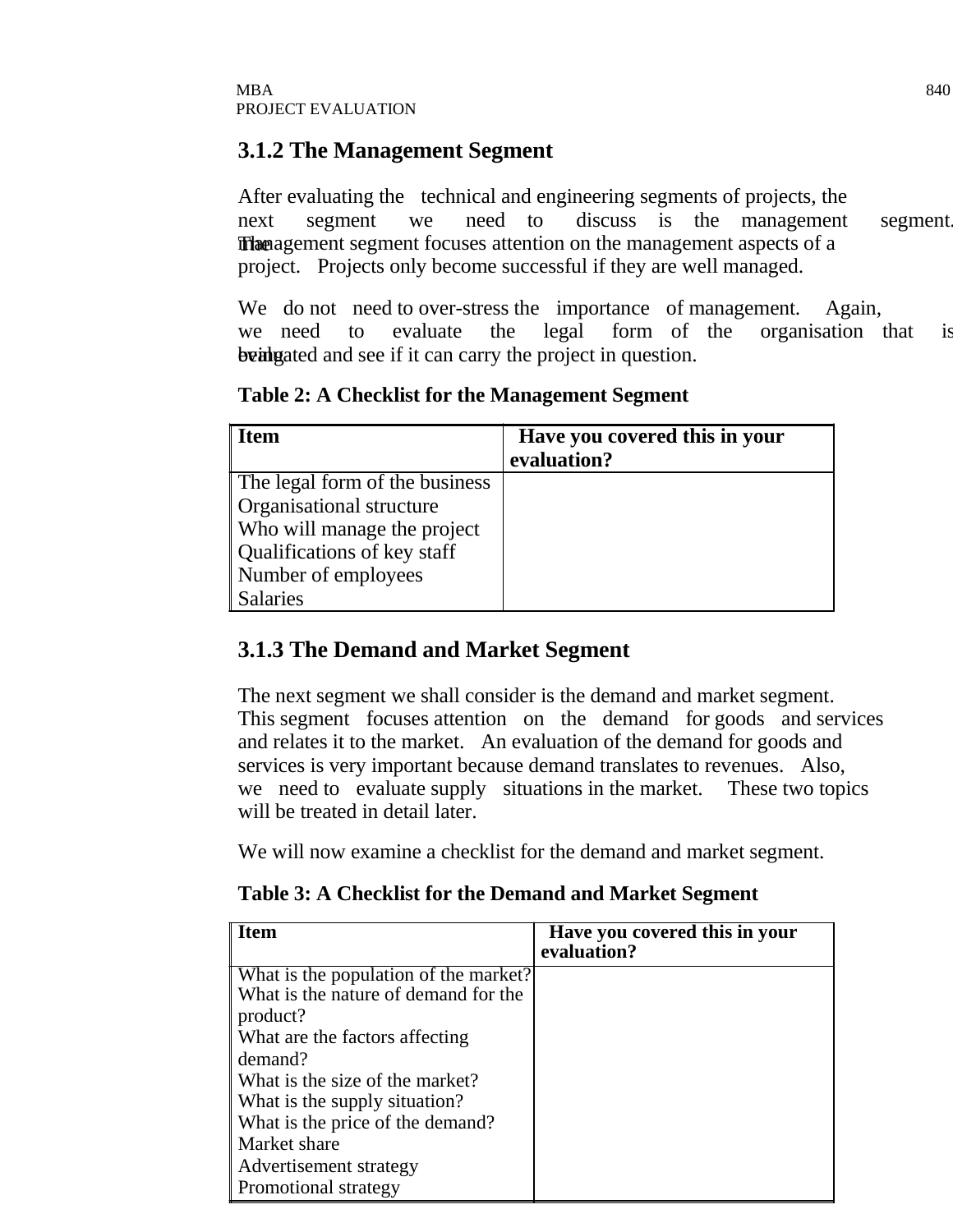#### **SELF ASSESSMENT EXERCISE**

List and explain five items that you hope to find in the checklist of the management segment of a project evaluation.

#### **3.1.4 The Financial Segment**

The financial segment of project evaluation focuses attention on the financial aspects of projects.

In discussing financial issues, we are considering all financial aspects of a project such as start-up costs, financial plans, renames and costs and income statements.

#### **Table 4: A Checklist for the Financial Segment**

| <b>Item</b>                   | Have you covered this in your<br>evaluation? |
|-------------------------------|----------------------------------------------|
| Cost of land and buildings    |                                              |
| Cost of utilities             |                                              |
| Cost of machinery / equipment |                                              |
| Revenues                      |                                              |
| Expenditures                  |                                              |
| Projected income statement    |                                              |
| Projected cash flow statement |                                              |
| Projected balance sheet       |                                              |

#### **3.1.5 The Economic Segment**

The last segment we will consider is the economic segment. The economic segment considers projects from the macro economic point of

view. Economic analysis tries to measure the benefits and costs of projects in terms of their value to society as a whole.

#### **Table 5: A Checklist for the Economic Segment**

| <b>Item</b>                     | Have you covered this in your |
|---------------------------------|-------------------------------|
|                                 | evaluation?                   |
| Employment generating capacity  |                               |
| Contribution to economic growth |                               |
| Contribution to government      |                               |
| revenue                         |                               |
| Forward linkages of the project |                               |
| <b>Backward linkages</b>        |                               |
| Externalities                   |                               |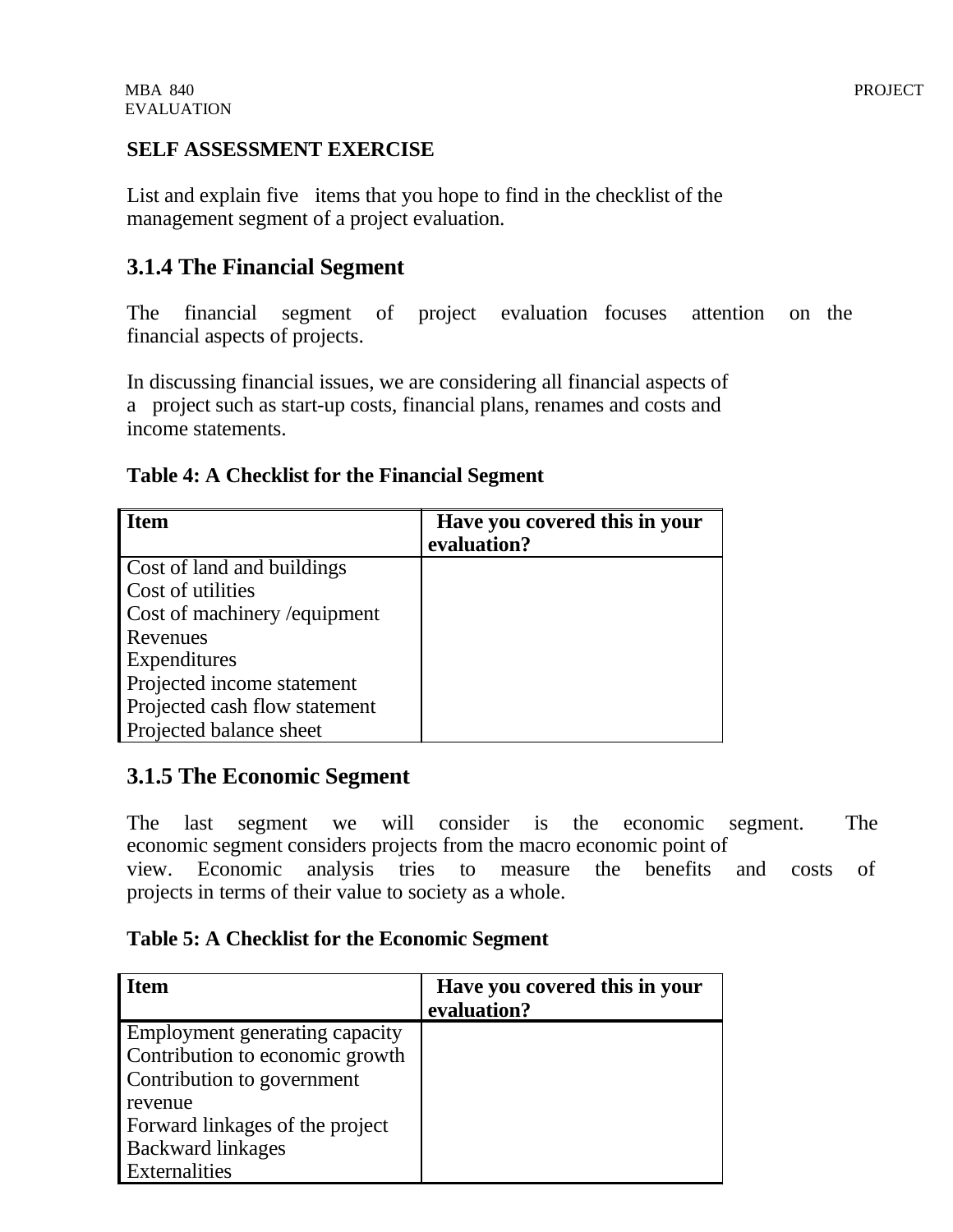#### **4.0 CONCLUSION**

What we have achieved in this unit is to develop a format for conducting the evaluation of projects.

# **5.0 SUMMARY**

We have discussed the format of project evaluation. We did identify the following as segments of project evaluation.

- The technical and engineering segment
- The management segment
- The demand and market segment
- The financial segment
- The economic segment

# **6.0 TUTOR-MARKED ASSIGNMENT**

Discuss the key segments of project evalution

# **7.0 REFERENCES/FURTHER READINGS**

Leon Ikpe (1999). Project Analysis and Evaluation. Lagos: Impressed Publishers.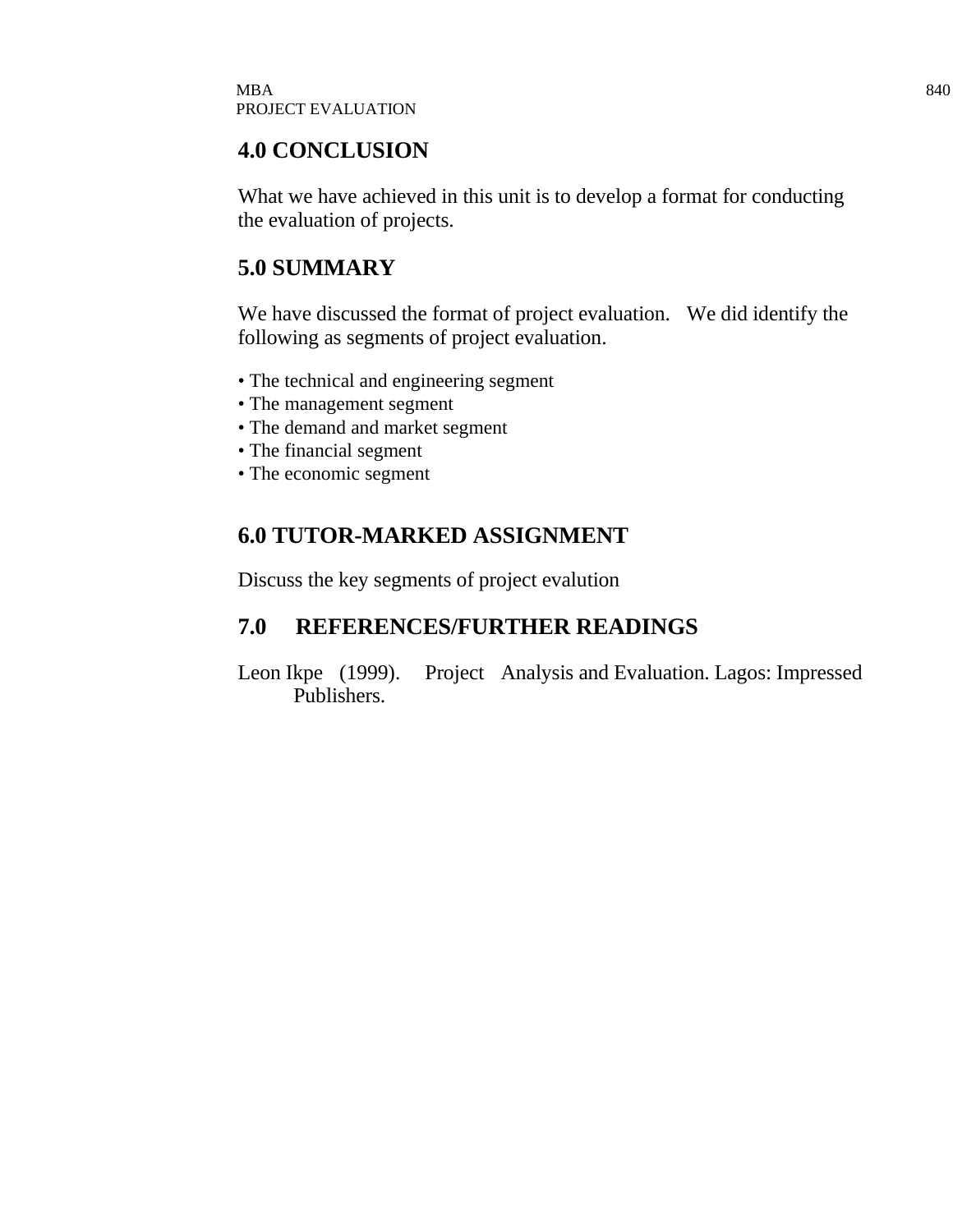#### **UNIT 3 FACTORS AFFECTING THE LOCATION OF PROJECTS**

#### **CONTENTS**

- 1.0 Introduction
- 2.0 Objective
- 3.0 Main Content
	- 3.1 Factors Affecting the Location of Projects
		- 3.1.1 Nearness to Markets
		- 3.1.2 Nearness to Sources of Raw Materials
		- 3.1.3 Nearness to Power Supply
		- 3.1.4 Nearness to Water Supply
		- 3.1.5 Availability of Good Road Networks
		- 3.1.6 Availability of a Good Rail System
		- 3.1.7 Nearness to Airports
		- 3.1.8 Availability of Land
		- 3.1.9 Political Considerations
		- 3.1.10 Intervention Projects
- 4.0 Conclusion
- 5.0 Summary
- 6.0 Tutor-Marked Assignment
- 7.0 References/Further Readings

# **1.0 INTRODUCTION**

In Unit 2 we discussed the format for the evaluation of projects. In this unit, we shall discuss factors affecting the location of projects. This is important because it enables us as analysts to have a proper knowledge of the key issues relating to project locations. Understanding this unit will give you the advantage of knowing in advance what should be and what should not be when issues of project location are raised. For example if a project is located in an area without any justification, the project analyst should be aware of this based on his or her previous knowledge of project location issues.

# **2.0 OBJECTIVE**

At the end of this unit, you should be able to:

• explain the factors affecting the location of projects.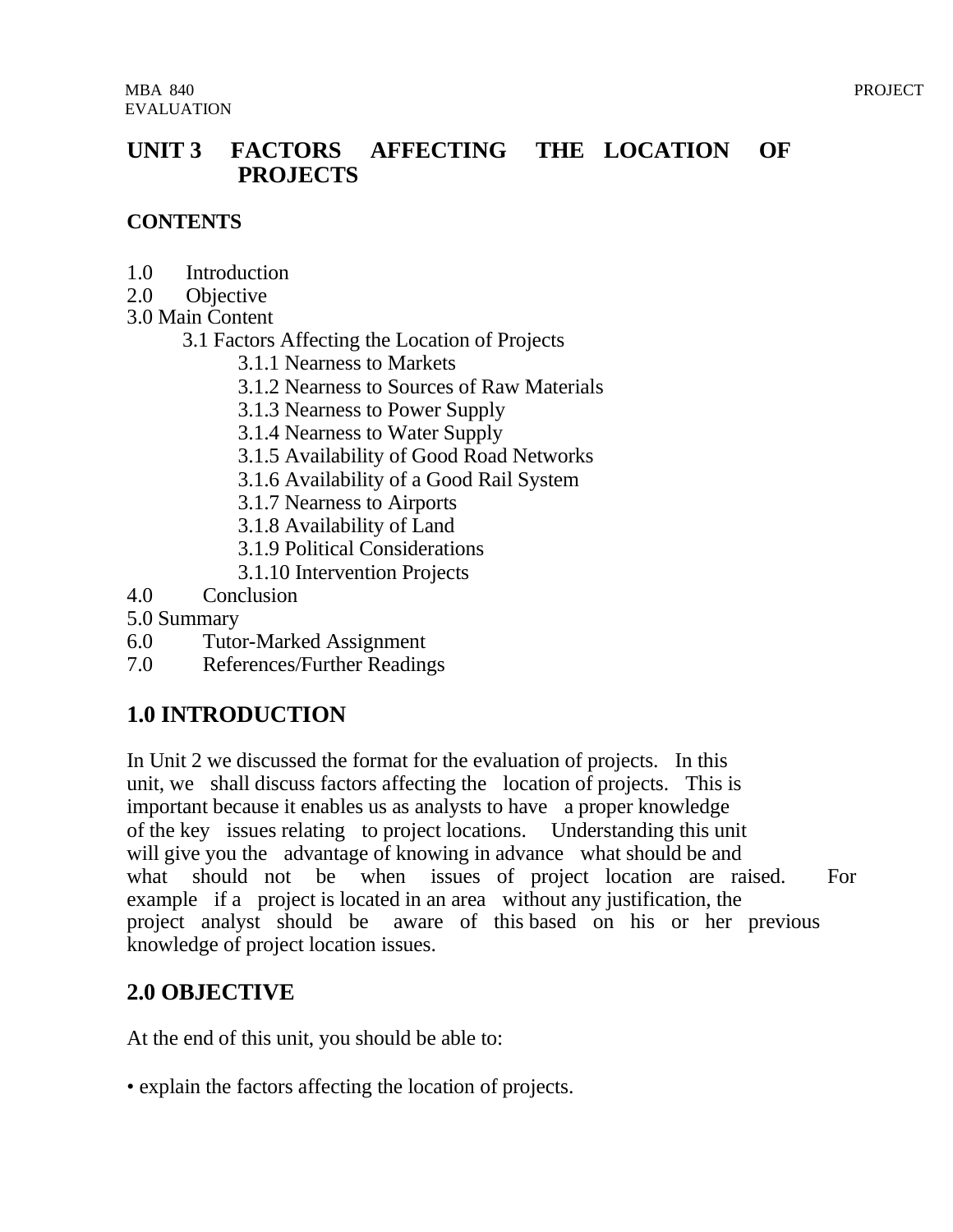#### **3.0 MAIN CONTENT**

#### **3.1 Factors Affecting the Location of Projects**

Whether in the private sector or the public sector, projects are located according to set guidelines. In the private sector, project location is based purely on economic guidelines, usually put in place by the various organisations. These guidelines regulate the ways and means by which projects are located. In the public sector, projects may be hocated ing to a different set of guidelines and they may not be driven by profit motive. It is the discussion of these factors affecting the location of projects that will now take our time.

#### **3.1.1 Nearness to Markets**

A major factor affecting the location of projects is their nearness to markets. Most businesses are established primarily for profit.

A business organisation will make profit if the goods or services are purchased by third parties. It is the difference between revenues and costs that constitute profit. You will easily and quickly realise that most populations that constitute markets are located mainly in the urban areas of Nigeria. So we shall hold firmly to the fact that the nearness to markets is a major factor influencing the location of most projects in Nigeria. Most of the entire population of Nigeria is located in such areas like Lagos, Onitsha, Port Harcout, Kano, Ibadan, Abuja, etc. Because of this, most businesses and government establishments are located near the critical markets that they wish to serve. That is to say that businesses follow their markets. Concentrations of people or critical markets are very important to corporate officials who design marketing plans.

If you take a good look at your environment, you will realise that a lot of companies are located within Lagos. It is not by accident. Rather it is by design. Businesses are attracted to areas of core concentration of people who constitute vital markets.

#### **3.1.2 Nearness to Sources of Raw Materials**

Nearness to sources of raw materials is another strong factor affecting the location of projects, especially manufacturing concerns. Service based projects can locate without reference to any raw material source. But manufacturing concerns cannot afford to gloss over the issue of raw materials.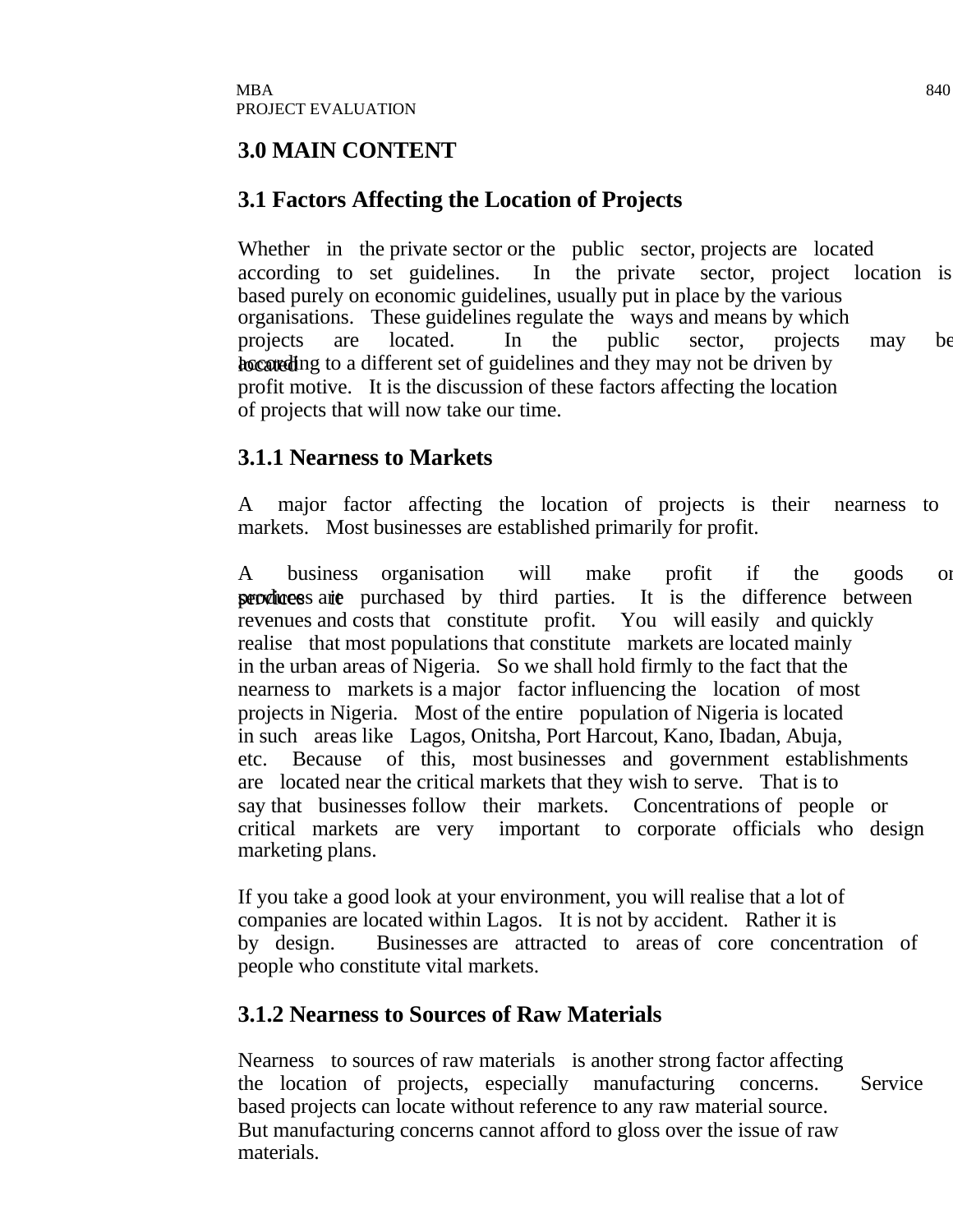MBA 840 PROJECT EVALUATION

For a manufacturing concern, the raw material source is very important because in most cases, raw materials may constitute over 80% of a product. If a company decides to establish its factory very far away from its raw material source, it is going to end up spending a lot of money to transport raw materials from the source to its factory. This will mean added costs and in the long run, the company may not be able to compete effectively in its chosen market.

If you sit back and think deeply, you will see patterns of industrial locations that tend to suggest that most industrial projects are located close to the sources of raw materials. The Nigerian Coal Corporation Enugu is located in Enugu close to the source of coal.

Most cocoa processing firms are located in the western parts of Nigeria because cocoa is found in abundant quantities there.

In the eastern parts of the country, oil mills and vegetable oil plants litter the economic landscape simply because the oil palm grows wildly there and it is also the major raw material for palm oil manufacture and vegetable oil.

If you go up north, you will also realise that the tea producing company is located at the Mambilla Plateau because the plateau is very rich in tea cultivation.

#### **3.1.3 Nearness to Power Supply**

Power supply is a very critical input in business, whether service based or manufacturing based. In the case of service-based concerns like banks, electricity will be needed to power computers, servers and other equipment needed to provide service to customers.

In a manufacturing concern, electricity is everything. Without electricity, a manufacturing concern is not likely to operate. Electricity is needed to mix chemicals, to drive machinery and equipment and to start electric motors etc.

So in the choice of where to locate, every concerned establishment or business should properly address the issue of power supply.

Interruptions in power supply create production problems for industries; this also translates to inability to meet production schedules, and inability to meet production schedules leads to frequent customer complaints for failed deliveries. Frequent failures to deliver goods on schedule may lead to loss of customers.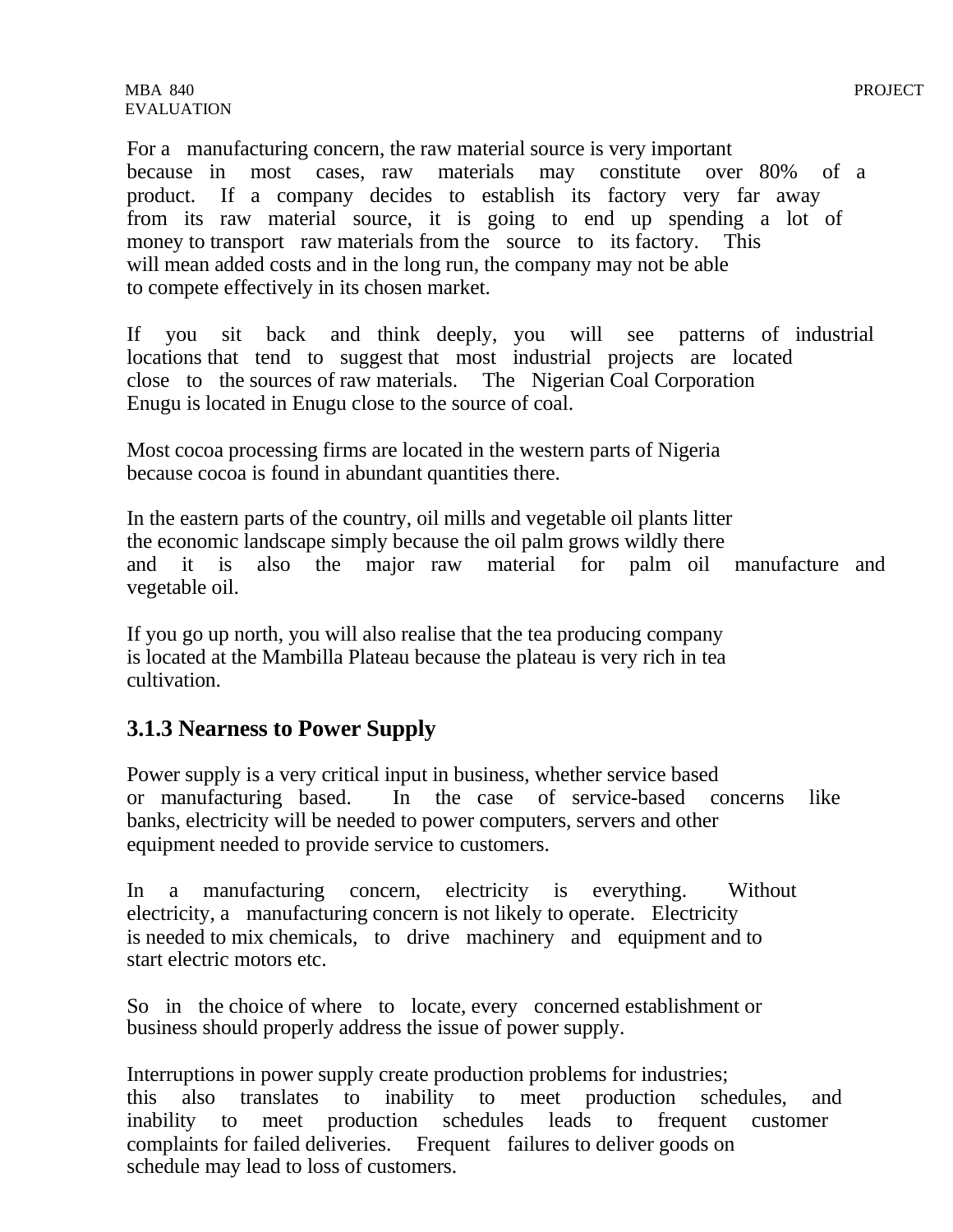In our peculiar Nigerian situation, irregular power supply has taken its toll on the manufacturing sector and even service-based activities. The result of this poor public power supply has led most organisations to operate their own plants but with the attendant high operating costs of both fuel and servicing of generating plants.

#### **3.1.4 Nearness to Water Supply**

Water is very important in business especially in manufacturing industries. Many manufacturing companies use a lot of water foanufacturing activities.

Soft drink manufacturers for example, use a lot of water in the process.

In the agricultural sector, garri processing factories use a lot of water and they are attracted to areas where there is plentiful supply of water.

#### **3.15 Availability of Good Road Networks**

Availability of good road networks is another major factor influencing the location of projects in the economic landscape. Road networks are very important. They are important for the movement of essential raw materials from raw material sources to factories and also for the is vector the markets where they are needed.

Most investors in the economy are usually attracted to areas with good road networks. Good road net works reduce the cost of transportation.

#### **3.1.6 Availability of a Good Rail System**

Another important factor influencing the location of projects is the availability of a good rail system. A good railway system ensures cheap transportation and evacuation of raw materials from their sources to factory locations and also the movement of finished goods to markets.

You may observe that the development of trading locations in Nigeria seemed to have followed the railway system. The North – Eastern runs through towns today which have become trading posts. Aba, Umuahia, etc., all enjoy good trading activities because they are located along railway line routes.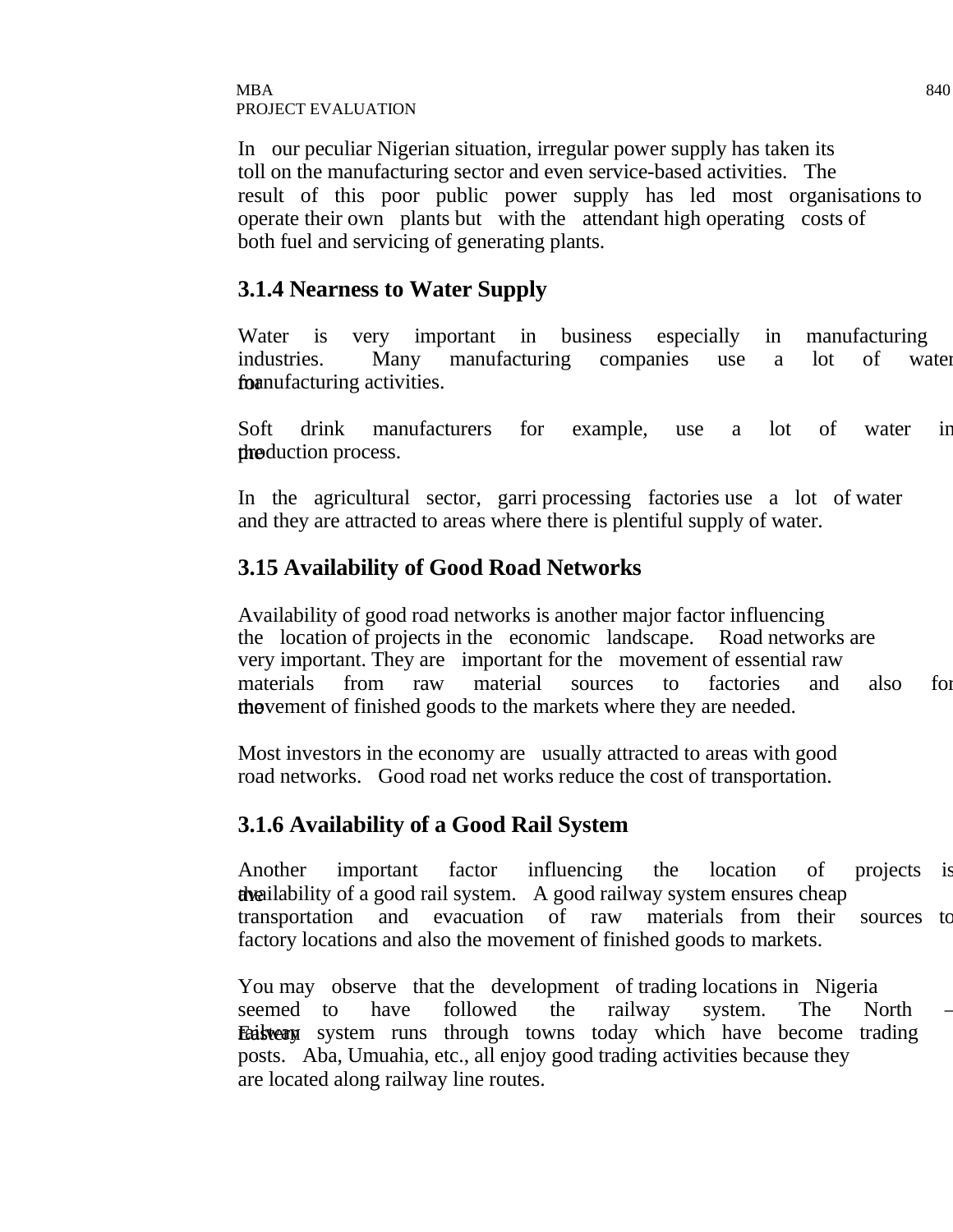#### **3.1.7 Nearness to Airports**

Another identified factor affecting location of projects is nearness to airports. A lot of businesses tend to be located close to airports. Airports encourage quick movement of people to and from various locations. If you take a good look at the country today, the towns that are served with air links tend to be enjoying faster economic growth and development. Port Harcourt, Calabar, Enugu, etc., enjoy good air links which facilitate the movement of people.

# **3.1.8 Availability of Land**

In economic theory, there are four factors of production namely: land, labour, capital and the entrepreneur. Each of these factors is very important. However, Land appears to assume very important dimensions especially where large scale agricultural projects are involved. Very large agricultural projects like oil palm plantations require vast areas of land before they can become profitable. A cassava farm which will feed a garri processing plant needs to be very vast in terms of land space. You may realise that invariably projects are attracted to areas where there is adequate land.

# **3.1.9 Political Considerations**

The location of most business projects is driven mainly by economic motives. Private sector projects are mainly profit-driven and their location is based only on economic merits. Also the public sector, since the era of economic reforms, has bought the idea of economic reforms and is now locating projects based on economic merit and viability.

However, not all projects are located based on sound economic judgment. Political considerations occasionally play very important roles in deciding where a project will be located. For example an oil refinery may be located very far away from crude oil sources. The cost of transporting crude oil to the refinery may result in the refinery operating at a loss.

#### 3.1.10 Intervention Projects

Intervention projects are those projects which are conceived and located within specific areas to correct inequalities in distribution of resources. In the emerging political dispensation, the issue of uneven development has been brought to the front line of discussions. Complicating the discussions is the issue of resource control and the attendant political and social implications.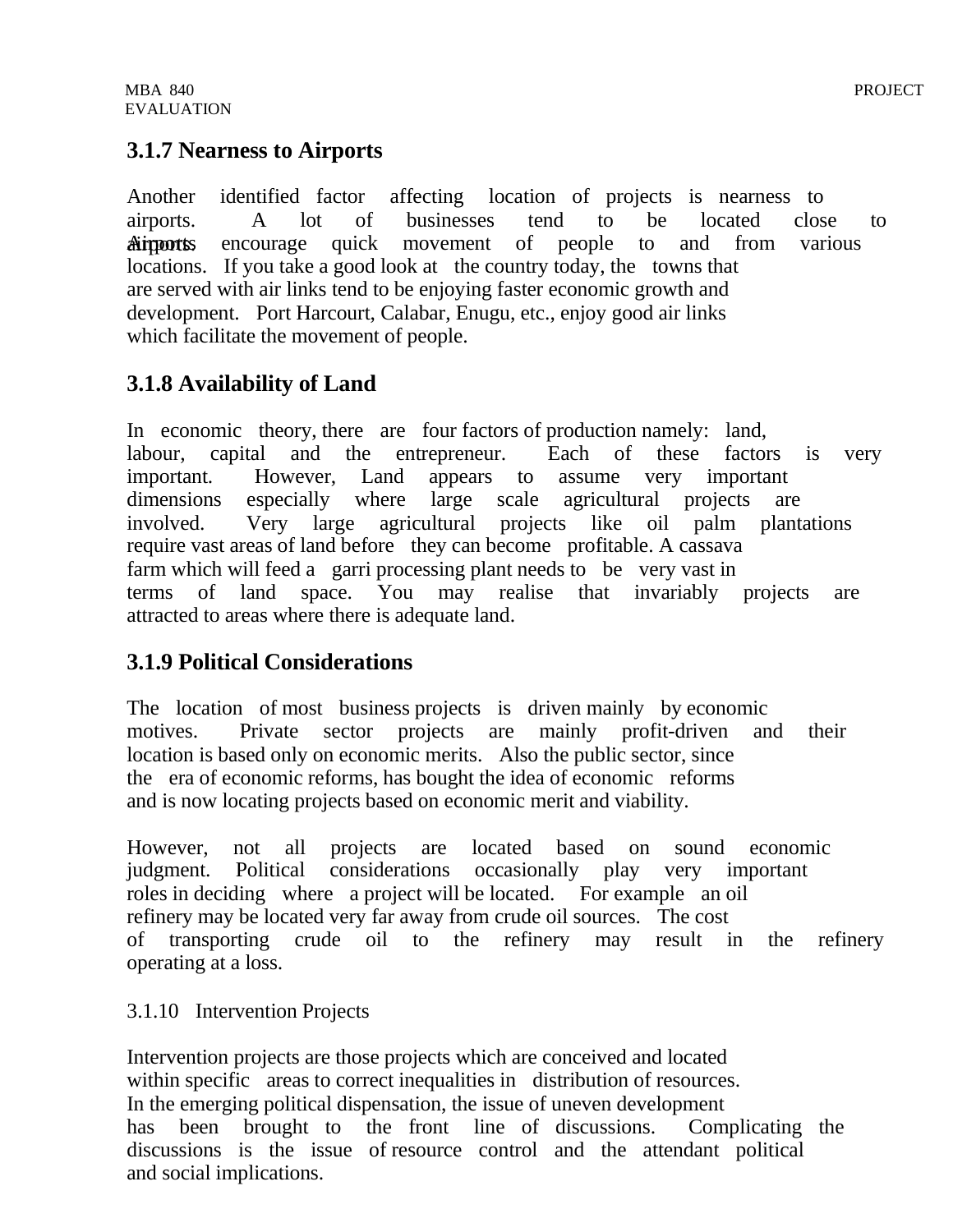The Niger Delta region of Nigeria produces a major percentage of the oil revenues of Nigeria. Recent thinking is that the region has nexteived sufficient attention as a major oil producing region. Currently, the federal government is focusing attention on the region and a lot of developmental projects are now springing up in the area.

#### **SELF ASSESSMENT EXERCISE**

List and discuss four factors that have influenced the location **or in**dustrial projects in your present environment.

#### **4.0 CONCLUSION**

In this unit, we have discussed those factors which affect the location of projects in Nigeria. The projects may be private or public section projects. The factors may be economic or in some cases be political.

#### **5.0 SUMMARY**

In this unit, we have discussed those factors that affect the location of projects in Nigeria. They range from market driven forces to political forces. We have also discussed intervention projects which are a new feature in our economy.

#### **6.0 TUTOR-MARKED ASSIGNMENT**

- a. Mention four factors that are likely to influence the location of projects in Nigeria.
- b. Discuss the four factors that you have mentioned.

# **7.0 REFERENCES/FURTHER READINGS**

Leon Ikpe (1999). Project Analysis and Evaluation. Lagos: Impressed Publishers.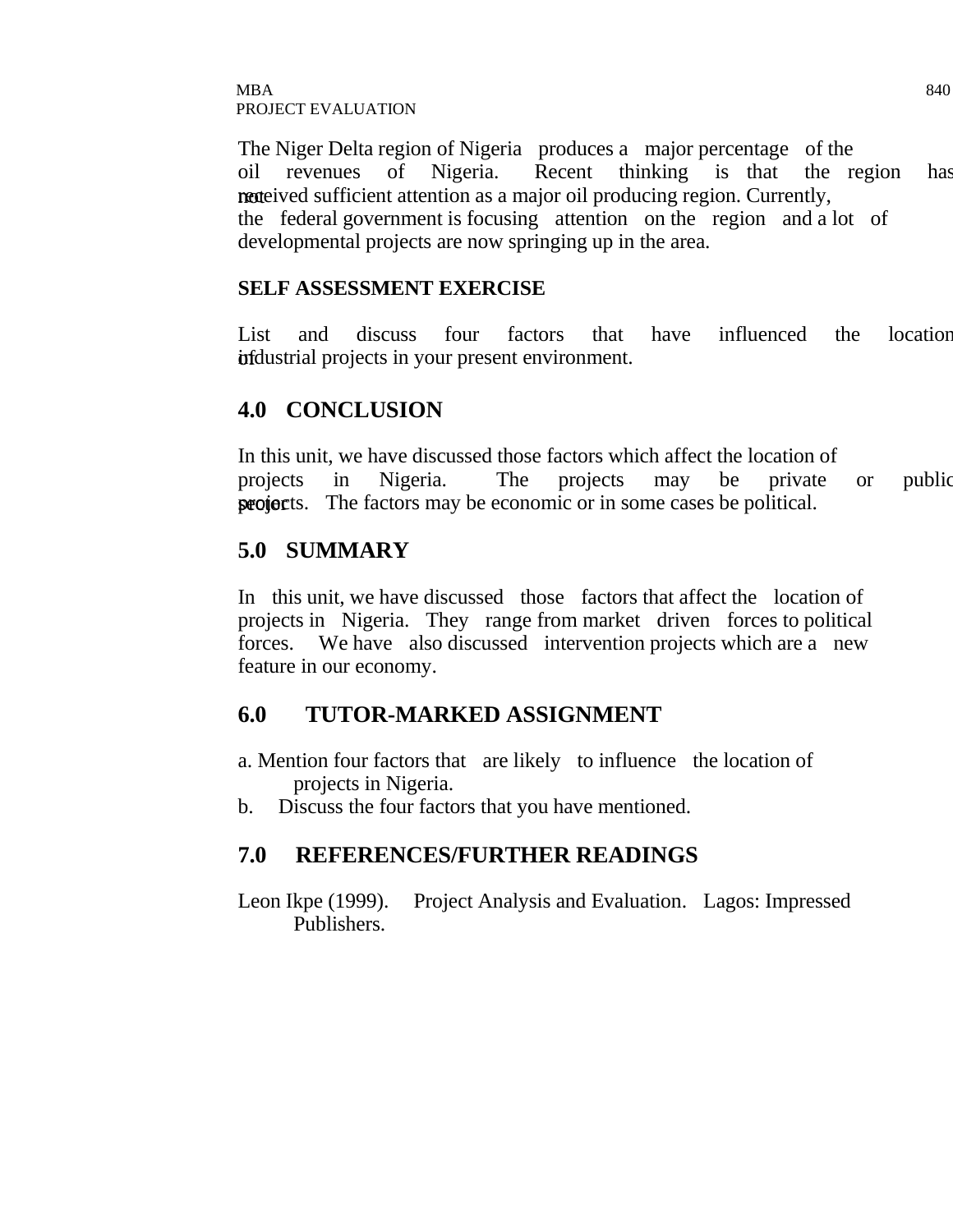# **UNIT 4 CAPACITY AND PRODUCTION PLANNING**

#### **CONTENTS**

- 1.0 Introduction
- 2.0 Objectives
- 3.0 Main Content
	- 3.1 Capacity and Production Planning
	- 3.2 Concepts of Capacity
	- 3.3 The Nature of the Production Plan
- 4.0 Conclusion
- 5.0 Summary
- 6.0 Tutor-Marked Assignment
- 70. References/Further Readings

# **1.0 INTRODUCTION**

In Unit 3, we discussed factors affecting location of projects. There we examined such factors as nearness to critical markets, nearness to sources of power and other factors. In this unit, we shall discuss capacity and production planning.

# **2.0 OBJECTIVES**

At the end of this unit, you should be able to:

- explain capacity and production planning
- describe the practical applications in industry.

# **3.0 MAIN CONTENT**

# **3.1 Capacity and Production Planning**

Our interest in capacity and production planning is for two main reasons. First, it could be that we are project initiators trying to draw up a business plan for a start-up project in which case we want to know well in advance what the capacities of our plants will be and the production plan. Understanding capacity of a project assists us to design and construct such items like cash flow statements, etc. On the other hand, we could be analysts on the other side of the fence. In this case, we must have been presented with a business plan or a project plan and have been asked to evaluate the project. So no matter on which side we are, we must understand capacity and production plans. No firm undertakes to produce goods without production plans. Production plans are linked to the firm's demand for goods and services. We shall now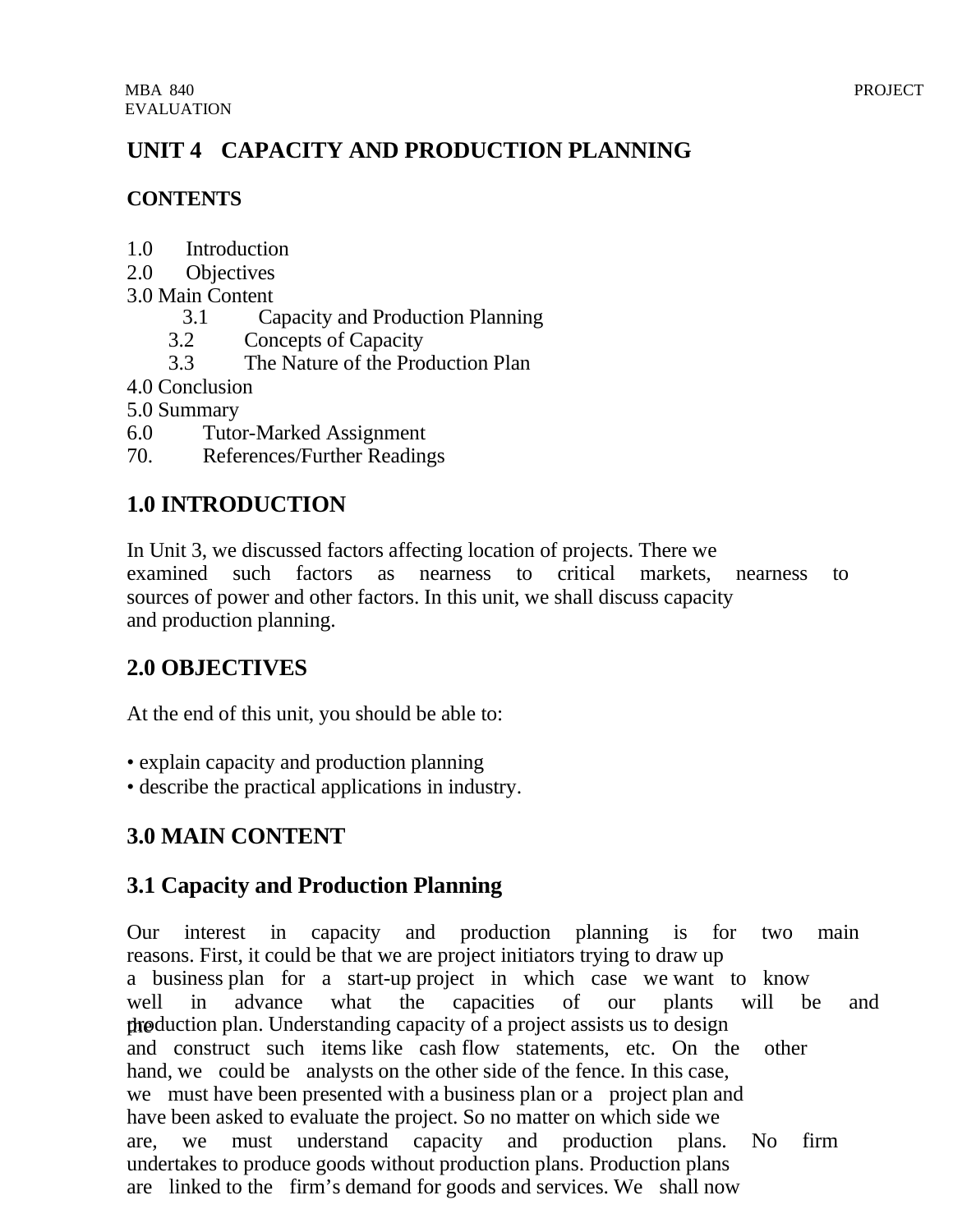discuss "capacity" in relation to production plans. The production plans are in relation to the manufacture of tangible goods.

# **3.2 Concepts of Capacity**

Ordinarily, capacity means "ability to do something". But in **terms**, the capacity of a plant is a reference to the output of the plant or machine. When discussing plant capacity, we should realise that there are three types of capacity namely:

- Installed capacity
- Attainable capacity
- Actual capacity

#### **Installed Capacity**

The installed capacity of a plant or machine is the maximum output in terms of tangible goods which the plant or machine is capable of producing at a given time. The capacity is usually given by the manufacturers of the equipment.

We can therefore define installed capacity in terms of the following:

- Number of goods produced per minute
- Number of goods produced per hour
- Number of goods produced per day
- Number of goods produced per year

In practice, we usually define installed capacity in terms of **annual** capacity. The best way to visualise installed capacity is to consider a Mercedes Benz car that has a speedometer limit of 200km per hour. In effect, 200km/hour is the maximum speed the car can attain according to the manufacturers. This 200km per hour is the installed capacity of the car.

#### **SELF ASSESSMENT EXERCISE 1**

A plant can produce 2000 sachets of water per hour, all things being equal. What is the installed capacity of the plant per annum?

#### **Attainable Capacity**

We have just discussed the installed capacity of a plant or machine and described it as the maximum output that a plant or machine can achieve. However in real life, no machine can work for 60 minutes in an hour, 24 hours a day and 365 days in a year without breaking down. There must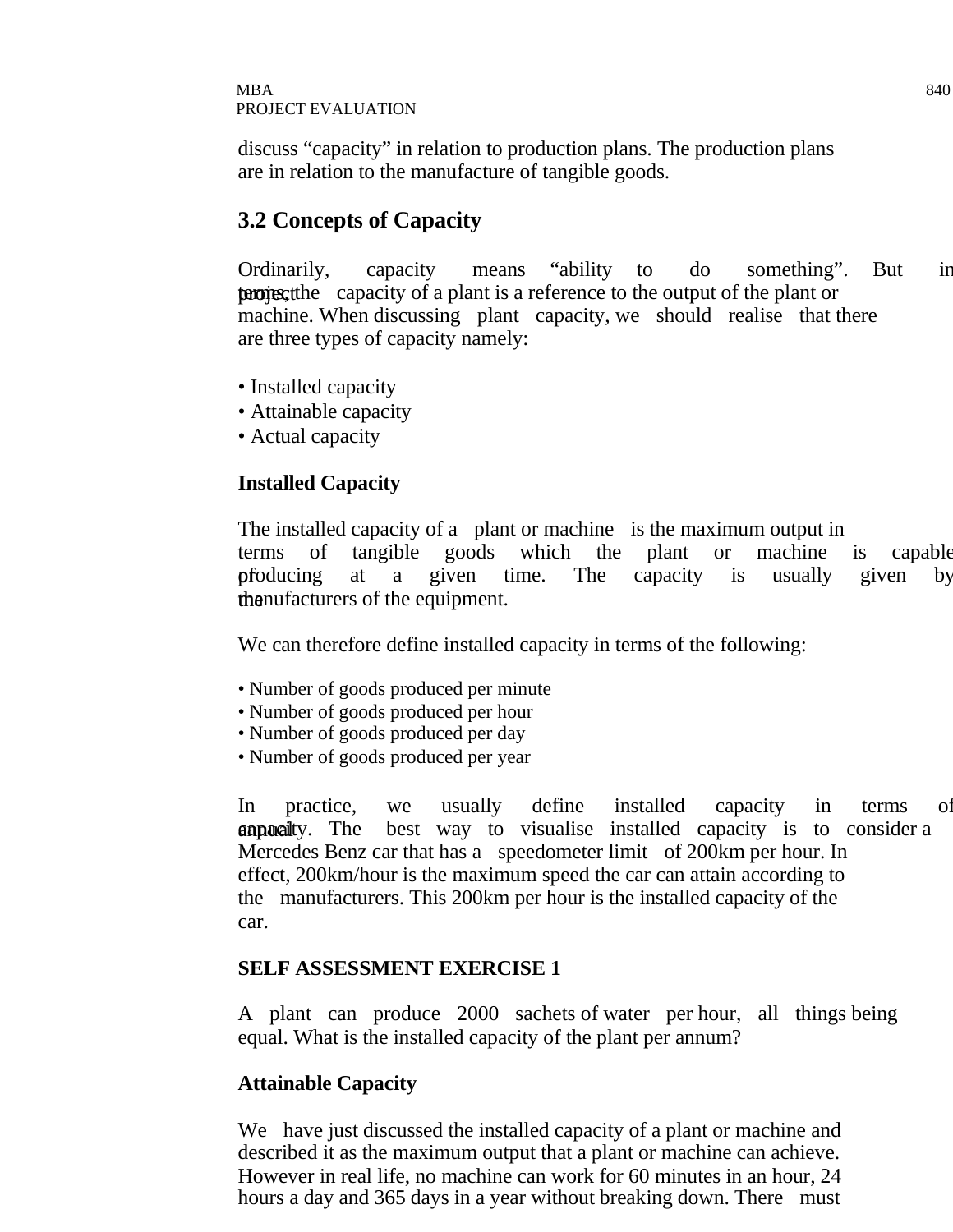be production loss arising from servicing of the machines, changes in shift, repairs of machines, etc.

Because of these reasons, we now have a more realistic capacity which in the literature is known as the attainable capacity of a plant/machinery. The attainable capacity captures the effect of plant servicing and or repairs on production output.

Let us go back to our Mercedes Benz car. We said it has an installed capacity of 200km per hour. Practically, we know that no person will like to drive a car at a speed of 200km per hour. Everyone should be thinking of safety. We could agree amongst ourselves that 100km per hour constitutes a safe speed. In that line of thinking, we can now define 100km per hour as the attainable capacity of the car. This is the speed at which a sane person can drive the car.

#### **Actual Capacity**

Actual capacity refers to the real output that a plant can achieve given the market situation. We should realise that the actual capacity of a plant depends on a lot of factors. First is the issue of the market for the plant's output of goods. A plant should produce only what it can sell at a given time.

Again financial resources can limit the output of a plant because firms require finance to purchase raw materials and other inputs for production.

#### **3.3 The Nature of the Production Plan**

The production plan shows exactly the proposed output of a plant or project under consideration. In constructing the production plan, information on the plant capacity, shift arrangements, raw material sourcing, etc., are all used. Below is the production plan of a vegetable oil refining plant that uses palm kernel oil as base raw material.

You are requested to properly study the production plan and make sure you understand it.

#### **An Example of a Production Plan**

#### **The Plant**

The plant under consideration is a modern vegetable oil refining plant using palm kernel oil (PKO) as base raw material. The installed capacity of the plant is 50 metric tons per day of 24 hours.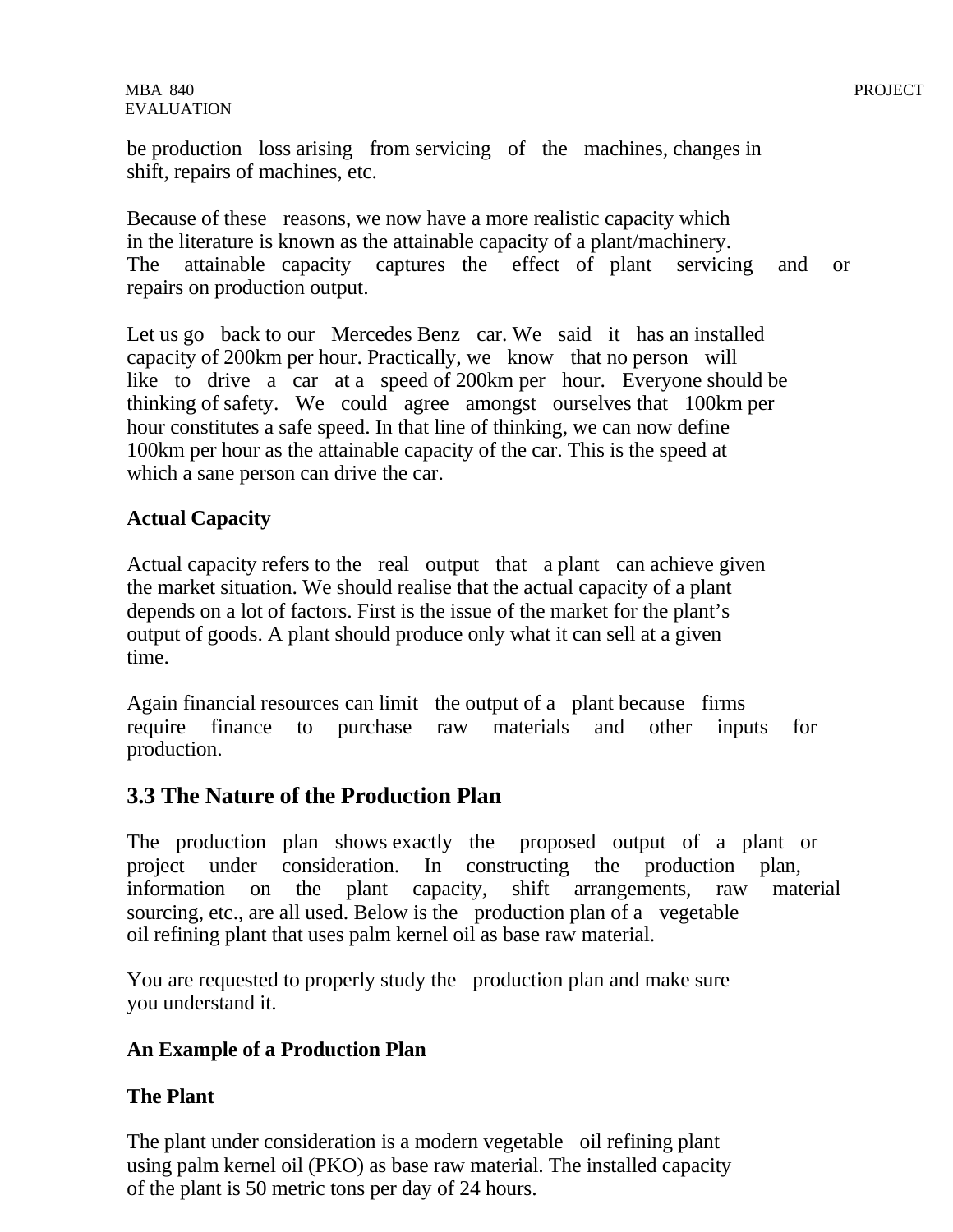#### $\rm{MBA}$  840 PROJECT EVALUATION

Working on a shift of 10 hours, an output of 20.83 tons is possible, while two  $(2)$  shifts of 10 hours each will yield daily output of 41.66 tons of refined vegetable oil. Because of the need to accomodate plant repairs, servicing, public holidays, etc., the plant will be operated for 300 working days in a year. Proposed capacity is based on 2 shifts of 10 hours each per day.

To ensure that there is uninterrupted supply of palm kernel oil to feed the plant, the project promoter already has in operation 26 Muar ban Lee Palm Kernel Oil (PKO) expellers with a total Installed capacity of 220 tons/day.

#### **Table 6: Annual Capacity/Production Plan (Metric Tons)**

|                                                 |                          | <u>Year 1</u> Year 2 Year 3   <u>Year 4</u> – 5 |  |
|-------------------------------------------------|--------------------------|-------------------------------------------------|--|
|                                                 | 2007 2008 2009 2010-2011 |                                                 |  |
| Installed Capacity 18,250 18,250 18,250 18,250  |                          |                                                 |  |
| Attainable Capacity 16,425 16,425 16,425 16,425 |                          |                                                 |  |
| Proposed Capacity 12,498 12,498 12,498 12,498   |                          |                                                 |  |

Proposed capacity is based on the following:

Year 1 to 5: 2 shifts of 10 hours each per day and 300 daysk*in*gar.

Attainable capacity is 90% of installed capacity.

Installed capacity: Installed capacity is 50 tons per day x 365 days. This translates to 18,250 tons per annum

#### **Production Activities**

**STAGE ONE Palm Kernel Crushing** 

Stage one of production involves the crushing of palm kernel to yield palm kernel oil (PKO). The residues are palm kernel cake (PKC) and palm kernel sludge.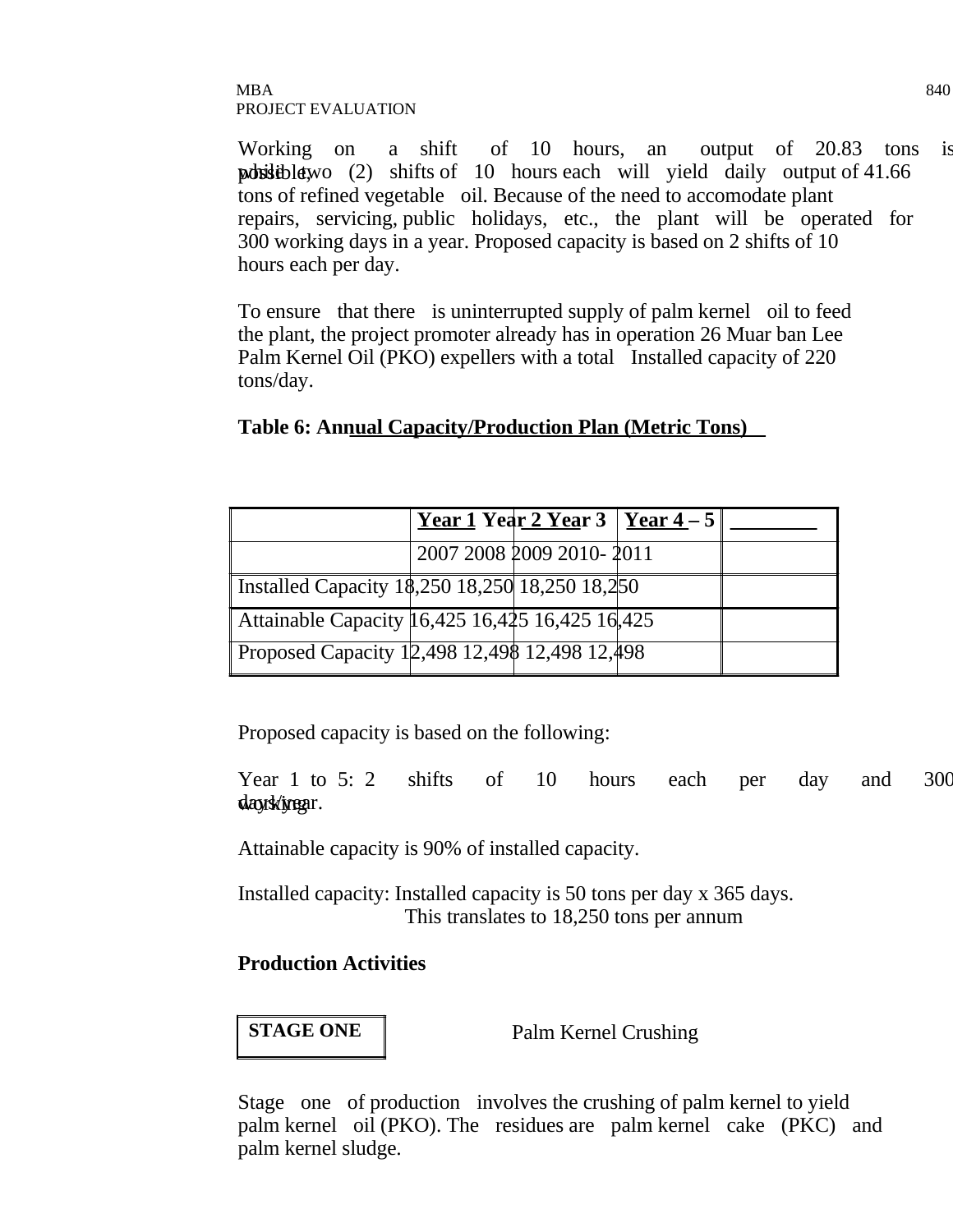Palm kernel cake is sold to feed mills as a major ingredient for animal feed. Palm kernel sludge is sold to soap manufacturers.

Refining Of Oil to Yield Edible Vegetable

# **OSTAGE TWO**

Stage two of production involves the refining of the crude Palm Kernel Oil (PKO) to yield edible vegetable oil.

In refining of the oil, fatty acid is collected. The fatty acid is sold to soap manufacturers.

#### **Activity Flow**



#### **Figure 3: Activity flow in a vegetable oil refining plant**

#### **Machine and Equipment Required**

The vegetable oil refining plant consists of the following equipment broken down into various sections:

- 1. Continuous oil pre-treatment section
- 2. Continuous bleaching section
- 3. Continuous physical refining and deodorising section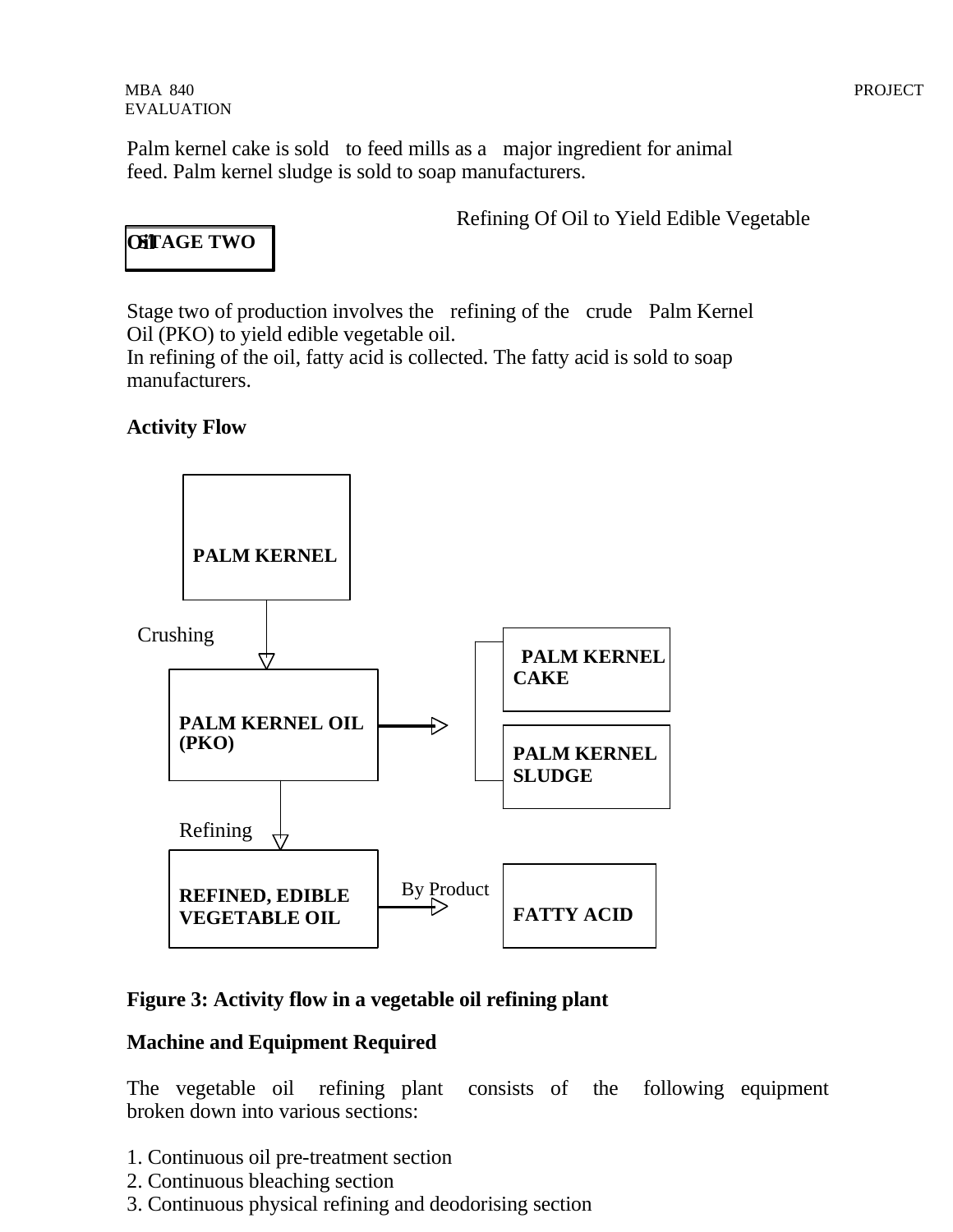- 4. Thermal oil heating unit
- 5. Water cooling and recirculation system
- 6. Steam generation and distribution system

These machinery and equipment will be sourced from overseas. However, in addition, the following items form part of the equipment required but they will be sourced locally:

- 1. 2 units crude oil tank 200 tons
- 2 1 unit refined oil tank 300 tons
- 3. 1 unit fatty acid tank 50 tons
- 4. 1 unit furnace oil tank.

#### **Vegetable Oil Refining**

#### **Process Description**

#### **Pre Treatment**

The crude oil received in the crude oil tanks, if required, is given a hot water treatment and allowed to settle to remove settled impurities along with water. The oil is then heated till drying and transferred to high shear mixer wherein the requisite quantity of phosphoric acid is dosed in to allow conversion of non hydratable phosphotides. The **noixture** is then given a retention time for complete reaction of phosphoric acid in the reaction vessel.

#### **Bleaching**

The heated oil (acid conditioned, degummed or neutralised) enters the inlet mixing tube of the vacuum bleacher. Bleaching earth is proportioned by a valve dosing system that also deaerates the baftire it enters the vessel. The earth is introduced under the oil spray in the mixing tube for improved mixing, so that earth does not enter the bleaching vacuum system. The earth absorbs any residual gums and as well as trace metals, colour bodies and other polar impurities.<br>The bleacher has multiple agitated compartments and operate agitated compartments and operates under vacuum to ensure complete moisture and air removal. The dried oil and earth mixture is discharged by the bleacher discharge pump to one of the filters where the spent earth is removed. The filtered oil is collected in the bleached oil receiver. The bleached oil pump sends the oil for designation dependence of the alternating polish filters.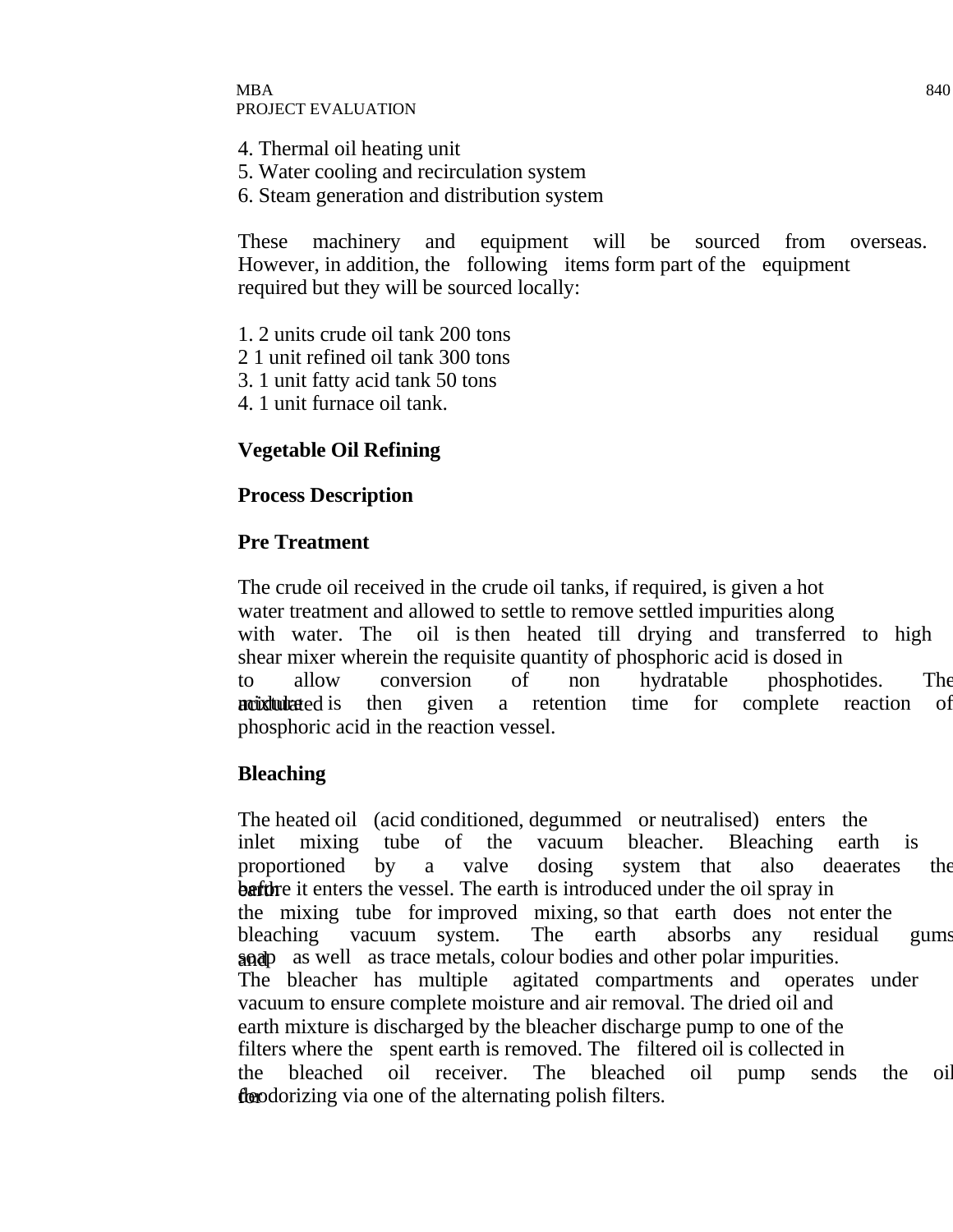#### **Filter Management**

The standard bleaching system is based on the use of two filters of which one is on line while the other is being cleaned and prepared for the next cycle. When a filter has reached maximum capacity, as indicated by high feed pressure, it is taken offline for cleaning and replaced by the other filter. The cleaning procedure begins by first pressurising the filters with steam

to expel residual oil into the Heel Tank and dry the spent filter cake. The oil recovered from the filter cake is collected in the tank and can usually be recycled to the bleacher. After drying, a bottom discharge valve on the filter is opened and the leaves pneumatically vibrated so that the spent cake is dislodged and discharged via a hopper. The filter is then closed and prepared for the next batch. Before going online again it can be pre-coated with filter aid and/or bleaching earth in order to seal the filter.

#### **Raw Material Requirements**

The key raw material required for the refining of vegetable oil is palm kernel oil (PKO). The rest are additives.

| <b>Material Sources</b> |                                                                                                             | <b>Unit Cost</b> |
|-------------------------|-------------------------------------------------------------------------------------------------------------|------------------|
|                         |                                                                                                             | ₩                |
| Palm kernel oil         | Open markets in Onitsha,<br>Owerri                                                                          | N130,000/Ton     |
| Citric acid             | Pharmaceutical firms, open<br>markets at Aba, Port-Harcourt,<br>Owerri and Lagos.                           | N200/kg          |
| Phosphoric acid         | Freely purchased in chemical<br>shops at Aba and other<br>locations nationwide.                             | N300/kg          |
| Bleaching earth         | 1) Vin George Ventures 7<br><b>Association Avenue, Lagos</b><br>2) Open markets at Aba, PH,<br>Onitsha etc. | N88,000 per Ton  |

#### **Table 7: Raw Material Requirement**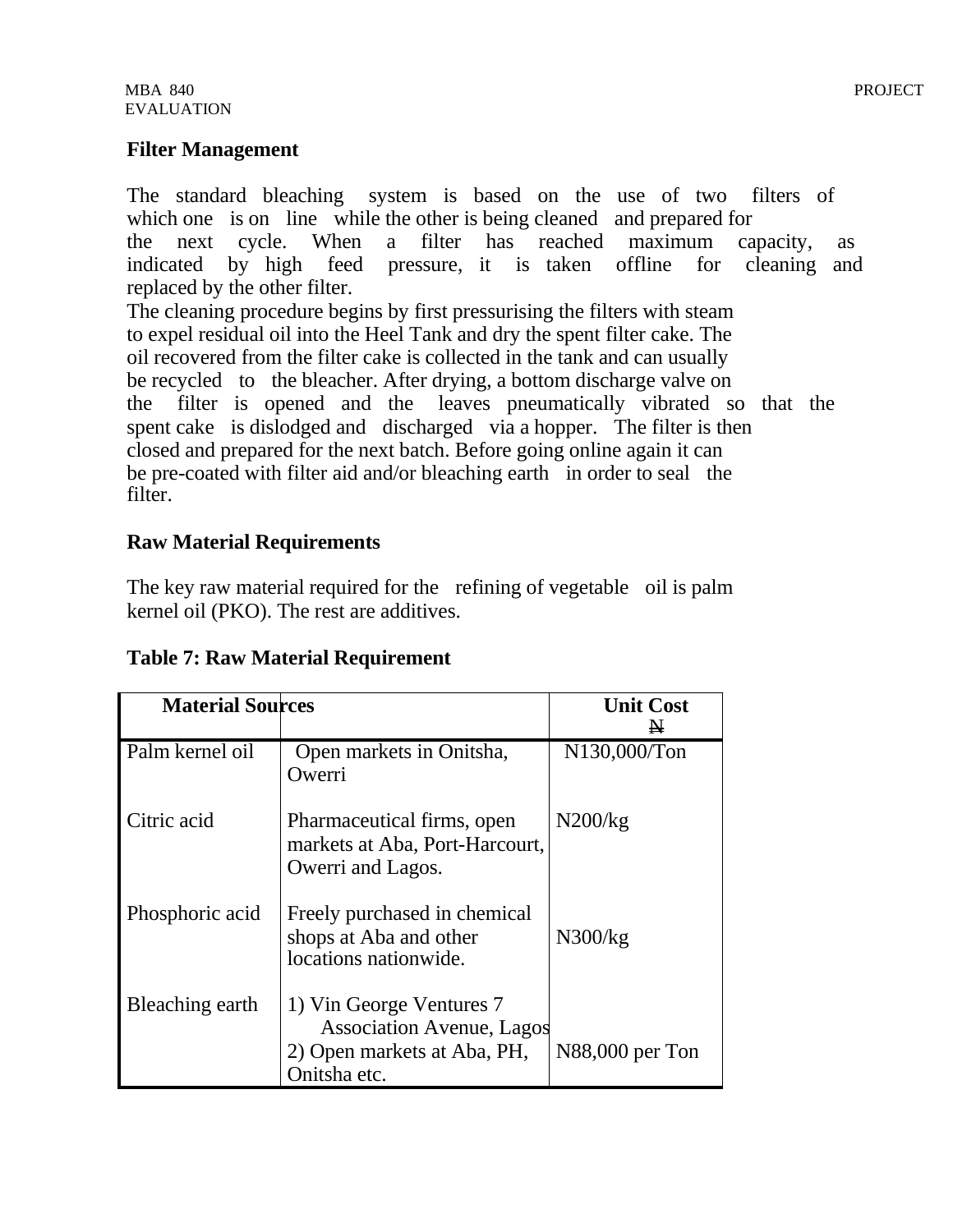#### **Annual Input-Output Analysis**

The annual input–output analysis seeks to determine the inflow of the materials and their corresponding outflow of products. It assumes 300 working days per annum. It aggregates the daily input-output analysis.

#### **Table 8: Annual Input – Output Analysis**

| Input | Output                                                                                                                                                                                                                                                                                                                                                                                                                                                                                               |
|-------|------------------------------------------------------------------------------------------------------------------------------------------------------------------------------------------------------------------------------------------------------------------------------------------------------------------------------------------------------------------------------------------------------------------------------------------------------------------------------------------------------|
|       | $\begin{bmatrix} 32,889.60 \text{ tons of Palm Kernel} \\ (2) 18,418 \text{ tons of Palm Kernel} \\ (2) 18,418 \text{ tons of Palm Kernel} \\ (3) 18,418 \text{ tons of Palm Kernel} \\ (4) 18,418 \text{ tons of Palm Kernel} \\ (5) 18,418 \text{ tons of Palm Kernel} \\ (6) 18,418 \text{ tons of Palm Kernel} \\ (7) 18,418 \text{ tons of Palm Kernel} \\ (8) 18,418 \text{ tons of Palm Kernel} \\ (9) 18,418 \text{ tons of Palm Kernel} \\ (10) 18,418 \text{ tons of Palm Kernel} \\ (11)$ |
|       |                                                                                                                                                                                                                                                                                                                                                                                                                                                                                                      |
|       | (3) 1,315 tons of Palm Kernel Sludge.                                                                                                                                                                                                                                                                                                                                                                                                                                                                |
|       | $\left[ 13, 155.84 \text{ tons Palm Kernel Oil} \right]$ (1) 12,498 tons of Vegetable Oil                                                                                                                                                                                                                                                                                                                                                                                                            |
| (PKO) | $(2)$ 657.84 tons of fatty acid                                                                                                                                                                                                                                                                                                                                                                                                                                                                      |

#### **Table 9: Summary of the Proposed Production Plan (Tons)**

Year Ended 31st Dec

|                              | <b>Year 1</b> | <b>Year 2</b> | <b>Year 3</b> | <b>Year 4-5</b> |
|------------------------------|---------------|---------------|---------------|-----------------|
| Refined<br>1.                | 2007          | 2008          | 2009          | 2010-2011       |
| vegetable oil                | 12,498        | 12,498        | 12,498        | 12,498          |
| 2. Palm kernel<br>cake (PKC) | 18,418        | 18,418        | 18,418        | 18,418          |
| 3. Palm kernel<br>sludge     | 1,315         | 1,315         | 1,315         | 1,315           |
| 4. Fatty acid                | 657.84        | 657.84        | 657.84        | 657.84          |

#### **4.0 CONCLUSION**

We have discussed capacity and production planning which are very important aspects of a project because they both relate the project to the market. Capacity and production plans enable the firm to plan well in advance what to produce and in what quantity too.

#### **5.0 SUMMARY**

We have discussed capacity and production planning and have established the link between them. We also used an example of a vegetable oil refining plant to explain the production plan.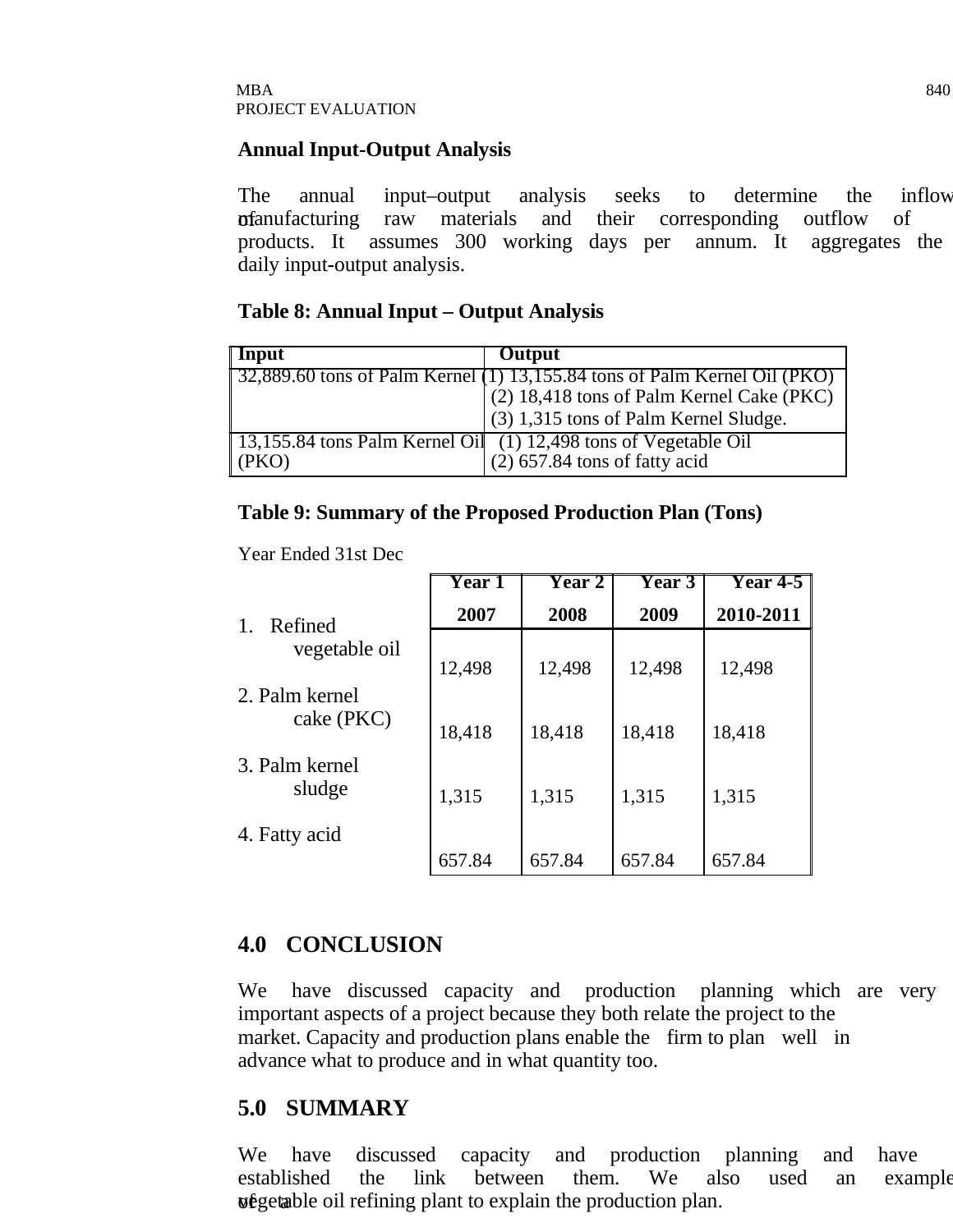### **6.0 TUTOR-MARKED ASSIGNMENT**

- 1. What do you understand by the installed capacity of a plant?
- 2. How is it different from the attainable capacity?

# **7.0 REFERENCES/FURTHER READINGS**

Leon Ikpe (1999): Project Analysis and Evaluation. Lagos: Impressed Publishers.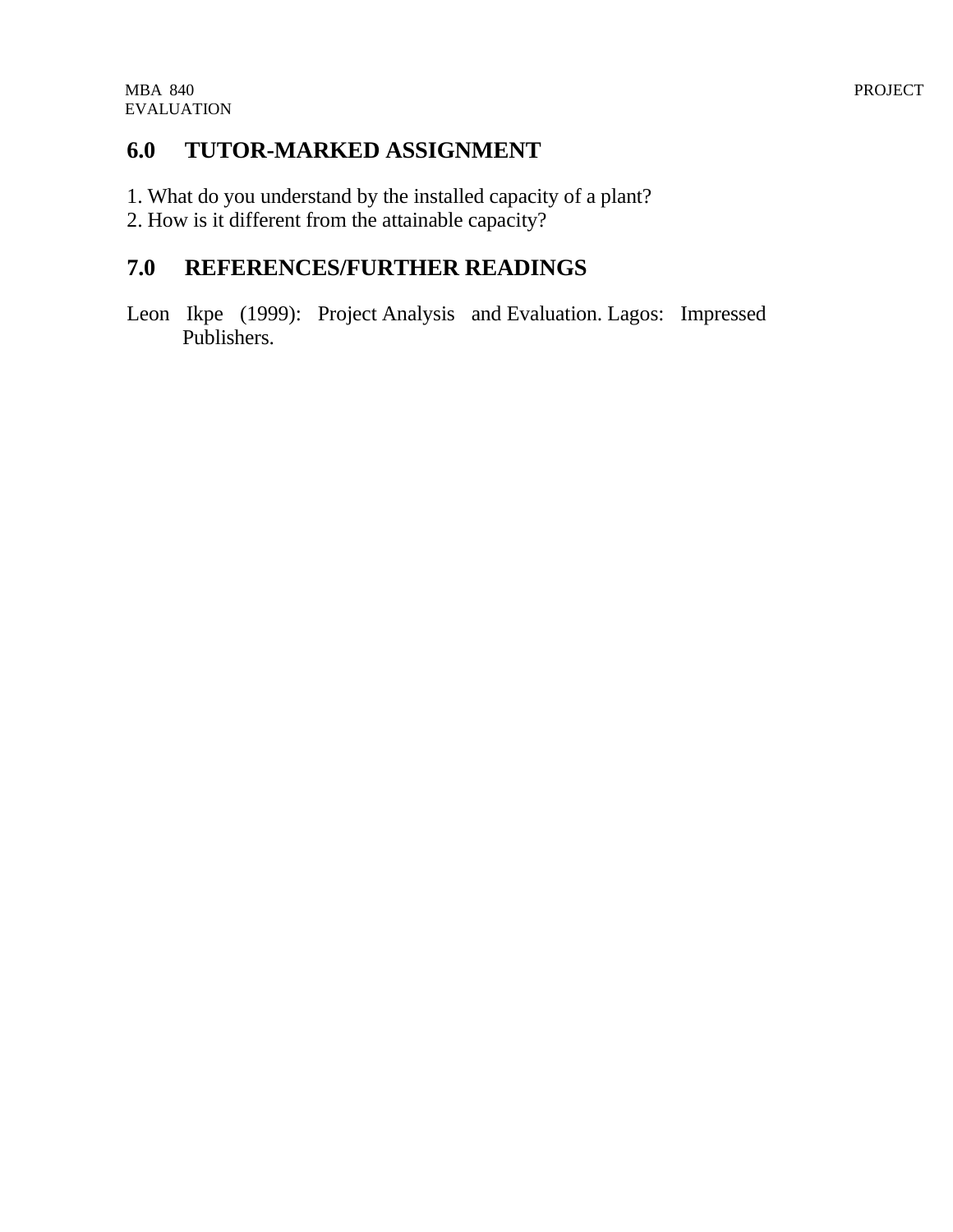### **UNIT 5 THE CONCEPT OF ENGNEERING EVALUATION**

### **CONTENTS**

- 1.0 Introduction
- 2.0 Objectives
- 3.0 Main Content
	- 3.1 The Concept of Engineering Evaluation
		- 3.1.1 Identification of Plant and Equipment
- 4.0 Conclusion
- 5.0 Summary
- 6.0 Tutor-Marked Assignment
- 7.0 References/Further Readings

# **1.0 INTRODUCTION**

In Unit 4, we discussed capacity and production planning. There we discussed installed capacity, attainable capacity and actual capacity. In this unit, we shall discuss the concept of engineering evaluation.

# **2.0 OBJECTIVES**

At the end of this unit, you should be able to:

- explain the concept of engineering evaluation
- discuss engineering evaluation.

# **3.0 MAIN CONTENT**

# **3.1 The Concept of Engineering Evaluation**

A project consists of many sub-segments depending on its nature. There may be mining projects or manufacturing projects. As we discussed equilibrary engineering is a major segment of many projects. Also projects have their management segment, marketing segment, etc. The purpose of engineering evaluation is to evaluate and break-down in  $*in*$  $*in*$  $*in*$  $*in*$  $*in*$  $*in*$  $*in*$  $*in*$  $*in*$  $*in*$  $*in*$  $*in*$  $*in*$  $*in*$  $*in*$  $*in*$  $*in*$  $*in*$  $*in*$  $*in*$  $*in*$  $*in*$  $*in*$  $*in*$ project may be a manufacturing project.

The type of questions we need to ask will involve the manufacturing processes and the equipment that are involved. In a manufacturing evaluation will entail the following:

1. Identification of plant and equipment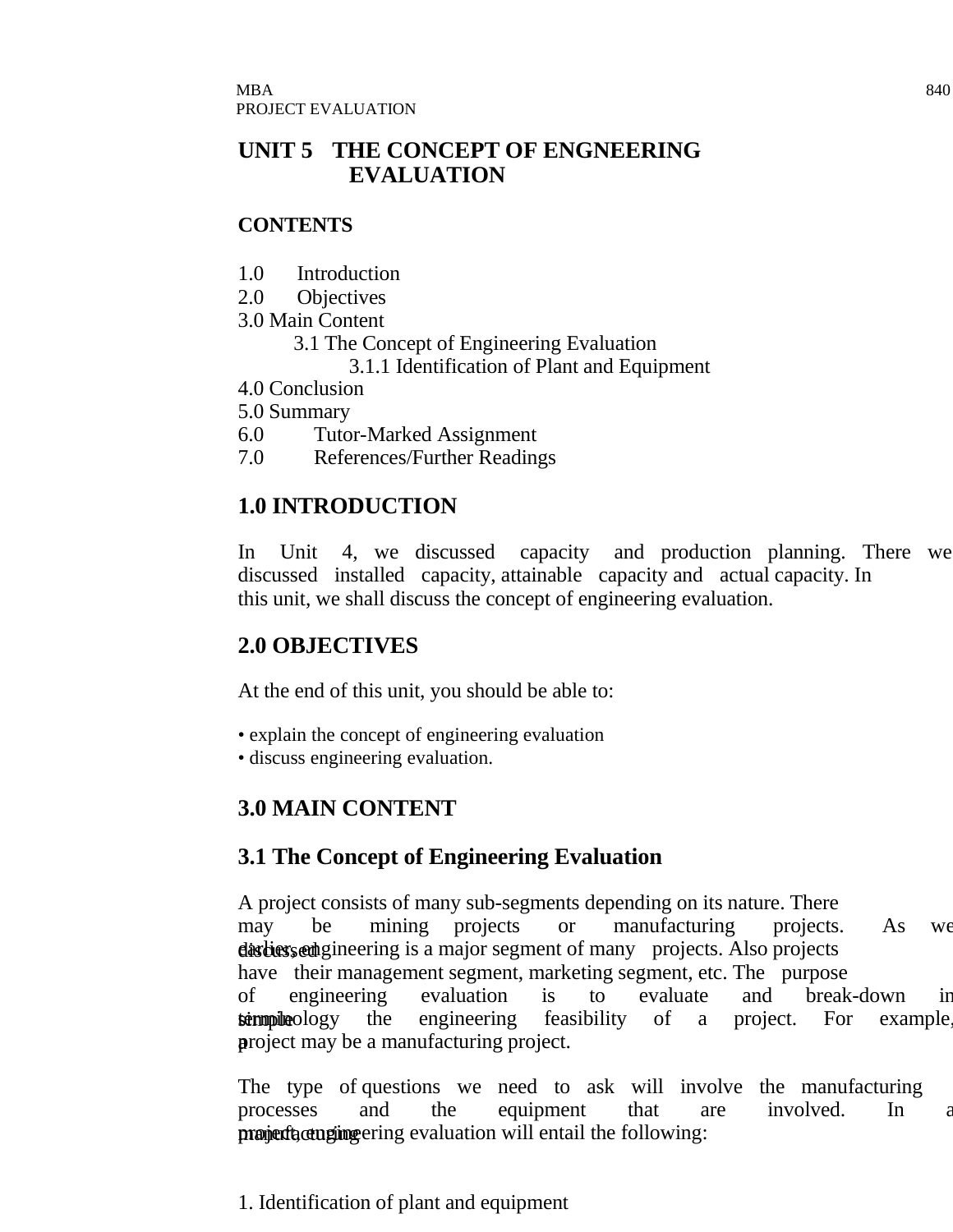- 2. Identification of the necessary raw materials
- 3. The production process.



### **Figure 4: Components of engineering evaluation**

# **3.1.1 Identification of Plant and Equipment**

In a manufacturing project, the most important element, apart from land and buildings is the plant and machinery that will be used for manufacturing.

Plant and machinery are usually supplied by the manufacturers. In practical terms, when a manufacturer (vendor) is supplying a manufacturing or equipment, the vendor should give sufficient details of the machine.

The details of the machine will assist the project evaluator. All projects do not have the same layout and features and it is the duty of the project evaluator to segregate the project under study and see whether it is feasible or not from an engineering perspective.

### **Technical Support and Maintenance**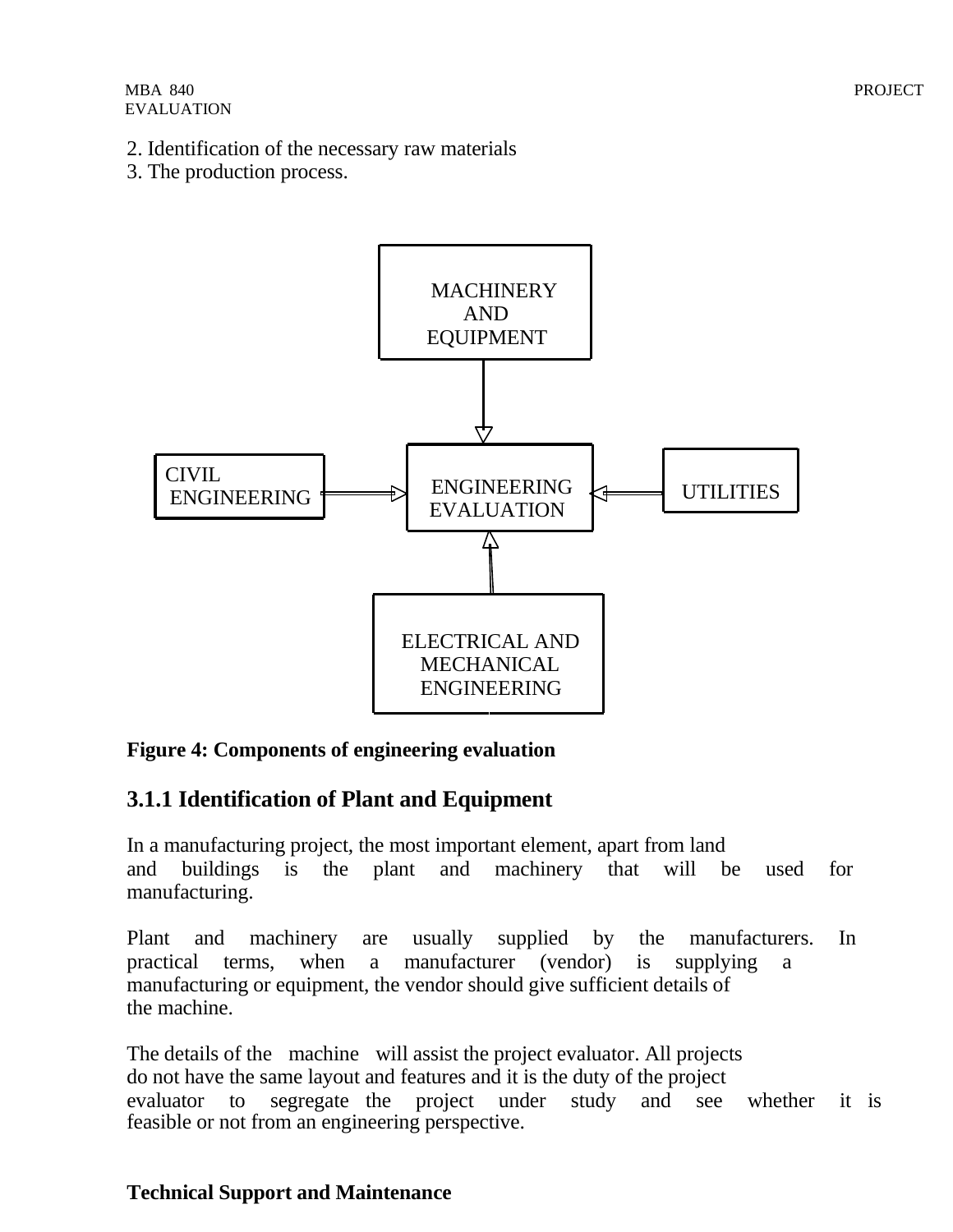Businesses that are technical in nature require that machinery **and equipment** should operate at maximum efficiency. Operating at maximum efficiency means that the relevant machinery and equipment should be routinely serviced. There is also the requirement that repairs be carried out on equipment, if breakdown occurs.

In most practical cases, technical support can be arranged for a small business. Technical support can be provided by an engineering finition can carry out repairs on machinery, generators etc.

#### **SELF ASSESSMENT EXERCISE**

List and discus three information about a manufacturing plant that are important to a project evaluator.

| <b>Item</b>                           | Do you have inform ation on this? |
|---------------------------------------|-----------------------------------|
| Components of the plant/machine.      |                                   |
| The installed capacity of the machine |                                   |
| attainable capacity of the machine    |                                   |
| electricity consumption               |                                   |
| Heating power                         |                                   |
| Overall weight of machine             |                                   |
| Overall length, width and height.     |                                   |
| Material used e.g. steel              |                                   |
| Structure of the machine              |                                   |
| Screw speed                           |                                   |
| Thickness of product to be produced   |                                   |
| Compressed air requirement            |                                   |
| Quality and quantity of               |                                   |
| Water required                        |                                   |
| Water temperature                     |                                   |
| Electric power voltage                |                                   |
| Electric power capacity               |                                   |
| Type of material feeder               |                                   |
| Take-up force                         |                                   |
| Clamping method and force             |                                   |
| Production process                    |                                   |

#### **Table 10: A Plant/Machinery Checklist**

#### **A Practical Business Idea for a Class Discussion**

#### **A Palm Oil Production Plant**

Palm oil is an important food item in the Nigerian diet. It is primarily used in cooking and is rich in vitamin A. It is used as industrial raw material by soap and vegetable oil industries, hence its industrial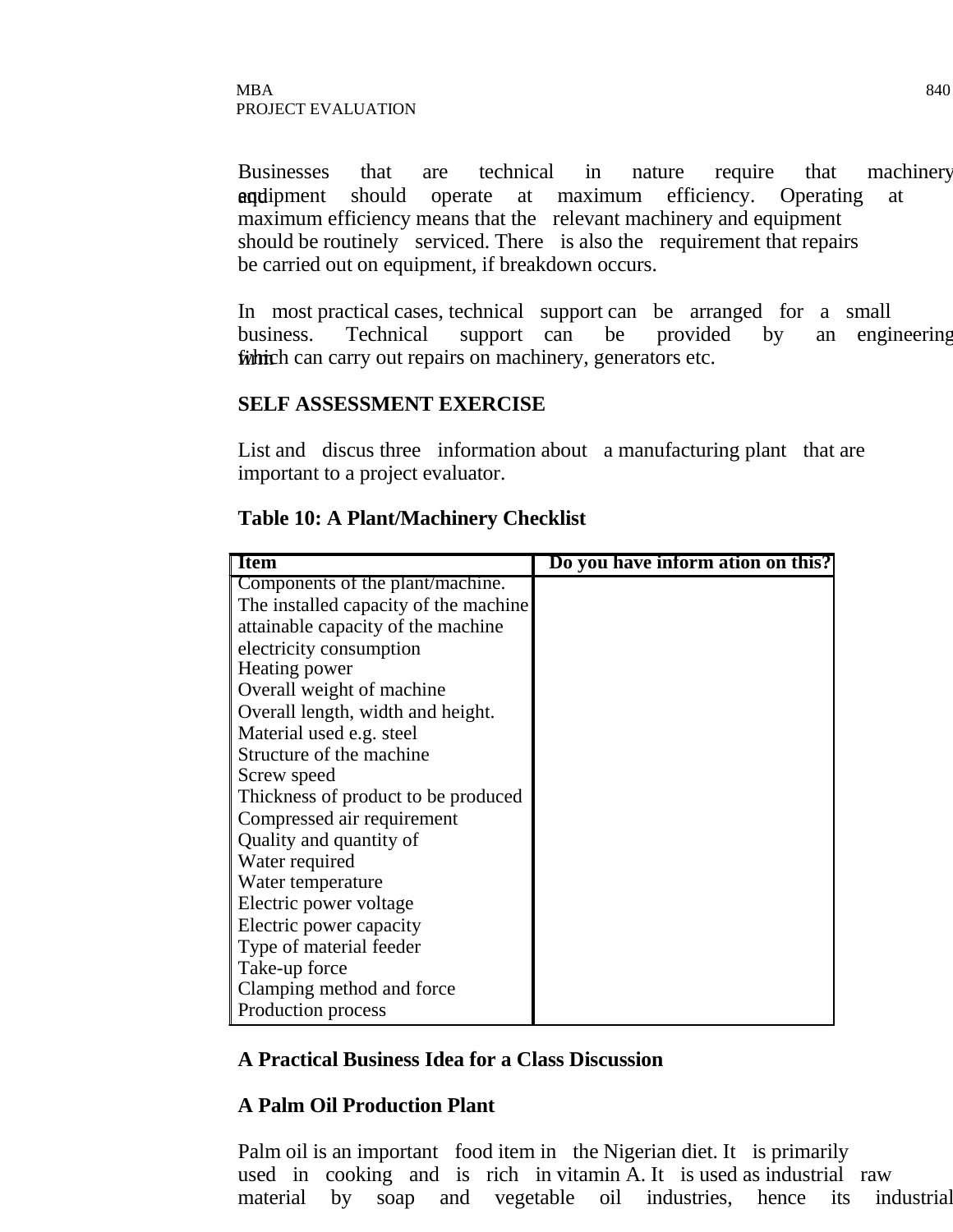#### **Technical Considerations**

The project considered in this write-up is a medium sized palm oil plant. Since the basic raw material for the project is fresh fruit bunches (FFB) from the oil palm tree, the problem of raw material sourcing is not likely to arise. The basic and necessary machinery for the project are the boiler/steriliser, rotary stripper; digester and clarifier.

#### **The Production Process of Palm Oil**

Quartered fruit bunches are introduced into the boiler/steriliser and left for about 30 minutes under hot steam for boiling and sterilisation to take place. The quartered bunches are then fed into the rotary stripper which strips the fruits from the quartered bunches which are still at a very high temperature of about 110oc. The loose fruits from the rotary stripper are then fed into the horizontal digester for maceration. In the digester, the palm fruits are beaten into a paste. Hot water which is introduced into the digester forces the thick paste and water into the oil clarifier unit. In the clarifier, the oil is separated from the water and palm oil is collected from a tap. Investors are advised to use the tenera oil palm fruit because of its high oil yielding abilities.

| Table 11: A Total Engineering Overview of a Mining Project |  |  |  |
|------------------------------------------------------------|--|--|--|
|                                                            |  |  |  |

| <b>Stage 1</b>  |                                                        |         |
|-----------------|--------------------------------------------------------|---------|
| Rail Link Roads |                                                        | Airport |
|                 |                                                        |         |
|                 | The Mining Complex Water and Sewerage Power Generation |         |
|                 |                                                        |         |
|                 |                                                        |         |

| тарс<br>œ |  |
|-----------|--|
|-----------|--|

|                                | Mine Smelter Semi-Finished goods |  |
|--------------------------------|----------------------------------|--|
|                                |                                  |  |
|                                |                                  |  |
|                                |                                  |  |
|                                |                                  |  |
| Mine offices Workshop Refinery |                                  |  |
|                                |                                  |  |
|                                |                                  |  |
|                                |                                  |  |
|                                |                                  |  |
|                                |                                  |  |
|                                |                                  |  |

| Stage |  |
|-------|--|
|       |  |

| Ore Bin Ore Crushers Conveyors            |  |  |
|-------------------------------------------|--|--|
|                                           |  |  |
|                                           |  |  |
|                                           |  |  |
| Cranes Main Building Sulphuric acid tanks |  |  |
| 70 11 40 10                               |  |  |

**Table 12: Further Engineering Checklist**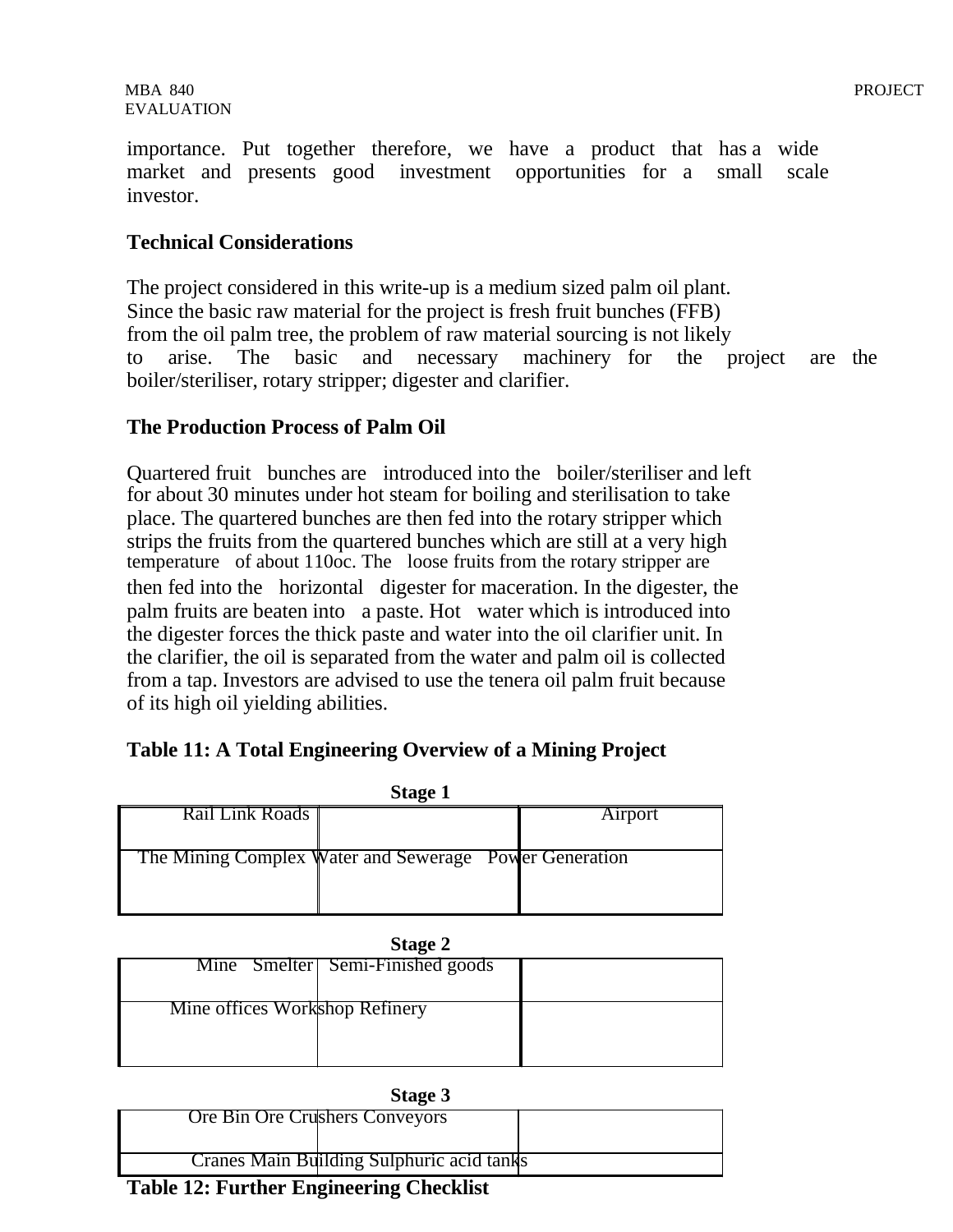#### $\rm{MBA}$  840 PROJECT EVALUATION

| <b>Item</b>            | Has this been covered in your |
|------------------------|-------------------------------|
|                        | evaluation?                   |
| Site design            |                               |
| Site engineering       |                               |
| Surveying              |                               |
| <b>Quality control</b> |                               |
| Drawing control        |                               |
| Welding supervision    |                               |
| Safety engineering     |                               |
| Civil works            |                               |
| Rigging                |                               |
| Piping                 |                               |
| Electrical             |                               |
| Instrumentation        |                               |
| Mechanical             |                               |
| <b>Heaters</b>         |                               |
| <b>Furnaces</b>        |                               |
| Quantity surveying     |                               |
| Plan layout            |                               |
| Plan design            |                               |
| Site planning          |                               |
| Security.              |                               |

# **4.0 CONCLUSION**

Engineering evaluation is very important in projects that have an engineering content. It helps the project evaluator gain a better insight into the engineering feasibility of a project under evaluation.

# **5.0 SUMMARY**

We have discussed the concept of engineering evaluation. We have seen it as the simple evaluation and break down (in simple terminology) of the engineering feasibility of a project. We discussed the components of engineering evaluation.

# **6.0 TUTOR-MARKED ASSIGNMENT**

Why is the engineering evaluation of a project important?

# **7.0 REFERENCES/FURTHER READINGS**

Leon Ikpe (1999). A Guide to Small Business Investment. Lagos: Impressed Publishers.

Leon Ikpe (1999). Project Analysis and Evaluation. Lagos: Impressed Publishers. **MODULE 2**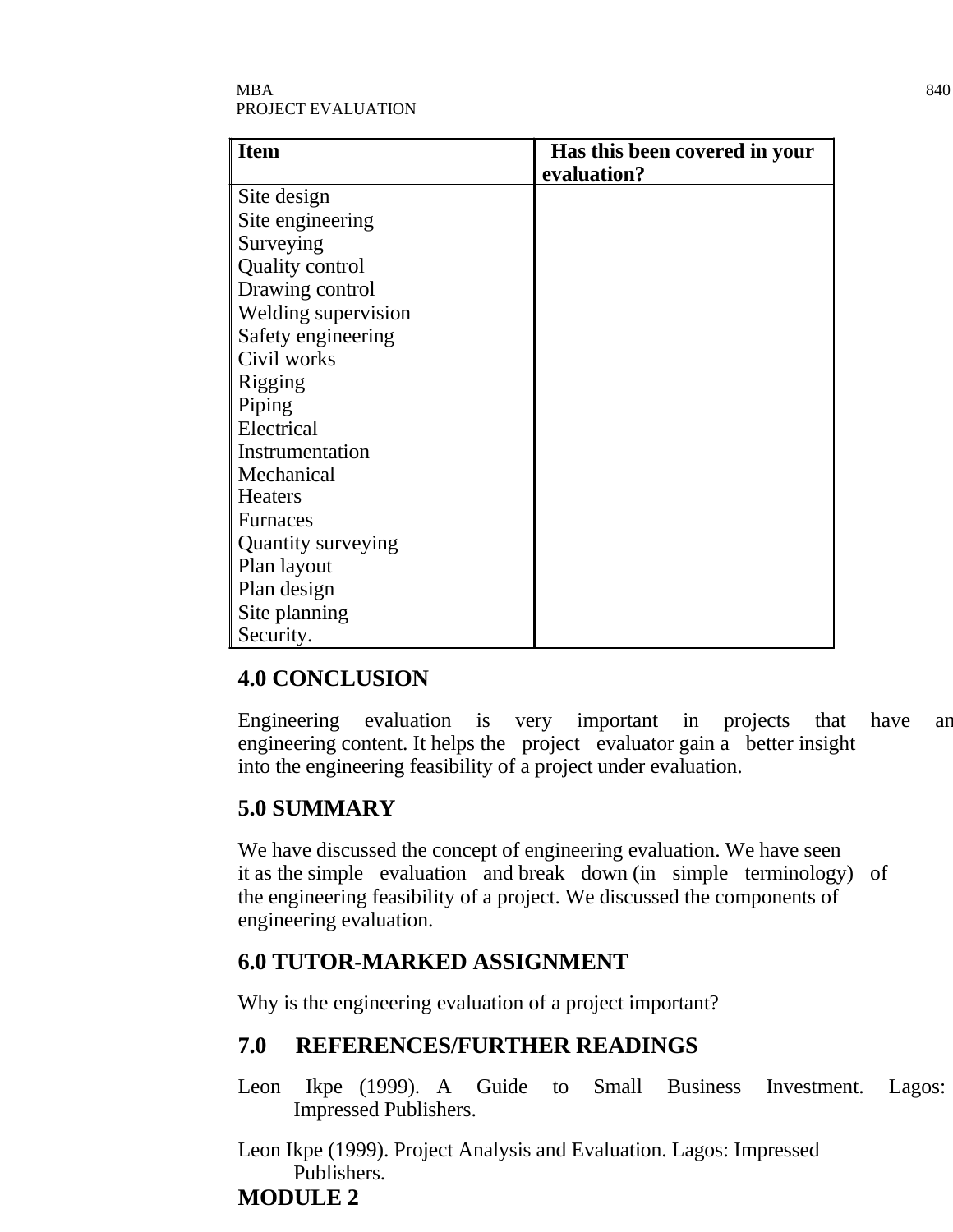Unit 1 Manpower Planning and Evaluation Unit 2 Demand Analysis Unit 3 Supply Analysis Unit 4 Competition and Marketing Plans Unit 5 Project Cost Analysis

# **UNIT 1 MANPOWER PLANNING AND EVALUATION**

### **CONTENTS**

- 1.0 Introduction
- 2.0 Objectives
- 3.0 Main Content
	- 3.1 Manpower Planning and Evaluation
- 4.0 Conclusion
- 5.0 Summary
- 6.0 Tutor-Marked Assignment
- 7.0 References/Further Readings

# **1.0 INTRODUCTION**

In Unit 5, we discussed the concept of an engineering evaluation of a project. Engineering evaluation of a project as we saw seeks to evaluate the engineering soundness of a project. This is very crucial especially when the project will be ranked or compared with another project.

Every enterprise requires labour. It is labour that coordinates the other factors of production like land and capital. In terms of project evaluation, our concern is to look at the project and examine the human resources aspects. In terms of manpower planning and evaluation, we need to examine the following:

- Key employees
- The key responsibilities
- The qualifications
- Hours of work
- Training and development of the staff
- Remuneration of the staff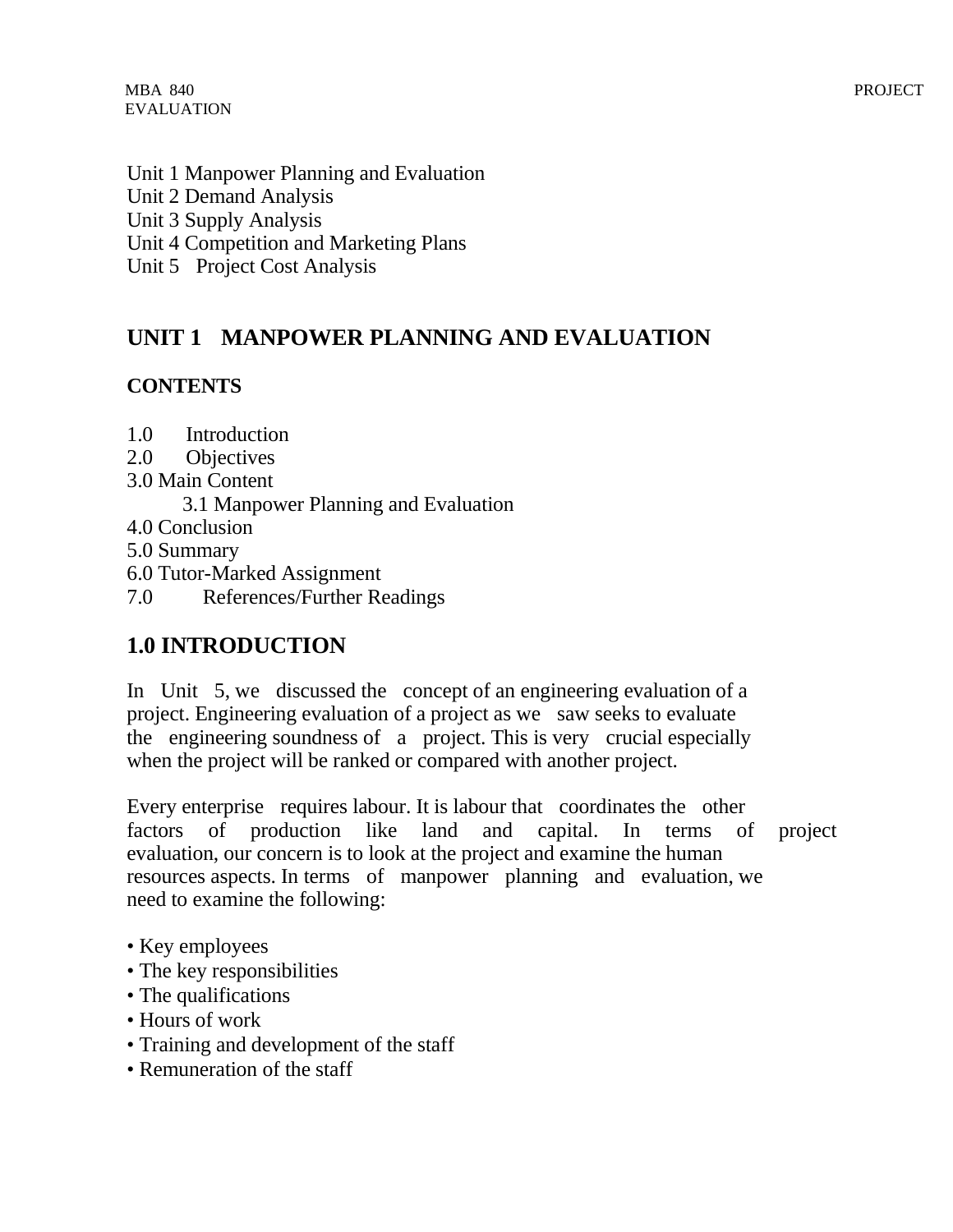### **2.0 OBJECTIVES**

At the end of this unit, you should be able to:

- explain manpower planning and evaluation
- discuss the practical applications in industry.

# **3.0 MAIN CONTENT**

# **3.1 Manpower Planning and Evaluation**

In general terms organising manpower in an organisation is the process of assigning duties amongst personnel and coordinating efforts towards the attainment of the firm's objectives. But before organising, there must be a plan. It is the plan that leads to the shaping of an organisation's structure.

Conceptually, the project initiative in structuring the organisation should be concerned about two critical things.

- Job definitions in the project under consideration
- Departmentalisation which follows job definitions.

In doing this, similar jobs are grouped together to form a department. The most common way of organising a project is by function. **Example** a manufacturing plant may be divided into three  $f$ unitstionantely:

- Production
- Marketing
- Finance

There are two uses of the manpower plan. The first use is by the project initiator. When the project initiator is structuring the project, the manpower plan definitely is a critical component. The project initiator needs to know well in advance who the key employees will be. The key employees will depend on the nature of the business in question. If the business is, for example, soap manufacturing, then a lot of the **production** staff should be industrial or pure scientists plus other core support staff. Apart from that, each employee should have their various responsibilities. For example, in a soap plant, you will have production staff and also quality control staff. They have different responsibilities. And of course, the qualifications of the various staff including their years of experience should be properly documented and evaluated.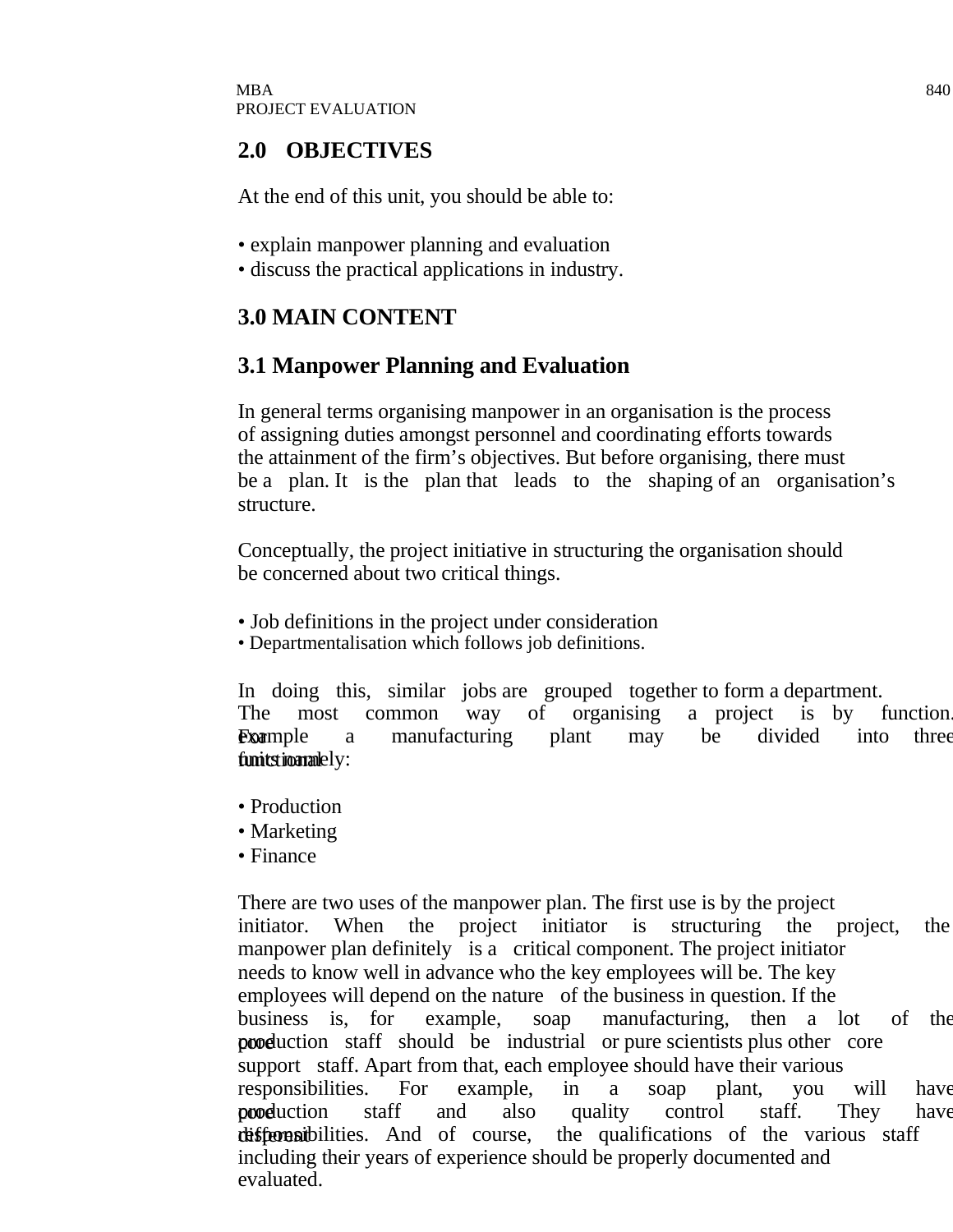MBA 840 PROJECT EVALUATION

The second use of the manpower plan is that financial institutions like banks, before granting loans or overdraft for a project, usually insist on being convinced of the management skills that will be available or are actually available in the firm that seeks to borrow money. They will look at the people concerned, their qualifications and match them with the jobs allocated to them.

Hours of work and the salary and wages of the entire work force are another critical input. The salary and wages of those working on a project is actually expected to hover around the average for the industry.

In practical terms, the manpower of a project can be grouped into two namely:

- Direct labour
- Indirect labour

When we talk about direct labour in a manufacturing project, e.g., a soap plant, we are talking about staff attached to the actual production of the soap. The production manager, production supervisor and factory attendants are all direct labour.

Indirect labour on the other hand are those workers who do not work directly on the manufactured goods but indirectly. They include accounting and admin staff, marketing staff and others.

We have an example of a manpower plan. It contains the following:

- Manpower requirements of the project broken down into direct and indirect labour
- Remuneration of the staff

#### **SELF ASSESSMENT EXERCISE**

List and explain four departments that could be found in a big manufacturing firm.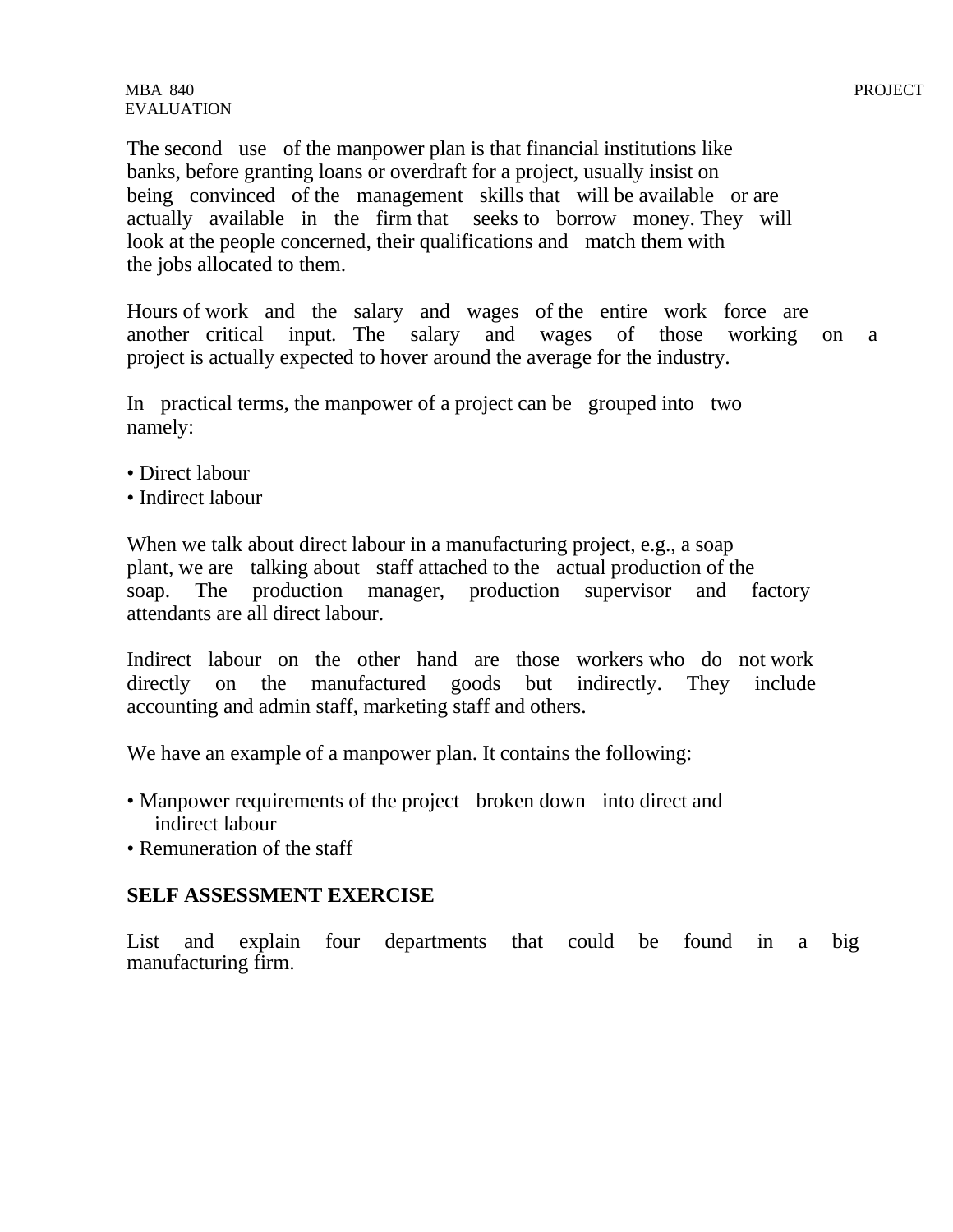# **Table 13: Manpower Requirements of the Project**

# (a) \_\_ **Indirect Labour**

|                                        | <b>Post Specifications Job Functions</b>      |                               |
|----------------------------------------|-----------------------------------------------|-------------------------------|
| General manager Degree in sciences,    |                                               | To oversee the general        |
|                                        | engineering or management                     | management of the factory     |
|                                        | but with previous experience                  |                               |
|                                        | in a water packaging outfit                   |                               |
| Accounts/admin.                        | <b>OND</b> Accounting with at                 | General administr ation and   |
| officer                                | least 2 years post                            | keeping of the books of       |
|                                        | qualification experience                      | account. Reports to the       |
|                                        |                                               | <b>General Manager</b>        |
|                                        | Marketing officer B.Sc or HND Marketing       | Reports to the general        |
|                                        | with previous experience in                   | manager and is in charge of   |
|                                        | marketing of packaged water                   | marketing of the company      |
|                                        |                                               | products                      |
| Sales clerk Senior Secondary School    |                                               | Reporting to the marketing    |
|                                        | Certificate or GCE                            | officer, the sales clerk will |
|                                        |                                               | be responsible for all        |
|                                        |                                               | clerical duties concerning    |
|                                        |                                               | sales                         |
|                                        | <b>Accounts clerk Senlor Secondary School</b> | Reporting to                  |
|                                        | Certificate or GCE                            | Accounts/admin officer, the   |
|                                        |                                               | accounts clerk will be        |
|                                        |                                               | responsible for clerical      |
|                                        |                                               | accounting duties including   |
|                                        |                                               | receipt of cash.              |
| Secretary OND secretarial studies with |                                               | Reporting to the general      |
|                                        | at least 2 years experience in                | manager, the secretar y will  |
|                                        | a busy organisation                           | be in charge of all           |
|                                        |                                               | secretarial duties            |
| Drivers FSLC but with good             |                                               | Carriage and general          |
|                                        | knowledge of the                              | distribution of the company   |
|                                        | environment                                   | products                      |
| <b>Security staff FSLC</b>             |                                               | General security duties       |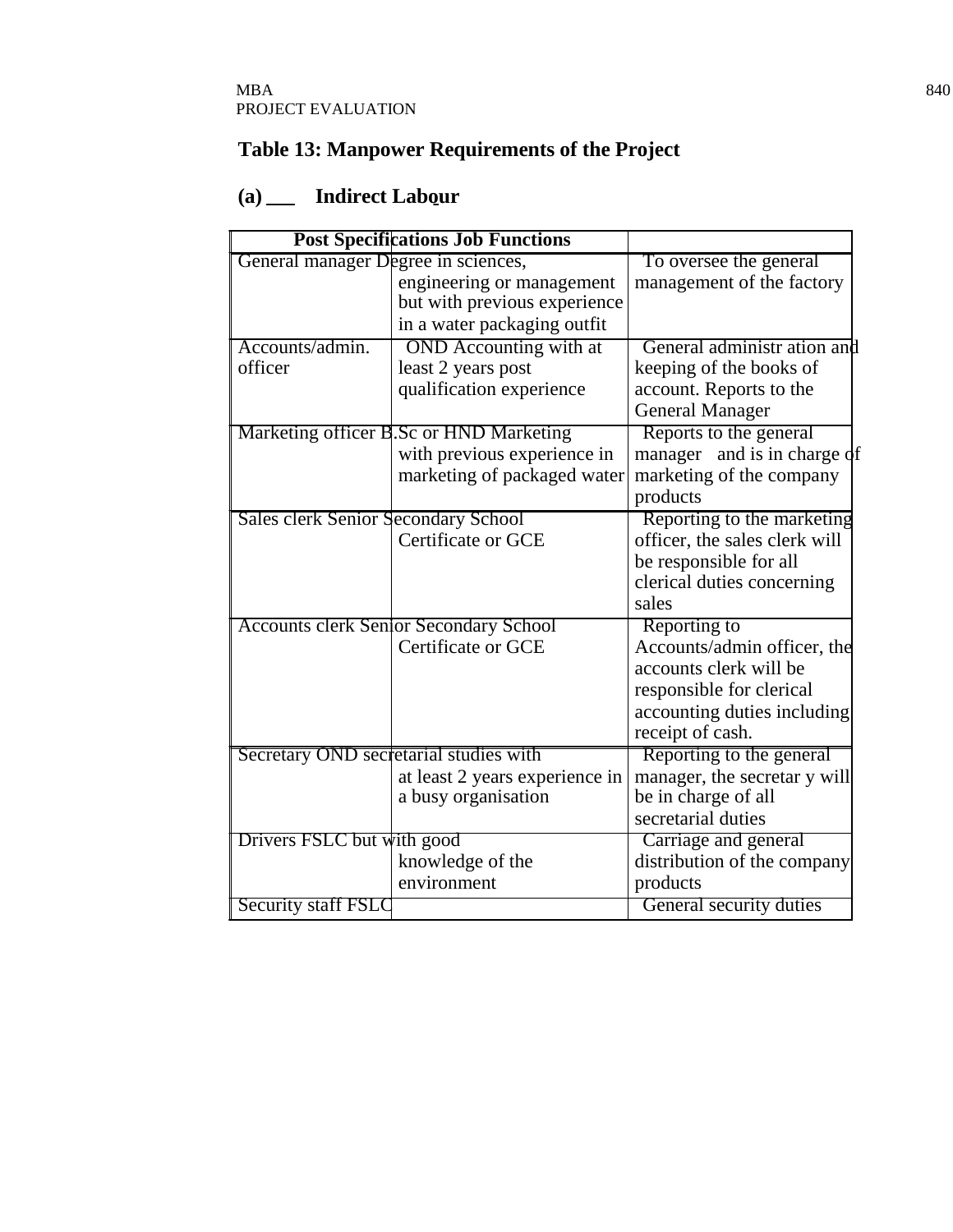# **(b) Direct Labour**

|                                         | <b>Post Specifications Job Functions</b> |                         |
|-----------------------------------------|------------------------------------------|-------------------------|
| Production manager HND water technology |                                          | To oversee the          |
|                                         | with at least 2 years                    | production function in  |
|                                         | experience post NYSC                     | the water plant         |
| Shift supervisors OND in science with   |                                          | To supervise            |
|                                         | relevant experience                      | production shifts       |
| Technicians City & Guild/Trade          |                                          | Maintenance of the      |
|                                         | Test                                     | mechanical and          |
|                                         |                                          | electrical components   |
|                                         |                                          | of the plant            |
| Laboratory technician OND Laboratory    |                                          | Reporting to the        |
|                                         | Science                                  | production manager,     |
|                                         |                                          | the laboratory          |
|                                         |                                          | technician will be in   |
|                                         |                                          | charge of quality       |
|                                         |                                          | control                 |
| Factory                                 | <b>Senior Secondary</b>                  | General factory duties  |
| attendants/machine                      | School Certificate or                    | including operation of  |
| operators                               | <b>GCE</b>                               | the water filing        |
|                                         |                                          | machine, pre-market     |
|                                         |                                          | packaging of the sachet |
|                                         |                                          | water and loading.      |

# **(c) Summary of Manpower Requirements Including Outlays**

|                                         | <b>No Required Annual Outlays</b> |                            |
|-----------------------------------------|-----------------------------------|----------------------------|
|                                         |                                   | $(\underline{\mathbf{N}})$ |
| <b>Indirect Labour</b>                  |                                   |                            |
| General manager                         |                                   | 420,000                    |
| Accounts/admin officer                  |                                   | 240,000                    |
| Marketing officer                       |                                   | 240,000                    |
| Sales clerk                             |                                   | 360,000                    |
| <b>Accounts clerk</b>                   |                                   | 240,000                    |
| Secretary                               |                                   | 180,000                    |
| Driver                                  |                                   | 288,000                    |
| Security staff                          |                                   | 336,000                    |
| <b>Sub-Total</b>                        | 16 2,304,000                      |                            |
| <b>Direct Labour</b>                    |                                   |                            |
| Production manager                      |                                   | 360,000                    |
| Technicians                             | 2                                 | 288,000                    |
| <b>Shift Supervisors</b>                |                                   | 720,000                    |
| Laboratory technician                   |                                   | 180,000                    |
| Factory attendants/machine<br>Operators | 12 1,296,000                      |                            |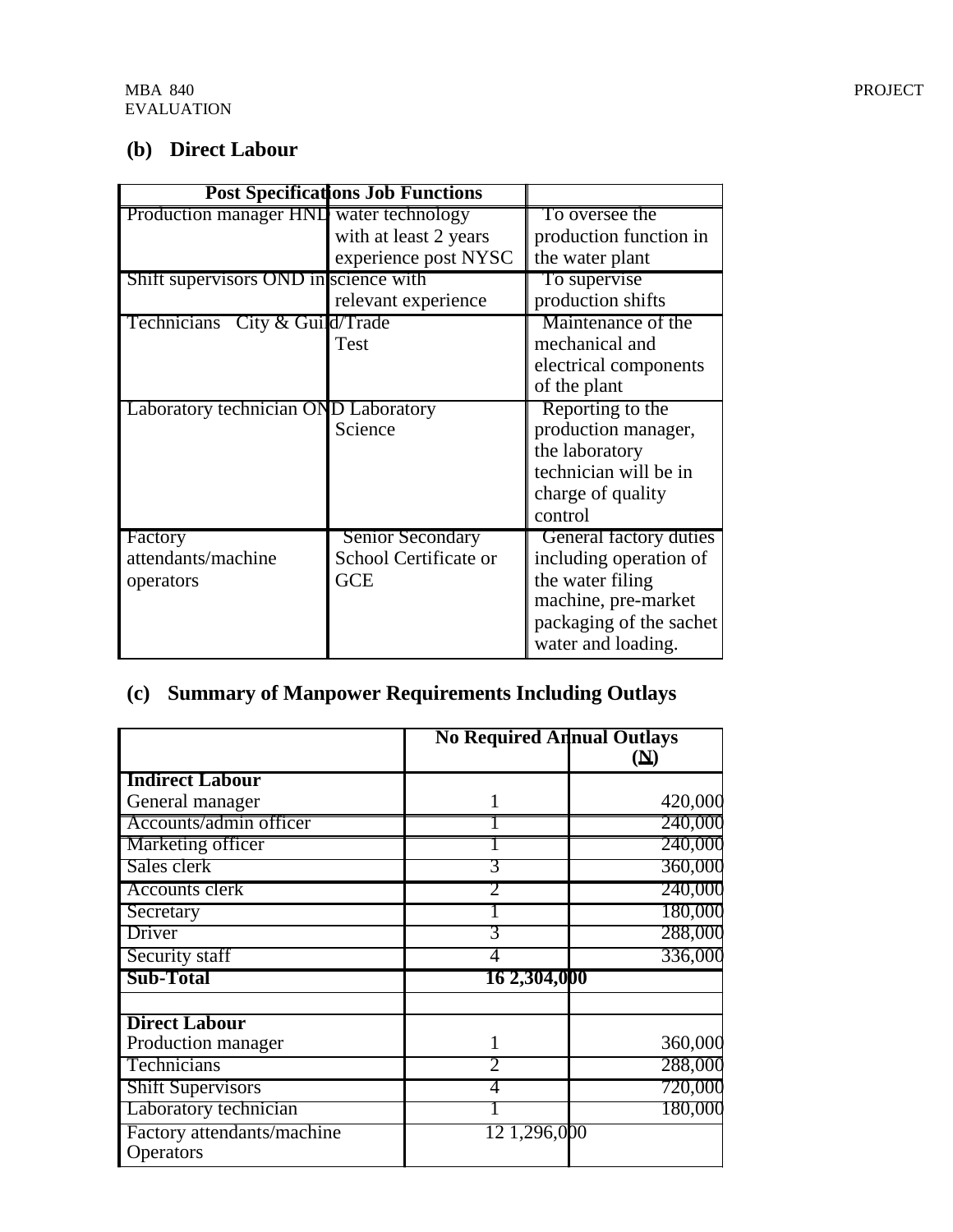| <b>Sub-Total</b>                        | 20 2,844,000 |
|-----------------------------------------|--------------|
| <b>Grand Total</b>                      | 36 5,148,000 |
| <b>Staff Welfare</b>                    | 514,800      |
| <b>Total Salary,</b><br>  Wages/Welfare | 5,662,800    |

### **4.0 CONCLUSION**

This unit has treated manpower planning and evaluation which is gritical aspect of evaluation of projects. The unit has focused attention on the manpower aspects of a project

# **5.0 SUMMARY**

In this unit, we have discussed manpower planning and evaluation. We have seen how manpower planning involves the assigning of duties to personnel and have also tried to relate manpower to a firm's objectives. We also saw that departmentalisation is a critical aspect of a proppower plan. Also we discussed the use of the manpower plan. We saw that the manpower plan can be used by two different groups  $p\hat{e}$ ople – the project initiator and the evaluator.

# **6.0 TUTOR-MARKED ASSIGNMENT**

Why is a manpower plan important in a start-up project?

# **7.0 REFERENCES/FURTHER READINGS**

Leon Ikpe (1999). Project Analysis and Evaluation. Lagos: Impressed Publishers.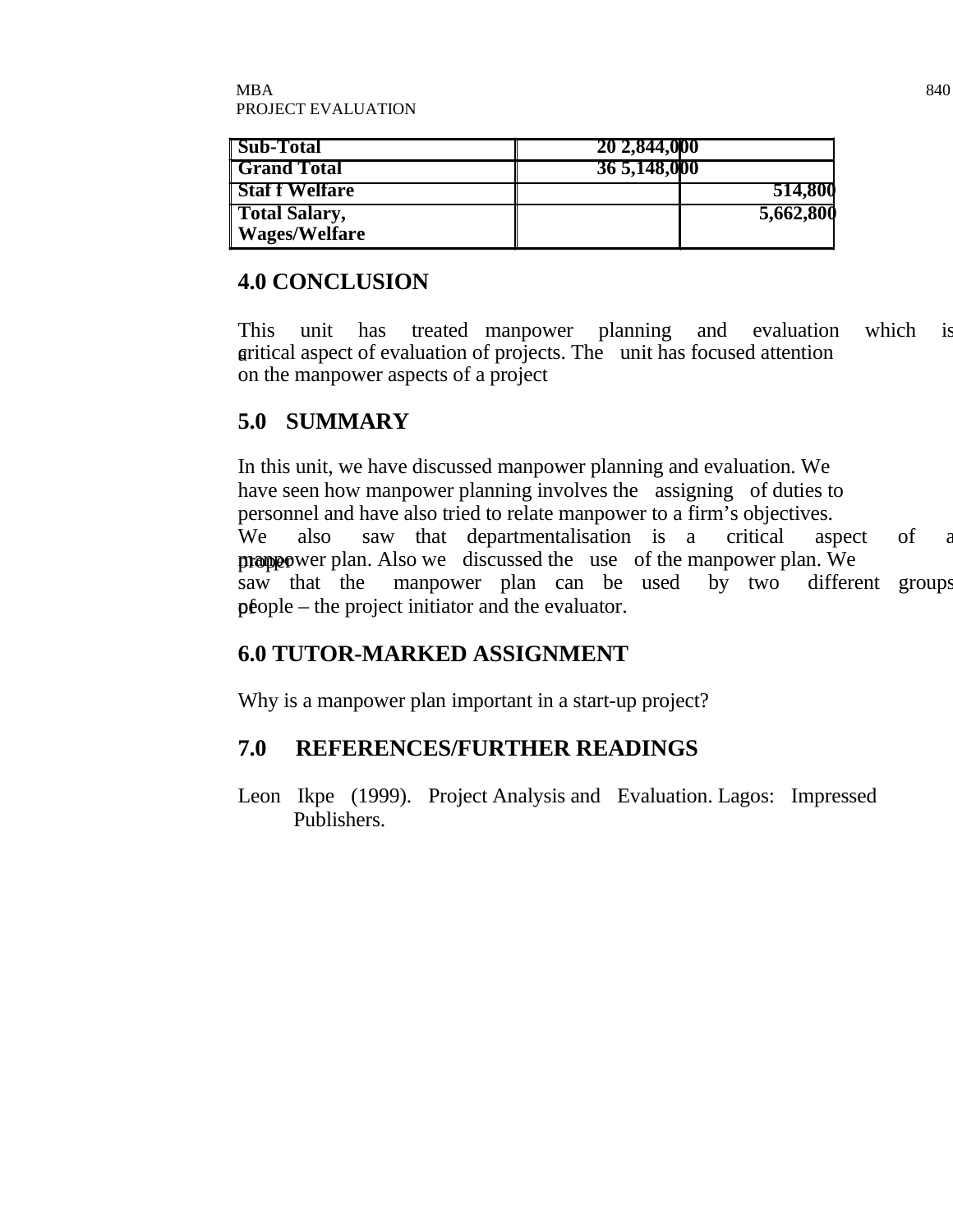### **UNIT 2 DEMAND ANALYSIS**

### **CONTENTS**

- 1.0 Introduction
- 2.0 Objectives
- 3.0 Main Content
	- 3.1 The Demand Analysis Analytical Framework
	- 3.2 Analysis of a Population Data
	- 3.3 Potential Customers
	- 3.4 Evaluating the Size of the Market
	- 3.5 Forecasting Future Demand
- 4.0 Conclusion
- 5.0 Summary
- 6.0 Tutor-Marked Assignment
- 7.0 References/Further Readings

# **1.0 INTRODUCTION**

In Unit 1, we discussed manpower planning and evaluation. Here we saw the fact that labour is one of the most important aspects of a project whether a start-up or an on-going one. We also used an example to drive home our point.

In this unit, we shall discuss demand analysis. Demand analysis is one first steps towards looking at a market.

Demand analysis is the starting point of our discussions concerning the project and the external environment which is the market. A project is established for a purpose –to serve a market.

The demand analysis is the measurement and forecasting of demand for goods and services of a project. It is like a peep into the future, which as you know, is unknown. A project will survive if the products and services produced by the project are acceptable to the market. Acceptability means that consumers are willing to pay for the goods or services. Demand analysis is a tool used by the project initiator to analyse the total picture of the market that he/she wants to play in.

Likewise, providers of loanable funds like banks also conduct demand analysis to ensure that the projects they wish to sponsor financially have the chances to survive in the market. So from whatever angle you look at it, demand analysis is important.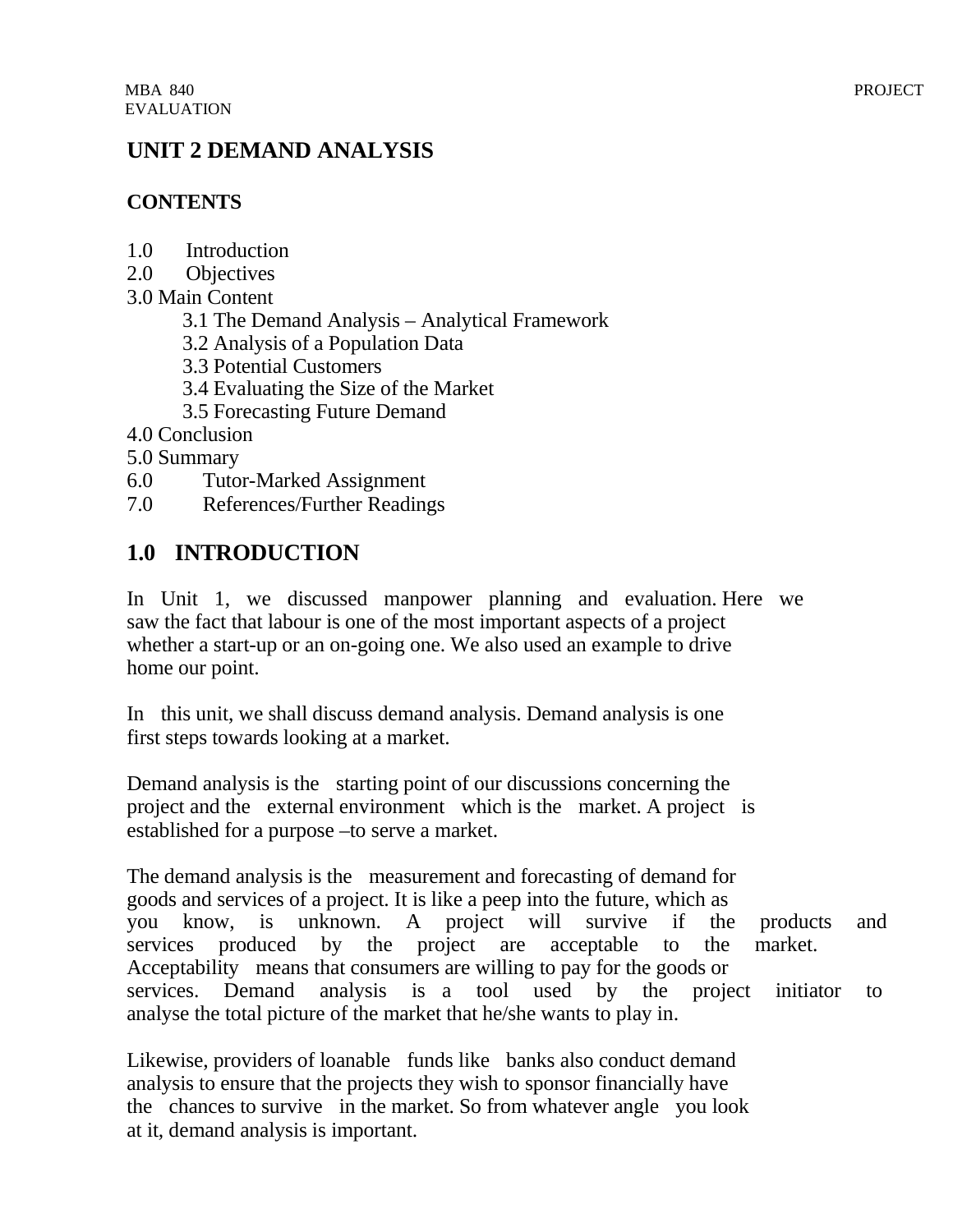### **2.0 OBJECTIVES**

At the end of this unit, you should be able to:

- explain what a demand analysis is
- discuss how to conduct demand analysis.

# **3.0 MAIN CONTENT**

### **3.1 The Demand Analysis – Analytical Framework**

To arrange our discussion in an orderly manner, we will try to build an analytical framework that we shall use to do demand analysis. **The** nework will guide us to take an architectural view of the subject matter. In taking an architectural view, we shall be looking at the larger picture. The analytical framework we shall adopt will follow the sequence below:

- Get total population data and make projections.
- Study the details of the population.
- Define the good or service for which demand analysis is bei**g** enducted.
- Define demand again to guide your direction.
- Look at factors affecting demand.
- Using both quantitative and qualitative techniques, generate conditional demand.
- Generate projections for demand using quantitative and qualitative methods.

#### **Table 14: Census 2006: Nigerian Population Data**

| Abia               | 2,833,999 |
|--------------------|-----------|
| <b>Adamawa</b>     | 3,168,101 |
| Akwa Ibom          | 3,920,208 |
| Anambra            | 4,182,032 |
| Bauchi             | 4,676,465 |
| <b>Bayelsa</b>     | 1,703,358 |
| Benue              | 4,219,244 |
| Borno              | 4,151,193 |
| <b>Cross River</b> | 2,888,966 |
| Delta              | 4,098,391 |
| Ebonyi             | 2,173,501 |
| Edo                | 3,218,332 |
| Ekiti              | 2,384,212 |
| $Enu$ gu           | 3,257,298 |
|                    | 1,405,201 |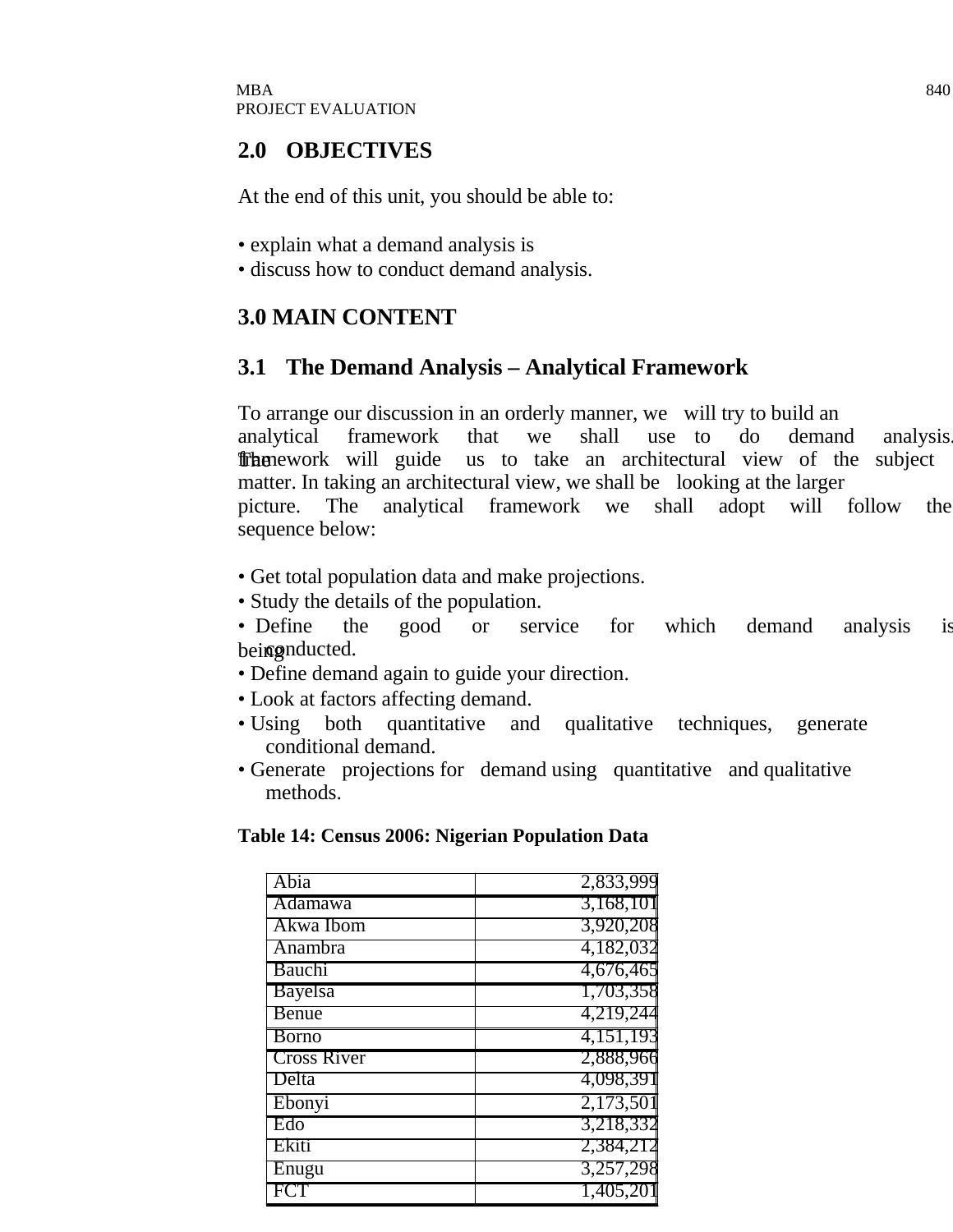| Gombe         | 2,353,879   |
|---------------|-------------|
| Imo           | 3,934,899   |
| <b>Jigawa</b> | 4,348,649   |
| Kadunna       | 6,066,562   |
| Kano          | 9,383,682   |
| Kastina       | 5,792,578   |
| Kebbi         | 3,238,628   |
| Kogi          | 3,278,487   |
| Kwara         | 2,371,089   |
| Lagos         | 9,013,534   |
| Nasarawa      | 1,863,275   |
| Niger         | 3,950,249   |
| Ogun          | 3,728,098   |
| Ondo          | 3,441,024   |
| Osun          | 3,423,535   |
| Oyo           | 5,591,589   |
| Plateau       | 3,178,712   |
| Rivers        | 5,185,400   |
| Sokoto        | 3,696,999   |
| Taraba        | 2,300,736   |
| Yobe          | 2,321,591   |
| Zamfar a      | 3,259,846   |
| Total         | 140,003,542 |

### **3.2 Analysis of a Population Data**

We have seen that the starting point of our discussion of a proper demand analysis is to study the population. But we should also understand that getting the total population figure is not the end of the job. We should go further and analyse the population. The purpose of the analysis is to understand certain characteristics of the population. For example, a manufacturer of lipstick has nothing to do with the total population. Rather what is important to the manufacturer is the total female population. There are other aspects of the population that we consider important. Age distribution of a population is one of such aspects. The age distribution of a population is important because it breaks down the population into the various age brackets. Perfect knowledge of the age distribution of a population enables a would-be investor have an idea of his total feasible market well in advance. For example, a manufacturer of baby toys will not be interested in the total population of Nigeria. What will interest the manufacturer is the total number of babies in the population. We have stressed the importance of population data in the understanding of demand analysis. We will go a step further to provide a checklist of further information that is required when we are analysing a population data.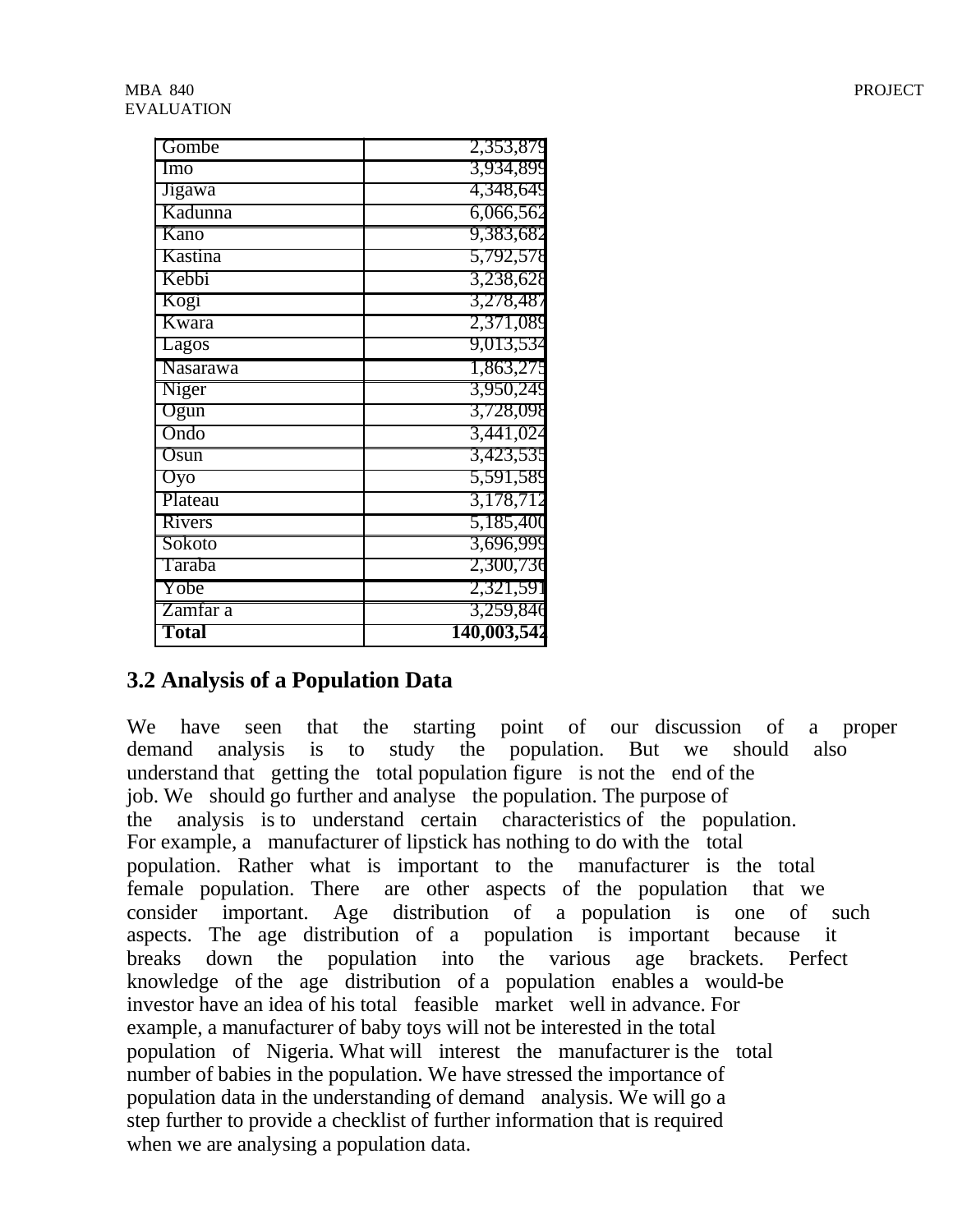| <b>Item</b>                         | Have you built this into your |
|-------------------------------------|-------------------------------|
|                                     | demand analysis?              |
| Population of Nigeria by state      |                               |
| Population by local government area |                               |
| Population of Nigeria by sex        |                               |
| Population distribution by types of |                               |
| household                           |                               |
| Population distribution by age      |                               |
| Population distribution by literacy |                               |
| l level                             |                               |
| Population distribution by level of |                               |
| economic activity                   |                               |
| Population distribution by material |                               |
| status                              |                               |

**Table 15: Analysis of a Population Data-A Checklist**

### **3.3 Potential Customers**

Population distribution by type of

Persons arriving Nigeria by age group

Persons arriving Nigeria by

Persons departing Nigeria by

Persons departing Nigeria by age

disability

nationality

nationality

group

A starting point for our discussion is to properly define who the potential customers of the business are or will be. Customer definition is not an easy task as we shall soon see.

Sometimes confusion arises as to who is a customer because people also fail to distinguish customers from consumers.

The term consumer refers to the person or one who uses a product (or service) for his/her personal satisfaction or benefit. In the  $\delta$  adtest the consumer is the one who changes the form of a product to alter its identity. For example, a soap manufacturer will buy caustic soda and use it to manufacture soap. He is the consumer of the raw material. On the other hand, a customer may be a consumer or a dealer who buys a product and eventually resells the product. Also even for a service, the business should clearly identify the types of consumers that they wish to serve. For example, there may be many types of hotels because of the types of customers that need to be served namely:

- hotels for students
- hotels for travellers
- hotels for high-class individuals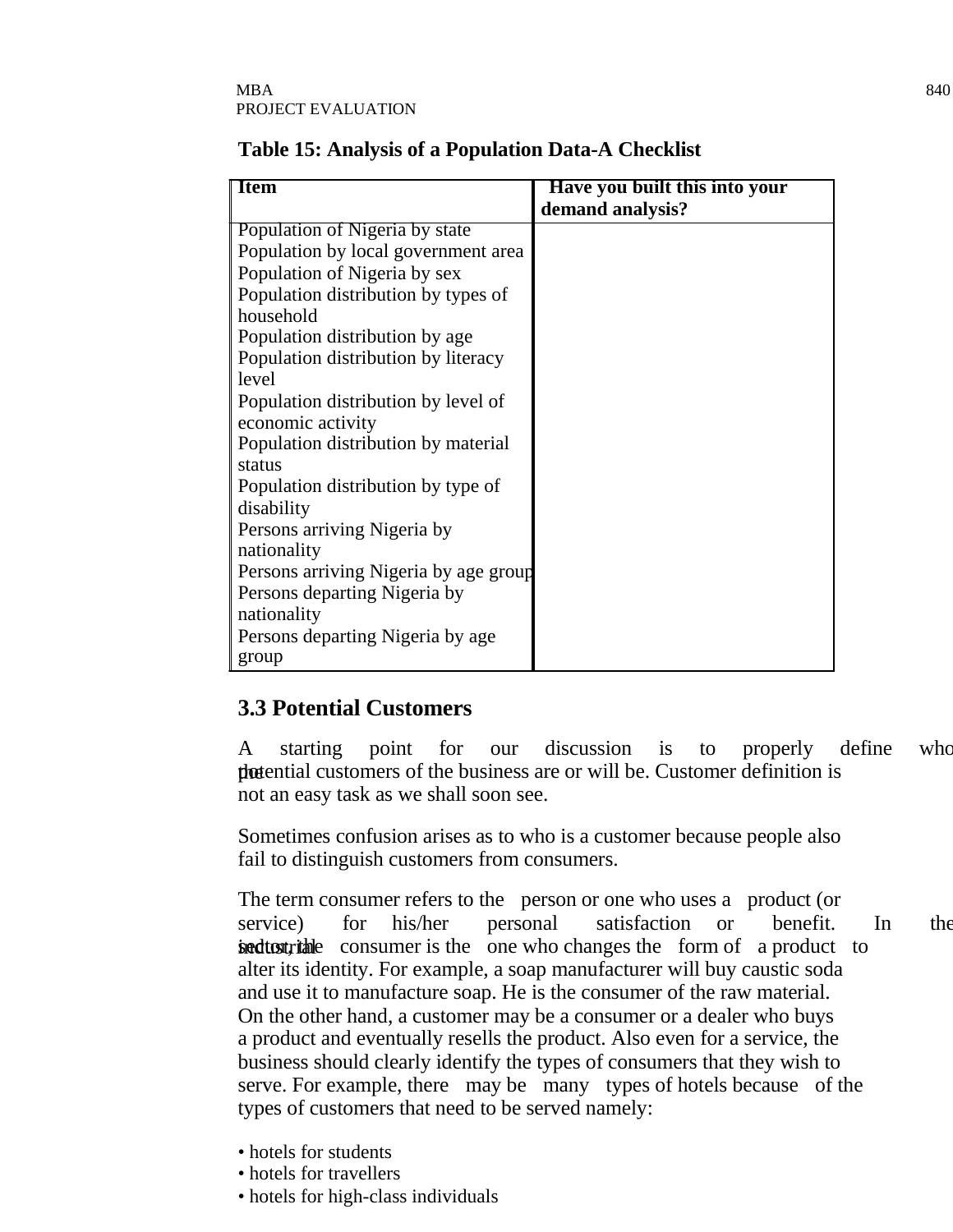#### **Table 16: A Potential Customer Checklist**

| <b>Item</b>                                     | Has this been taken care of<br>in the plan? |
|-------------------------------------------------|---------------------------------------------|
| What type of business are you planning?         |                                             |
| What products or services will you offer $ $ to |                                             |
| the market?                                     |                                             |
| Who is your potential customer?                 |                                             |
| How do you define your potential                |                                             |
| customer?                                       |                                             |
| What are your customer characteristics?         |                                             |
| What are their income levels?                   |                                             |
| Who are the consumers of your product or        |                                             |
| service?                                        |                                             |
| Are the consumers different from                | the                                         |
| customers?                                      |                                             |
| Where are your customers located?               |                                             |

### **3.4 Evaluating the Size of the Market**

Apart from identifying who the potential customers of the small business are, there is the need for us to go ahead and evaluate the size of the market for our products or services. The evaluation of the size of the market is very important because it gives us a picture of the total market size in terms of naira and kobo.

A standard analysis should state the market size of the product or service in question. The size of the market is usually estimated by using both qualitative and quantitative methods. To enable us approach our studies carefully, let us follow the following steps in our effort to evaluate market size:

- Define demand
- Examine factors affecting demand
- Examine demand for intermediate and capital goods
- Build market demand.

#### **Defining Demand**

For us to be able to properly prepare demand analysis, we need to define demand and understand what we mean by demand.

For purposes of our study, we shall define demand for a product or service as the total quantity of goods or services that able customers in a defined area are willing to buy at set prices. In effect therefore, demand refers to a set of quantities that customers are willing to buy at different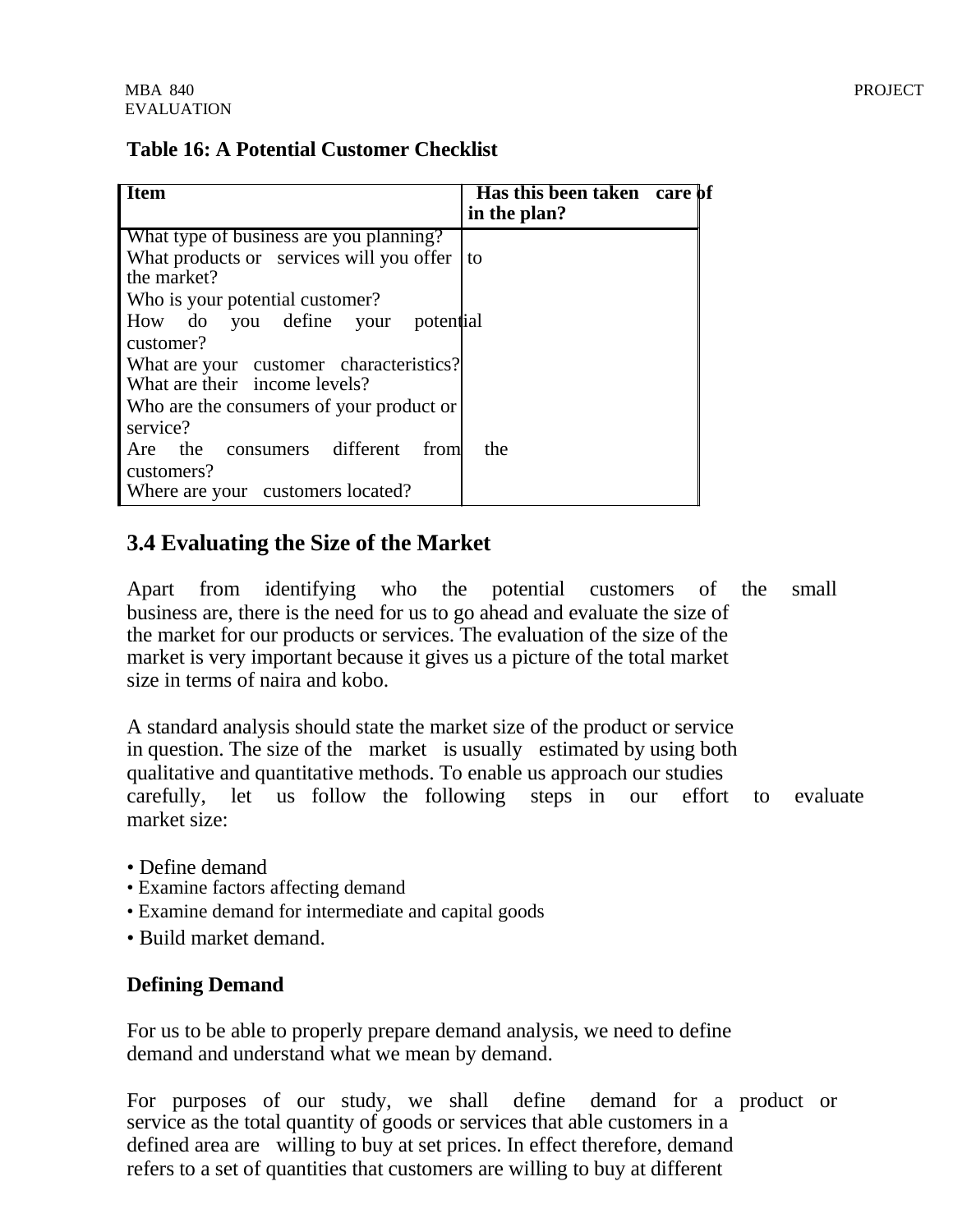prices. In the traditional economic setting, the demand curve is downward sloping (with a price and quantity axis).

It will also be very important for us at this particular time to define and distinguish between two types of demand – total market demand and project demand. Total market demand refers to the total demand within a set geographical area like Nigeria. For example we can statement that the total demand for beer in Nigeria is 10 million bottles per annum. The meaning of the statement is that in Nigeria, the total quantity of beer demanded is 10 million bottles at the current ruling prices. But we also need to define another type of demand which we shall call project demand.

Project demand is a subset of the total market demand. If a market for a product or service already exists, the project demand is the **phote** of stotal market demand. If a market is saturated with goods, new projects may face the difficulty of selling their products or services. By and large, it is important to focus attention on a project Netistaked desires which tend to be fatal occur when analysts confuse market and project demand.

#### **Factors Affecting Demand**

We have just defined demand which is very important in our study. But we need to go a step further to examine the factors affecting demand in the market place. It is going to help us build a good demand schedule. In the traditional economic platform, one of the most important factors affecting demand is price. If we assume a well behaved demand curve, then the higher the price of a product, the smaller the quantity that will be bought. Also the lower the price, the greater the quantity that will be purchased. This appears to be a rational behaviour especially where heings are involved.

Another important factor affecting demand for a product or service is the income of the population. Given a basket of income available purchasers, it is logical to believe that the higher incomes peopike, the more goods and services they are likely to purchase. So we can say with a measure of confidence that a population with a higher income is more likely to purchase more goods and services than ulation with a lower income.

Apart from income, population is another major factor affecting demand in any given setting. It is certain that a large population dertuands more goods and services than a smaller population. A major aspect of any population which we should not forget is the ethnic and religious structure of the population. The ethnic structure of a population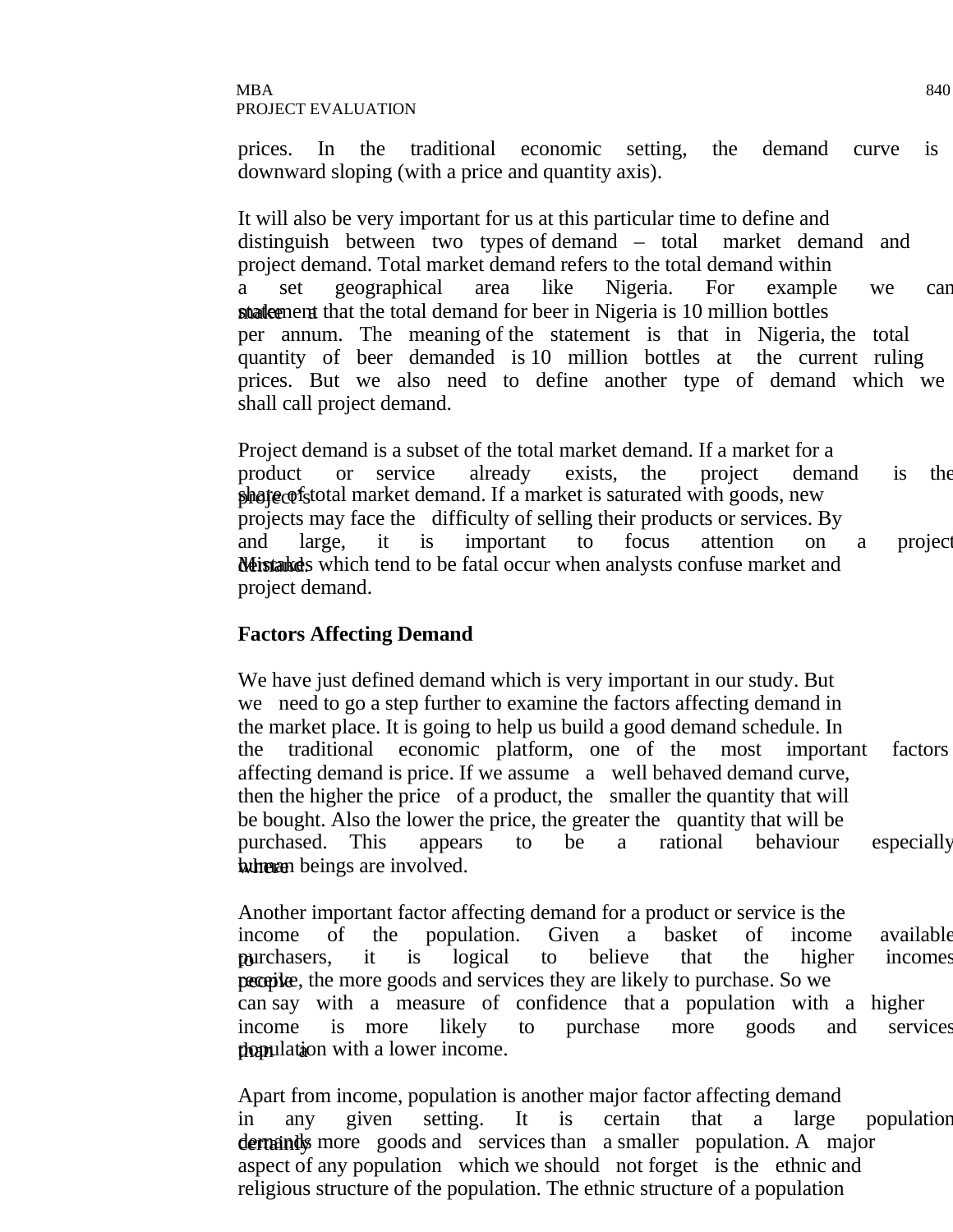affects the type of goods and services that will be demanded. For example, in the Nigerian setting, palm oil tends to sell much more in the Southern States than in the North because most Southerners tend to use palm oil in cooking. But in the Northern States, groundnut oil seems to be more available and by implication the people use more of it for their cooking. Also, religion is another aspect of any population that needs to be looked at while drawing up any demand schedule. Again in the Nigerian setting, pork is not an acceptable diet for Muslims but most Christians eat pork. These are the type of critical inputs you need when you are trying to build a demand schedule. Prices of other goods also tend to affect demand. For example, tea and sugar are said to be be complementary goods since they go hand in hand. It is therefore logical to say that the price of tea at any given time will affect the demand for sugar. In the same fashion, bread and butter also appear to be complementary goods.

### **Demand for Intermediate and Capital Goods**

When we largely discussed demand our general thinking appeared to be that the goods discussed ought to be consumer goods. But that is not always true. There are some goods which are generally known as intermediate and also capital goods. It is important that we understand these two types of goods.

We shall go ahead to discuss intermediate goods as goods which are not purchased for immediate consumption but rather are used in the production of consumer goods. For example flour is an intermediate good mostly used in the manufacture of bread. Tyres also appear to be intermediate goods if purchased by a car manufacturers. But a tyre is also a consumer product if purchased by Mr. Solomon for use in his car. On the other hand, capital goods are those goods that are used for the manufacture of both intermediate and consumer goods. A manufacturing plant is a capital good. One thing we need to know about capital goods is that they last for very long periods because of their nature.

#### **Building a Market Demand**

We have defined what demand for a product or service is generally. Also we understand what a population is.

Let  $X = No$ . of persons in a population

 $Y = average$  number of a given product consumed by each person in that population per annum

Then  $XY = Total$  market demand per annum for the product in question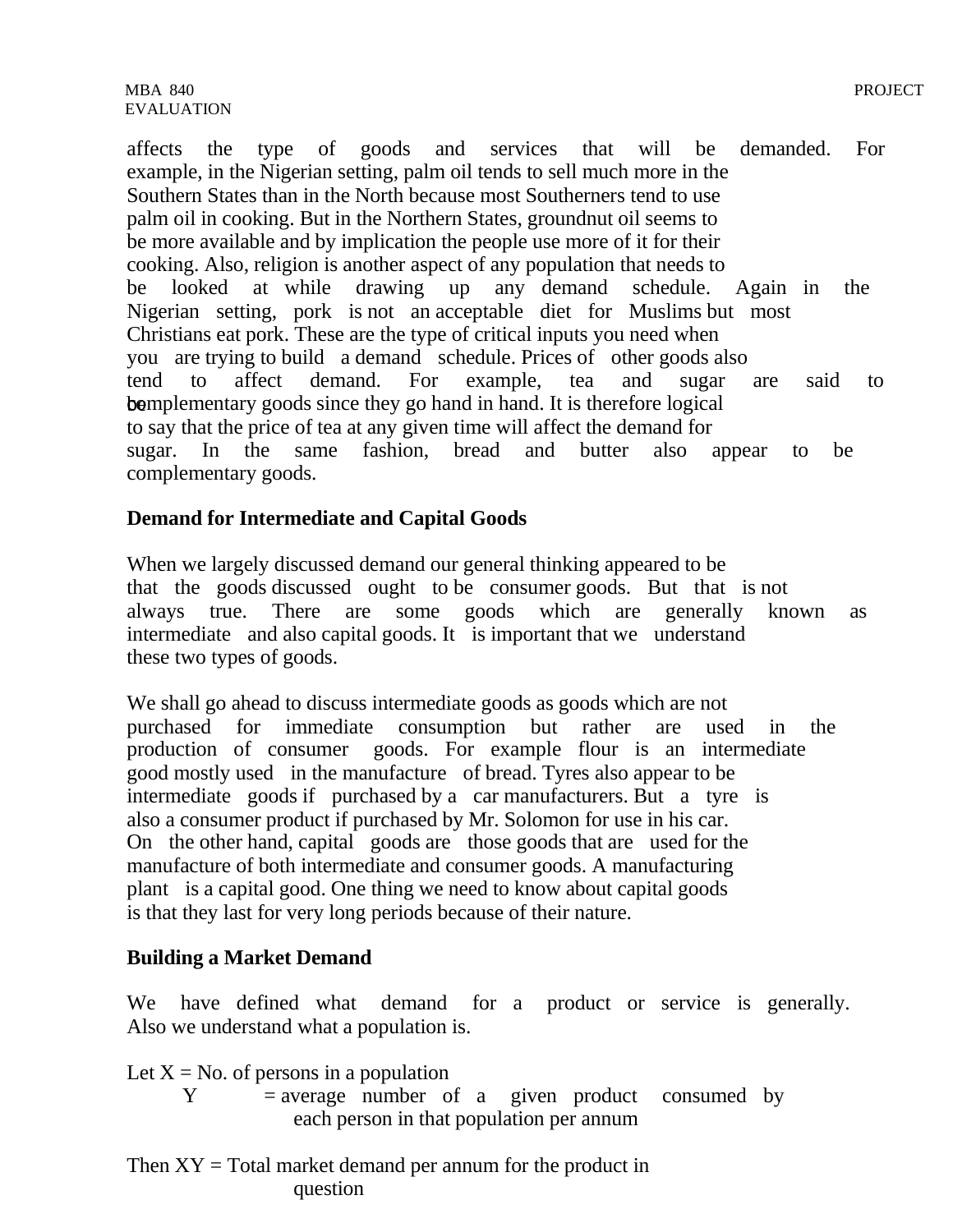#### **SELF ASSESSMENT EXERCISE**

There are 400,000 persons in a city called Madas. Each person in the city drinks a bottle of water daily. What is the annual demand for water in Madas.

### **3.5 Forecasting Future Demand**

Some of us will assume that building the demand schedule for a product is all that is required; but that is not true because the analyst should be able to forecast future demand for the product in question or the service as the case may be. Forecasting future demand appears to be a difficult task because there is a lot of uncertainty attached to the forecast of a future event. Ordinarily, the demand for many goods may be either stable, erratic or outrightly unpredictable. Social change, structural adjustments, change of taste and technology all add up to **forgeneism** for demand.

Usually, there are two basic approaches that are available when trying to forecast demand namely:

- Qualitative techniques
- Quantitative techniques

### **Qualitative Techniques**

Qualitative techniques are mainly desk methods which are based on reports obtained from various sources. One of the sources could be expert opinion obtained from a pool of experts in an industry **The experts usually are seen to be knowledgeable about a product or industry** and therefore are in a position to forecast what the future demand for a product is likely to be. Another way of obtaining information for use in forecasting demand is known as the sales force composite method.

With this method, salesmen in a particular industry can provide expert data on demand. But in most cases, the data and the forecast that they provide differ significantly from that provided by a panel of experts. The general belief is that since salesmen operate at the grassroots level, they are more knowledgeable about the demand for products and the accompanying forecast.

#### **Quantitative Techniques**

The majority of the data generated are often unreliable, biased **played** by a subjective state of mind of the people making the forecasts. Also, we think they are clumsy data in the hands of the entrepreneur.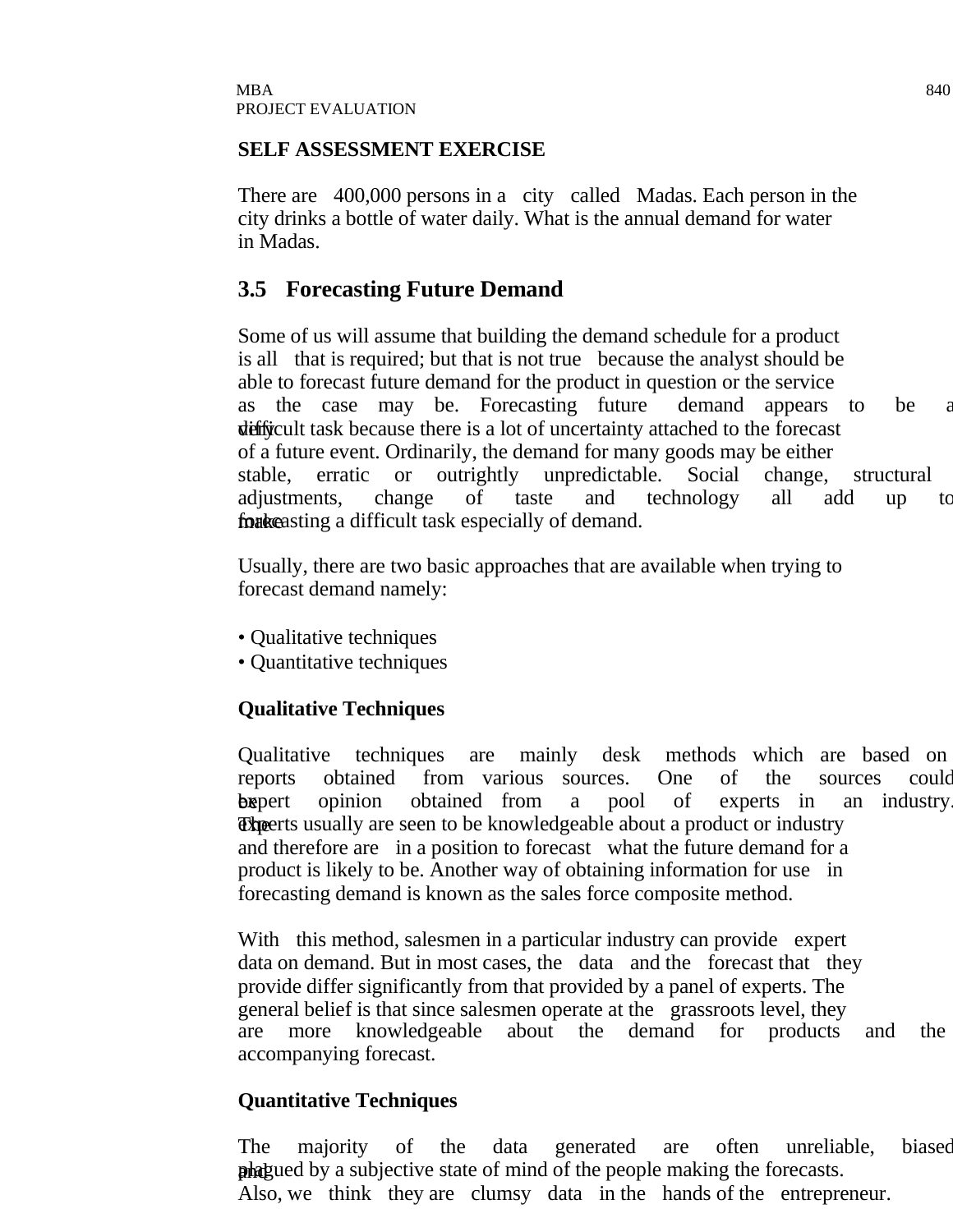Quantitative techniques in forecasting, however, are less subjective and are more or less based on past data.

In the main they are mathematical in nature and tend to be motogenerate. One of the quantitative techniques used is the time series approach. The time series approach generally has become very popular with analysts who are trying to forecast the demand for a good or service. The general feeling is that time is a crucial explanatory variable that explains the future. According to this thinking, past data can explain relationships between the demand of a commodity and time. For example, we can display the relationship between demand and time in a graphical way. 

### **4.0 CONCLUSION**

We have fully discussed the demand analysis. We discussed the analytical framework for preparing a demand analysis. We also discussed the analysis of a population data which we said is very crucial. We defined demand and discussed the evaluation of market size and then went further to discuss the forecasting of demand.

### **5.0 SUMMARY**

Understanding demand analysis is our first practical step towards understanding the format of a market.

### **6.0 TUTOR-MARKED ASSIGNMENT**

Why do you think that the analysis of a population data is important when building a demand analysis?

### **7.0 REFERENCES/FURTHER READINGS**

Leon Ikpe (1999). Project Analysis and Evaluation. Lagos: Impressed Publishers.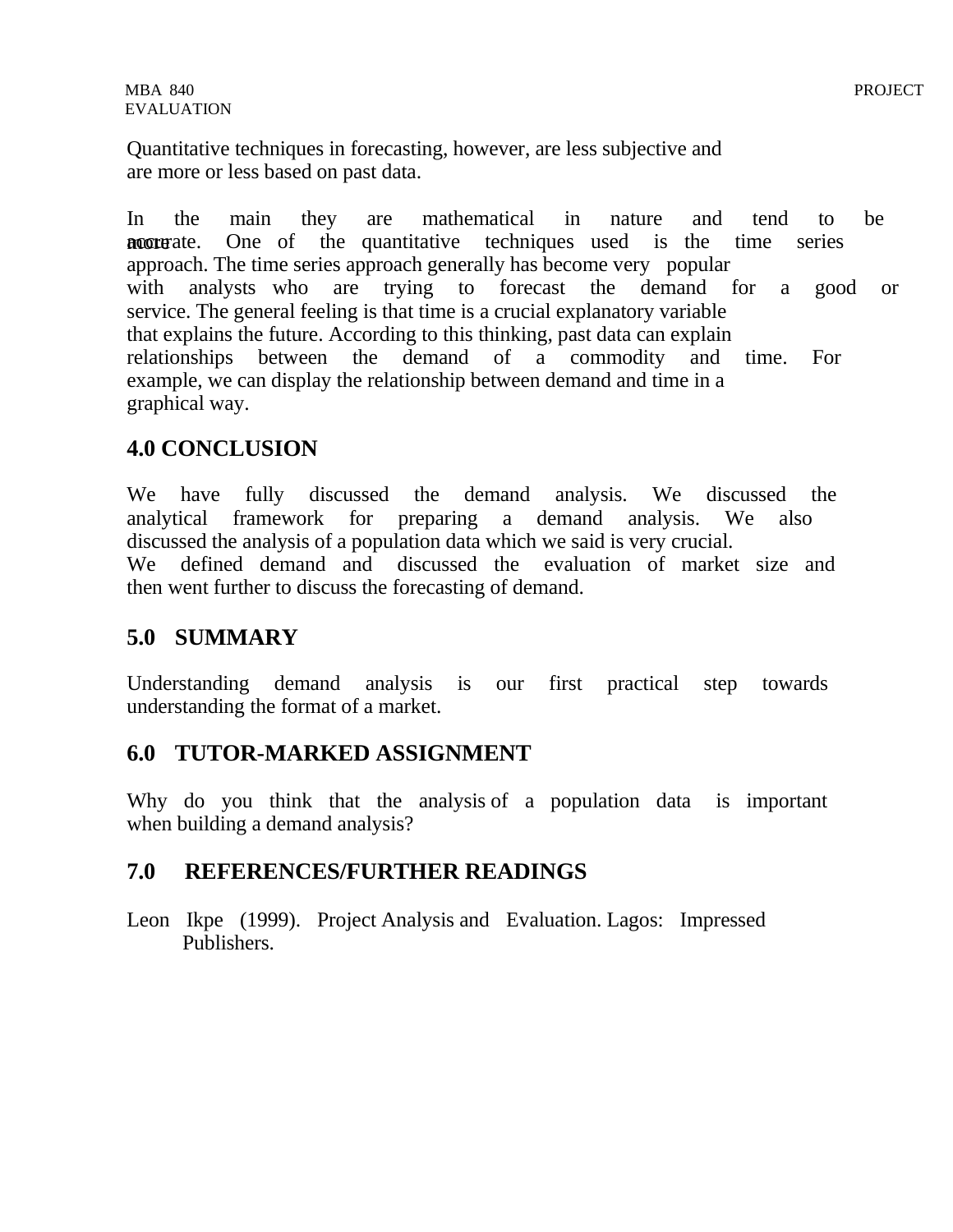# **UNIT 3 SUPPLY ANALYSIS**

### **CONTENTS**

- 1.0 Introduction
- 2.0 Objectives
- 3.0 Main Content
	- 3.1 The Supply Equation
	- 3.2 Analysing Supply Data
- 4.0 Conclusion
- 5.0 Summary
- 6.0 Tutor-Marked Assignment
- 7.0 References/Further Readings

# **1.0 INTRODUCTION**

In Unit 2, we discussed demand analysis which basically looked at the market from the demand side. In this unit, our task is to look at the market from the supply side. Basically when an investor is contemplating an investment in the manufacture of goods for the market, he/she tries to evaluate the nature of the market for the proposed goods or services. Understanding the nature of the market will involve understanding demand as well as supply.

Supply analysis in project analysis tries to focus attention on the supply side of the market. The potential investor will like to know who the current suppliers of the goods or services are. Because this will guide him/her in understanding what is known as the demand/supply gap. Supply analysis tries to identify the supply of given goods or services. It tries to identify who the suppliers are and their locations.

Generally, in measuring the supply of a good, the following should be taken into consideration:

- The domestic supply of the good or service;
- The foreign supply of the good or service. (the imported quantity); and
- The export of the good or service (export quantity).

# **2.0 OBJECTIVES**

At the end of this unit, you should be able to:

- explain what a supply analysis is
- discuss it in relation to project evaluation.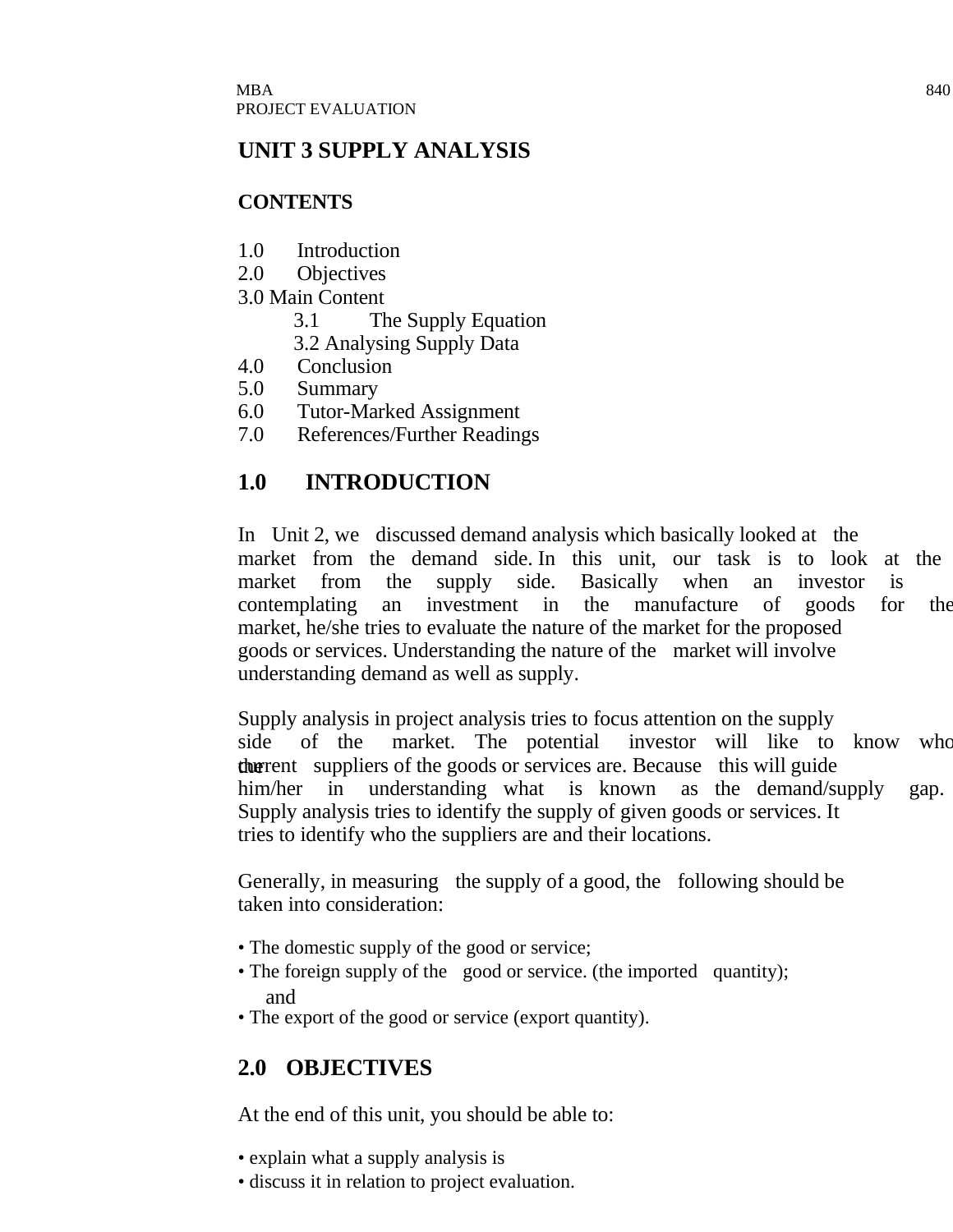### **3.0 MAIN CONTENT**

# **3.1 The Supply Equation**

Consider a firm called Abando Nigeria Limited that wishes to set up a liquid soap manufacturing plant in Nigeria. The firm now wants to analyse the supply of liquid soap in Nigeria. As we have said, there are three key items to consider. Those three items are:

- The domestic supply of the liquid soap;
- The foreign supply of the liquid soap;
- The export of the liquid soap in question.

Let  $A =$  the domestic supply of a good  $B =$  the foreign supply of a good  $C =$  the export of the good

Then supply  $X = (A + B) - C$ .

This is called the supply equation.

You will notice that C is the exported quantity and which will not be available for local consumption.

| <b>Products</b>             | N,000     |
|-----------------------------|-----------|
| <b>Food and Drinks</b>      |           |
| Flour                       | 4,125,417 |
| Sugar                       | 350,333   |
| Confectioner y              | 1,002738  |
| <b>Biscuits</b>             | 4,700,211 |
| Beer                        | 3,665,544 |
| Soft drinks                 | 124,668   |
| Wine spirit                 | 84,598    |
| <b>Electrical Equipment</b> |           |
| Refrigerators               | 244,228   |
| <b>Record Players</b>       | n.a       |
| Loud speakers               | 13,204    |
| Radio cassettes             | 3,680     |
| Air conditioners            | 319,361   |
| Television sets             | 2,528     |
| <b>Electrical cables</b>    | 48,969    |
| <b>Vehicle Assembly</b>     |           |
| Motor cycles                | 235,633   |
| Passenger cars              | 1,447,874 |
| Pick up                     | n.a       |
| Other commercial vehicles   | 1,078,980 |

**Table 17: Value of Output of Selected Items**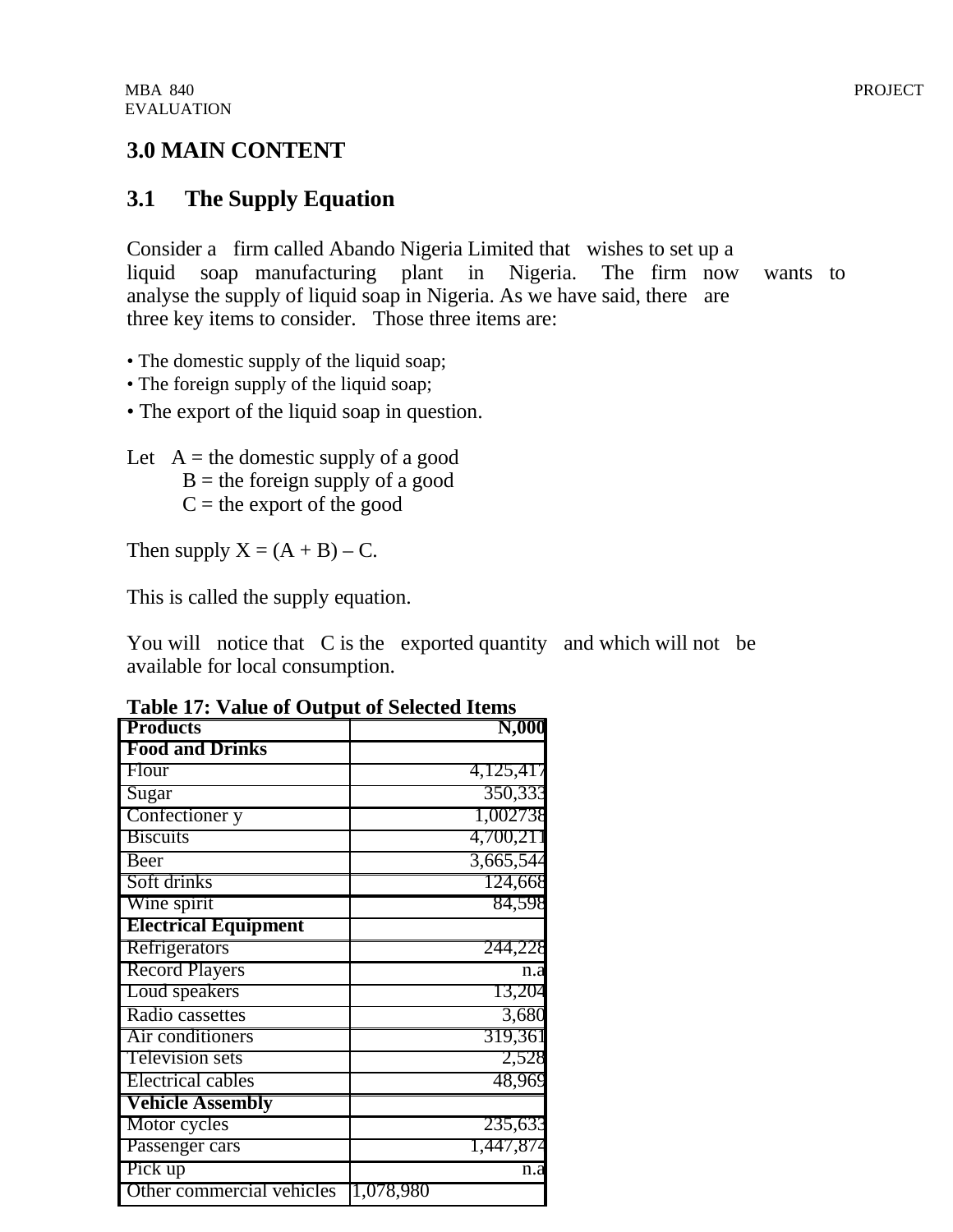#### $\rm{MBA}$  840 PROJECT EVALUATION

| <b>Building Materials</b>      |           |
|--------------------------------|-----------|
| Paints                         | 863,479   |
| <b>Cements</b>                 | 2,221,060 |
| Tiles                          | 299,135   |
| Roofing sheets                 | 2,705,982 |
| Steel and iron rods            | 718,785   |
| Wire-nails and wire            | 207,520   |
| products                       |           |
| <b>PVC</b> pipes and fittings  | 84,149    |
| <b>Petroleum and Chemicals</b> |           |
| Soap detergent                 | 4,618,792 |
| Lubricants                     | 1,673,035 |
| Safety matches                 | 138,841   |
| <b>Batteries</b>               | 527,551   |
| <b>Textiles</b>                |           |
| Cotton textiles                | 6,679,028 |
| Synthetic fabrics              | 2,998,946 |
| <b>Knitted fabrics</b>         | 994,827   |
| Garments                       | 31,477    |
| <b>Paper Conversion</b>        |           |
| <b>Exercise Books</b>          | 260,48    |
| Light and flexible packaging   | 301,541   |
| corrugated cartons             | 824,430   |
| Paper bags                     | 384835    |
| Tissue paper                   | 194,928   |

# **Table 18: E xports by Products**

| <b>Description</b>                                        | $\Delta$ | <b>Million</b> |
|-----------------------------------------------------------|----------|----------------|
| Live animals and animal products                          |          | 137.1          |
| Vegetable products                                        |          | 438.8          |
| Food industry products                                    |          | 876.6          |
| Of which tobacco products                                 |          | 0.0            |
| Fats and oil                                              |          | 8.2            |
| Mineral products                                          |          | 4,914,042.     |
| Chemical and allied products                              |          | 389.6          |
| Plastic, ethers, esters of cellulose, rubber, etc. 3245.2 |          |                |
| Hides, leather and fur                                    |          | 6806.1         |
| Wood, charcoal and wood products                          |          | 39.6           |
| Paper-making material and articles thereof 621.           |          |                |
| Textiles and textile article                              |          | 1000.          |
| Footwear, headgear, umbrellas, feathers, hair 228.8       |          |                |
| Stone, plaster, cement asbestos, mica products 42.6       |          |                |
| Natural pearls, gemstone and other precious               |          | 0.0            |
| metals                                                    |          |                |
| Base metals and articles of base metal 5645.0             |          |                |
| Machinery and appliances (other than electrical) 4508.8   |          |                |
| <b>Transport equipment</b>                                |          | 190,409.0      |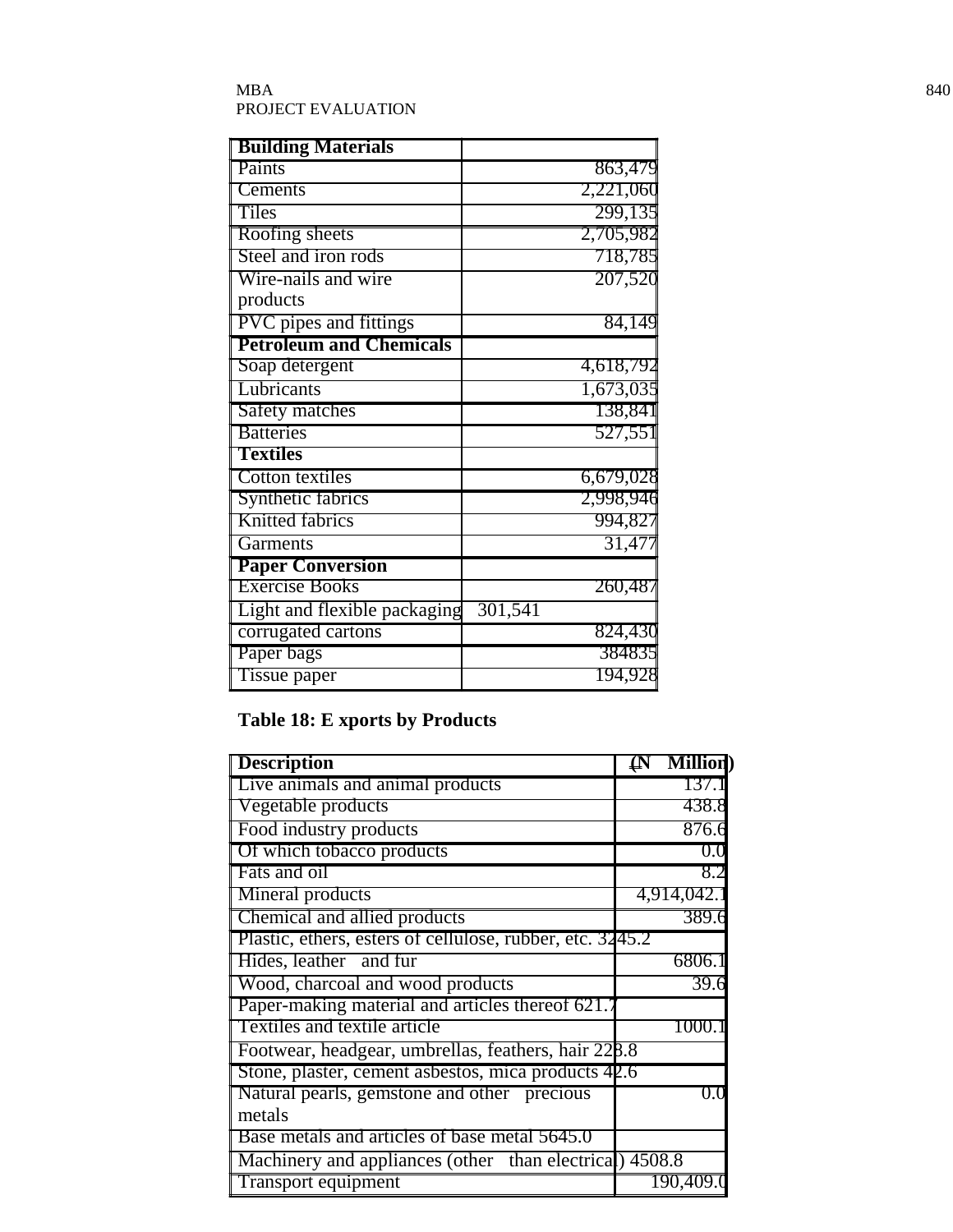| Instruments and apparatus (photos, clocks, etc) 536.4 |  |
|-------------------------------------------------------|--|
| Miscellaneous manufactured articles                   |  |
| <b>Arms and ammunitions</b>                           |  |
| Works of art, collector pieces and antiques 0.1       |  |
| Other goods and product                               |  |

#### **Table 19: Imports by Product Section**

| <b>Description</b>                                           | $(N$ Million) |
|--------------------------------------------------------------|---------------|
| Live animals and animal products                             | 108,636.4     |
| Of which live animals                                        | 97.7          |
| Vegetable products                                           | 103,549.2     |
| Food industry products                                       | 84,374.6      |
| Of which tobacco products                                    | 14018.3       |
| Fats and oil                                                 | 4,823.8       |
| Mineral products                                             | 88,348.1      |
| Chemical and allied products                                 | 133,367.4     |
| Plastic, ethers, esters of cellulose, rubber, etc. 121,732.9 |               |
| Hides, leather and fur                                       | 2,432.4       |
| Wood, charcoal and wood products                             | 4048.3        |
| Paper-making material and articles thereof 44,498.2          |               |
| Textiles and textile article                                 | 27,775.7      |
| Footwear, headgear, umbrellas, feathers, hair 3,258.6        |               |
| Stone, plaster, cement asbestos, mica products $15,568.2$    |               |
| Natural pearls, gemstone and other precious                  | 44.4          |
| metals                                                       |               |
| Base metals and articles of base metal 136,046.2             |               |
| Machinery and appliances (other than electrical)             | 409,123.4     |
| Transport equipment                                          | 265,034.9     |
| Instruments and apparatus (photos, clocks, etc)              | 13,464.9      |
| Miscellaneous manufactured articles<br>9,357.58              |               |
| Arms and ammunitions                                         | 23.3          |
| Works of arts, collector pieces and antiques 6.6             |               |
| Specials items.                                              | 48.4          |

# **3.2 Analysing Supply Data**

We have agreed that the investor should evaluate the market in terms of determining the level of supply of the goods or service in the market. But in practical terms, there is the urgent need to identify every supplier and the suppliers' location. This will assist in the preparation of a marketing plan. Some analysts believe that getting information on the actual supply data is all that is important. That is not true. In practical terms, there is the need to find out the following facts about supply in an industry:

- No. of players or suppliers in an industry;
- Their current installed capacities;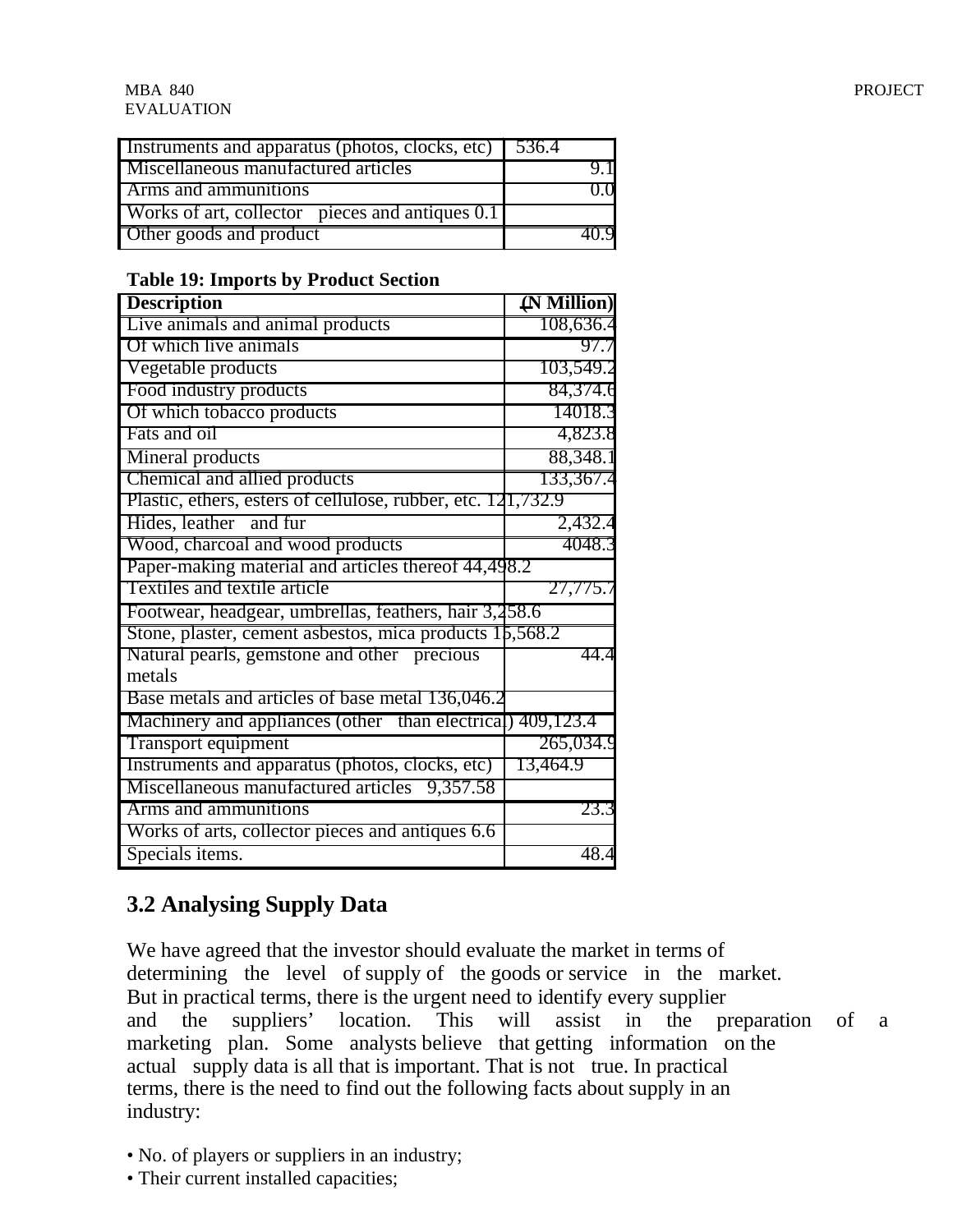- Their current actual operating capacities;
- Anticipated expansion plans;
- Critical labour costs in the industry;
- Raw materials costs in the industry and the likely direction; and
- Categorising the suppliers into their various categories big, medium or small players.

#### **SELF ASSESSMENT EXERCISE**

Explain the supply equation and its relevance.

### **4.0 CONCLUSION**

The supply analysis attempts to identify the components of the supply of given goods and services as well as the supplies and their locations.

# **5.0 SUMMARY**

The supply analysis seeks to analyse the supply of goods and services. It enables the would-be-investor or analyst to have a clear picture of the supply in the market place. Understanding supply is a must if we are to understand the nature of competition in industry.

### **6.0 TUTOR-MARKED ASSIGNMENT**

Discuss the three components of supply that make up the supption.

### **7.0 REFERENCES/FURTHER READINGS**

Leon Ikpe (1999). Project Analysis and Evaluation. Lagos: Impressed Publishers.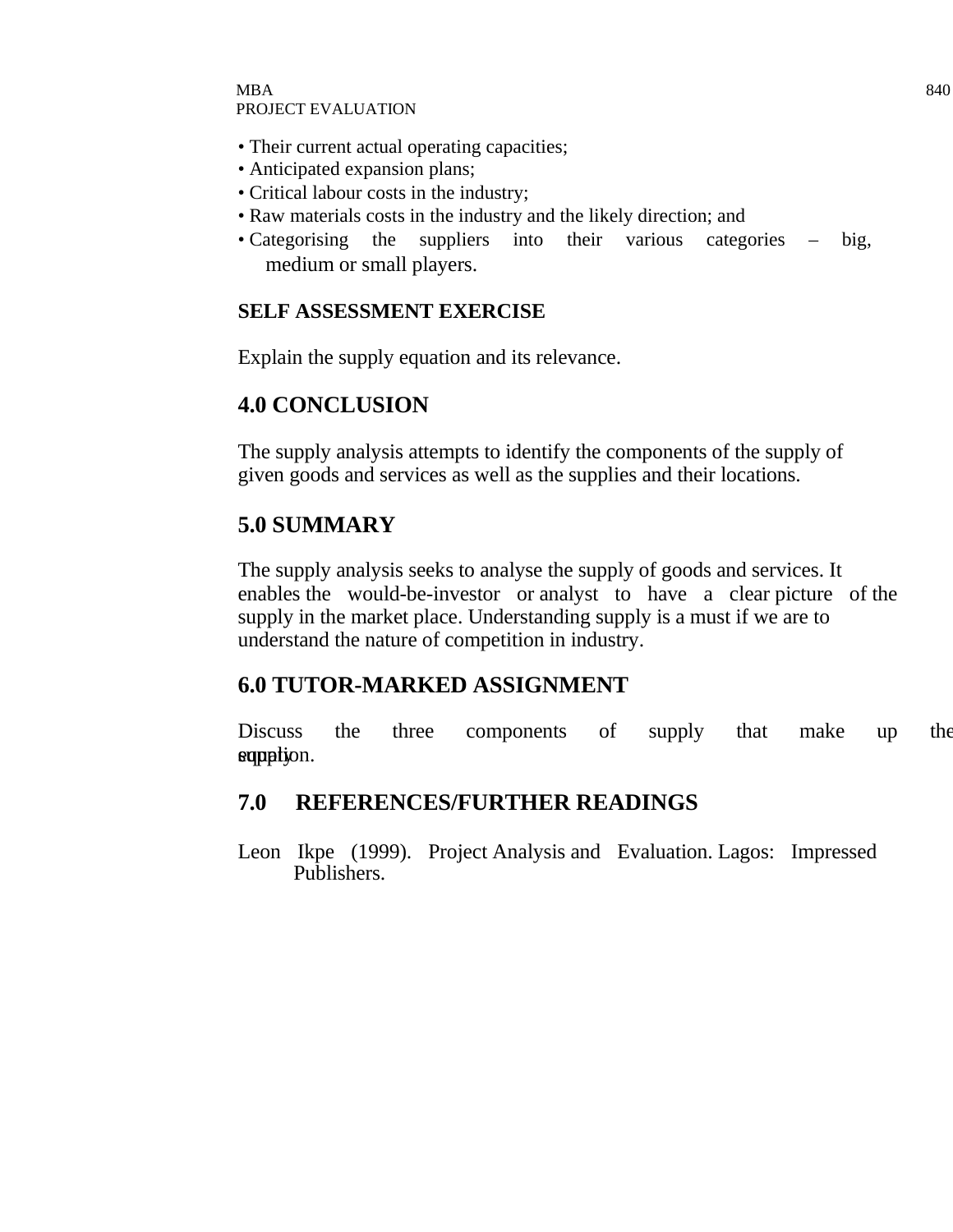# **UNIT 4 COMPETITION AND MARKETING PLANS**

### **CONTENTS**

- 1.0 Introduction
- 2.0 Objectives
- 3.0 Main Body
	- 3.1 Analytical Framework
	- 3.2 The Nature of Competition
	- 3.3 The Marketing Plan
- 4.0 Conclusion
- 5.0 Summary
- 6.0 Tutor-Marked Assignment
- 7.0 References/Further Readings

# **1.0 INTRODUCTION**

We have discussed market demand when we were looking at market analysis. We also discussed supply. We now want to move ahead and see how both of them interplay in what is known as the market.

In this intellectual journey, we have put ourselves in the shoes of the would-be-investor or analyst who wants to understand the nature of competition in the market. Every firm takes market demand as given and no firm can single-handedly change demand which we said depends on a lot of factors. Also, every firm takes supply to the market as given because no firm is able to control the supply to the market from other competitors.

It is because of this that we really need to understand the nature of competition in the market. Every dynamic environment creates opportunities and problems for firms. A company must be able to respond constructively to this market setting, analyse the opportunities and threats, and then formulate marketing plans to remain in the competition.

# **2.0 OBJECTIVES**

At the end of this unit, you should be able to:

- explain the meaning of competition
- discuss marketing plans and how they are designed.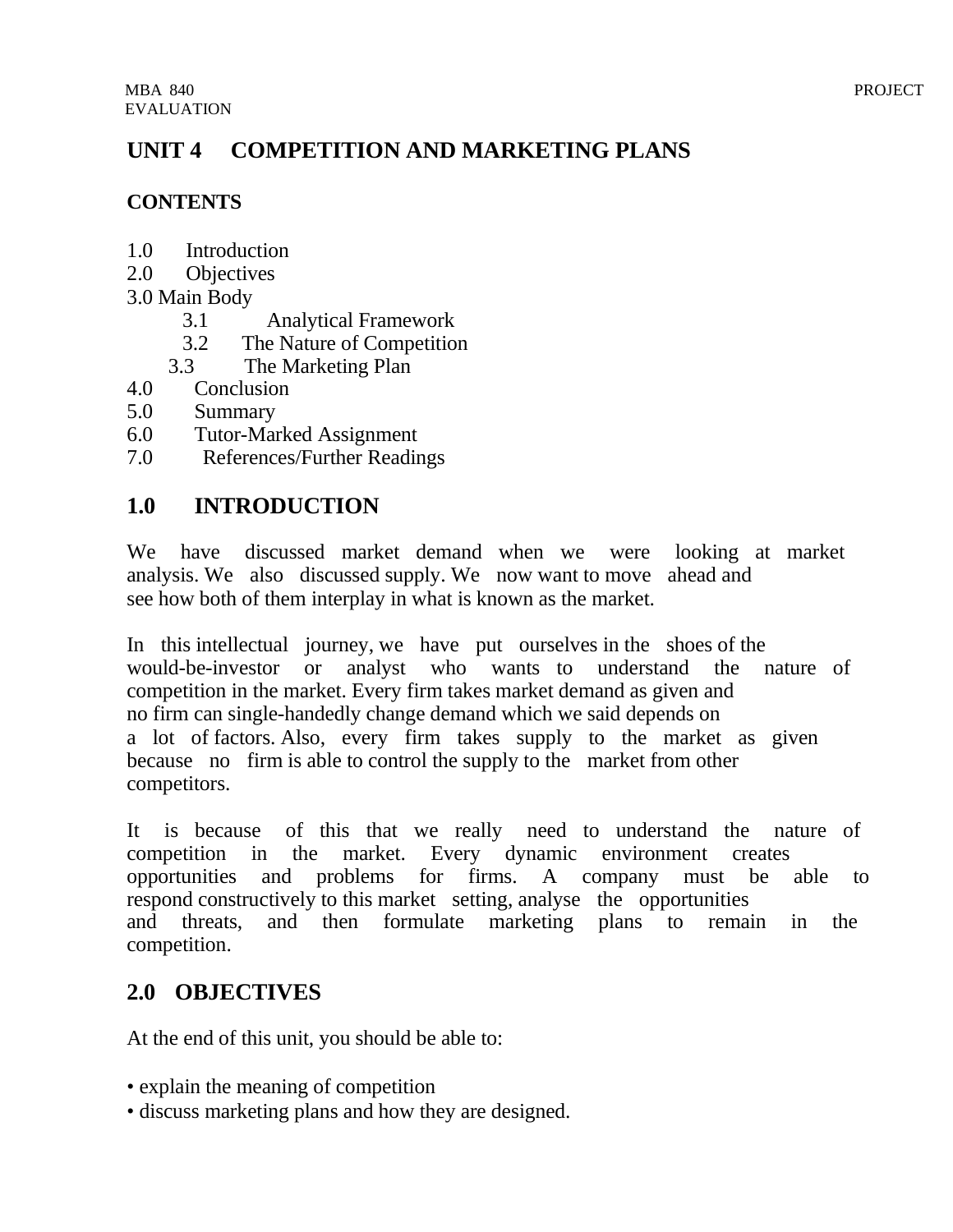### **3.0 MAIN CONTENT**

# **3.1 Analytical Framework**

We know where we are coming from and we also know where we are going. Our task is to discuss the competition and also the marketing plan. To guide us so that we do not forget our direction, **proposhallan** outline – a type of framework that should guide us when evaluating competition and also the design of marketing plans.

Marketing plans are very crucial from the point of view of the project initiator as well as from the project evaluator.

|                             | Demand for the product or service |             |
|-----------------------------|-----------------------------------|-------------|
|                             | Usefulness and desire             |             |
| <b>Industry Outlook</b>     | Stability of demand               |             |
|                             | Supply capacity of industry       |             |
|                             | Labour costs                      |             |
|                             | Raw mater ial costs               |             |
|                             | Taxation                          |             |
|                             | Permits                           |             |
|                             | Regulation                        |             |
|                             | Market position of the firm       | the<br>lin. |
|                             | industry                          |             |
| Position<br>Company's<br>in | Puraducts offered                 |             |
| Industry                    | Standing of the products          |             |
|                             | The location of the firm          |             |
|                             | Comparative location              |             |
|                             | Relative efficiency of the        | $fitm$ 's   |
|                             | equipment cost advantages         |             |
|                             | Relative financial strength       |             |
|                             | Ability of company management     |             |

### **Table 20: Competition: A Framework for Analysis**

# **3.2 The Nature of Competition**

In every industry, competition exists. It is not a matter of sheer bad luck or coincidence. Competition occurs because every firm in an industry wants to sell its products and also get market share to the detriment of other players.

In the market, the state of competition depends on five basic forces as shown in Figure 5 Therefore, any discussion on competition must take into consideration these five basic forces since they cannot be glossed over. The first force exists within the industry where we see firms all jockeying for position. Here, all firms unleash their strategies and fight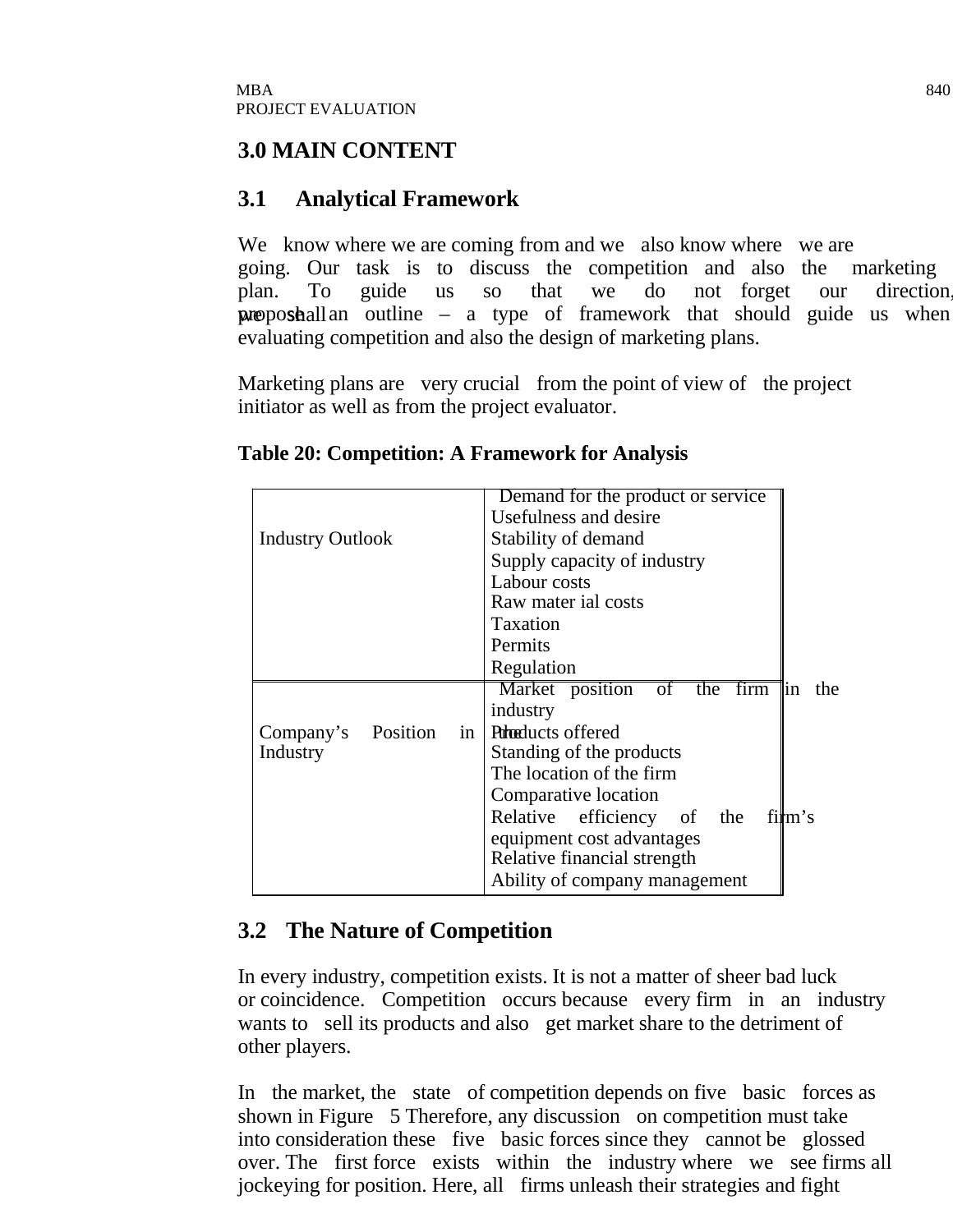each other. In the end, some firms emerge as clear leaders, some emerge as followers, while others might close shop.

The second force is the threat of new entrants. New entrants into an industry bring in new capacity. But we should note that the threat of entry depends on the barriers present and also the reaction of existing players. We should also not forget the forces arising from suppliers. Strong suppliers can exert strong bargaining power on market participants to the extent of raising prices and influencing the price of goods generally. Powerful buyer groups, when they exist in an industry, tend to influence prices since they more or less dictate the price at which they will buy.

Finally substitute goods or the threat of substitute goods also influence competition in an industry. Substitute goods tend to limit the potentials of an industry. For example sugar tends to limit the honey industry's potentials for growth and expansion.

#### **SELF ASSESSMENT EXERCISE**

In evaluating the outlook for an industry, list and discuss four items that you think are important.



**Figure 5: Forces governing competition in an industry**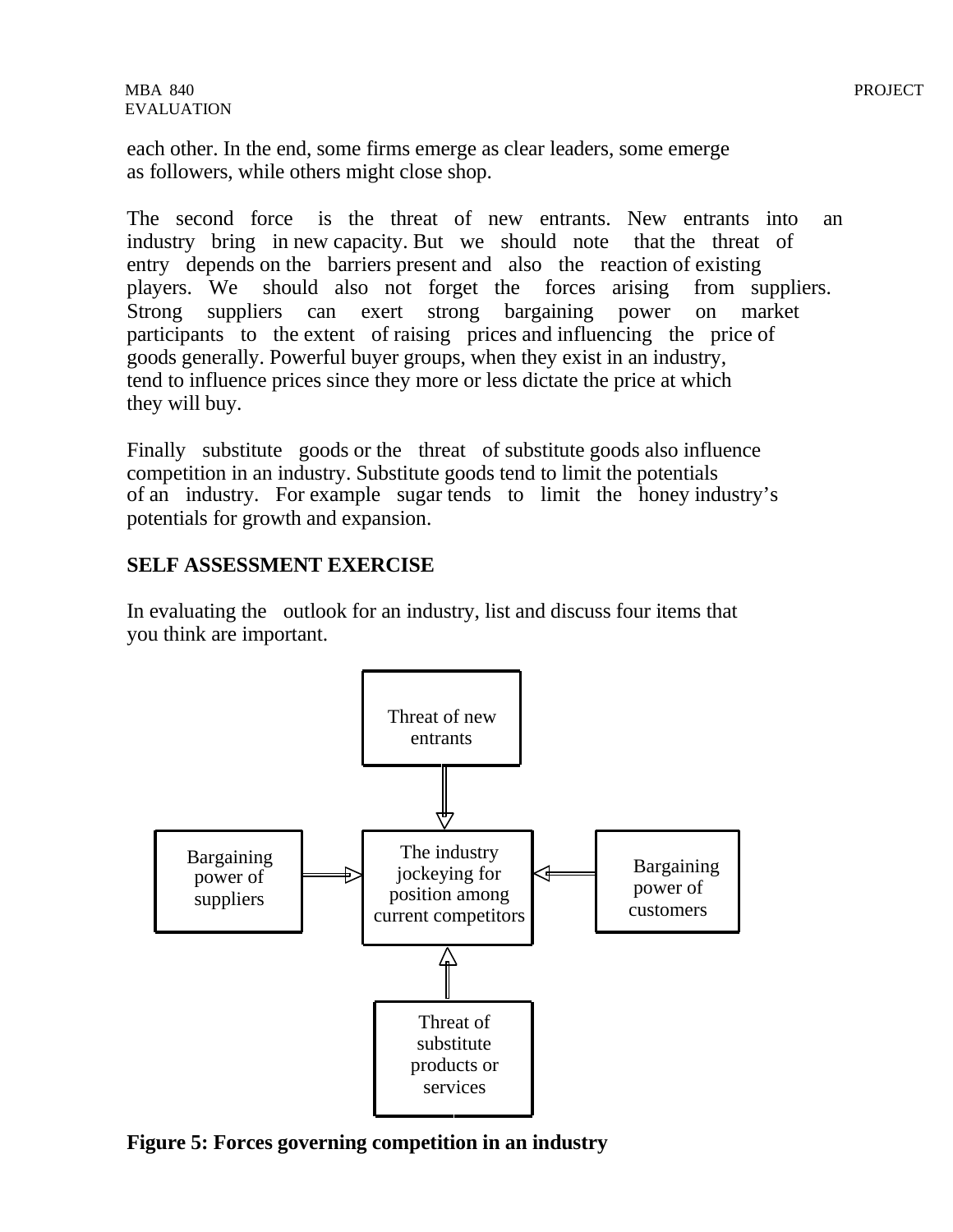### **3.3 The Marketing Plan**

The marketing plan addresses issues concerning the marketing of the products. It tries to relate the firm to its external consumers and tharket.

The marketing plan should answer the following questions:

- What is the product or service?
- What are the uses of the product or service?
- What is the offered price?
- Where will the product be found?
- How will the product or service be advertised?

#### **Table 21: The Marketing Pan Checklist**

|                                    | Have you covered this in the plan? |
|------------------------------------|------------------------------------|
| How big is the market?             |                                    |
| Who are your competitors?          |                                    |
| How are they faring?               |                                    |
| What is the structure of<br>the    |                                    |
| competition?                       |                                    |
| What are your competitors' prices? |                                    |
| What are your prices?              |                                    |
| What are the trends in the market? |                                    |
| What market share are you thinking |                                    |
| of?                                |                                    |

#### **Table 22: The Marketing Plan Checklist**

|                                       | Have you covered this in the plan? |
|---------------------------------------|------------------------------------|
| What are your competitors' strengths? |                                    |
| What are your competitors'            |                                    |
| weaknesses?                           |                                    |
| What is your strength?                |                                    |
| What is your weakness?                |                                    |
| What is your competitive advantage?   |                                    |
| How will you distribute your goods?   |                                    |
| How will you promote your goods?      |                                    |
| What is your customer service policy? |                                    |

### **4.0 CONCLUSION**

In this unit, we have discussed competition and marketing plans. We have also discussed the analytical framework for discussing competition. Apart from these, we have provided a check list for the rketing plan.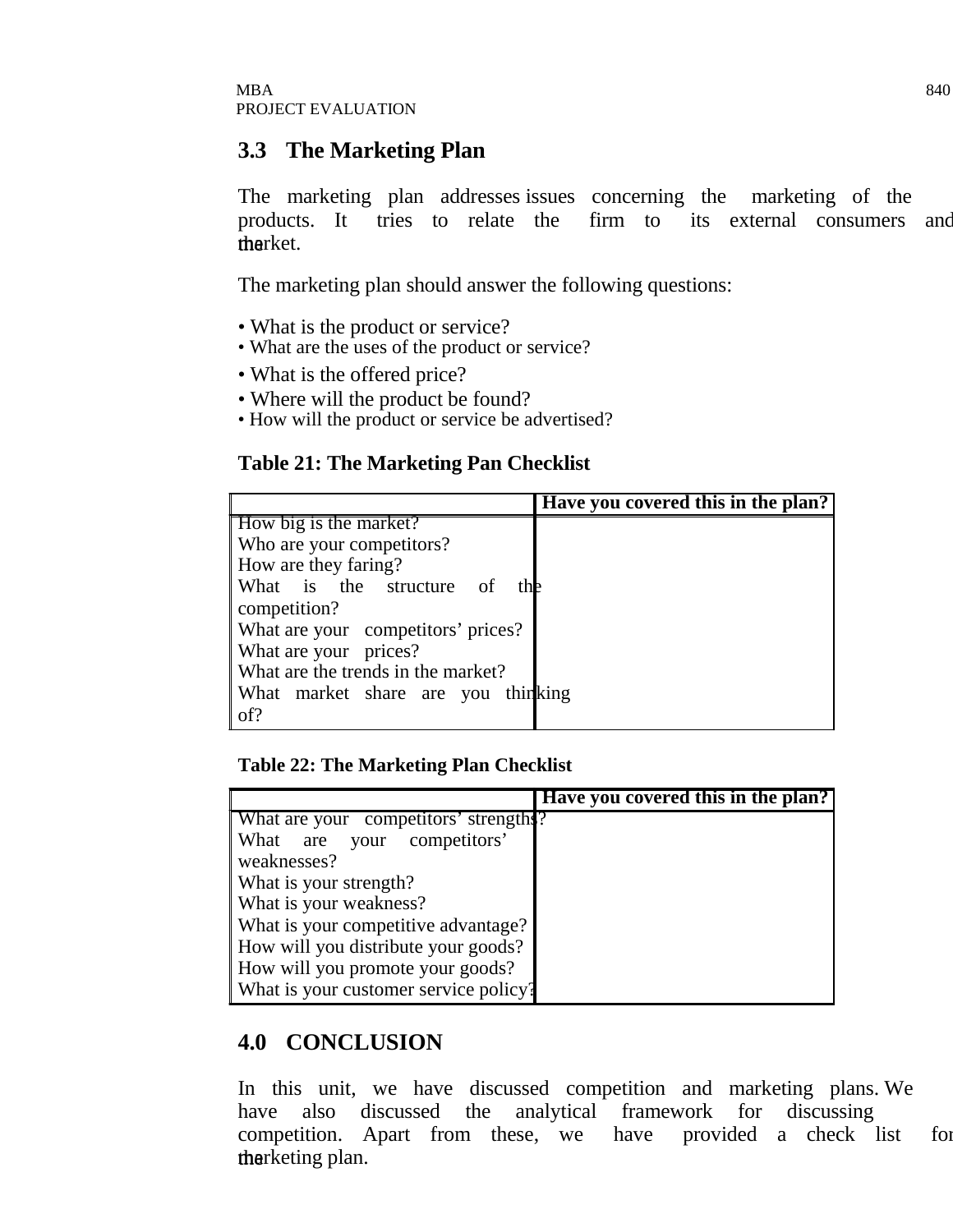### **5.0 SUMMARY**

We have discussed competition and marketing plans. We saw how competition and marketing plans relate to each other. The framework for analysis presented discussed industry outlook and a company's position in the industry.

### **60 TUTOR-MARKED ASSIGNMENT**

Discuss the five basic forces that govern competition in industry.

### **7.0 REFERENCES/FURTHER READINGS**

- Leon Ikpe (1999). Project Analysis and Evaluation. Lagos: Impressed Publishers.
- Michael E. Porter. (1980). Competitive Strategy: Techniques for *Analyzing Industries and Competitors. New York: Free Press.*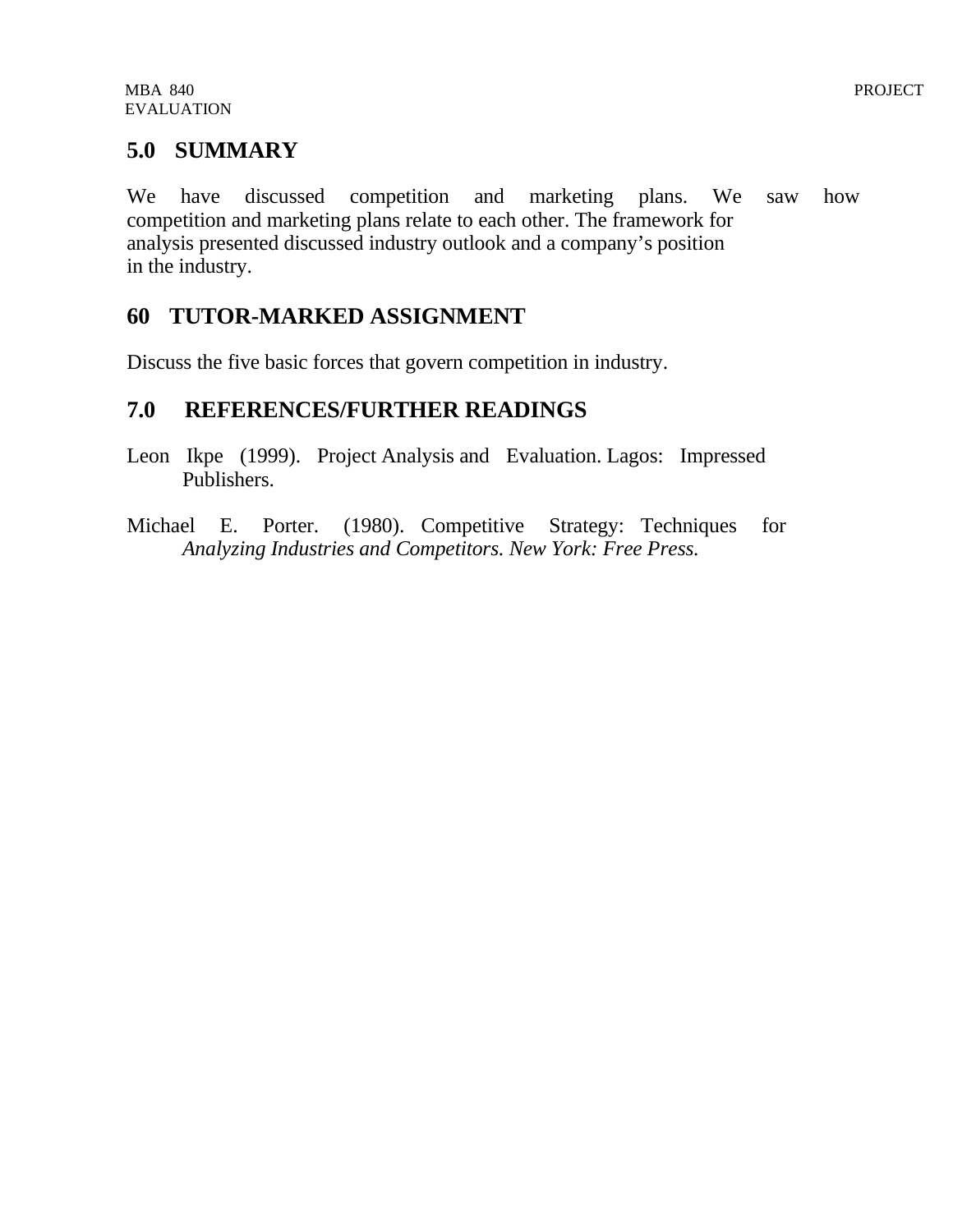# **UNIT 5 PROJECT COST ANALYSIS**

### **CONTENTS**

- 1.0 Introduction
- 2.0 Objectives
- 3.0 Main Body
	- 3.1 Project Cost Analysis
- 4.0 Conclusion
- 5.0 Summary
- 6.0 Tutor-Marked Assignment
- 7.0 References/Further Readings

# **1.0 INTRODUCTION**

In Unit 4, we discussed competition and marketing plans. We saw how competition takes place in the market place. We also discussed the components of marketing plans as prepared by project initiators. The marketing plan as we discussed is very important to both the project initiators and the evaluators.

In this unit, we shall discuss project cost analysis which is in this course.

### **2.0 OBJECTIVES**

At the end of this unit, you should be able to:

- explain what project cost analysis is
- discuss how the analysis can be prepared.

# **3.0 MAIN CONTENT**

# **3.1 Project Cost Analysis**

Project cost analysis provides total frameworks for calculating or estimating the total cost of a project. For example, a firm wants to set up a garri processing plant to enable it serve the food needs of a growing population. How does the firm know the cost of the envisaged garri processing plant?

To guide our discussions, let us define project cost as all those costs that are incurred in the process of setting up a project. The costs must be attached to the project. And the list of the items must be exhaustive. But we need to arrange the cost items in an orderly and consistent manner so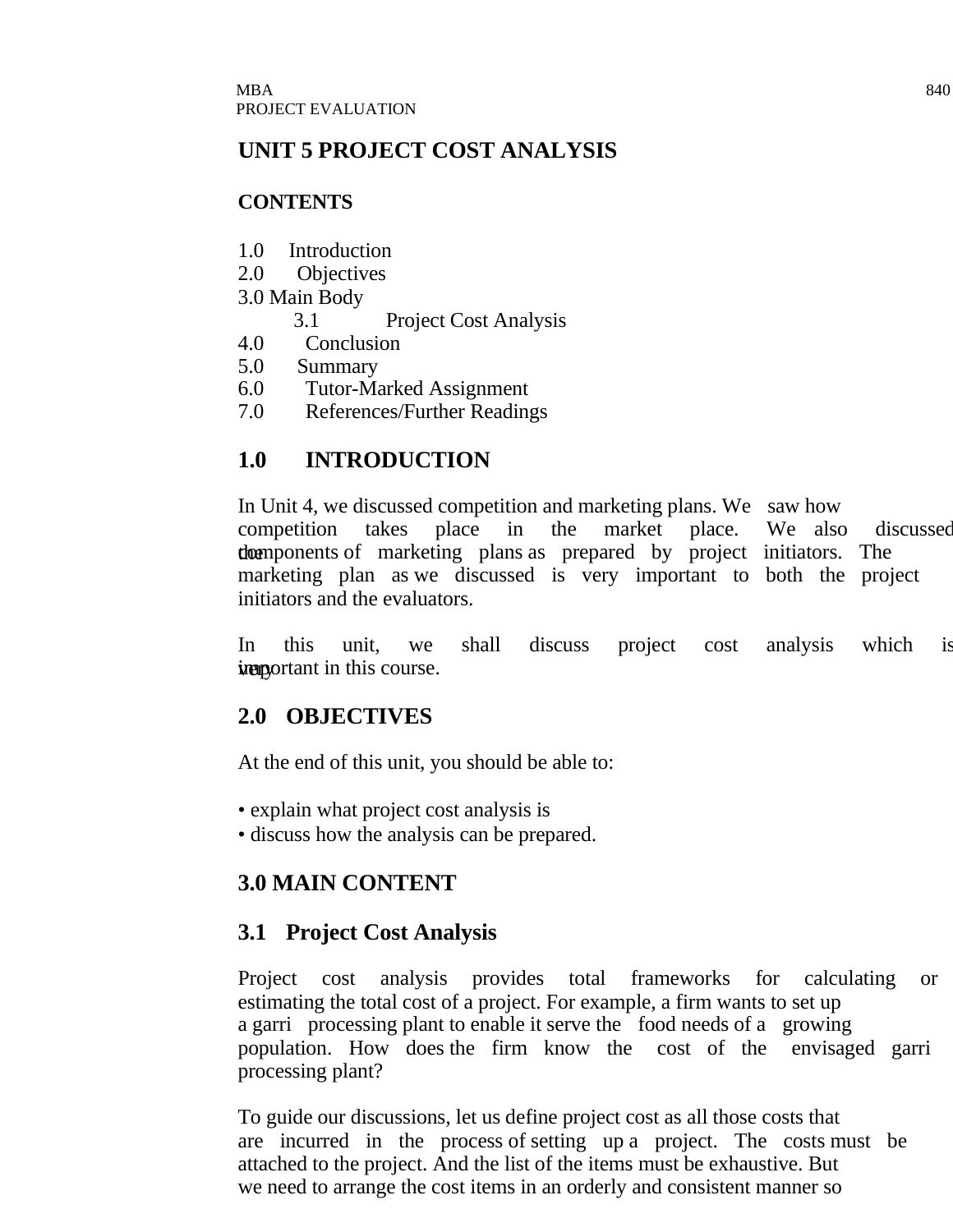that like items stay together. To ease our discussions and to make them as easy as possible, we shall divide project cost items into the following sub-headings:

- Cost of land
- Cost of building
- Cost of machinery and equipment
- Cost of utilities
- Cost of furniture and other fittings
- Cost of vehicles
- Pre-operational expenses
- Working capital

Although we have listed the cost sub-headings, we shall go ahead and prepare a small checklist that will guide us. After the checklist, we will work through a practical demonstration using a vegetable oil refining plant as an example.

#### **Table 23: The Cost of Land -A Checklist**

|                                      | Have you included this in your cost? |
|--------------------------------------|--------------------------------------|
| <b>Cost of purchase of the land</b>  |                                      |
| <b>Cost of Surveying of the land</b> |                                      |
| Cost of certificate of occupancy     |                                      |
| <b>Cost of Legal documentation</b>   |                                      |
| <b>Cost of perimeter fence</b>       |                                      |

### **Table 24: The Cost of Building –A Checklist**

|                                     | Have you included this in your cost? |
|-------------------------------------|--------------------------------------|
| <b>Cost of architectural design</b> |                                      |
| <b>Cost of structural designs</b>   |                                      |
| <b>Cost of electrical designs</b>   |                                      |
| <b>Cost of factory buildings</b>    |                                      |
| Cost of offices                     |                                      |

#### **Table 25: The Cost of Machinery/Equipment- A Checklist**

|                                  | Have you included this in your cost? |
|----------------------------------|--------------------------------------|
| <b>Cost of locally purchased</b> |                                      |
| machiner y                       |                                      |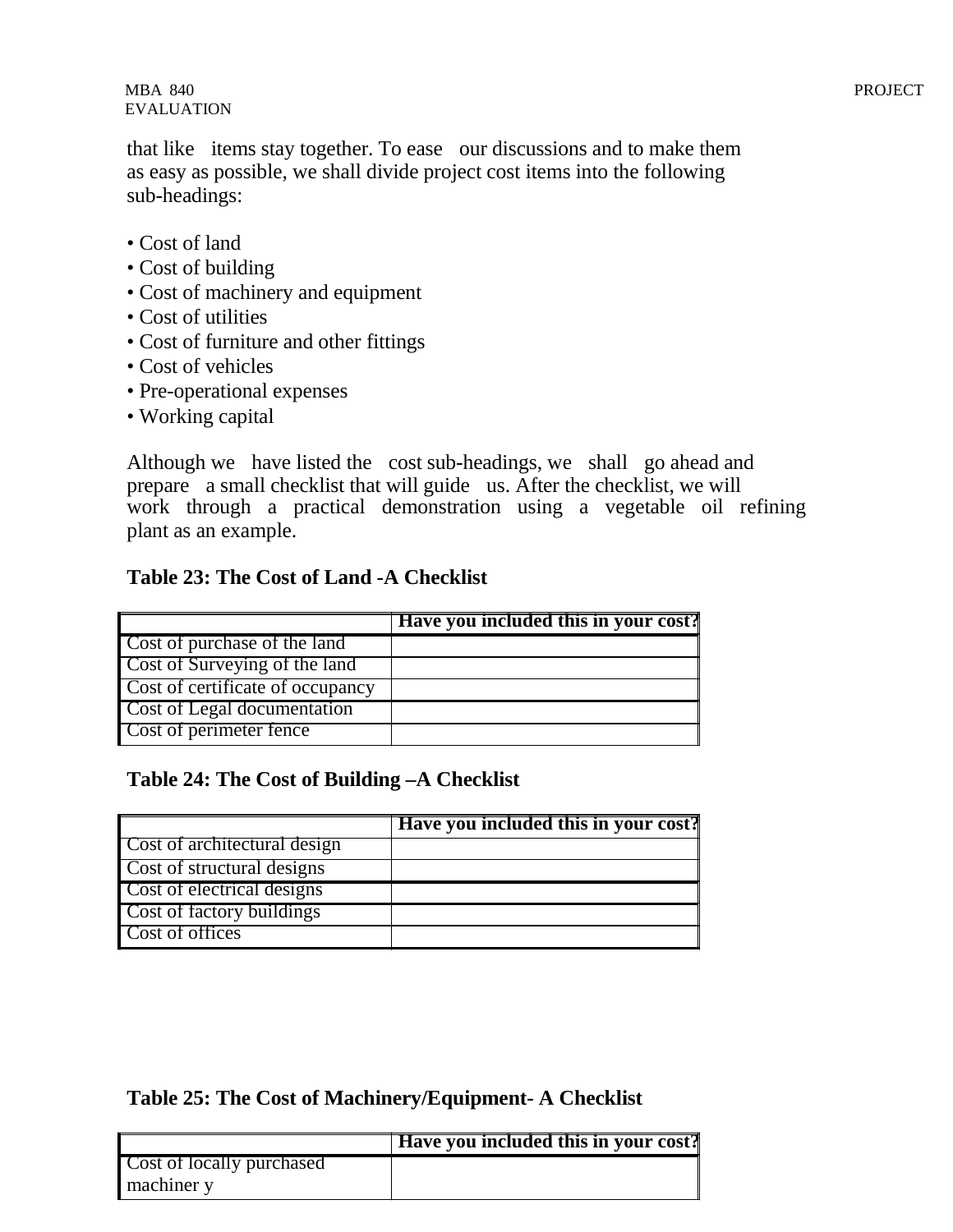#### $\rm{MBA}$  840 PROJECT EVALUATION

| <b>Cost of imported machines</b>      |  |
|---------------------------------------|--|
| Freight and insurance costs           |  |
| <b>Custom duties and other costs.</b> |  |
| Installation and commissioning        |  |
| costs                                 |  |
| <b>Test running costs</b>             |  |

#### **Table 26: The Cost of Utilities -A Checklist**

|                                              | <b>Have you included this in your</b><br>cost? |
|----------------------------------------------|------------------------------------------------|
| Cost of private transformer                  |                                                |
| <b>Cost of generator</b>                     |                                                |
| <b>Cost of water bore hole with fittings</b> |                                                |

### **Table 27: The Cost of Vehicles -A Checklist**

|                                        | <b>Have you included this in your</b><br>cost? |
|----------------------------------------|------------------------------------------------|
| <b>Cost of vehicles for management</b> |                                                |
| Cost of vehicles for other staff       |                                                |
| <b>Cost of distribution vans</b>       |                                                |
| <b>Cost of distribution Lorries</b>    |                                                |

### **Table 28: Working Capital Checklist**

|                                  | Have you included this in your<br>cost? |
|----------------------------------|-----------------------------------------|
| <b>Purchase of raw materials</b> |                                         |
| <b>Purchase of diesel/fuel</b>   |                                         |
| <b>Payment of salaries</b>       |                                         |
| Administration costs             |                                         |
| Selling costs                    |                                         |

### **SELF ASSESSMENT EXERCISE**

List and explain 10 items which you think should appear in a project cost analysis of a start-up sachet water manufacturing plant.

### **A Worked Example**

### **Analysis of Project Cost in a Vegetable Oil Refining Plant**

| <b>Estimates of Project Cost</b> | N |           |
|----------------------------------|---|-----------|
| Land for the project             |   | 4,000,000 |
| Civil works and foundations      |   | 5,000,000 |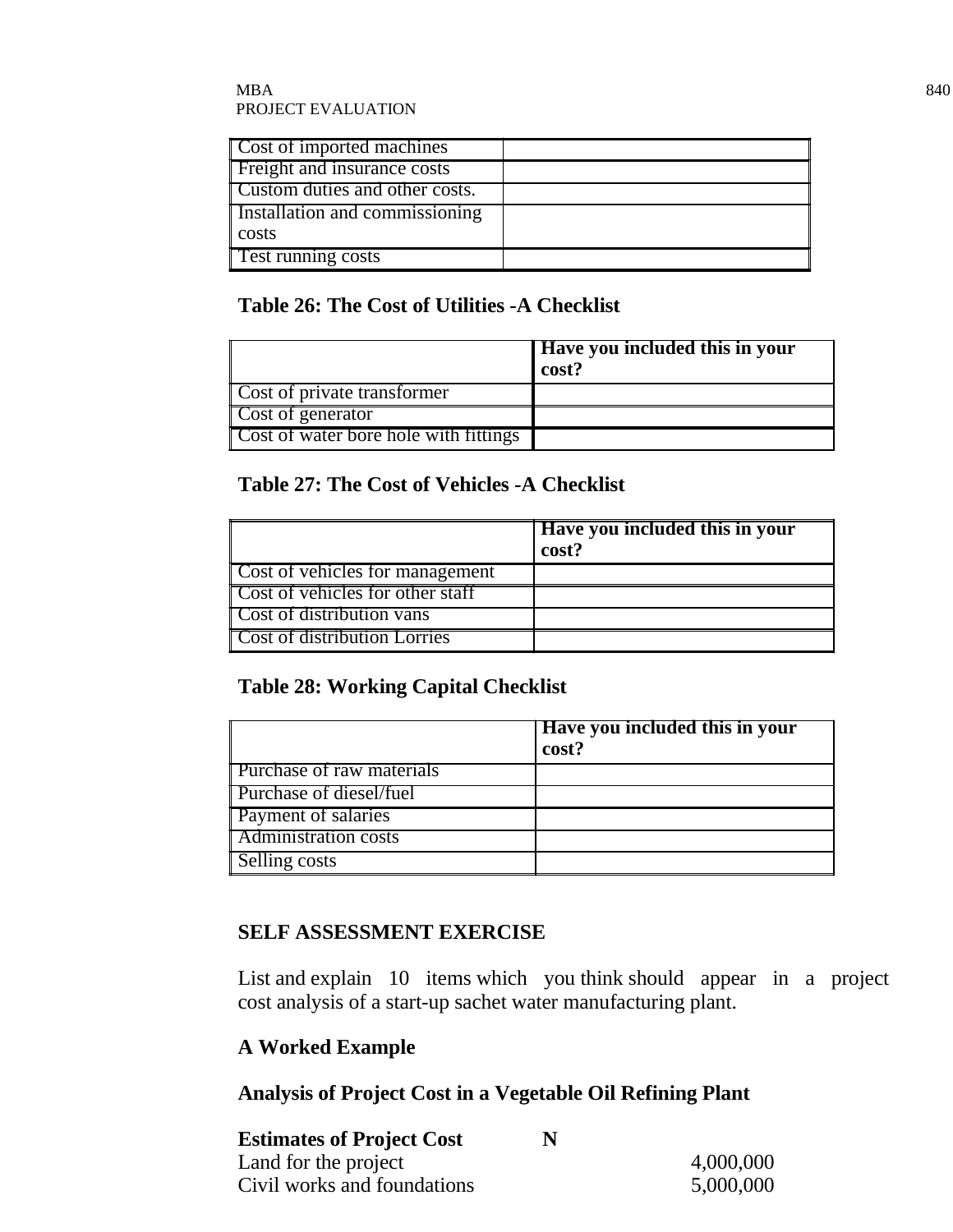| <b>Steel Structures</b>                                     |                                  |
|-------------------------------------------------------------|----------------------------------|
| Includes H Beams, U channels,                               |                                  |
| Angles, checker plates, Railing pipes,                      |                                  |
| Roofing materials                                           | $-13,000,000$                    |
| <b>Total Land, Buildings and</b><br><b>Steel Structures</b> | $-22,000,000$                    |
| <b>Storage Tanks</b>                                        |                                  |
| 2 units' crude oil tank – 200 tons - 3,000,000              |                                  |
| 1 unit refined oil tank-300 tons - 2,000,000                |                                  |
| 1 unit fatty acid tank $-50$ tons $-850,000$                |                                  |
| 1 unit water storage $\tanh - 20$ tons -                    | 750,000                          |
| 1 unit diesel storages $tank - 20$ tons - 750,000           |                                  |
| 1 unit furnace oil tank $-20$ tons - $750,000$              |                                  |
| <b>Sub-Total</b>                                            | $= 8,100,000$<br>, , , , , , , , |
| <b>Utilities</b>                                            |                                  |
| 1 unit 500 KVA transformer                                  | 3,500,000                        |
| 1 unit 500 KVA generator                                    | $-10,000,000$                    |
| 1 unit water bore hole                                      | 500,000                          |
| $Sub-Total =$                                               | 14,000,000                       |

### **Machinery and Equipment (Imported)**

Full line vegetable oil refining plant consisting of the following:

- Continuous oil pre-treatment section
- Continuous bleaching section
- Continuous physical refining and deodorising section
- Thermal oil heating units
- Water cooling system
- Steam generation and distribution system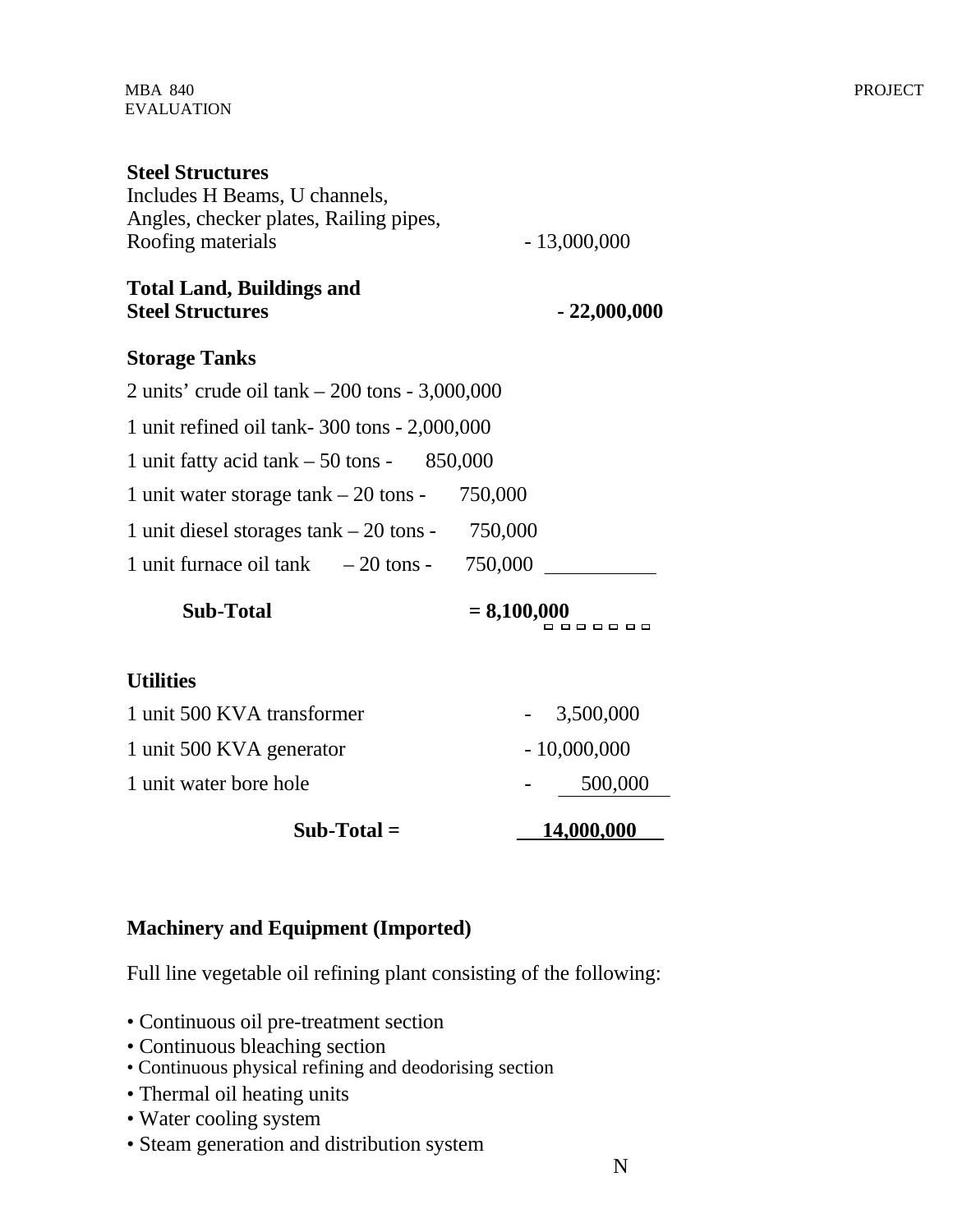#### $\rm{MBA}$  840 PROJECT EVALUATION

| Total C & F Lagos U \$ $695,000*N132 = 91,740,000$                                                                                                                               |         |                                                                    |
|----------------------------------------------------------------------------------------------------------------------------------------------------------------------------------|---------|--------------------------------------------------------------------|
| Bank charges (L/C etc)                                                                                                                                                           |         | 500,000                                                            |
| Port clearing and other Misc. charge = $6,500,000$                                                                                                                               |         |                                                                    |
| Total: machinery and equipment $= 98,740,000$                                                                                                                                    |         |                                                                    |
| <b>Pre-Operational Expenses</b><br>Feasibility studies                                                                                                                           |         | 300,000                                                            |
| Project management consulting services $=$ 500,000                                                                                                                               |         |                                                                    |
| NAFDAC for registration/documentation $=$                                                                                                                                        | 150,000 |                                                                    |
| Travels and tours (local and overseas) $=$<br>Total: pre-operational expenses $=$ 1,450,000                                                                                      |         |                                                                    |
| <b>Summary of Project Cost</b><br>Land, building and steel structures $= 22,000,000$<br>Machinery and equipment<br>Storage tanks<br><b>Utilities</b><br>Pre-operational expenses |         | $= 98,740,000$<br>$= 8,100,000$<br>$= 14,000,000$<br>$= 1,450,000$ |
| <b>Sub-Total</b>                                                                                                                                                                 | $=$ $-$ | 144,290,000                                                        |
| <b>Working capital</b><br><b>Project Grand Total</b>                                                                                                                             | $=$     | $= 30,617,994$<br>174,907,994                                      |

# **Analysis of Working Capital Requirements**

|              |                                                   |  |         | N              |  |
|--------------|---------------------------------------------------|--|---------|----------------|--|
|              | One week purchase of raw materials $= 29,697,261$ |  |         |                |  |
|              | One month factory salary/wages $=$                |  | 482.820 |                |  |
|              | One month diesel, oil and lubrication expenses =  |  |         | 437,913        |  |
| <b>Total</b> |                                                   |  |         | $= 30,617,994$ |  |

### **Table 29: A Proposed Financing Plan (N)**

|                                                          | Project               |                                   | <b>Bank Total</b> |
|----------------------------------------------------------|-----------------------|-----------------------------------|-------------------|
|                                                          | <b>Sponsor</b>        |                                   |                   |
| Land, building and steel                                 |                       | 9,000,000 13,000,000 22,000,000   |                   |
| structures                                               |                       |                                   |                   |
| Machinery and equipment 20,800,000 77,940,000 98,740,000 |                       |                                   |                   |
| Storage tanks                                            |                       | $8,100,000\overline{8,100,000}$   |                   |
| <b>Utilities</b>                                         |                       | $14,000,000 - 14,000,000$         |                   |
| Pre-operational expenses                                 | 1,450,000 - 1.450,000 |                                   |                   |
| Sub-Total                                                |                       | 45.250,000 99,040,000 144,290,000 |                   |
| Working capital $30,617,994 - 30,617,994$                |                       |                                   |                   |
| <b>Total</b>                                             |                       | 75,867,994 99,040,000 174,907,994 |                   |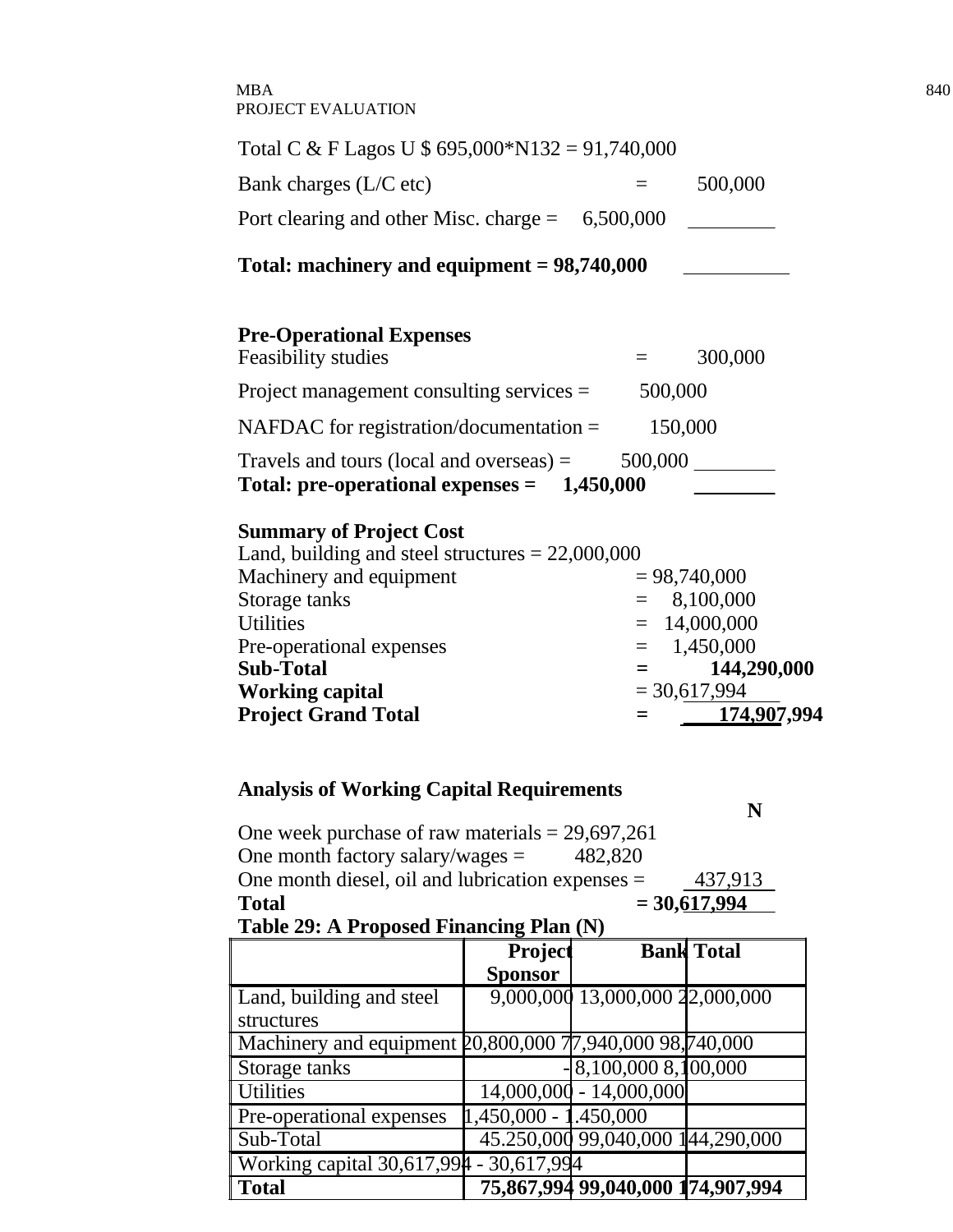| Project sponsor | $= 43.3 %$ |
|-----------------|------------|
| Bank            | $= 56.7 %$ |
| <b>Total</b>    | $= 100\%$  |

# **4.0 CONCLUSION**

Project cost analysis is an important aspect of our study of project evaluation. Project cost analysis is important to both the project initiator and the financial analyst who may want to evaluate a project.

# **5.0 SUMMARY**

In this unit, we discussed project cost analysis. In doing this we agreed that cost of land, buildings, machinery and equipment, utilities, furniture and fittings, etc., all form part of the total project cost. We also used a check list to guide the preparation of the cost analysis. Finally we used a worked example of a vegetable oil refining plant to throw more light on the project cost analysis.

# **6.0 TUTOR-MARKED ASSIGNMENT**

Why do you think that it is important to know the total cost of a project?

# **7.0 REFERENCES/FURTHER READINGS**

Leon Ikpe (1999). Project Analysis and Evaluation. Lagos: Impressed Publishers.

Wearne, S.H. (1989). Control of Engineering Projects. London: Thomas Telford. **MODULE 3**

Unit 1 The Projected Income Statement Unit 2 Projected Cash Flow Statements Unit 3 The Projected Balance Sheet Unit 4 Project Evaluation Criteria Unit 5 Introduction to Economic Analysis

# **UNIT 1 PROJECTED INCOME STATEMENT**

**CONTENTS**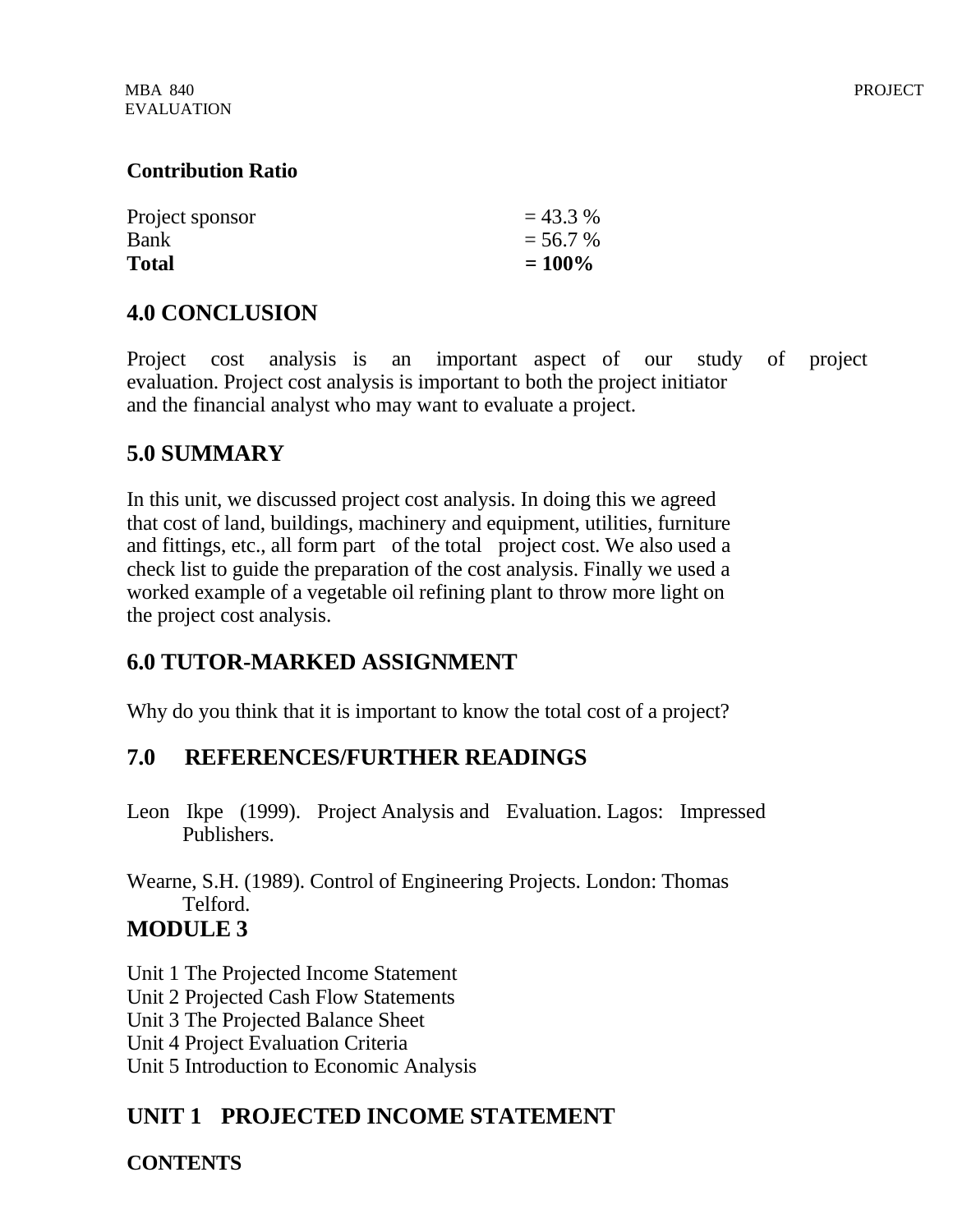#### $\rm{MBA}$  840 PROJECT EVALUATION

- 1.0 Introduction
- 2.0 Objectives
- 3.0 Main Content
	- 3.1 Projected Income State
	- 3.2 The Structure in the Projected Income Statement
- 4.0 Conclusion
- 5.0 Summary
- 6.0 Tutor-Marked Assignment
- 7.0 References/Further Readings

# **1.0 INTRODUCTION**

In Unit 5 of Module 2, we discussed project cost analysis. We discussed how to cost a project, especially a start-up project. We saw that fixed costs and working capital all add up to constitute the project cost. In this unit, we shall discuss the projected income statement which is a very vital statement required for project analysis and evaluation.

The key basis for financial planning and project evaluation is the financial information. The financial information is required to record, compare and evaluate a firm's earning power and ability. In an already existing project, the financial information is already provided since it is a historical data. The income statement or the profit and loss account is a summary of revenues, expenses and net profit of an enterprise for a period of time. This serves as a measure of the firm's profitability over the period. For an on-going project or firm, when prepared, the income statement becomes a historical statement. The projected income statement is a forecast of the revenues, expenses and the net profit of an enterprise or project.

# **2.0 OBJECTIVES**

At the end of this unit, you should be able to:

- explain the meaning of projected income statement
- discuss its application in project evaluation
- prepare a projected income statement.

# **3.0 MAIN CONTENT**

# **3.1 The Projected Income Statement**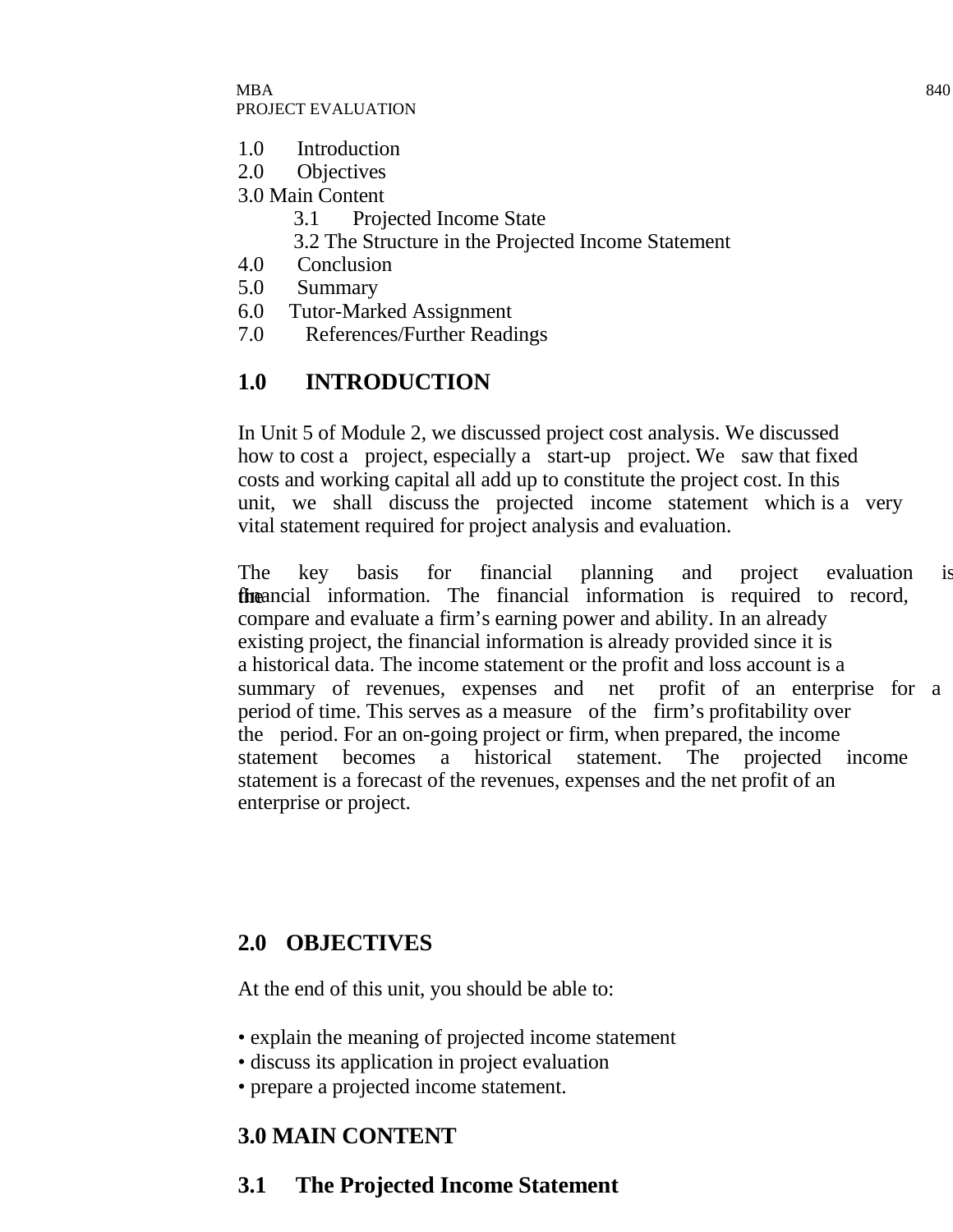The projected income statement is usually needed by a variety of people. Some of the users of the projected income statement might have direct interest in the firm while others have indirect interest.

The owners or sponsors of a project have a direct interest in the projected income statement. It is so because they are entrusting their investment to the firm. They wish to know before hand what the revenues, expenses and net profit of the firm will be, and most importantly, their own expected dividends.

Another important group that is expected to have a direct interest in the projected income statement of a project is the management. Usually when a project is conceived and a project plan is written, the plan will contain the projected income statement as conceived by the project sponsors or consultants. Usually, the projected income statement is handed down to the project managers as a guide.

Also financial institutions are interested in a projected income statement. Practically, when any firm approaches a financial institution for financial assistance, the firm is expected to prepare a business plan or a project feasibility study which contains, amongst other things, the projected income statement. Financial institutions need to study the projected income statement to evaluate the revenues, expenses and profitability of the investment project. When they do this, they will also test the cash flows of the project to see whether the proposed project can repay any loan granted together with the interest.

Other people that might be interested in the projected income statement are potential investors. Potential investors need to examine the projected income statement to decide whether or not they will invest in a firm.

#### **3.2 The Structure of the Projected Income Statement**

We have just explained what the projected income statement is. It is a statement that shows projected revenues, projected expenses, and of course, net profit of a proposed investment, an expansion project or an existing project.

In the standard practice, there is an acceptable arrangement that should group like items together and this leads to building a projected income statement that is broken into revenues, expenses and the net profit.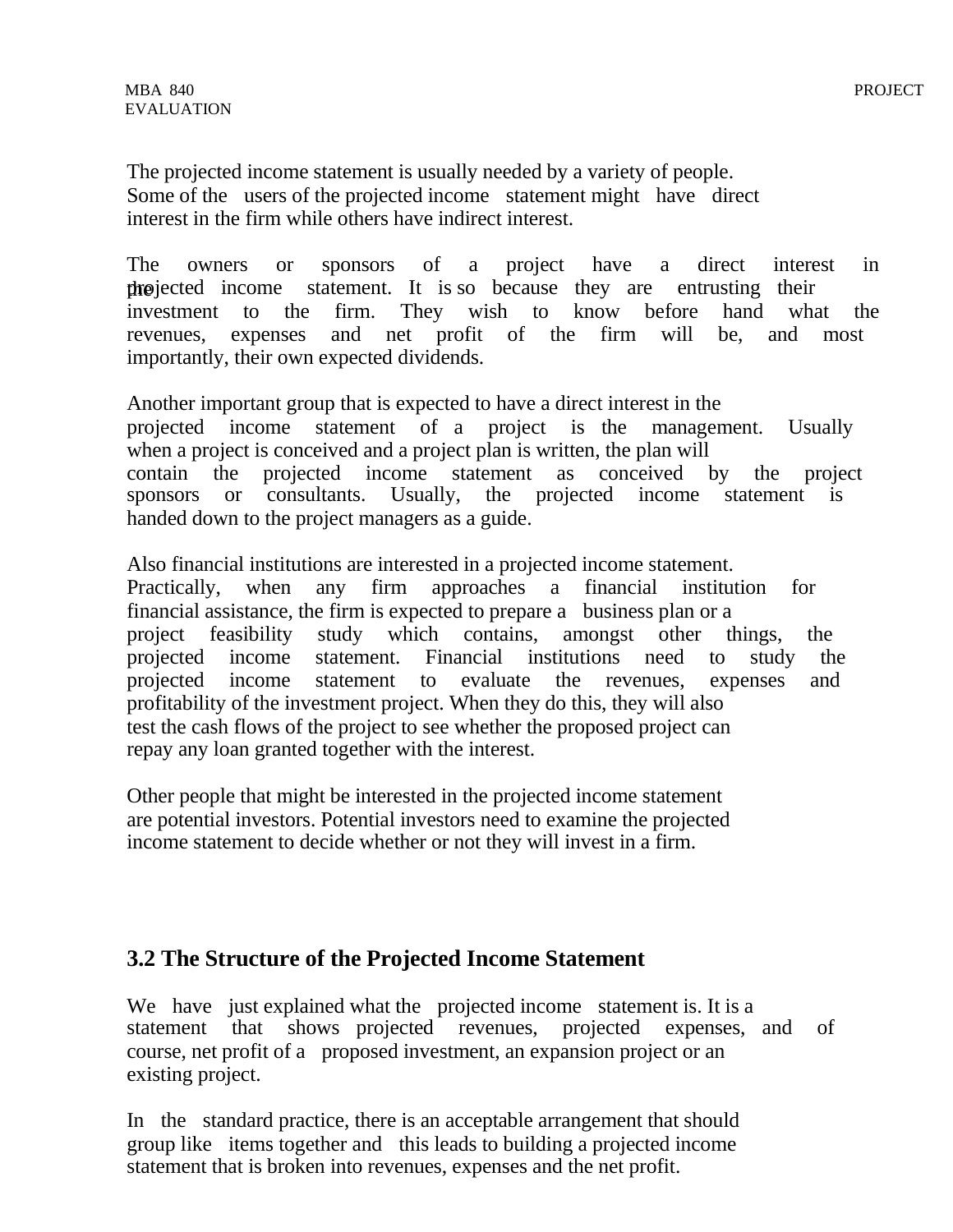• Revenues

Ordinarily, revenues are the value of output of goods or services that an enterprise supplies to its customers. Revenues, therefore, arise when a firm produces or manufactures goods which it sells to third parties for a fee. Secondly, revenues can arise when a firm is engaged in the buying and selling of goods. It purchases goods which it later resells at a profit or a loss as the case may be. Thirdly, revenues can also arise through provision of services by a firm. A hospital may specialise in surgery and provide surgical services to its customers for whom it collects relevant payments, which when added up, make up the revenues.

Finally, a firm can earn revenue by loaning its economic resources. For example, a bank lends money to customers and earns interest income. The interest earned is revenue.

In projecting for revenues in a project situation, care must be taken so that proper estimates or forecasts are made. And this is made by qualitative judgment plus quantitative judgment on the part of the project evaluator. For example, if the project is a manufacturing facility that will produce goods for the market, the best option is to start with the known market price of the good to be produced. For example, if the good in question is the type of bread that sells for N100 a loaf, then the project evaluator or initiator has to start from the known price of a loaf of bread and that is N100 a loaf. If the number of loaves of bread to be produced per annum amount to 1,000,000 then the projected revenue of the project is N100,000,000.

Likewise, if a firm is engaged in the provision of services, the revenues likely to be earned can be easily estimated. If for example a hospital is projecting revenues, it has to first estimate the likely number of patients that will use its facility and also the average fee it charges a patient. The number of patients multiplied by the average fee per patient will give us the projected revenue of the health facility.

The projection for revenues can cover various periods. In most organisations, revenue projections for project evaluation purposes stretch over a period of three years. Some banks ask for five **revenue** forecasts. In the revenue projections care must be taken so as not to overstate the revenues or understate them.

• Expenses

The cost of earning revenue is known as the expense. Expenses are different from costs. Cost is the outlay incurred to acquire some asset. For example, when a car is purchased by a company for its business, the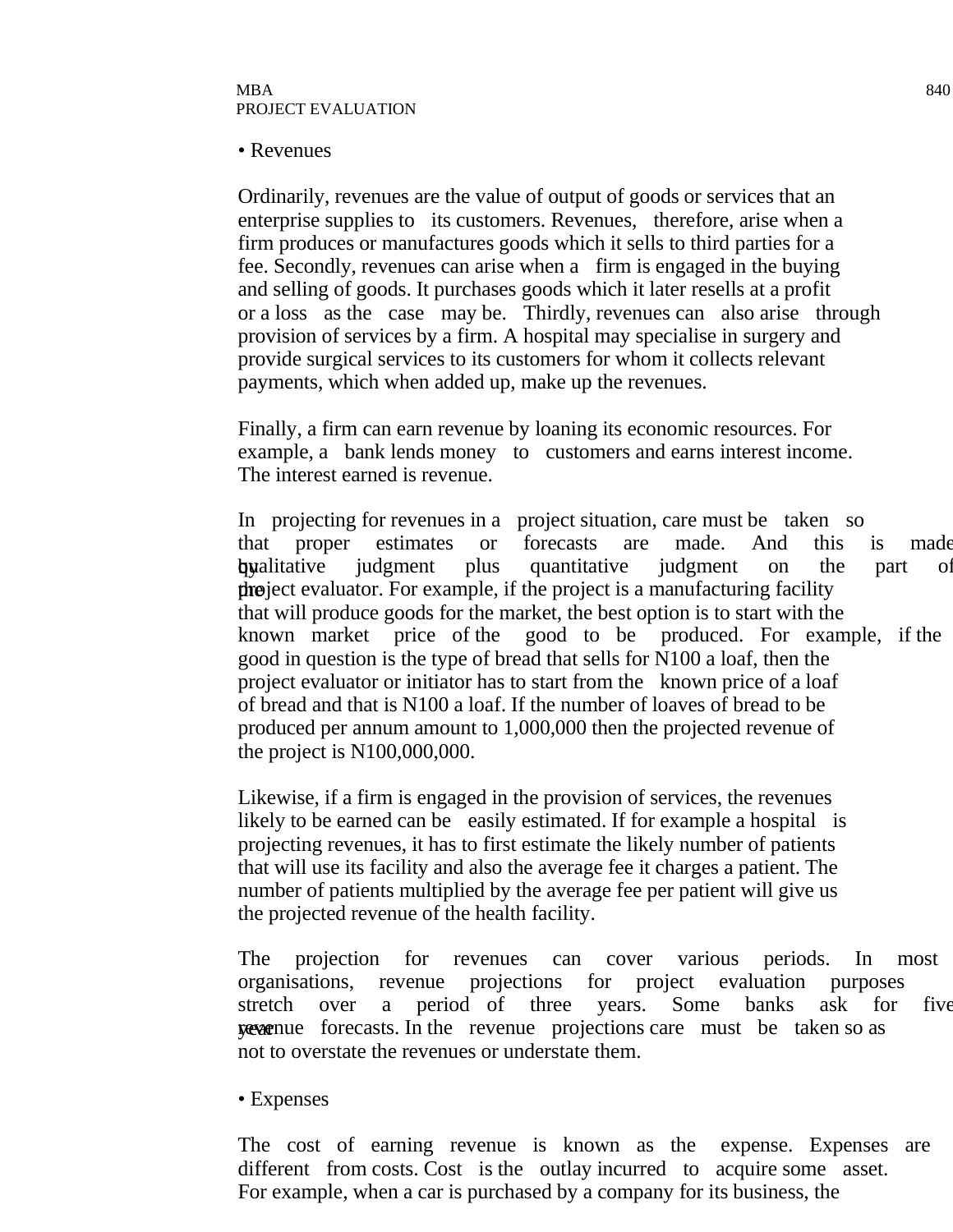sum used to purchase the vehicle is the cost of the vehicle. If the vehicle uses fuel for the firm's operations, that constitutes an expense.

In projecting the expenses of a firm's investment, a lot of factors are usually taken into consideration.

Firstly, we have to get proper estimates of the current cost profile of the various items. For example, when projecting gas and oil expenses of a project, the proper starting point is to collect data on the current prices of gas and oil.

#### **Revenue Projections**

From the proposed production plan, the following is the revenue profile for the project in year one (year 2007).

#### **Table 30: Revenue Projection for a Vegetable Oil Refining Plant**

| <b>Product Quantity</b>                      |                                             | <b>Price Per</b> | <b>Total</b>    |
|----------------------------------------------|---------------------------------------------|------------------|-----------------|
|                                              | <b>Sold</b>                                 | <b>Ton</b>       | <b>Revenue</b>  |
|                                              | (Tons)                                      | N                | N               |
| <b>Refined</b>                               | 12,498 145,000 1,812,210,000                |                  |                 |
| Vegetable Oil                                |                                             |                  |                 |
| Palm Kernel<br>$\mathsf{Cake}(\mathsf{PKC})$ | 18,418                                      |                  | 5000 92,090,000 |
| Palm Kernel<br>Sludge (PKS)                  | 1,315                                       |                  | 4000 5,260,000  |
|                                              | <b>Fatty acid 657.84 100,000 65,784,000</b> |                  |                 |
| <b>Total</b>                                 |                                             |                  | 1975,344,000    |

#### **Projected Year One Revenues**

#### **Summary of Projected Revenues**

|                   | Revellues (IV) |
|-------------------|----------------|
| Year $1 - (2007)$ | 1,975,344,000  |
| Year $2 - (2008)$ | 1,975,344,000  |

 **Revenues (N)**

#### **Production Materials and Their Expenses**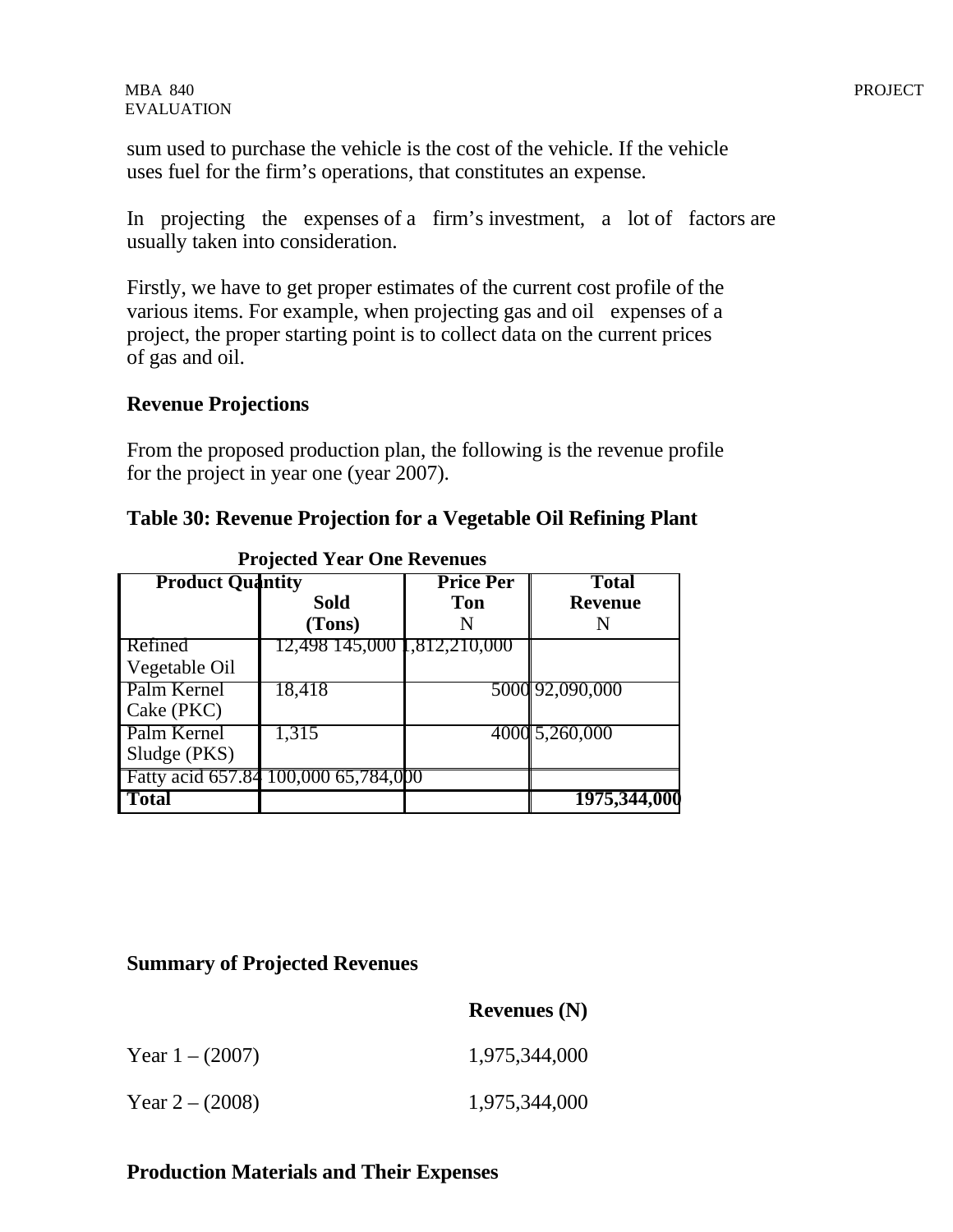| <b>MBA</b>         | 840 |
|--------------------|-----|
| PROJECT EVALUATION |     |

| Cracked palm kernel | $N45$ , 000 per ton |
|---------------------|---------------------|
| Bleaching earth     | N88, 000 per ton    |
| Citric acid         | $N200$ per $kg$     |
| Phosphoric acid     | N300 per kg         |

#### **Consumption of Utilities and Chemicals per Ton of Bleached and Refined Vegetable Oil**

Steam at 50 psig  $= 70$ kg

Barometric water =  $6 \text{ m}$ 3

Clean water in circulation  $= 7$  m<sup>3</sup>

| Fuel oil        | $= 4$ kg          |
|-----------------|-------------------|
| Bleaching earth | $= 15 \text{ kg}$ |
| Citric acid     | $= 200$ gms       |

Phosphoric acid (for dosing)  $= 300$  gm

#### **Vegetable Oil Packaging Expenses**

The refined vegetable oil will be sold in two ways:

- 1. Direct to vegetable oil distributors who will purchase the vegetable oil in tanker loads. In this case, the vegetable tainkers will come and load vegetable oil at the factory.
- 2. The refined vegetable oil will be filled into plastic jerry cans of 9 litre and 18 litre capacity and also sold to the market. The purpose of this is to ensure that the brand of vegetable oil will be in affordable units and prices to the market.

#### **Table 31: Projected Manufacturing Account for a Vegetable Oil Refining Plat**

**Projected Manufacturing Account for Year Ending 31st December**

| 2008<br>200 |
|-------------|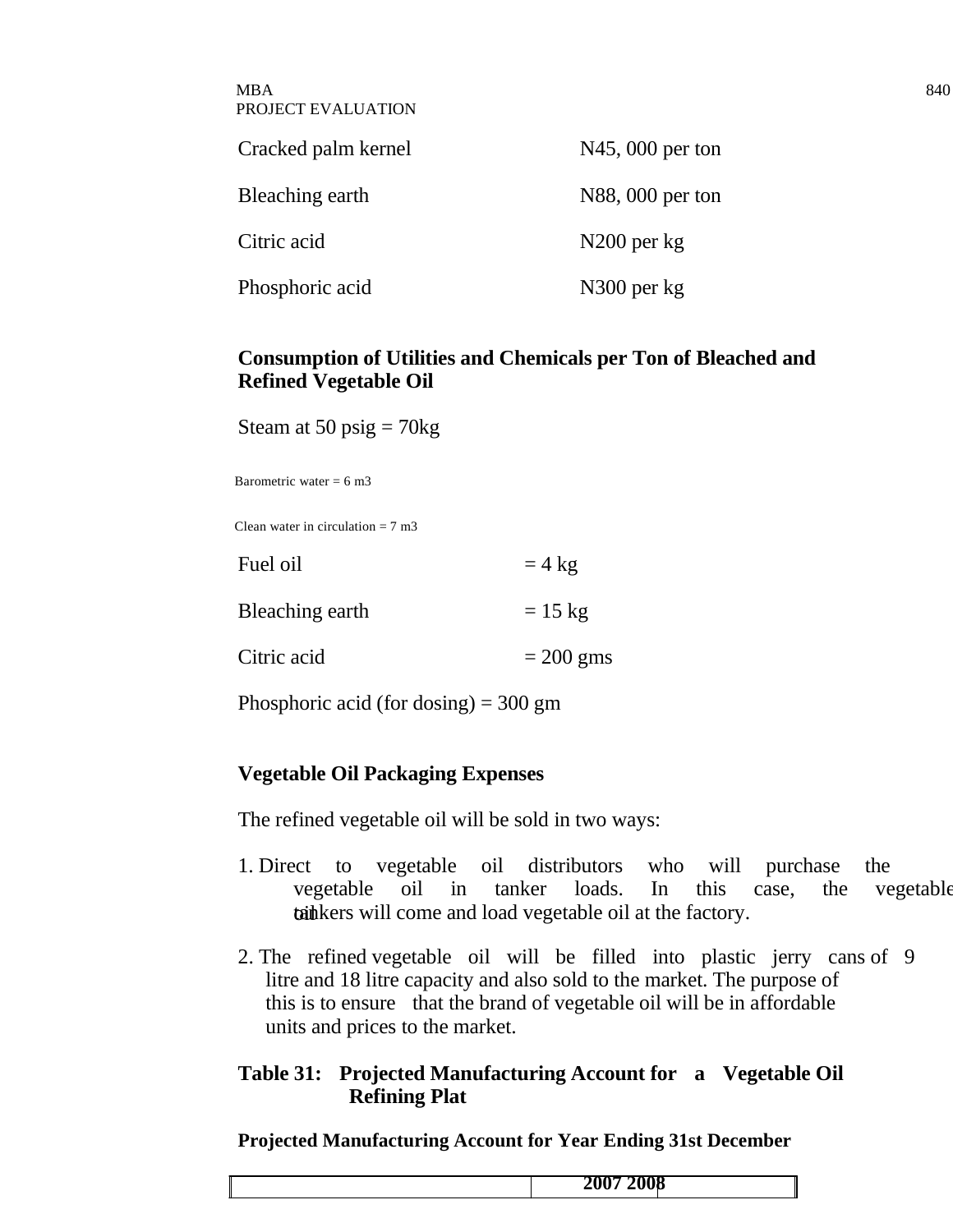| Opening raw materials                              | 10,000,000    | 15,000,000            |
|----------------------------------------------------|---------------|-----------------------|
| Raw materials purchased                            | 1,544,257,610 | 1,544,257,610         |
|                                                    | 1,554,257,610 | 1,559,257,610         |
| Raw materials at close                             | 15,000,000    | 9,000,000             |
| Raw materials consumed                             | 1,539,257,610 | 1,550,257,610         |
| <b>Add Factory Overheads</b>                       |               |                       |
| Diesel, oil and lubricant                          |               | 5,254,959 5,517,707   |
| Factory uniform                                    | 110,000       |                       |
|                                                    |               |                       |
| Electricity and light                              |               | 3,721,819 3,907,910   |
| Plant/Machinery repairs                            |               | 3,002,287 3,152,401   |
| Laboratory consumables                             |               | 438,820 500,000       |
| Laboratory equipment repair 50,000 \$0,000         |               |                       |
| Generator Repairs and maintenance 8,46,556 888,883 |               |                       |
| Weighbridge fare                                   |               | 290,122 300,000       |
| Salaries and wages                                 |               | 5,793,840 6,083,532   |
| Welding gas                                        |               | 218,499 240,000       |
| Cleaning and sanitation                            |               | 87,595 90,000         |
| Depreciation                                       |               | 17,248,071 17,248,071 |
| <b>Total factory overheads</b>                     | 37,062,568    | 38,008,504            |
| <b>Cost of manufactured goods</b>                  | 1,576,320,178 | 1,588,266,114         |

# **Table 32: Projected Expenses for a Vegetable Oil Refining Plant**

|                                                   | 2007 2008 |                       |
|---------------------------------------------------|-----------|-----------------------|
| <b>Selling and Distribution Expenses</b>          |           |                       |
| <b>Advertising</b>                                |           | 5,000,000 5,000,000   |
| Car and bus running expenses 1,782,230 1,871,341  |           |                       |
| Transports and travelling $2,185,317$ $2,185,317$ |           |                       |
| Loading and off loading                           |           | 586,050 586,050       |
| Gifts, entertainment, donations 293,306 293,306   |           |                       |
| <b>Public relations</b>                           |           | 418,813 400,000       |
| 'Total                                            |           | 10,265,716 10,336,014 |

#### **Projected: Selling and Distribution Expenses**

| <b>Administrative Expenses</b>                  |                     |
|-------------------------------------------------|---------------------|
| <b>Printing and stationery</b>                  | 310,324 325,840     |
| Truck repairs $\&$ maintenance 585,862 615,155  |                     |
| Telephone, courier & postages 900,000 900,000   |                     |
| Consultancy fee                                 | 120,000 130,000     |
| Security expenses                               | 102,072 107,175     |
| Medical expenses                                | 1,038,632 1,090,563 |
| Audit fee                                       | 120,000 120,000     |
| <b>Building maintenance</b>                     | 389,942 409,439     |
| Directors remuneration                          | 7,200,000 7,200,000 |
| Interest and bank charges 16,000,000 12,000,000 |                     |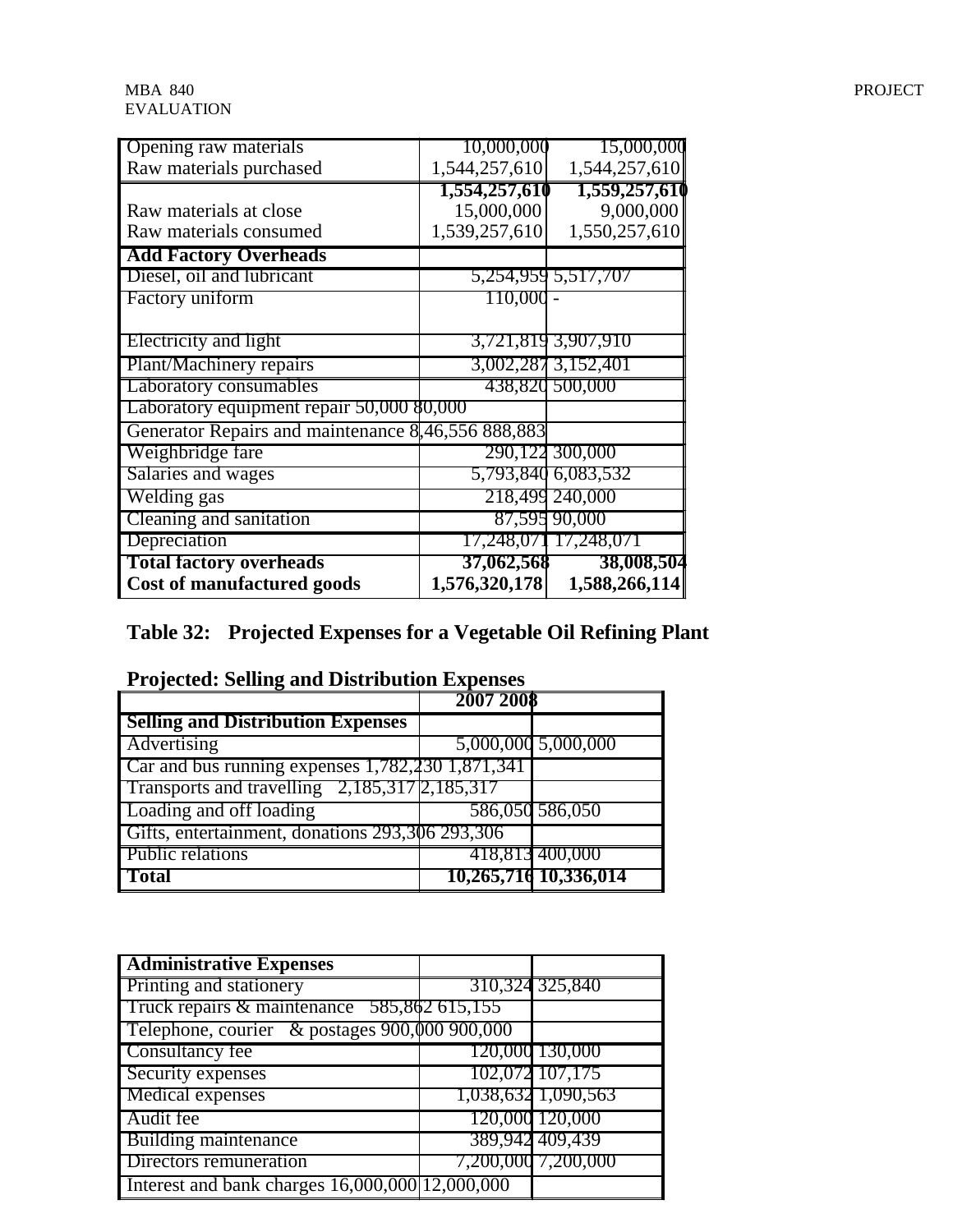| Insurance premium                                 | 350,000 350,000           |
|---------------------------------------------------|---------------------------|
| Salaries & wages (office) $3,257,100$ $3,419,955$ |                           |
| Depreciation provisions 1,889,544 1,889,544       |                           |
| l Total                                           | 32, 263, 476 28, 557, 671 |

#### **Table 33: Projected Trading, Profit and Loss Account for a Vegetable Oil Refining Plant**

**Projected Trading, Profit and Loss Account for the Year Ending 31st December**

|                                                            | 2007 2008           |                             |
|------------------------------------------------------------|---------------------|-----------------------------|
| <b>Sales</b>                                               |                     | 1,975,344,000 1,975,344,000 |
| <b>Opening Stock</b>                                       |                     | 30,000,000 40,000,000       |
|                                                            |                     |                             |
| $+$ Cost of Manufactured goods 1,576,320,178 1,588,266,114 |                     |                             |
| <b>Less Stock at Close</b>                                 |                     | 40,000,000 50,000,000       |
| $=$ Cost of Sales                                          |                     | 1,566,320,178 1,578,266,114 |
| <b>Gross Profit</b>                                        |                     | 409,023,822 397,077,886     |
| <b>Deduct</b>                                              |                     |                             |
|                                                            |                     |                             |
| Selling and distribution expenses                          | 10,265,71610,336014 |                             |
| Administrative expenses 32,263,476 28,557,671              |                     |                             |
| Total expenses                                             |                     | 42,529,192 38,893,685       |
| Profit before tax                                          |                     | 366,494,630 358,184,201     |
| Tax provision                                              |                     | 117,278,281 114,618,944     |
| Profit after tax                                           |                     | 249,216,3349 243,565,257    |

• Net Profit

If you deduct expenses from revenues, you will arrive at the  $\mathbf{p}$  profite tax (PBT).

If you deduct taxation from the profit before tax, you will arrive at the net profit.

#### **SELF ASSESSMENT EXERCISE**

List and explain four expense items that can be found in a projected income statement.

# **4.0 CONCLUSION**

We have discussed the projected income statement. We discussed the structure of the projected income statement, revenues, expenses and net profit concepts.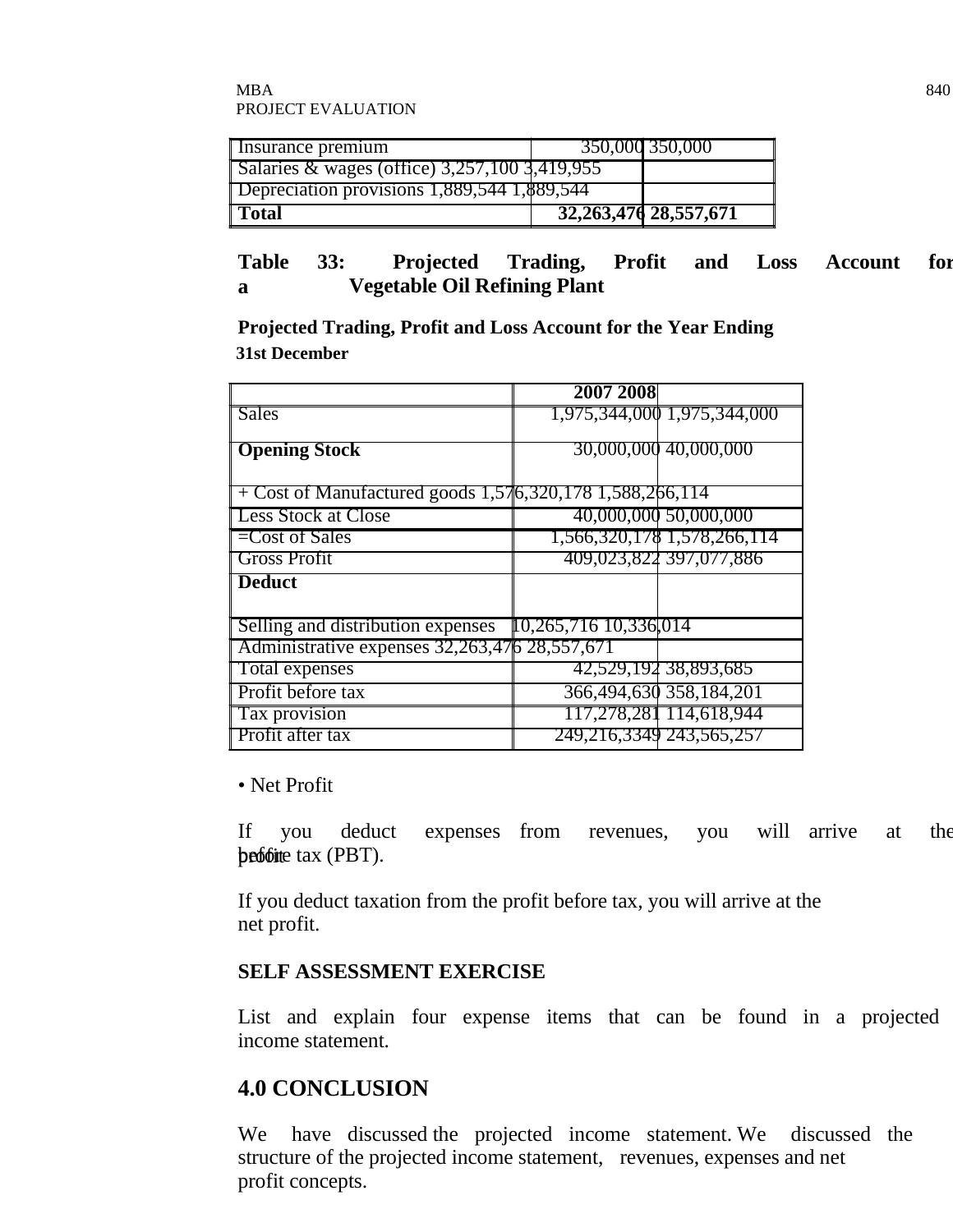Finally we used as an example to demonstrate a projected income statement.

# **5.0 SUMMARY**

We have treated the projected income statement in this unit. The projected income statement is one of the most important items in project evaluation from the project sponsor's position or from the bank or analyst's position.

# **6.0 TUTOR-MARKED ASSIGNMENT**

Discuss the likely users of a projected income statement.

# **7.0 REFERENCES/FURTHER READINGS**

Leon Ikpe (1999). Project Analysis and Evaluation. Lagos: Impressed Publishers.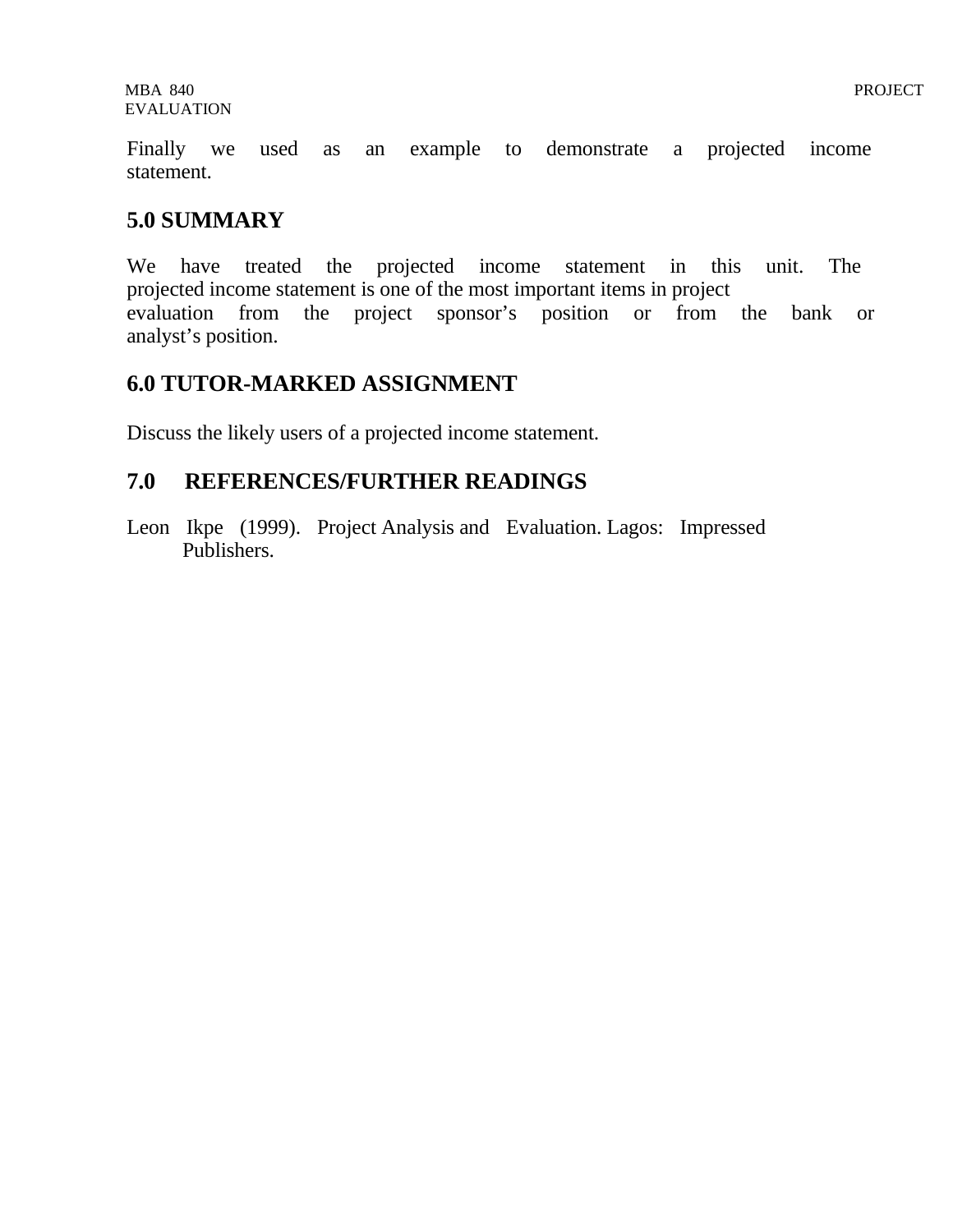# **UNIT 2 PROJECTED CASH FLOW STATEMENTS**

## **CONTENTS**

- 1.0 Introduction
- 2.0 Objectives
- 3.0 Main Content
	- 3.1 Projected Cash Flow Statements Meaning and uses
	- 3.2 The Structure of the Projected Cash Flow Statement
		- 3.2.1 Cash Inflows
		- 3.2.2 Cash Outflows
	- 3.3 Sensitivity Analysis
- 4.0 Conclusion
- 5.0 Summary
- 6.0 Tutor-Marked Assignment
- 7.0 References/Further Readings

# **1.0 INTRODUCTION**

In Unit 1 we discussed the projected income statement. There discussed the concept of revenues and expenses and also net profit. We also discussed the fact that the projected income statement is used by a variety of users like the project initiators, bankers and financial analysts.

In this unit, we shall discuss the projected cash flow statements.

# **2.0 OBJECTIVES**

At the end of this unit, you should be able to:

- explain what a projected cash flow statement is
- explain how it can be prepared
- explain the usefulness.

# **3.0 MAIN CONTENT**

# **3.1 Projected Cash Flow Statement – Meaning and Uses**

It is important to understand and analyse the projected cash flows of the firm. We shall begin our discussion by defining a cash flow statement.

A cash flow statement is a statement that shows the actual receipt of cash (inflows) and the disbursement of cash (out flows) of a firm or project. Having said that, we can now go ahead to define a projected cash flow statement.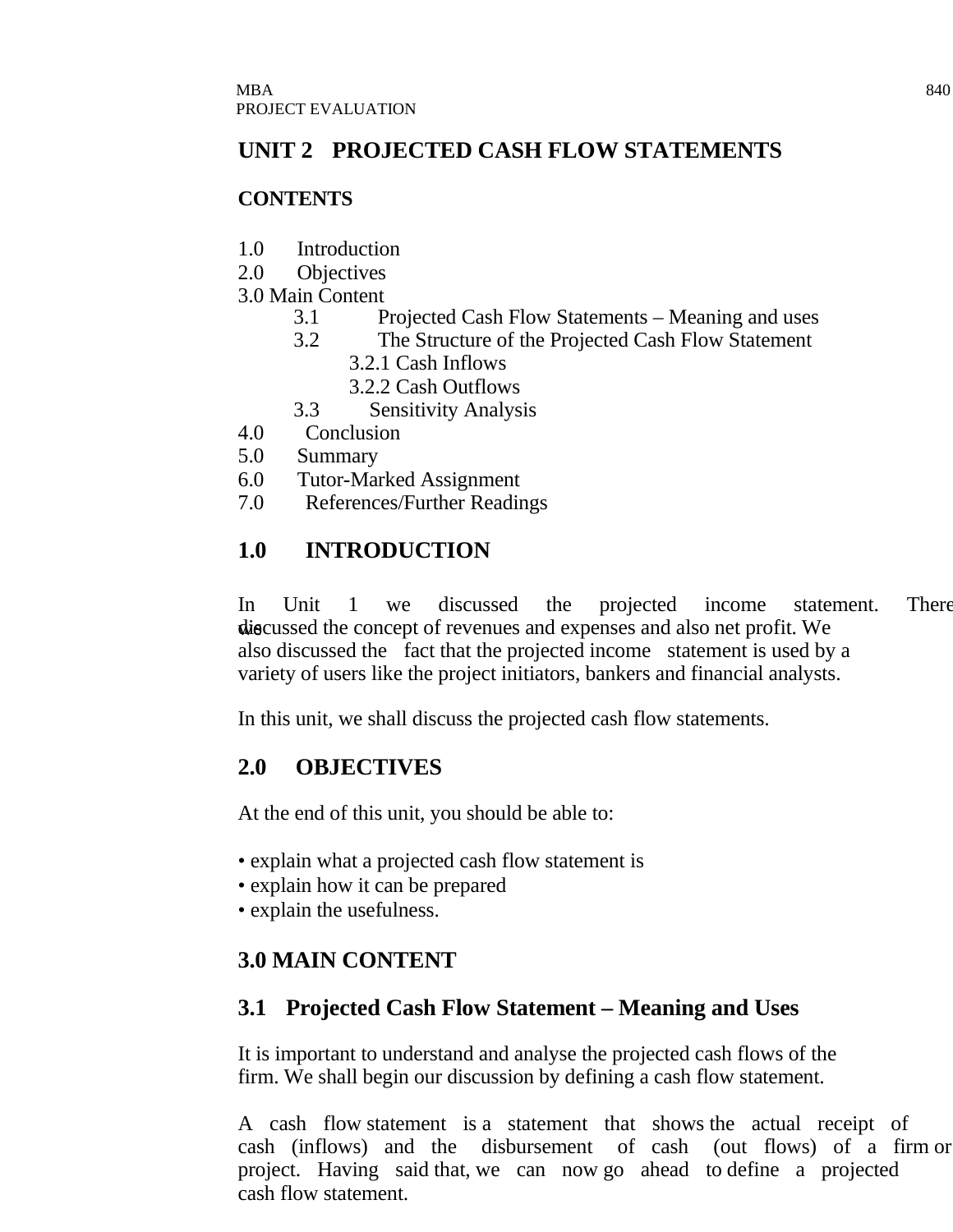A projected cash flow statement is a statement which shows the forecasts of actual receipts of cash (inflows) and the disbursement of cash (outflows) of a firm or project. There are many users of information contained in projected cash flow statements. The first user of the projected cash flow statement is the project sponsor or initiator.

The project sponsor or initiator is interested in knowing well in advance the future cash flows of the firm. This is important because the future financing needs of the firm have to be known well in advance. The project initiator needs to distinguish between credit sales and cash sales. If the project initiator does not distinguish between credit sales and cash sales, then his/her project may suffer cash flow problems. The initiator may not be able to estimate the amount of cash needs of the project as well as timing of the cash needs.

Similarly, providers of finance especially the lending banks are usually very interested in the projected cash flow statement. They need to determine the firm's ability to service debt. The debt in question may be existing debts or future debts. Ability to service debts is a function of future cash flows.

Projected cash flow statements assist us to evaluate a firm's future performance and of course financial condition that enables the project evaluator answer the following questions.

- What is the nature of the firm's projected cash flow statement?
- Will the projected cash flow be able to service the project's debts  $($ loan, overdraft + interest $)$ ?
- When will the project need financing and to what extent?
- How should the loan or overdraft or finance be structured?
- How stable are the cash flows?

#### **3.2 The Structure of the Projected Cash Flow Statement**

The basic format of the projected cash flow statement is displayed in Table 33 is a projected cash flow statement of a company. But it covers a period of only 3 months. You can project a cash flow as long as you require but the basic principles should be followed. If you examine Table 33 properly, you will realise that the projected cash flow statement is divided into two main sections, namely:

- 1. The cash inflows
- 2. The cash outflows (outgoings)

We will now go ahead to break down the projected cash flow statement.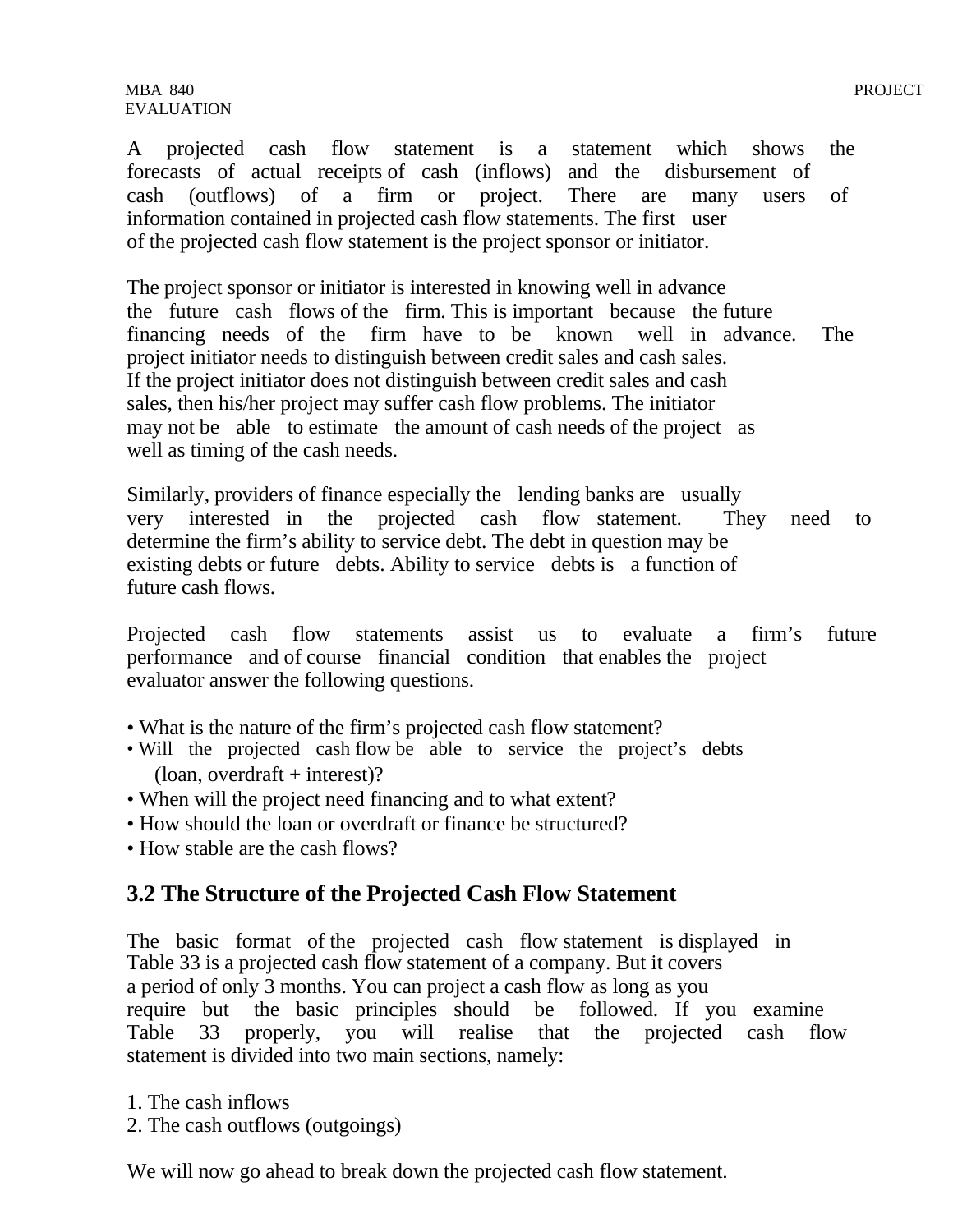#### **Table 34: A Three Month Projected Flow Statement Niger Limited**

| <b>Cash Inflows January February March</b>          |                                  |  |
|-----------------------------------------------------|----------------------------------|--|
| Capital introduced $10,000,000 -$                   |                                  |  |
| Loan introduced $20,000,000 -$                      |                                  |  |
| Cash sales 40,000,000 50,000,000 60,000,000         |                                  |  |
| Total Cash Inflows 70,000,000 50,000,000 60,000,000 |                                  |  |
| <b>Cash Outflows</b>                                |                                  |  |
| Raw material 30,000,000 30,000,000 35,000,000       |                                  |  |
| Salary and wages 2,000,000 2,200,000 2,500,000      |                                  |  |
| Office admin                                        | 500,000 550,000 600,000          |  |
| expenses                                            |                                  |  |
| Electricity and gas                                 | 500,000 550,000 600,000          |  |
| expenses                                            |                                  |  |
| Loan repayment 2,000,000 2,000,000 2,000,000        |                                  |  |
| Interest charges 400,000 400,000 400,000            |                                  |  |
| Selling expenses 1,000,000 1200,000 1,300,000       |                                  |  |
| <b>Total Cash</b>                                   | 36,400,000 36,900,000 42,400,000 |  |
| <b>Outflows</b>                                     |                                  |  |
| <b>Cash Surplus/</b>                                | 33,600,000 13,100,000 17,600,000 |  |
| (Deficit)                                           |                                  |  |
| <b>Opening Cash</b>                                 | 33,600,000 46,700,000            |  |
| <b>Balance</b>                                      |                                  |  |
| <b>Closing Cash</b>                                 | 33,600,000 46,700,000 64,300,000 |  |
| <b>Balance</b>                                      |                                  |  |

# **3.2.1 Cash Inflows**

We have seen that a projected cash flow statement is broken down into the inflows and the outflows (outgoings). Let us now proceed **examine** some of the key items contained in the projected cash flow statement. The items will vary from capital to loan introduced and also cash sales. We shall treat them individually.

• Capital Introduced

Every firm or project should have a capital. At the time a project is conceived or is being expanded, the owners of the firm usually bring in what is known as capital.

In a limited liability company, the share holders usually contribute the capital of the firm. In cash flow construction, capital is usually entered as an inflow. The reason is clear. When you introduce capital, you bring in cash.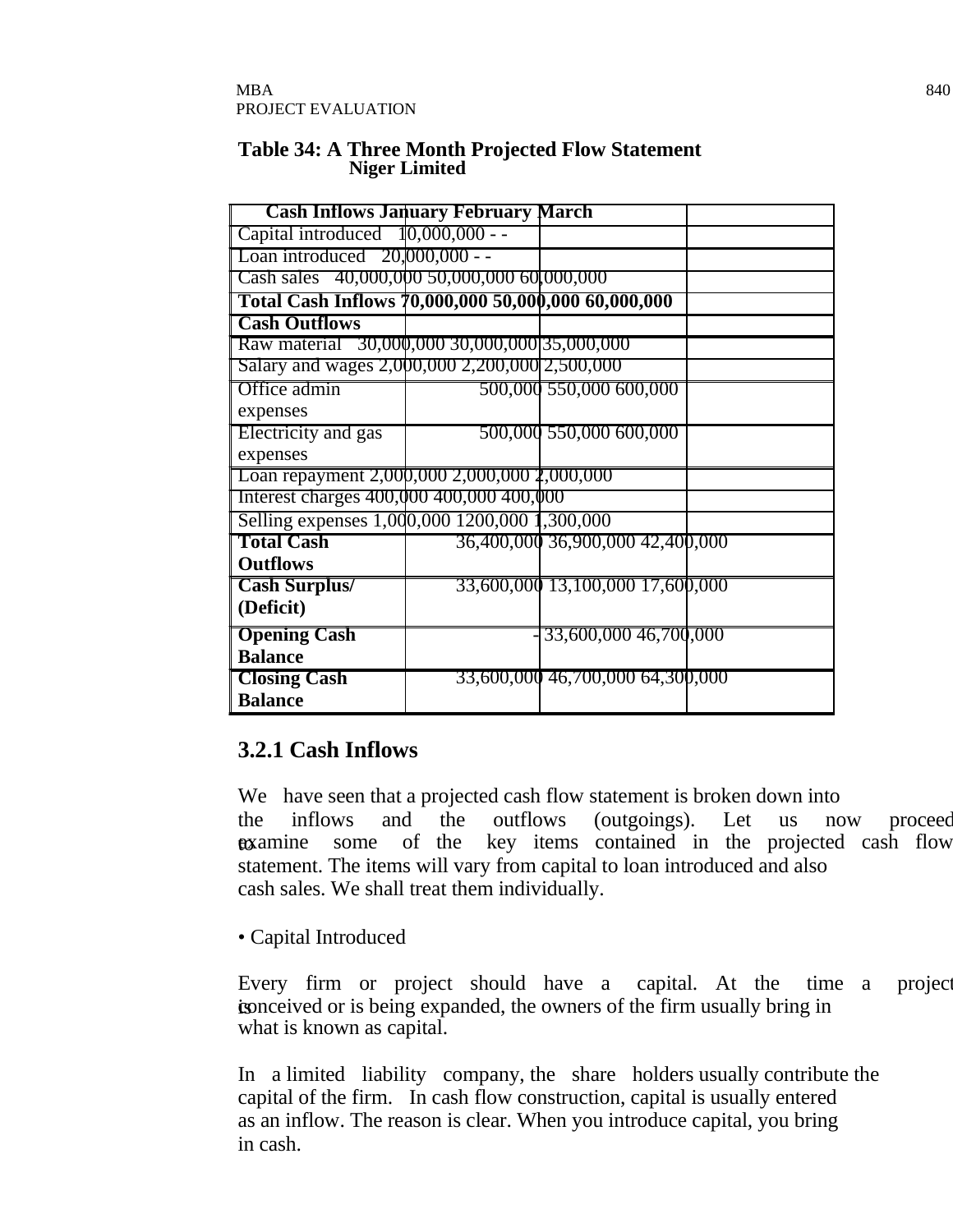#### • Loan

Another item appearing in a projected cash flow statement is loan. In some cases, a project is funded through loan from banks.

The loan will usually have the following features:

- 1. The loan amount will be specific
- 2. The loan has an interest rate attached to it.
- 3. The loan will be repaid in agreed installments.
- Cash Sales

The sales figure is the most important in a projected cash flow statement. Projections for sales pose one of the most difficult challenges in cash flow projections. We must quickly distinguish between total sales, credit sales and cash sales. Total sales are the total value of goods or service sold to third parties. Credit sales refer to sales for which payment is not made immediately. The figure for credit sales is usually transferred to the debtors list. Cash sales are the difference between total sales revenue and credit sales.

As far as we are concerned, the cash sale is the most **comportant** component of sales and it is the one that appears in the projected cash flow statement. Credit sales are only reflected in the cash flow when they are converted to cash. For example, if in January 2007, a company sells four cars at a credit of N10,000,000. In the cash flow for January 2007, there will be no entry for cash sales. But if in February 2007, the company receives a cash payment of N5,000,000, then that figure will appear in the inflows column for February 2007.

The basic rule is that only actual cash received is usually entered in the inflow column.

In actual practice, projecting for cash sales will involve exhaustive consideration of the following:

- General economic outlook in the country
- The industry outlook. What is the demand situation like? What is the supply situation?
- What is the structure of competition and how fierce is it?
- What will be the effect of competition on prices in the firm's area of operation?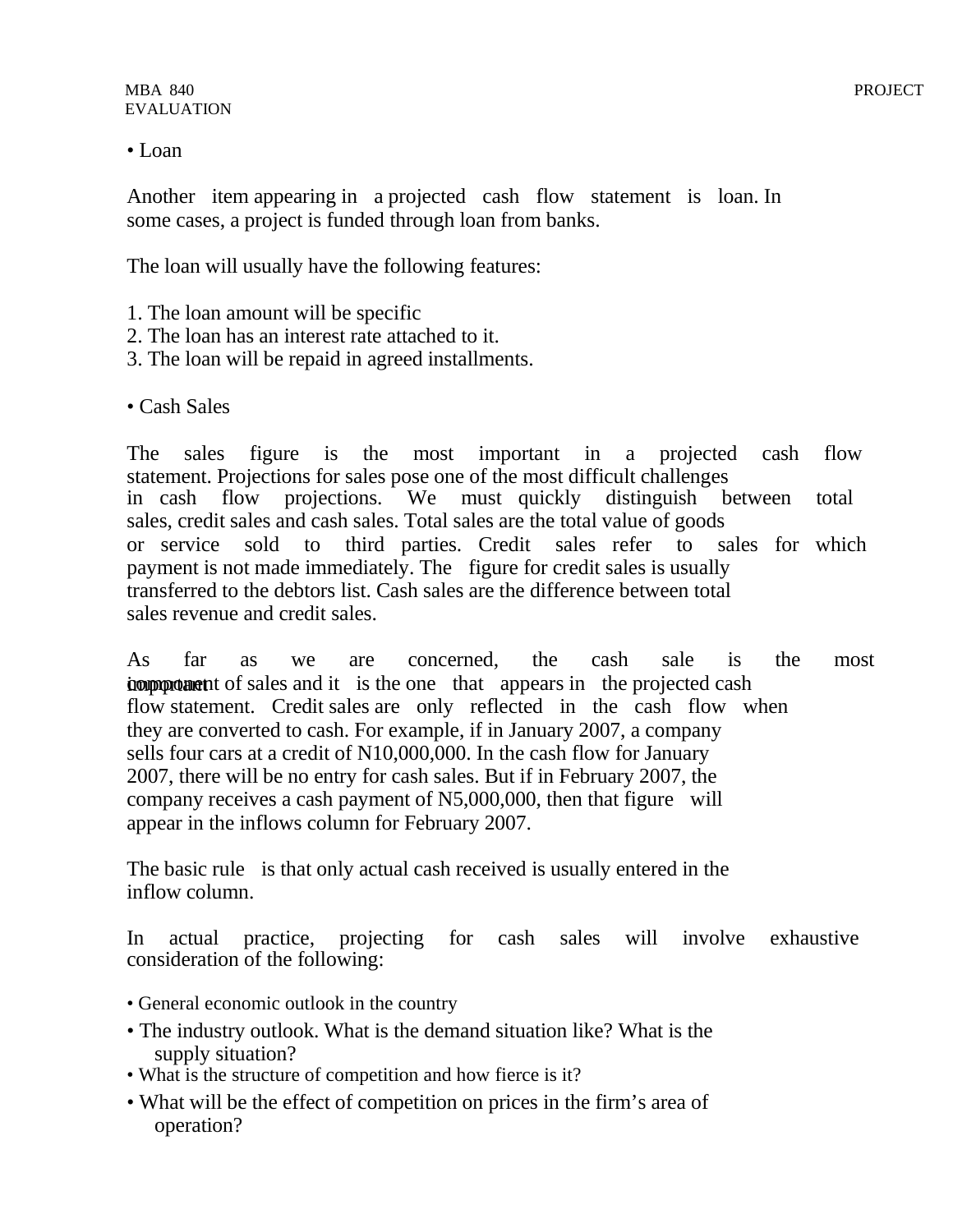## **3.2.2 Cash Outflows**

Cash outflows or outgoings will include all expenses that use cash. They will include items like:

- Raw material expenses
- Salary and wages
- Stationery
- Loan repayment
- Interest charges
- Selling expenses
- Office admin expenses
- Oil and gas expenses
- Taxation
- Rates and permits

# **3.3 Sensitivity Analysis**

Usually, when constructing a projected cash flow statement, the first set of projections is what we call normal estimates of cash flows. Normal estimates of cash flows especially cash revenues are based on all things being equal; but all things cannot be equal. A lot of things may happen.

In a market, supply can come from unexpected source and cause prices to fall. Prices of raw materials may rise suddenly and all these tend to reduce our earlier revenue projections and jack up expenses.

Sensitivity analysis provides the tool for subjecting a project's **flows** to adverse market situations. Sensitivity analysis seeks to adjust revenues for risk and also costs. In conducting sensitivity analysis, we say that we are adjusting a project's cash flows for risk. If we conduct sensitivity analysis on a cash flow, we may do that by making one, two or three of the following assumptions:

- Due to intense competition the project will not be able to make the earlier normal sales volume. Cash revenues will drop.
- Due to excess supply, prices in the market will fall, that will reduce cash revenues.
- The prices of raw materials and other items will rise. A close examination will reveal that the impact of any of the above will have the effect of reducing the cash revenues of a project.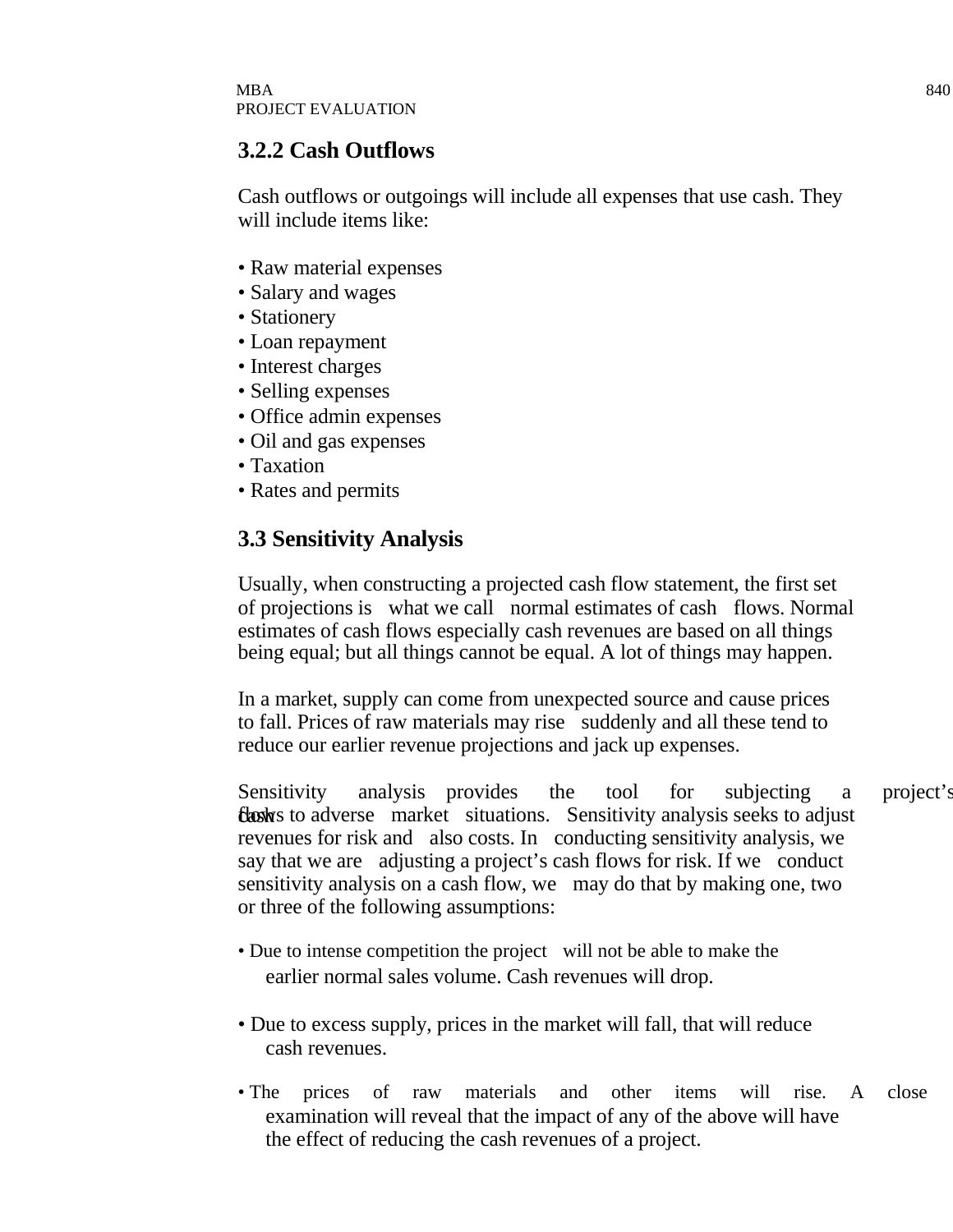MBA 840 PROJECT EVALUATION

We now state that if a normal projected cash flow statement is reconstructed to accommodate the fact that the market could be worse, we say that the reconstructed cash flow is now called a risk "adjusted cash flow statement." The risk- adjusted cash flow is a pessimistic cash flow and should be admired by analysts.

Table 34 is a risk-adjusted income statement reconstructed from Table 33.The critical assumption is that Table 34 assumes that only 75% of cash sales of Niger limited will be realised.

Sensitivity analysis is a tool for subjecting cash flows to risk analysis. The key objective of the sensitivity analysis is to forecast a worst-case scenario for a project.

Other ways of conducting a sensitivity analysis is to assume that expenses attached to a project will increase.

| <b>Cash inflows January February March</b>          |                                  |  |
|-----------------------------------------------------|----------------------------------|--|
| Capital introduced $10,000,000 -$                   |                                  |  |
| Loan introduced $20,000,000 -$                      |                                  |  |
| Cash sales 30,000,000 37,500,000 45,000,000         |                                  |  |
| Total Cash Inflows 60,000,000 37,500,000 45,000,000 |                                  |  |
| <b>Cash Outflows</b>                                |                                  |  |
| Raw material 30,000,000 30,000,000 35,000,000       |                                  |  |
| Salary and wages 2,000,000 2,200,000 2,500,000      |                                  |  |
| Office admin                                        | 500,000 550,000 600,000          |  |
| expenses                                            |                                  |  |
| Electricity and gas                                 | 500,000 550,000 600,000          |  |
| expenses                                            |                                  |  |
| Loan repayment 2,000,000 2,000,000 2,000,000        |                                  |  |
| Interest charges 400,000 400,000 400,000            |                                  |  |
| Selling expenses 1,000,000 1,200,000 1,300,000      |                                  |  |
| <b>Total Cash</b>                                   | 36,400,000 36,900,000 42,400,000 |  |
| <b>Outflows</b>                                     |                                  |  |
| <b>Cash Surplus/</b>                                |                                  |  |
| (Deficit) 23,600,000 600,000 2,600,000              |                                  |  |
| <b>Opening Cash</b>                                 | 23,600,000 24,200,000            |  |
| <b>Balance</b>                                      |                                  |  |
| <b>Closing Cash</b>                                 | 23,600,000 24,200,000 26,800,000 |  |
| <b>Balance</b>                                      |                                  |  |

|  |                                 | Table 35: A Three Month Risk-Adjusted Projected Cash Flow |  |  |
|--|---------------------------------|-----------------------------------------------------------|--|--|
|  | <b>Statement Niger Lim ited</b> |                                                           |  |  |

**4.0 CONCLUSION**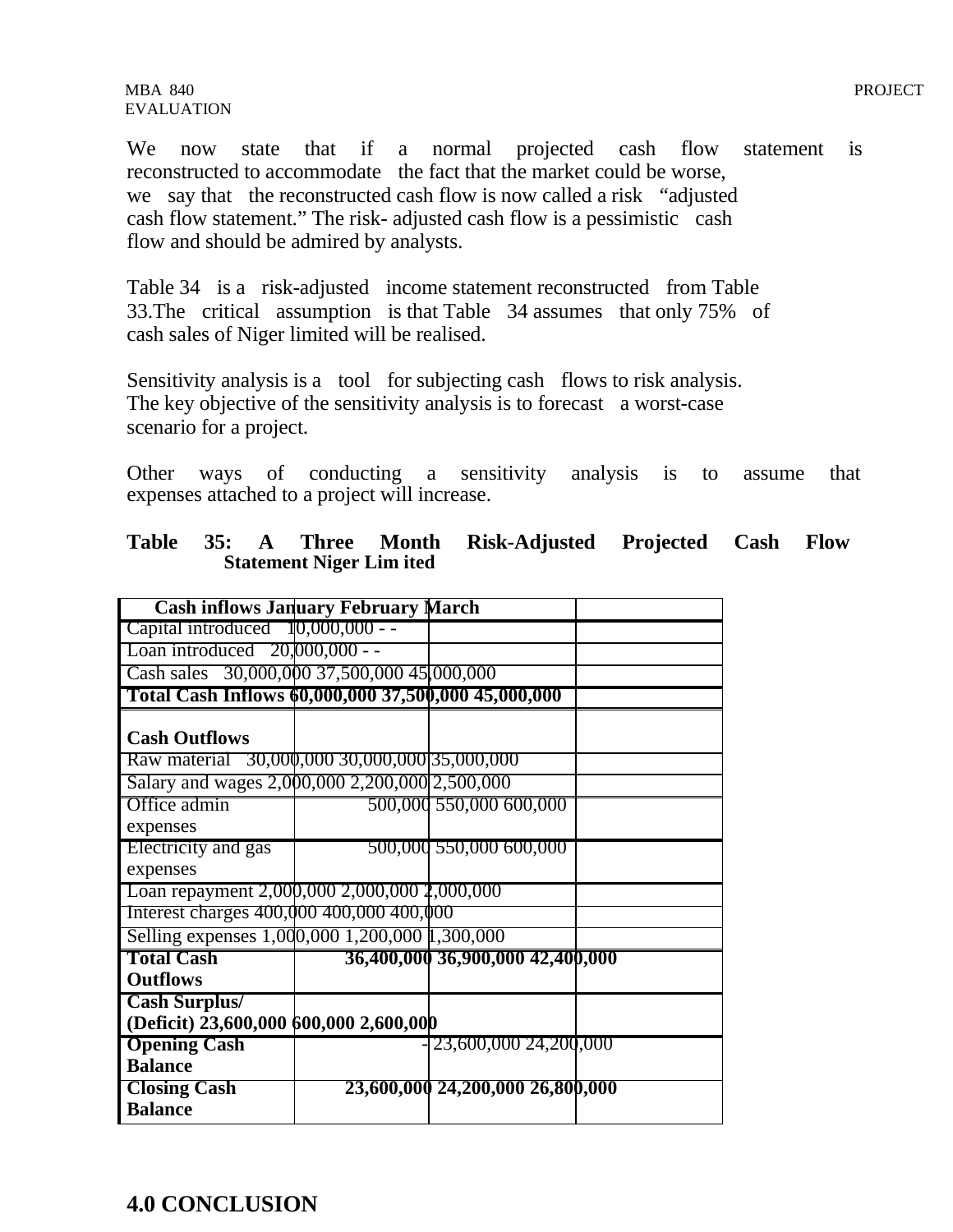We have discussed projected cash flow statements. We discussed the nature of cash flow statements and their users. We also examined the structure of cash flow statements. We used an example to show what a projected cash flow statement looks like. We also constructed a riskadjusted cash flow statement.

## **5.0 SUMMARY**

In this unit we treated projected cash flow statements which we said constitutes a very vital document used in the evaluation of projects. The cash flow gives us a picture of cash inflows and outflows together with timing.

#### **6.0 TUTOR-MARKED ASSIGNMENT**

Why do you think that banks are interested in projected cash flowement of projects?

## **7.0 REFERENCES/FURTHER READINGS**

Leon Ikpe (1999). Project Analysis and Evaluation. Lagos: Impressed Publishers.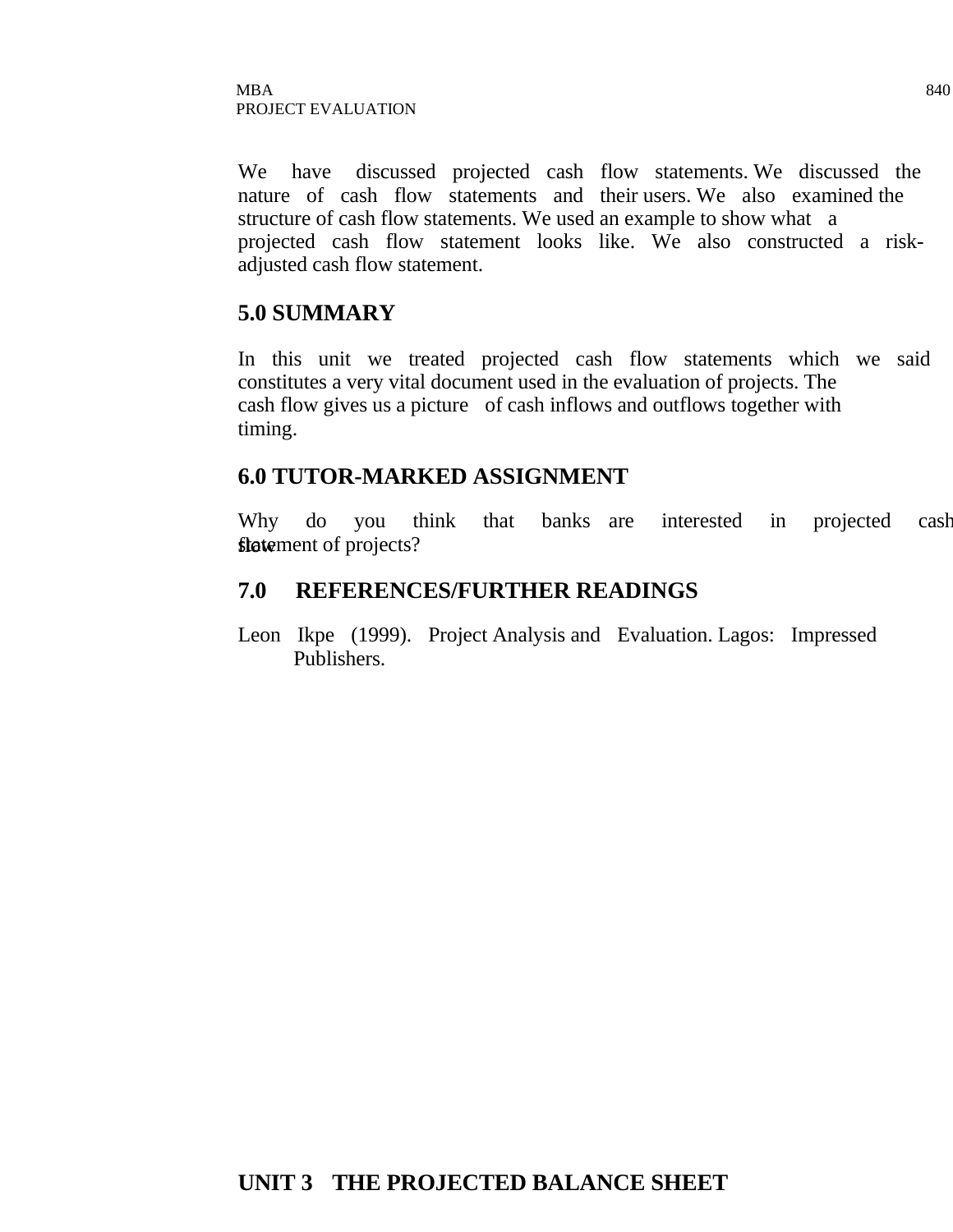# **CONTENTS**

- 1.0 Introduction
- 2.0 Objectives
- 3.0 Main Content
	- 3.1 Meaning of a Balance Sheet
	- 3.2 Components of a Balance Sheet
		- 3.2.1 Assets
		- 3.2.2 Liabilities
	- 3.3 Construction of the Projected Balance Sheet
- 4.0 Conclusion
- 5.0 Summary
- 6.0 Tutor-Marked Assignment
- 7.0 References/Further Readings

# **1.0 INTRODUCTION**

In Unit 2, we discussed the projected cash flow statement. There, we discussed inflows and outflows (outgoings) of a firm or project. We also discussed the structure of the projected cash flow statement and went a step further to provide an example of a projected cash flow statement.

In this unit, we shall discuss the projected balance sheet.

# **2.0 OBJECTIVES**

At the end of this unit, you should be able to:

- explain the meaning of a projected balance sheet
- explain the preparation of the projected balance sheet
- prepare a projected balance sheet.

# **3.0 MAIN CONTENT**

# **3.1 Meaning of a Balance Sheet**

Before we delve into the projected balance sheet proper, it is very important for us to first understand what a balance sheet is.

The balance sheet or the statement of financial position is one of the most important financial statements. It shows the financial condition or better still, the statement of affairs of a firm or business. We the therefore, define a projected balance sheet as a forecast of a future balance sheet as at a future date.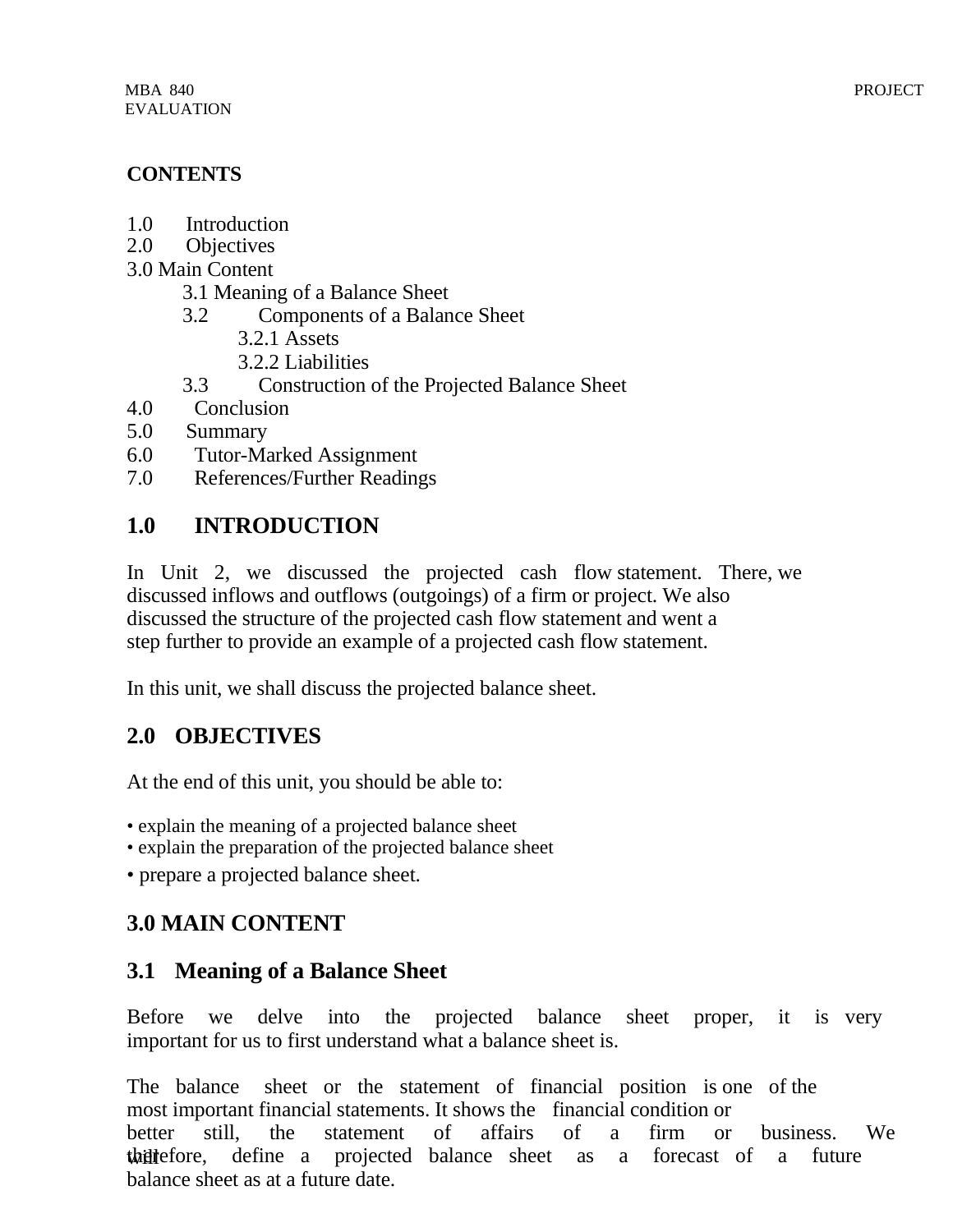# **3.2 Components of the Balance Sheet**

The balance sheet has two main sides namely:

- Assets
- Liabilities

# **3.2.1 Assets**

When we are talking of assets generally, we are talking about the valuable possessions owned by the firm, valued in monetary terms. They will include land and buildings, stock of goods, raw materials, cash, vehicles and other valuables.

But generally we can classify assets under the following headings:

- Current assets
- Investments
- Fixed assets

Lets us now discuss each of them:

#### **Current Assets**

The current assets of a firm or business are those assets which are held in the form of cash or expected to be converted into cash in a shorted or within the accounting period of the firm. In actual practice, the accounting period is usually of a one-year duration.

The current assets of the firm will include the following:

- Cash
- Book debts (debtors).
- Prepaid expenses
- Marketable securities.
- Stock

Let us start with cash which is one of the most liquid current assets. Cash will mean cash on hand or cash in the bank.

Another current asset which is important is book debts (debtors). Book debts are sometimes called account receivables. These are amounts due from debtors to whom goods have been sold or service rendered. Some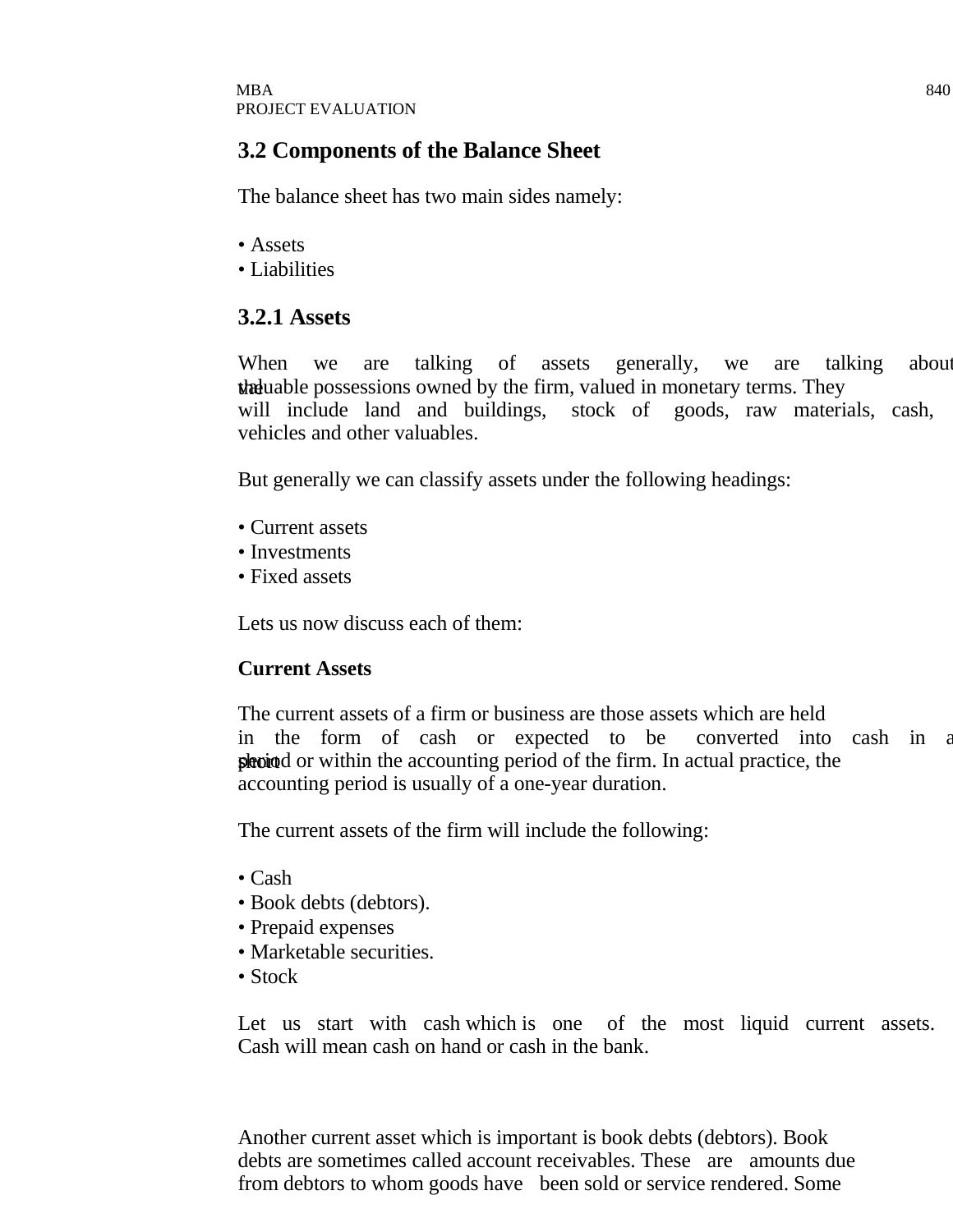of the book debts may be realised by the firm. If they are not realised they turn into what is called bad debts and may be written off later.

Prepaid expenses are also current assets. They are expenses of future periods that are paid in advance. An example of prepaid expenses is rent which may be payable in advance by a firm. For example in January 2007, a firm may pay rent for its office for January 2007 to December, 2007. If in April, 2007, the financial year of the firm ends, it will regard the portion of rent paid from May 2007 to December, 2007 as a prepaid expense which invariably is a current asset.

Stock (inventory) is another current asset and includes raw material, work in process and finished goods. The raw materials and work in process are required for maintenance of the production function of the firm.

Finished goods usually will be already packed and kept ready for purchase by customers of the business.

Marketable securities are the firm's short term investment in shares, bonds and other securities. The securities are usually marketable and can be converted into cash in a very short time.

#### **Investments**

Investments represent the firm's investments in shares, debentures and bonds of either firms or the government. By their nature, the investments are long term.

It is important to note that the investments yield income to the firm.

#### **Fixed Assets**

Fixed assets are long-term assets held for periods longer than one year. They are usually held for use in the firm's business. Fixed assets include land, buildings, machinery and equipment, vehicles, etc.

We have briefly seen what the assets are. We shall now move over and discuss liabilities.

# **3.2.2 Liabilities**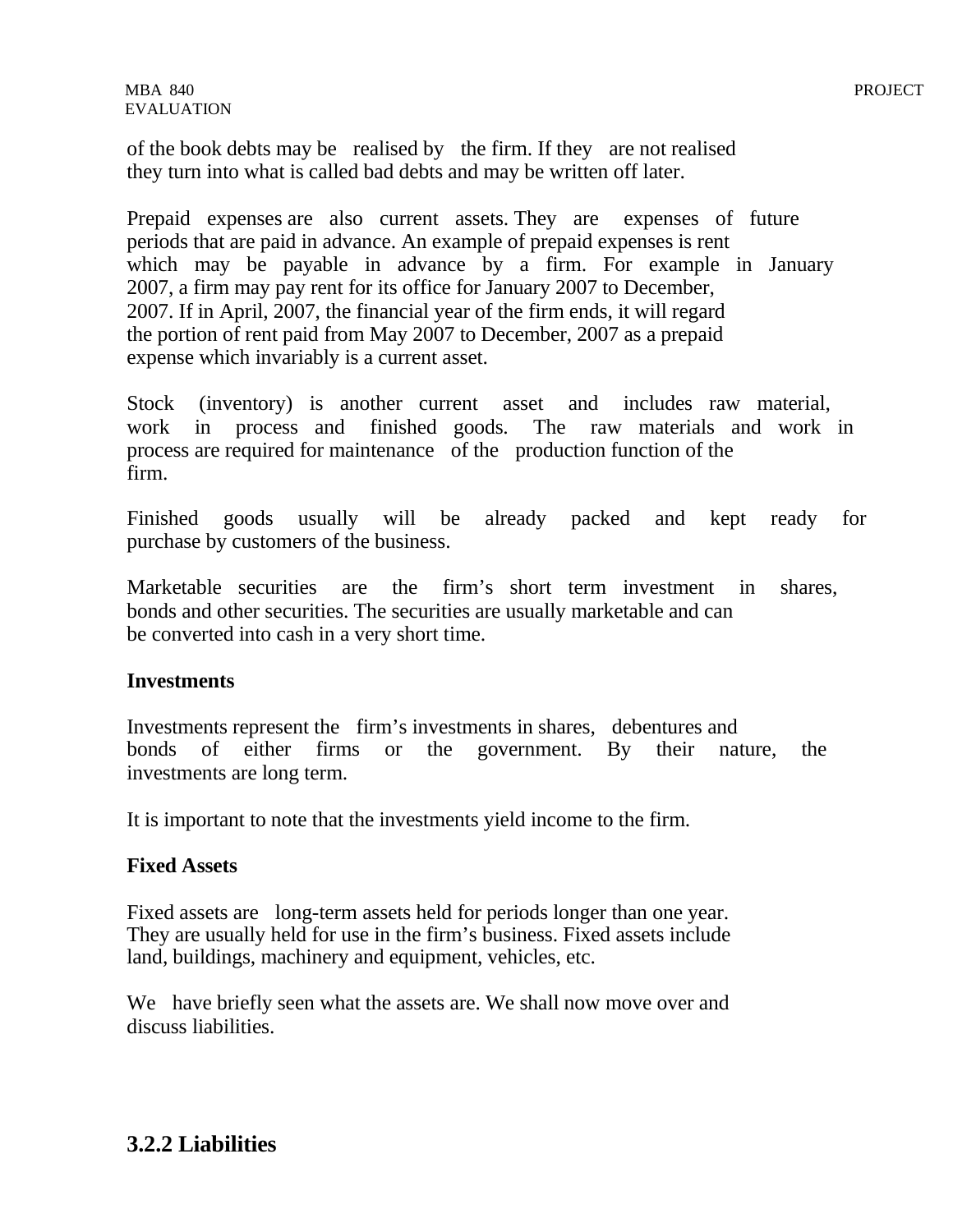#### $\rm{MBA}$  840 PROJECT EVALUATION

When we talk of liabilities, we mean the debts that are payable by the firm or business to creditors. They may represent various obligations due to various third parties arising from various business transactions. Examples of liabilities include creditors, accounts payable, taxes payable, bonds, debentures, etc.

But generally, liabilities are divided into two broad groups namely:

- Current liabilities and
- Long-term liabilities

We shall discuss each of the groups

#### **Current Liabilities**

Current Liabilities are those debts that are payable in a short periodly within a year.

One of the major current liabilities is the bank overdraft. Most banks grant their customers overdraft which are repayable within a period of one year. The other type of current liability includes provisions for taxes and dividends. These are liabilities that will mature within one year. Another type of liability is expenses payable. The firm may **expenses** to public power supply organisation or have rents to be paid.

#### **Long Term Liabilities**

Long-term liabilities are the obligations which are payable in a period of time greater than a year.

One of the long term liabilities of a firm is term loan. The firm may borrow money from a bank that will be repayable over a **period** experimently one year. Such a borrowing or loan is regarded as long-term liability.

Also, when a firm needs to raise a large sum of money, it **its issues** debenture is an obligation on the part of a firm to pay interest and principal under the terms of the debenture.

However one of the most stable types of long term liability is owners' equity. Owner's equity represents the owners' interest in the firm. In practical terms, the total assets of a firm less the liabilities *are nettherefferencerical contents interest in the firm consist of* 

- Paid up share capital and
- Retained earnings (undistributed profits).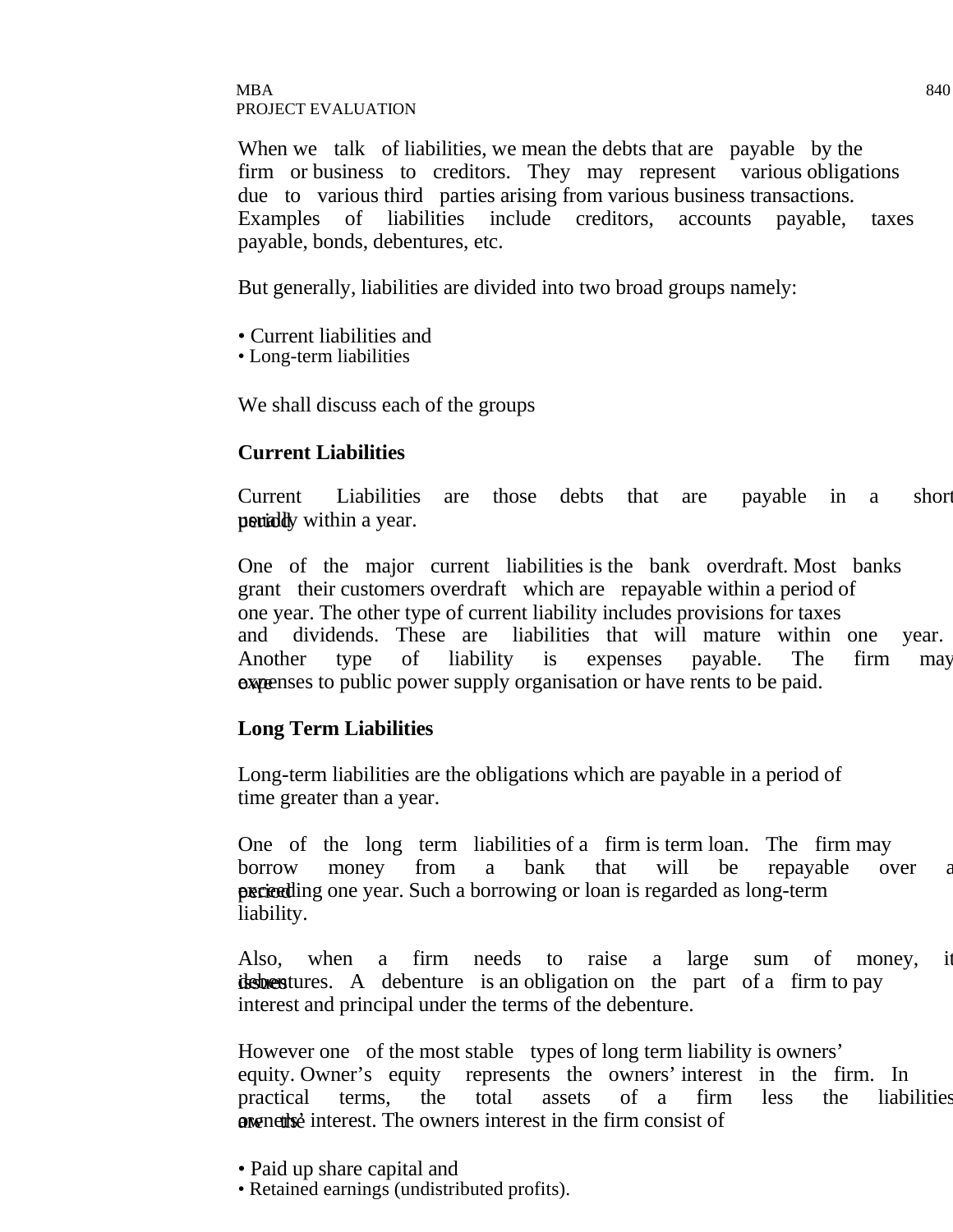#### **SELF ASSESSMENT EXERCISE**

Discuss the components of a balance sheet.

# **3.3 Construction of the Projected Balance Sheet**

In the earlier sections of this unit, we have discussed the balance sheet generally. That was from a historical perspective. We shall now discuss the construction of a projected balance sheet.

The following steps are recommended:

- Start from the determination of sales revenue.
- Compute cost of goods sold (COGS)
- Compute admin expenses, general and selling expenses.
- Bring forward sundry income and expenses and generate the projected income statement.
- Determine taxation, dividends and retained earnings.
- Project for assets.
- Project for liabilities.

#### **Table 36: A Projected Balance Sheet**

#### **Projected Balance Sheet (N)**

| <b>As at Year 1</b>                    |            |
|----------------------------------------|------------|
| <b>Assets Employed</b>                 |            |
| Fixed assets                           | 66,629,024 |
| Preliminar y expenses                  | 33,140     |
| <b>Total</b>                           | 66,662,164 |
| <b>Current Assets</b>                  |            |
| Stock-in-trade                         | 12,000,000 |
| Raw materials                          | 12,000,000 |
| Debtors and prepayment 1,000,000       |            |
| Cash and bank balance 2,623,497        |            |
| <b>Total Current Assets 27,623,497</b> |            |
| <b>Current Liabilities</b>             |            |
| Creditors and accruals 2,000,000       |            |
| 10,247,185<br>Tax provisions           |            |
| Total current liabilities 12,247,185   |            |
| NET CURRENT ASSETS                     | 15,376,312 |
| <b>Total Assets</b>                    | 82,038,476 |

| <b>Financed by</b> |  |
|--------------------|--|
| Share capital      |  |
|                    |  |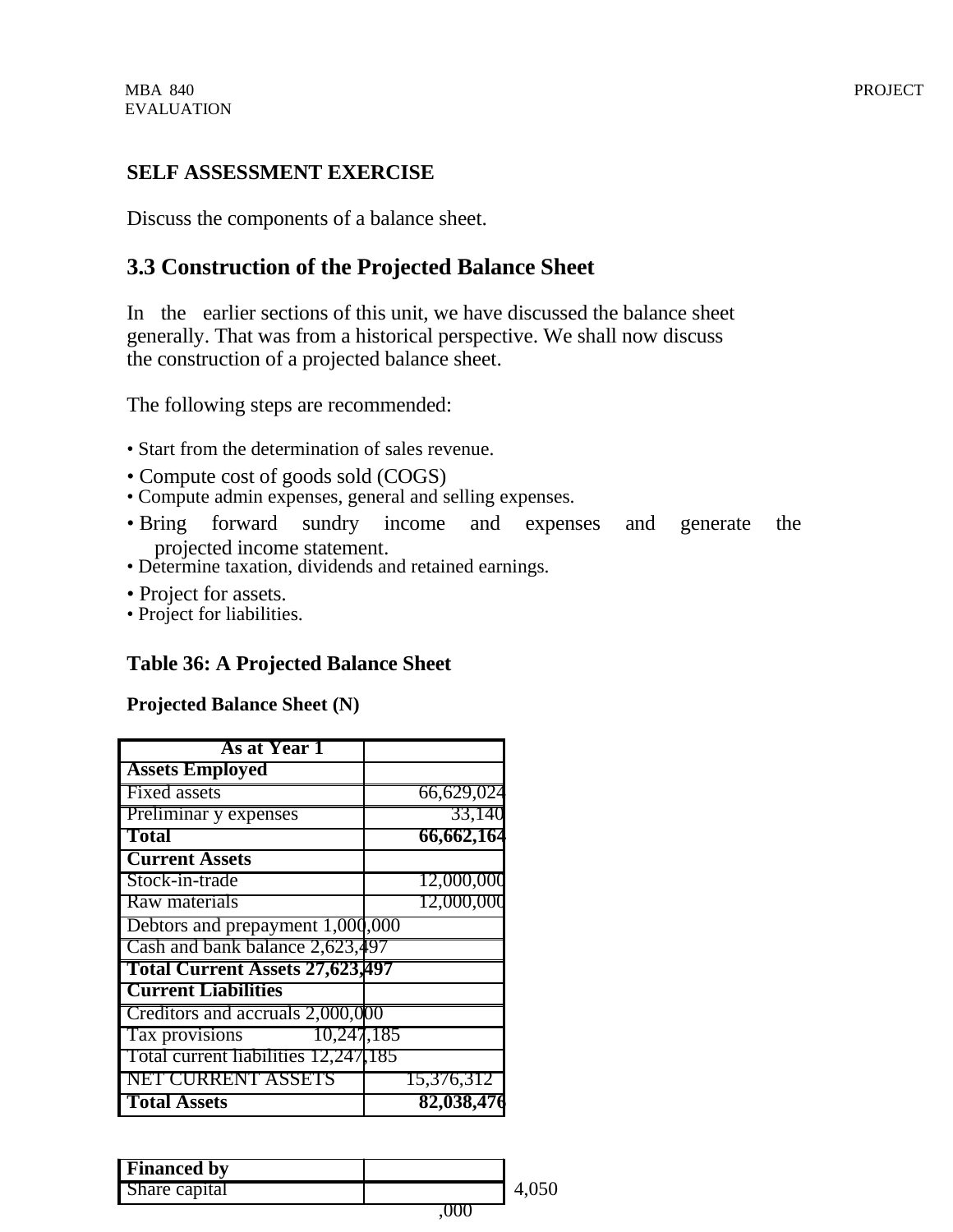| Loan                           |        |  |
|--------------------------------|--------|--|
| <b>Profit and loss account</b> | 530539 |  |
| Directors current account      |        |  |
| <b>Total Liabilities</b>       | 82,038 |  |
|                                |        |  |

# **Table 37: Projecting for Assets in a Balance Sheet Checklist**

| Item                                                                                                         | Have you covered this in your<br>projection? |
|--------------------------------------------------------------------------------------------------------------|----------------------------------------------|
| List existing plants and depreciation                                                                        |                                              |
| Determine additions to<br>Plants and machinery.                                                              |                                              |
| Determine new depreciation<br>Determine capital allowances<br>Determine changes in the<br>Investment account |                                              |
| Bring forward all sundry<br>assets according to previous<br>years data                                       |                                              |
| Estimate cash<br>Estimate marketable securities                                                              |                                              |
| Total the Asset side of<br>The balance sheet.                                                                |                                              |

## **Table 38: Projecting for Known Liabilities in a Balance Sheet Checklist**

| Item                                                                                            | <b>Have</b><br>you<br>projection? | covered | this | ın | vour |
|-------------------------------------------------------------------------------------------------|-----------------------------------|---------|------|----|------|
| Record account payable and determine<br>the trend.                                              |                                   |         |      |    |      |
| Record accruals and project for<br>increases or decreases according to<br>historical patterns   |                                   |         |      |    |      |
| Record long term debt and project for<br>the future balances bearing in mind the<br>repayments. |                                   |         |      |    |      |
| Record leases if any and project for the<br>future amortisations.                               |                                   |         |      |    |      |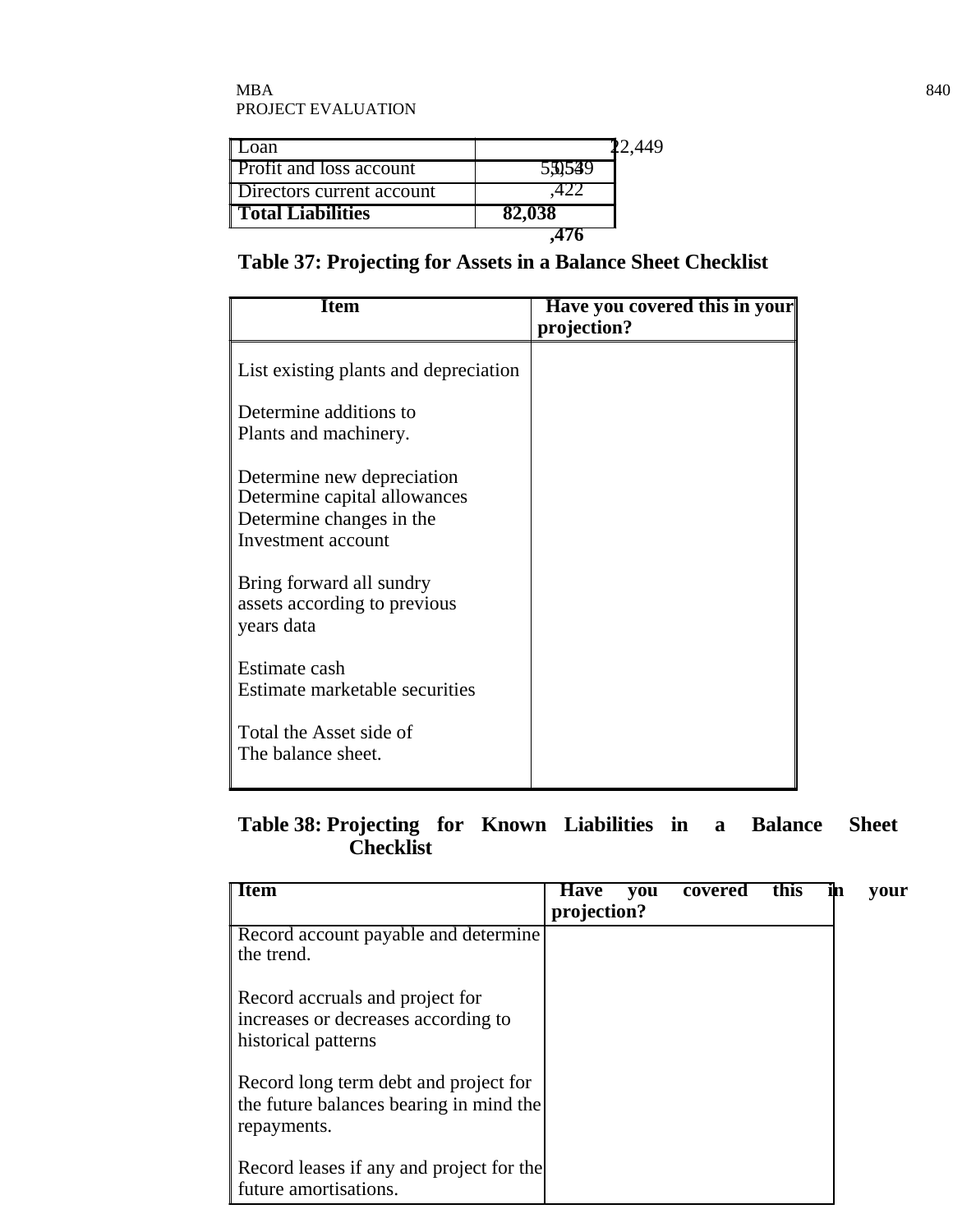| Bring forward other sundr y liabilities,                                                       |  |
|------------------------------------------------------------------------------------------------|--|
| Estimate taxation based on the<br>projected income statement and<br>forecast the future trend. |  |
| From the net profit estimate amount<br>going to dividends and retained<br>earnings.            |  |
| Record retained earnings. Record paid<br>up capital. Fine tune grey areas.                     |  |
| Total the liabilities to agree with total<br>assets.                                           |  |

# **4.0 CONCLUSION**

We have discussed the projected balance sheet. We first discussed assets generally and then went ahead to discuss liabilities. We discussed the construction of the projected balance sheet and provided a checklist for the projection for both assets and liabilities.

# **5.0 SUMMARY**

We have treated the projected balance sheet. The projected balance sheet as we discussed is a forecast of a future balance sheet as at a future date. It will show what the assets will be and also what the liabilities will be. It is a very important document in project evaluation.

# **6.0TUTOR-MARKED ASSIGNMENT**

- 1. Who do you think are the users of the information in a projected balance sheet?
- 2. Why do they need the information contained in it?

# **7.0 REFERENCES/FURTHER READINGS**

Leon Ikpe (1999). Project Analysis and Evaluation. Lagos: Impressed Publishers.

# **UNIT 4 PROJECT EVALUATION CRITERIA**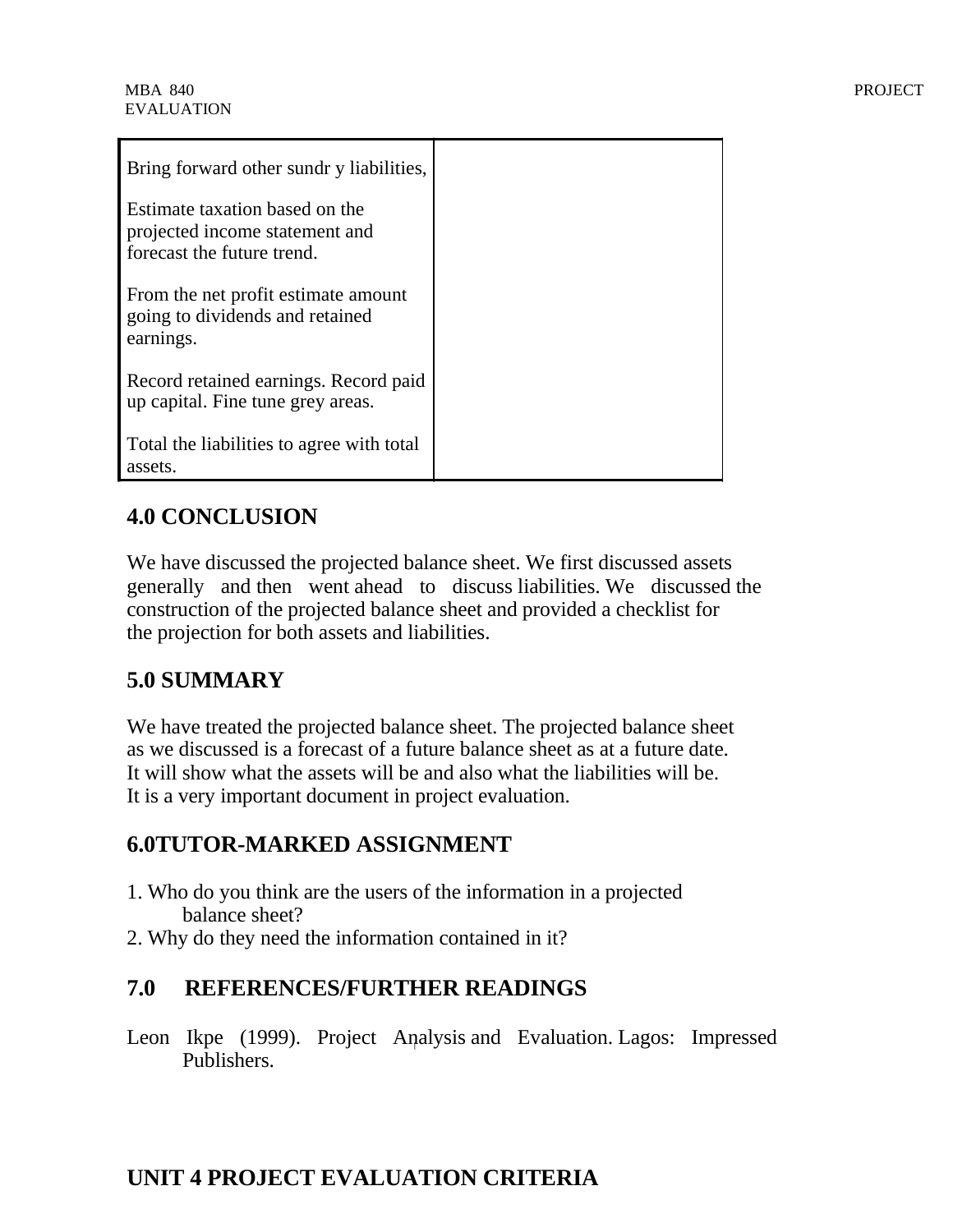#### **CONTENTS**

- 1.0 Introduction
- 2.0 Objectives
- 3.0 Main Content
	- 3.1 Traditional Criteria of Project Evaluation
	- 3.2 The Discounted Cash Flow (DCF) Method
- 4.0 Conclusion
- 5.0 Summary
- 6.0 Tutor-Marked Assignment
- 7.0 References/Further Readings

# **1.0 INTRODUCTION**

Let us recall that the focus of this course is project evaluation. From unit 1, we discussed the project cycle. From there we moved on to discuss<br>factors affecting location of projects. We also discussed capacity and factors affecting location of projects. We production planning, demand analysis, supply analysis, project cost analysis, projected income statements, cash flows and the balance sheet.

All these have set the stage for us to tie the discussions. We now want to discuss a very crucial aspect of this course, which is the **evaluation** criterion. Project evaluation criteria seek to present the methods to be adopted to measure the value of an investment project. The evaluation enables us to choose between two or more projects once the values are known.

Any project evaluation criterion to be adopted should posses the following characteristics:

• It should provide a means to distinguish between acceptable and unacceptable projects.

It should also be able to rank projects in order of the idesirability.

- It should be a criterion that is applicable to any conceivable project.
- It should recognise that bigger cash flows are preferable to smaller ones.<br>It should
- It should recognise that early cash flows or benefits are preferable to later cash flows or benefits.

Although there are a lot of project evaluation criteria in the literature, we shall discuss the most widely accepted criteria which are the traditional criteria and the discounted cash flow (DCF) criteria.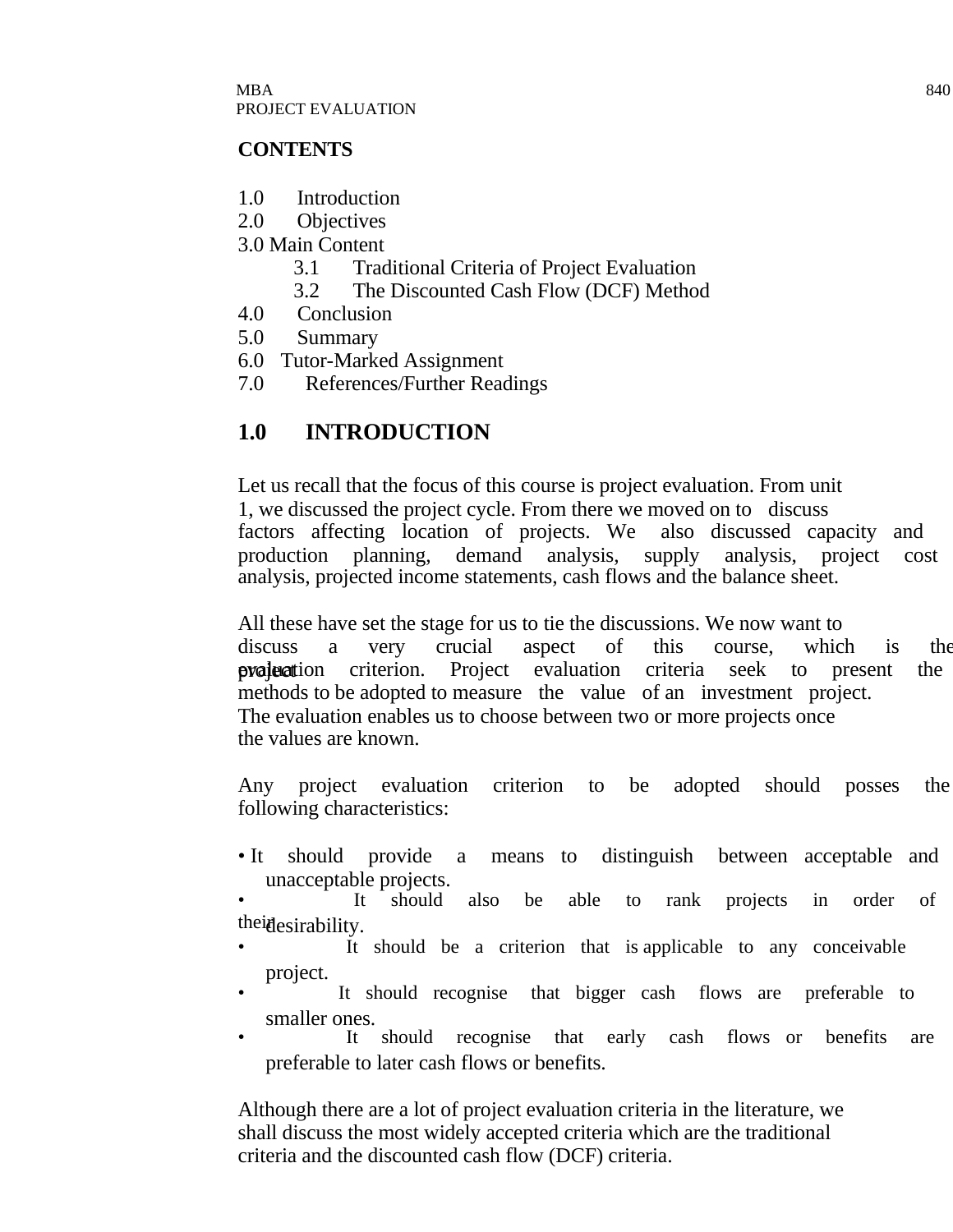# **2.0 OBJECTIVES**

At the end of this unit, you should be able to:

- discuss project evaluation criteria
- distinguish between the traditional criteria and the discounted cash flow relative to project evaluation.

# **3.0 MAIN CONTENT**

# **3.1 Traditional Criteria of Project Evaluation**

In the traditional criteria, we shall discuss two methods, namely: the payback period and the accounting rate of return method.

# **The Payback Period**

The payback period is one of the most popular methods of project evaluation. The payback period is defined as the number of years required to recover the original cash outlay invested in a project. If the project yields constant annual cash inflows, the payback period can be computed by dividing cash outlay by the annual cash inflow.

So we say thus:

Payback period Cash outlay (investment)

Annual Cash inflow

#### **Example**

A project requires a cash outlay of N200,000 and yields an annual cash inflow of N50,000 for a period of 10 years; calculate the payback period.

#### **The payback period is N200, 000 = 4 years.** N50, 000

However, it is to be noted that in the case of unequal cash inflows, the payback period can be computed by adding up the cash inflows until the total is equal to the initial cash outlay.

=

The payback period is greatly admired by project evaluators because it is very simple to understand. Another good virtue of the payback period is that it costs less than most of the other sophisticated methods.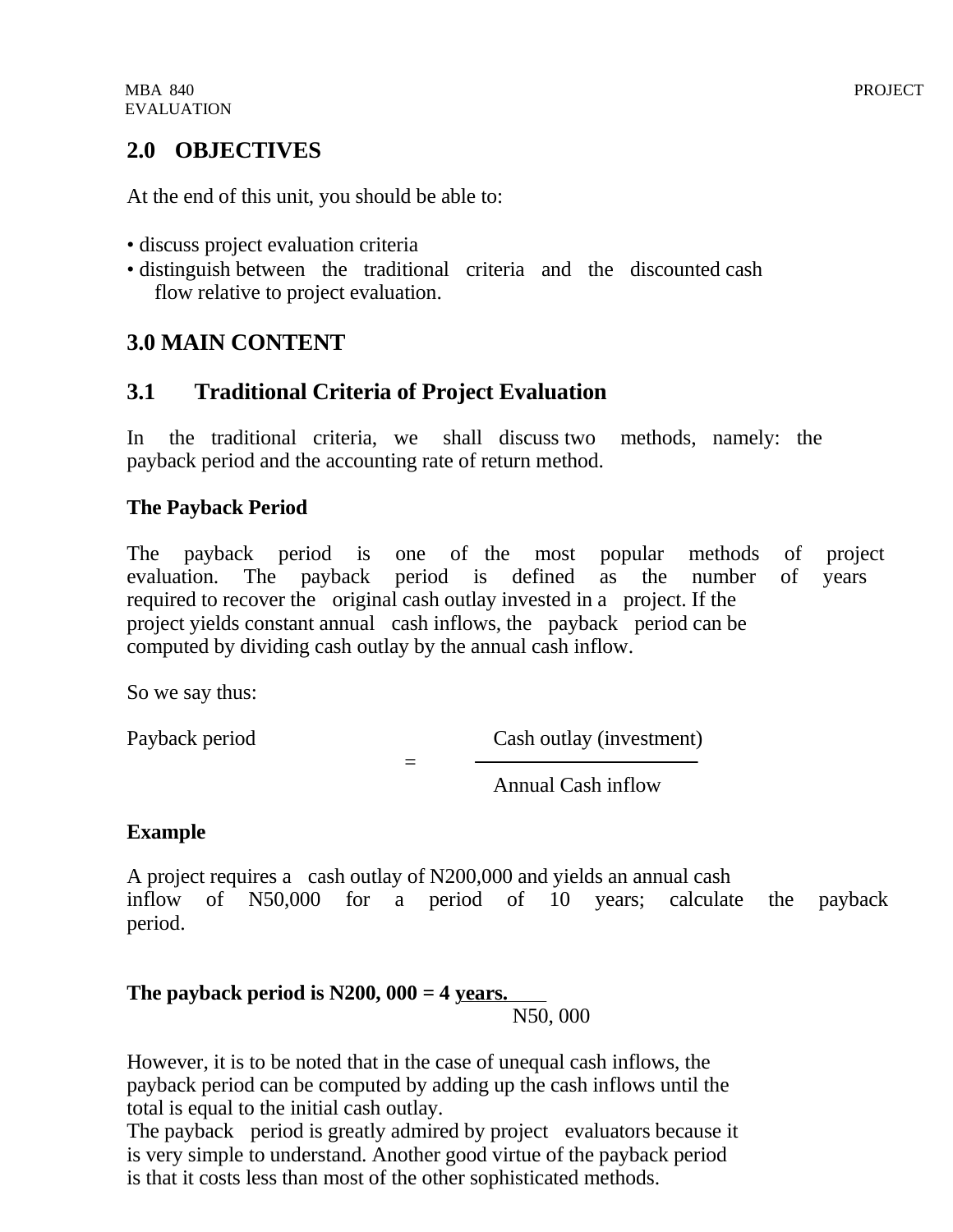#### $\rm{MBA}$  840 PROJECT EVALUATION

However, despite its simplicity, the payback period may not be desirable investment criterion. In the first place, it fails to recognise the cash flows that come in after the payback period. Again it **fails the** pattern of cash inflows and that early cash inflows better than later cash inflows.

Despite its weakness, the payback period is very popular analyst It tries to emphasise early recovery of an investment. This means that it gives an insight into the cash inflows of the project.

#### **The Accounting Rate of Return (ARR) Method**

The accounting rate of return (ARR) is a method that uses accounting information to measure the profitability of an investment.

The accounting rate of return (ARR) is computed by dividing the average income after taxes by the average investment.

ARR Average Income

= Average Investment

#### **Example**

A project costs N100,000 and has a scrap value of N40,000. The stream of income before depreciation and taxes are N40,000, N50,000  $M<sub>60</sub>$ ,000 for the first three years. The tax rate is 50% and depreciation is on straight line basis.

Calculate the accounting rate of return for the project.

#### **Solution**

|                                                                           | Year       | Year                 | <b>Year</b> |
|---------------------------------------------------------------------------|------------|----------------------|-------------|
|                                                                           |            |                      |             |
|                                                                           | <b>NNN</b> |                      |             |
| depreciation40,000 50,000 60,000<br><b>Earnings</b><br>before             |            |                      |             |
| and taxes                                                                 |            |                      |             |
| Depreciation                                                              |            | 20,000 20,000 20,000 |             |
| Net earnings before taxes 20,000 30,000 40,000                            |            |                      |             |
| Taxes at 50%                                                              |            | 10,000 15,000 20,000 |             |
| Net earnings after taxes $10,000$ $\overline{15,000}$ $\overline{20,000}$ |            |                      |             |

**Book value of investment** 

| Beginning 100,000 80,000 60,000 |  |  |
|---------------------------------|--|--|
| Ending 80,000 60,000 40,000     |  |  |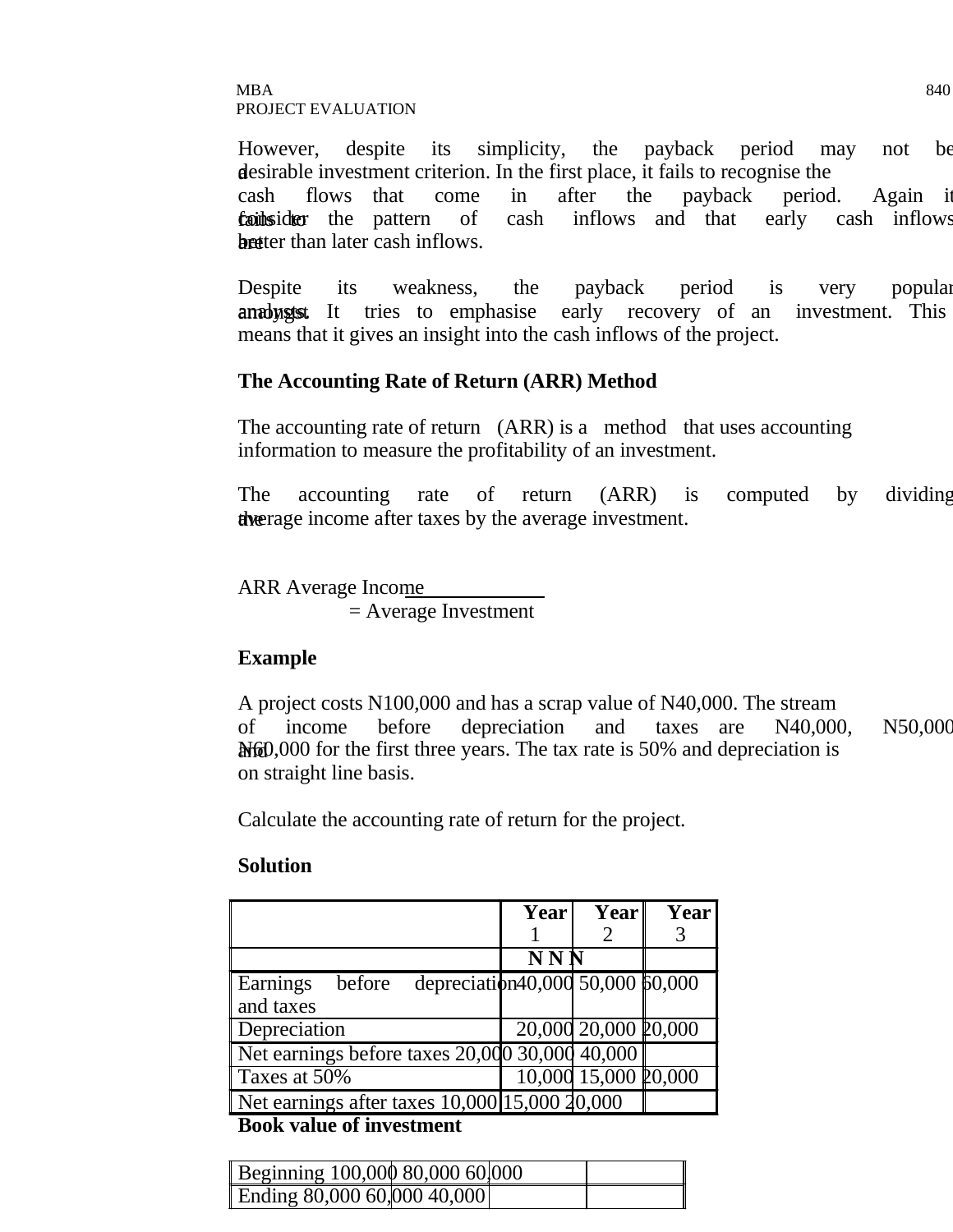Average 90,000 70,000 50,000 Average earnings  $= 10,000+15,000+20,000$  3  $= 15000$ Average investment =  $90,000 + 70000 + 50,000$  3 **= 70000**

Accounting rate of return  $=$  15000 70000  $= 21.42\%$ 

As an accept or reject criterion, the ARR method will accept all those projects whose ARR is greater than the minimum rate established by management. If the ARR is lower than the minimum rate established by management, then the project should be rejected.

The ARR method is very simple to understand and use. It can also be easily calculated using accounting information.

However, the ARR suffers from three main weaknesses. First it uses accounting profits not cash flows in appraising projects.

Secondly ARR ignores the time value of money. The profits occurring in different periods are valued equally.

Thirdly, it does not allow the fact that profit can be reinvested to earn more profits.

# **3.2 Discounted Cash Flow (DCF) Methods**

We have discussed two of the traditional methods used in the evaluation of projects. One is the payback period while the other is the accounting rate of return (ARR). Although two of them are simple to use and understand, they are not theoretically sound. Both of them fail to consider the timing of cash flows. Both fail to consider the time value of money.

Because of these limitations, we shall consider two superior investment criteria which fully recognise the timing of cash flows.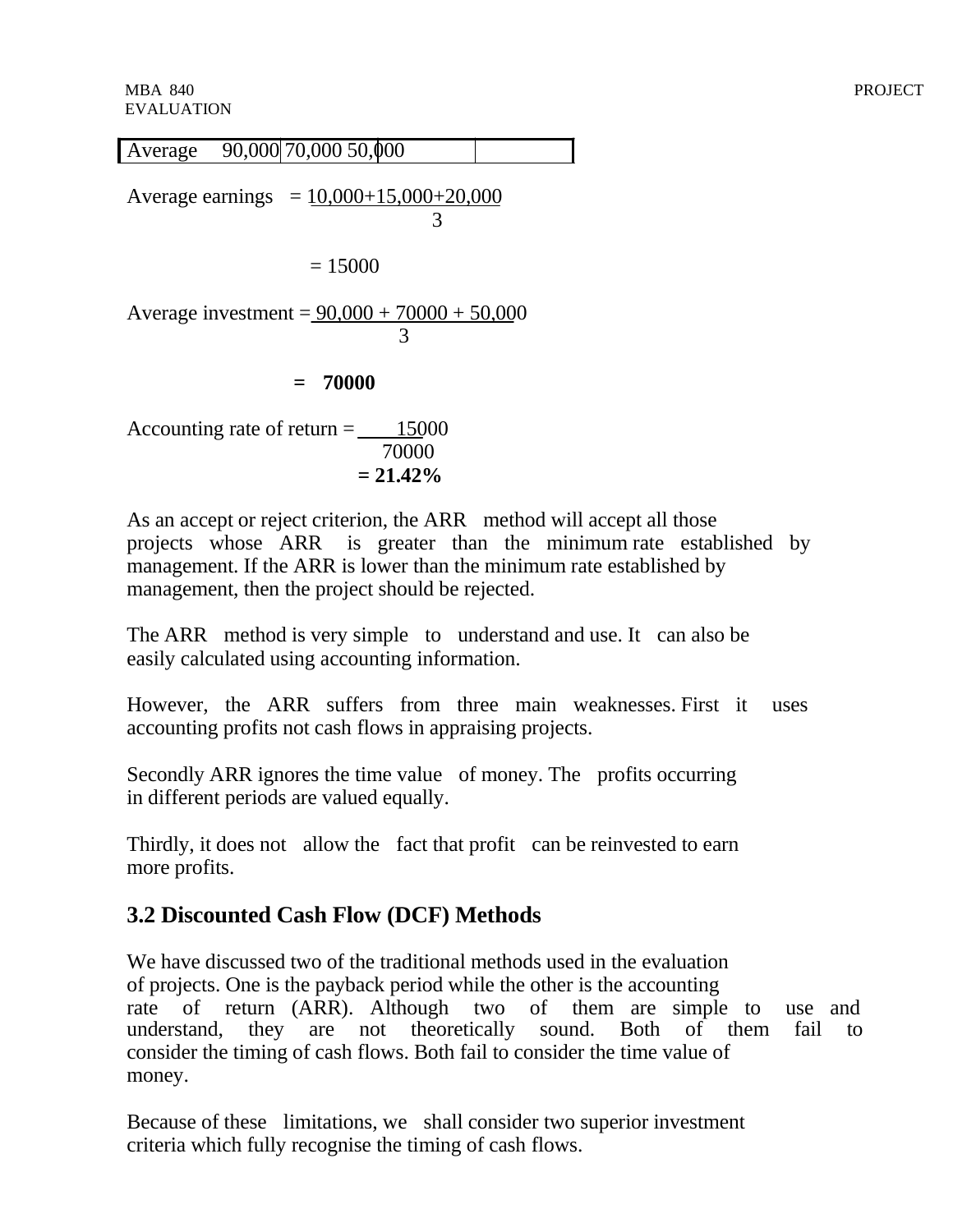The two methods are the net present value (NPV) method and the the internal rate of return (IRR) method. These two methods are referred to as discounted cash flow (DCF) methods or the tme-adjusted methods.

#### **The Net Present Value (NPV) Method**

This method correctly recognises the fact that cash flows arising different time periods differ in value and are comparable only when their equivalent- present values are found out.

The following steps are followed when computing the net present value (NPV).

- 1. A discount rate is selected to discount the cash flows. The correct discount rate should be the firm's cost of capital which is the minimum rate of return expected by the investors to be earned by the firm.
- 2. The present value of cash inflows and outflows are computed using cost of capital as the discounting rate.
- 3. The net present value (NPV) is the present value of cash inflows less present value of cash outflows.

The acceptance rule using the NPV method is to accept a project if the NPV is positive, and to reject it if the NPV is negative.

If NPV is greater than zero, then the value of the firm is expected to increase. It is also important for us to understand the interpretation of NPV. The net present value may be interpreted to mean the immediate increase in the wealth of a firm if the investment proposal is accepted. It is equal to an unrealised capital gain. The net present value can also be interpreted to represent the amount the firm could raise at a required rate of return in addition to the initial cash outlay to distribute immediately to its shareholders and by the end of the project life to have paid off all the capital raised plus interest on it.

#### **Example**

Calculate the net present value of a project which cost N500,000. but generates cash inflows of N150,000, N300,000 and N400,000 over a three year period. The required rate of return is 10%.

#### **Solution**

**Year Cash inflows Discount factor Present Value**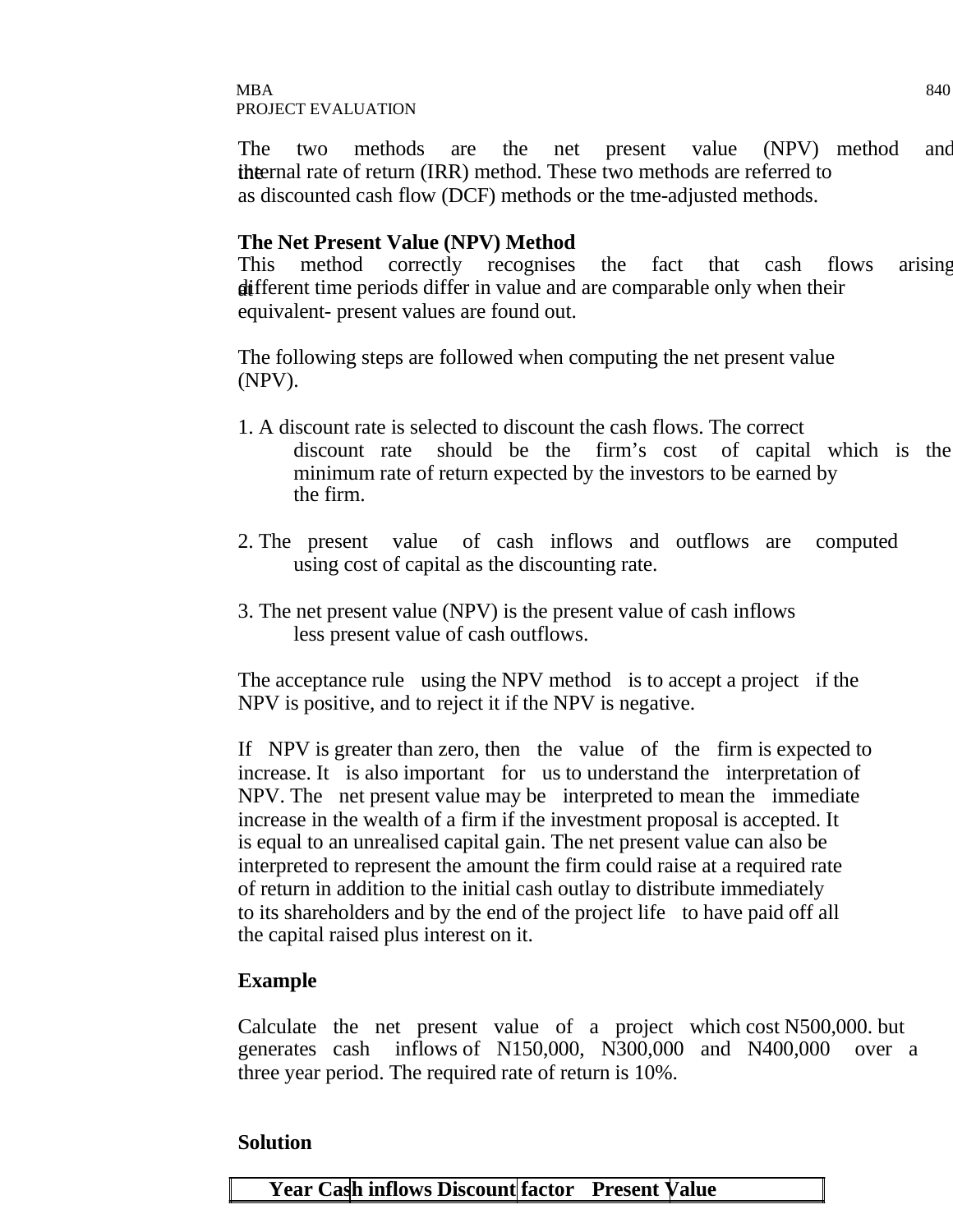|              | at 10% of Cash Inflows |         |
|--------------|------------------------|---------|
|              |                        |         |
|              | 150,000 .909 136,350   |         |
|              | 300,000 .826 247,800   |         |
|              | 400,000 .751 300,400   |         |
| <b>Total</b> |                        | 684,550 |

**Less investment outlay 500,000 Net present value 184,550** 

In terms of merit, the NPV method is very significant since it recognises the time value of money. It also is consistent with the objective of maximising the wealth of shareholders. However, the NPV suffers from the following limitations.

Firstly, it is fairly difficult to use.

Secondly, in computing the NPV, it is assumed that the discount rate which usually is a firm's cost of capital is known. But as we know, the cost of capital is a fairly difficult concept to measure in real life.

Thirdly, NPV may not yield a consistent answer when the projects being compared involve different amounts of investment.

#### **The Internal Rate of Return (IRR) Method**

The internal rate of return (IRR) can be defined as that rate which equates the present value of cash inflows with the present value of cash outflows of an investment. Put in another way, the internal rate of return is the rate at which the NPV of an investment is zero. It is called the internal rate because it depends solely on the outlay and the resulting cash inflows of the project and not any rate determined outside the investment.

Let  $C = Cash$  outlays of an investment

 $A1 =$ Cash in flows received in (I+R). year I discounted at the cost of capital R.

 $A2 = \cosh \text{ inflows received in year 2}$ (I+R)2 discounted at the cost of Capital R.  $A3$  = cash inflows received in year 3  $(I+R)$ 3 discounted at the cost of Capital R.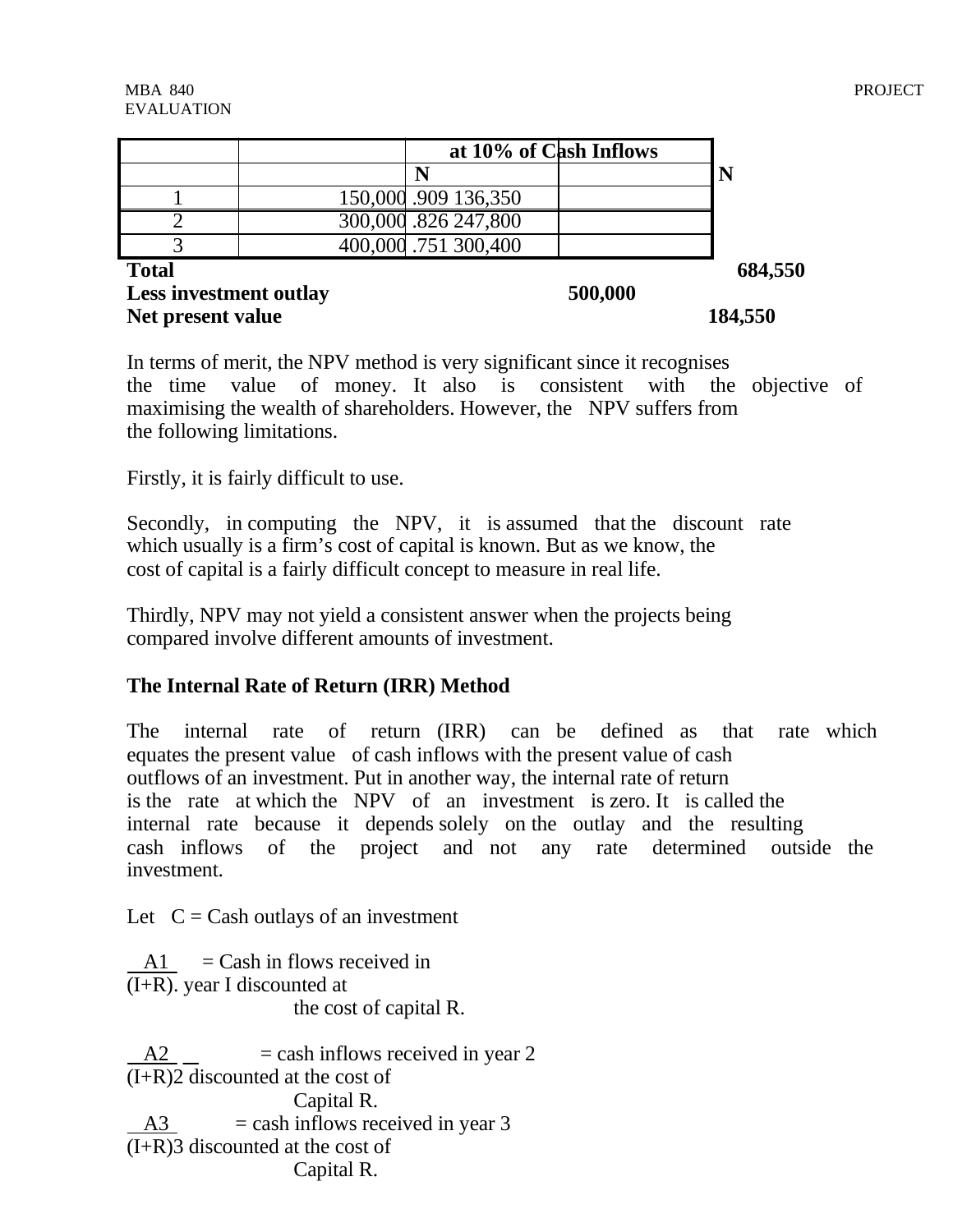Write the basic equation

$$
C = \frac{A1}{(1+R)} \frac{A2}{+(1+R)2} + \frac{A3}{(1+R)3}
$$

$$
0 = C - A1 + \frac{A2}{(1+R)} + \frac{A3}{(1+R)^2} \qquad (1+R)3
$$

The value of R in the equation at which total cash outlays equal total cash inflows is called the internal rate of return (IRR).

Usually the value of R can be found out by trial and error. Generally, if the calculated present value of the expected cash inflows is lower than the present value of cash outflows, a lower rate should be tried. On the other hand, if the calculated present value of the expected cash inflows is higher than the present value of cash outflows, a higher rate should be tried.

#### **Example**

A barbers' shop costs N32,400 to establish and is expected to generate cash inflows of N16,000,N14,000 and N12,000 over its life of three years. Calculate the internal rate of return.

#### **Solution**

Let us start by trying 16%

| <b>Year Cash Inflow Discount</b> |             |               | <b>Present Value</b> |  |
|----------------------------------|-------------|---------------|----------------------|--|
|                                  |             | Factor at 16% |                      |  |
|                                  |             |               |                      |  |
|                                  | 16,000.862  |               |                      |  |
|                                  | 14,000 .743 |               | 10,402               |  |
|                                  | 12,000.641  |               |                      |  |
| <b>Total</b>                     |             |               |                      |  |
| Less cash outlay                 | 32,400      | 31,886        |                      |  |

Net present value  $(NPV)$   $=$   $-514$ 

The net present value is –N514 at 16% discount factor. Let us try a lower rate like 14%

#### **Year Cash Inflow Discount Present Value**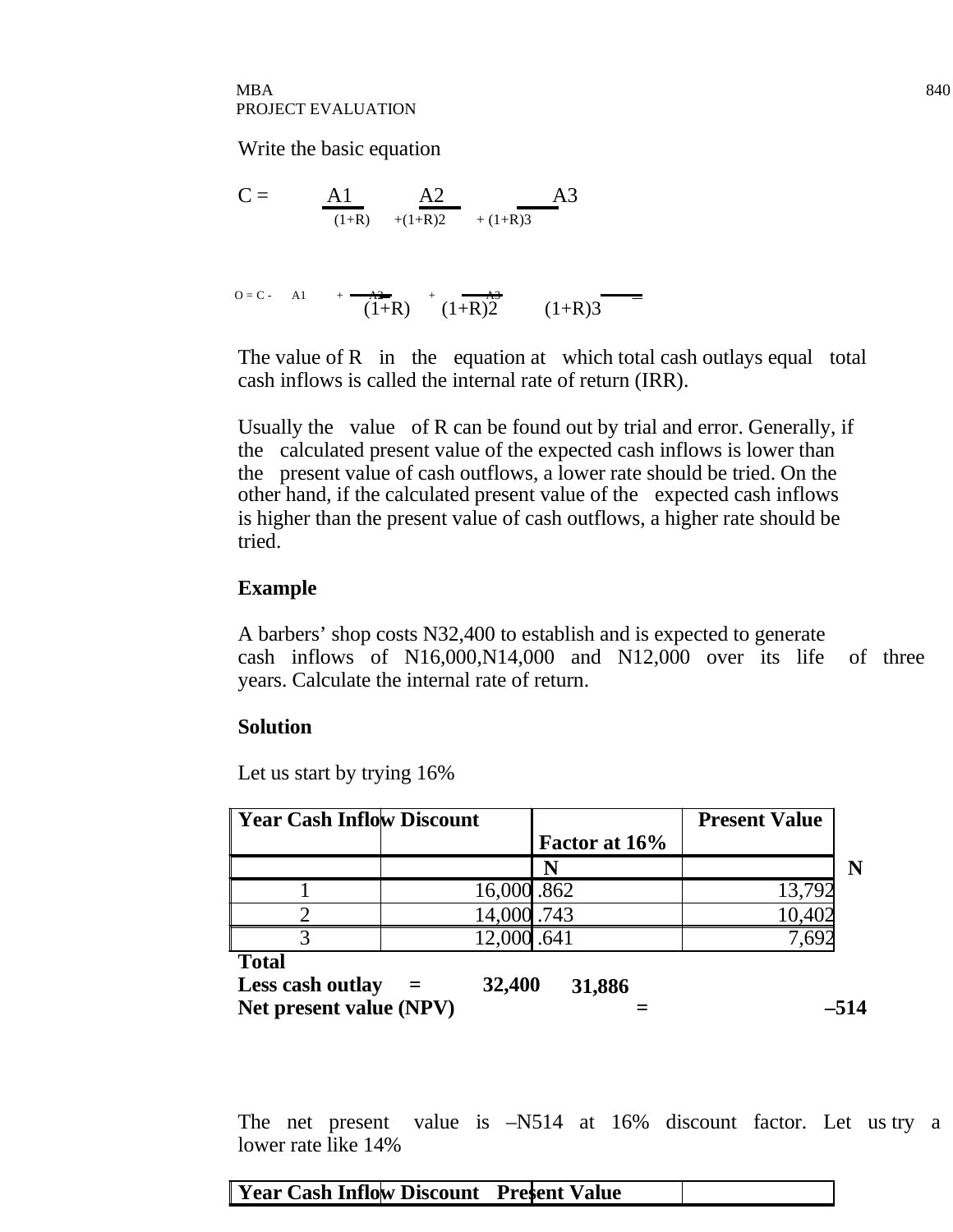|              | <b>Factor at 14%</b> |        |
|--------------|----------------------|--------|
|              |                      |        |
|              | 16,000 .877          | 14,032 |
|              | 14,000 .769          | 10,766 |
|              | 12,000 .675          |        |
| <b>Total</b> |                      |        |

**Less cash outlay = 32,400 32,898** Net present value (NPV)  $=$  498

You will observe from the above calculations that when we tried 16% discount rate, the NPV was negative at –N514, when we tried 14%discount rate, the NPV became positive at N498. Therefore, the internal rate of return we are looking for lies between 14% and 16%.

The basic accept-or-reject rule, using the IRR method, is to accept the project if its internal rate of return is higher than the firm's required rate of return. However, the project should be rejected if its internal rate of return is lower than the firms cost of capital.

It is important that we understand the interpretation of the internal rate of return (IRR).

The internal rate of return (IRR) represents the highest rate of interest a firm would be ready to pay on funds borrowed to finance the project without being financially worse-off, by repaying the loan principal plus accrued interest out of the cash inflows generated by the project.

We should also see the internal rate of return method as a very sound method. As we said, it is a discounted cash flow method and also it considers the time value of money. It is also compatible with the firm's desire to maximise the owners' wealth. However the IRR method is fairly difficult to understand and it involves complex computations.

#### **SELF ASSESSMENT EXERCISE**

Distinguish between the traditional project evaluation methods and the discounted cash. Show criteria.

# **4.0 CONCLUSION**

We have discussed project evaluation criteria which we said constitute a very crucial topic in this course. We discussed traditional criteria of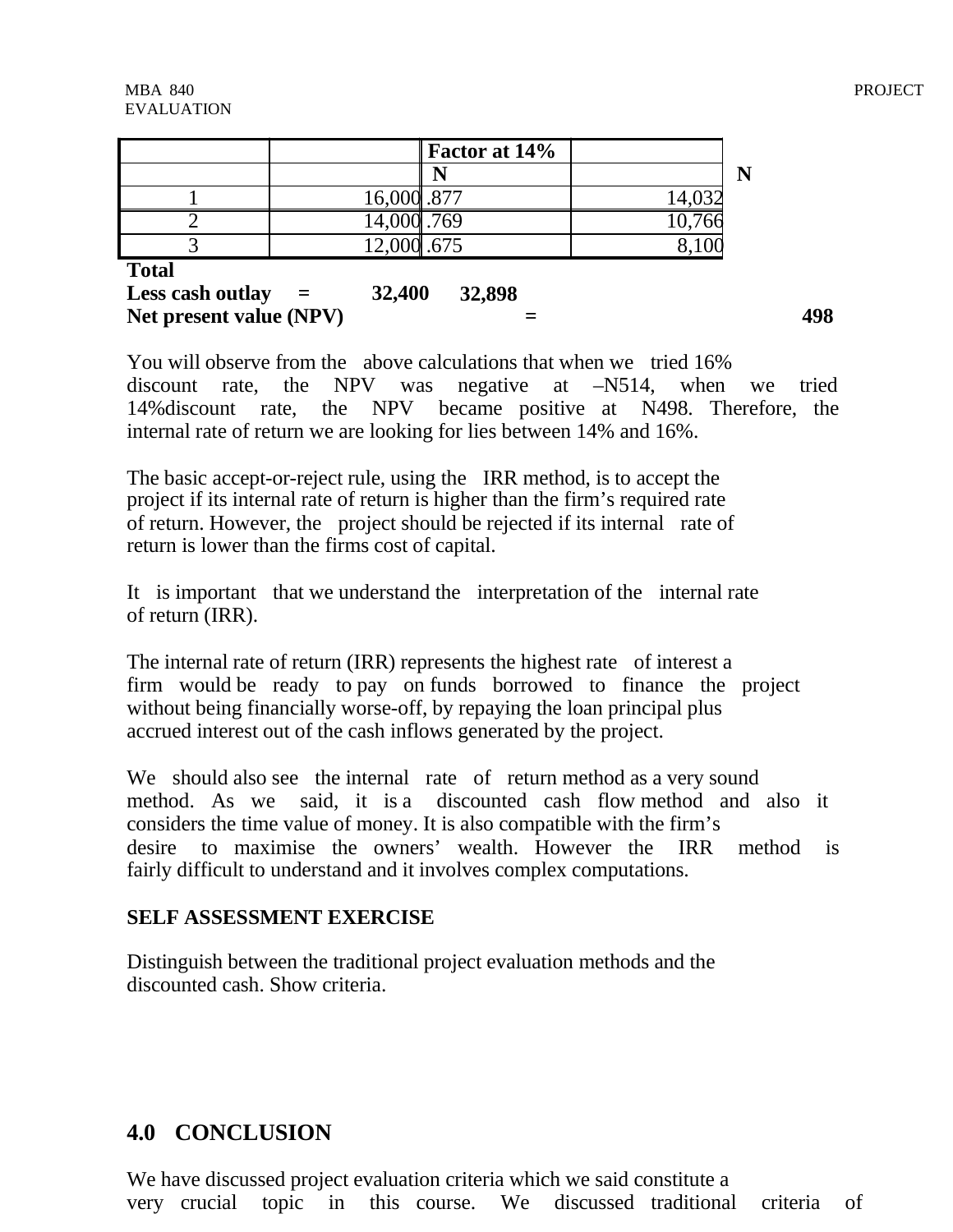project evaluation. Here we mentioned the payback period and the counting rate of return (ARR). We also discussed discounted cash flow criteria. Here we mentioned the net present value (NPV) method and the Internal Rate of Return (IRR).

## **5.0 SUMMARY**

Project evaluation criteria provide us with the tools with which we can choose from various investment proposals using acceptable techniques. The evaluation criteria guide the project initiator and assist him/her to choose among alternative projects. Also banks use project evaluation criteria to decide whether or not to lend money for a project.

## **6.0 TUTOR-MARKED ASSIGNMENT**

Why are the discounted cash flow (DCF) techniques better and more acceptable than the traditional methods of project evaluation?

## **7.0 REFERENCES/FURTHER READINGS**

Leon Ikpe (1999). Project Analysis and Evaluation. Lagos: Impressed Publishers.

# **UNIT 5 INTRODUCTION TO ECONOMIC ANALYSIS**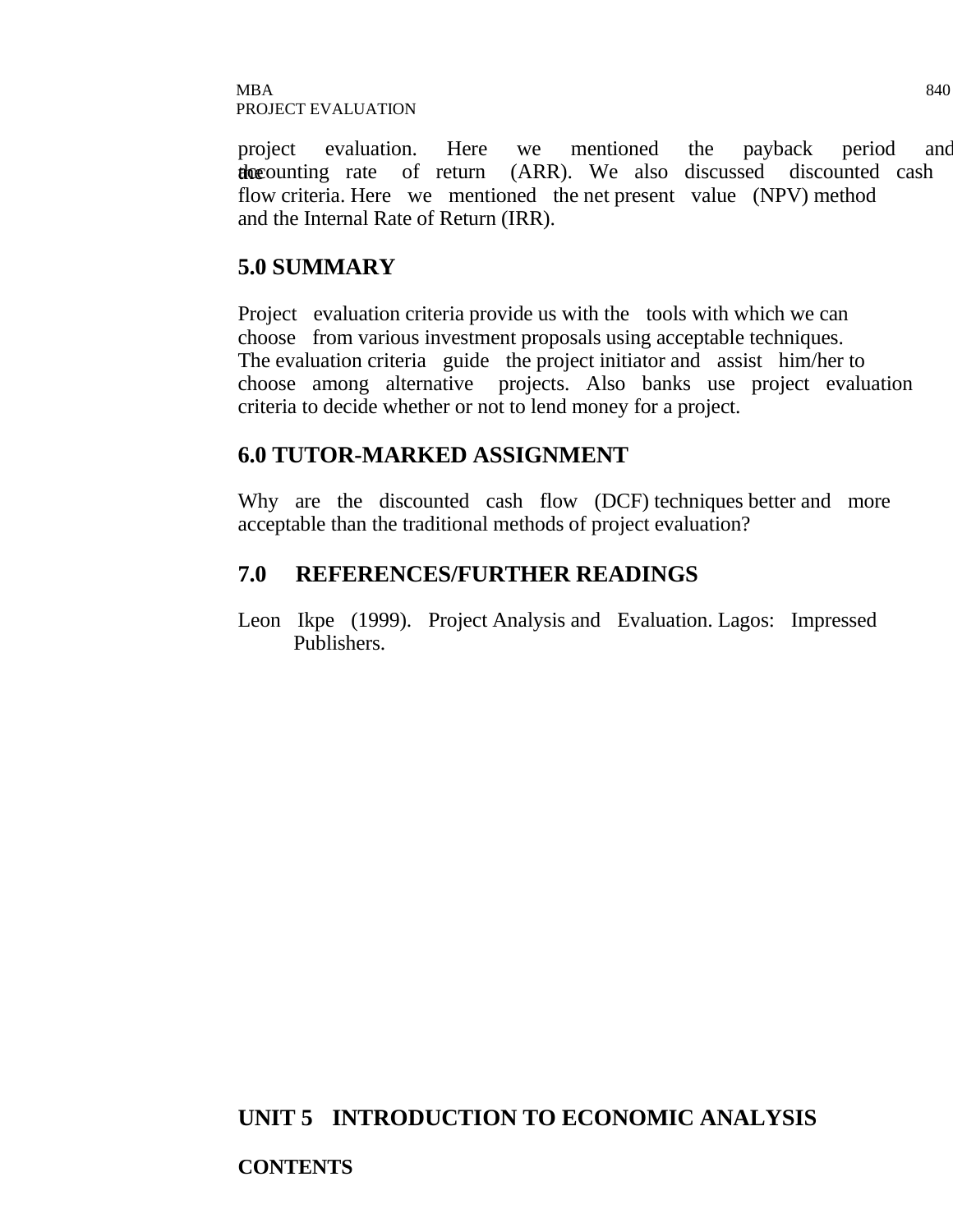- 1.0 Introduction
- 2.0 Objectives
- 3.0 Main Content
	- 3.1 Financial Analysis and Economic Analysis- A Comparison
	- 3.2 The Nature of Economic Analysis
	- 3.3 Adjustments to Financial Analysis
	- 3.4 Linkage Effects of a Project
- 4.0 Conclusion
- 5.0 Summary
- 6.0 Tutor-Marked Assignment
- 7.0 References/Further Readings

# **1.0 INTRODUCTION**

Generally, in a project analysis situation, most analyses focus on the cash inflows and outflows of a project. Critical expenses and incomes are usually compared to determine whether a project should be undertaken or not. But expenses and revenues in most financial analyses are mainly the consideration of a private investor.

The implication of financial analysis is that it provides a micro view of a project and concentrates attention on things like accounting profits.

Economic analysis on the other hand considers projects from a macro point of view. The type of questions asked in an economic analysis are:

- 1. Will the project under consideration lead to the general well being of the community, the state and the nation?
- 2. Will the project generate employment at various levels in the macro environment?
- 3. Will the project lead to economic growth?
- 4. What are the linkages that the project has, i.e., forward or backward linkages?
- 5. Will the project generate more technical knowledge?

The questions that we have asked are not exhaustive but only go to demonstrate the type of questions that economic analyses seek to answer.

# **2.0 OBJECTIVES**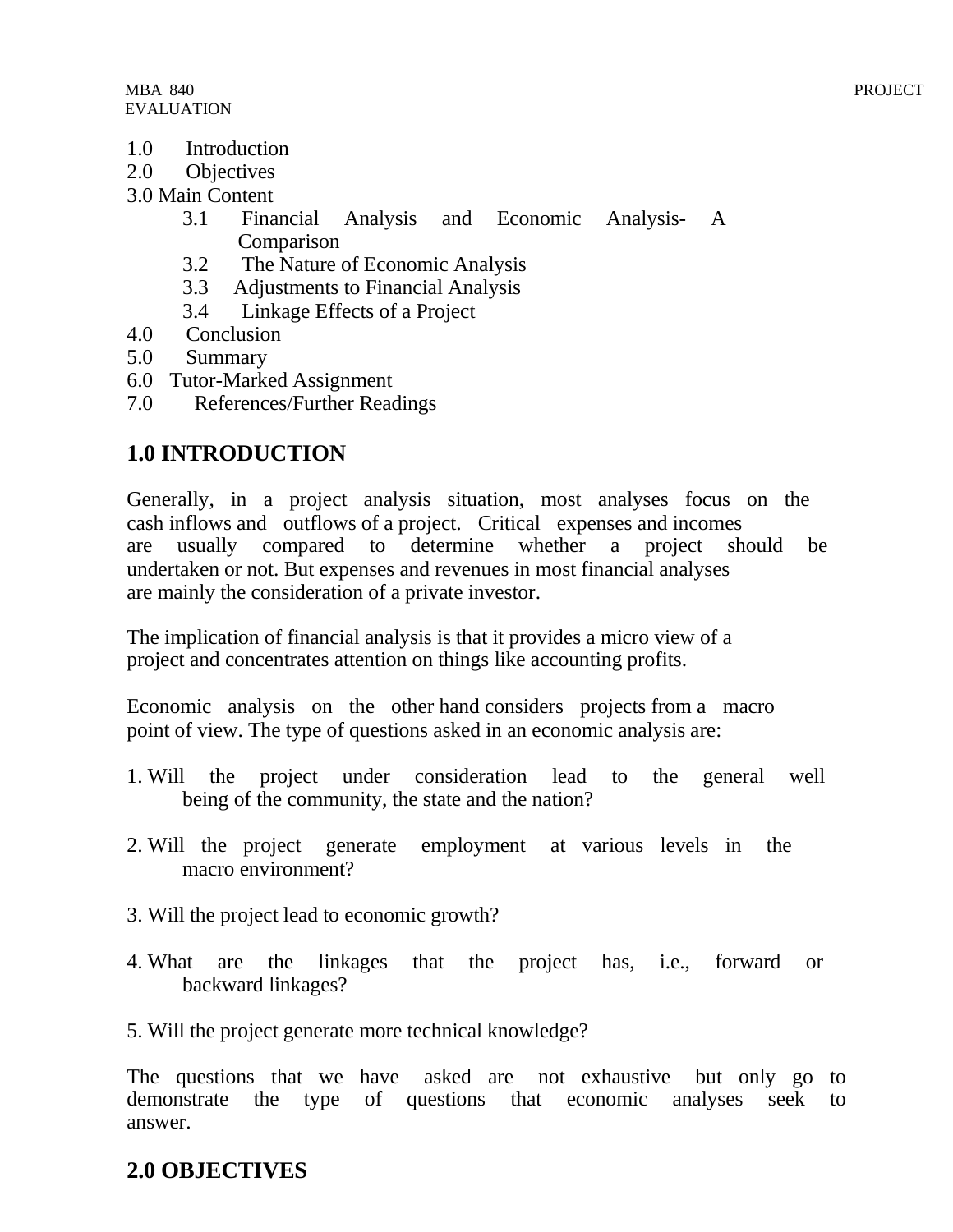At the end of this unit, you should be able to:

- explain the meaning of an economic analysis
- distinguish between an economic analysis and a financial analysis.

# **3.0 MAIN CONTENT**

# **3.1 Financial Analysis and Economic Analysis – a Comparison**

In general theory, a financial analysis tries to solve resource allocation problems. It tries to use information from projects to determine whether projects should come on stream or not.

Economic analysis also tries to solve resource allocation problems in an economy. In economic theory, resources are very scarce and it is part of any good analysis to allocate resources between competing projects. For example, resource allocation problems can arise if a community is trying to decide whether to build a school or a hospital with limited scare resources.

Financial analysis equally tries to allocate resources but from a micro view point. So, both financial and economic analyses solve resource allocation problems.

Financial analysis tries to concern itself with issues of both benefits and costs arising from a project. In the financial analysis, the concern of the analysis is to evaluate the stream of costs attached to a project deduct same from the stream of benefits.

If the stream of benefits is greater than the stream of costs, then the project in question has a positive value and should be accepted all things being equal. However, if the stream of costs is greater than the stream of benefits, then the project in question has a negative value and should not be accepted, all things being equal.

Economic analysis also concerns itself with costs and benefits arising from a project. If the stream of benefits is greater than the stream of costs, then the project in question has a positive value and should be accepted.

However, if the stream of costs is greater than the stream of benefits, then the project in question has a negative value and should not epithed, all things being equal.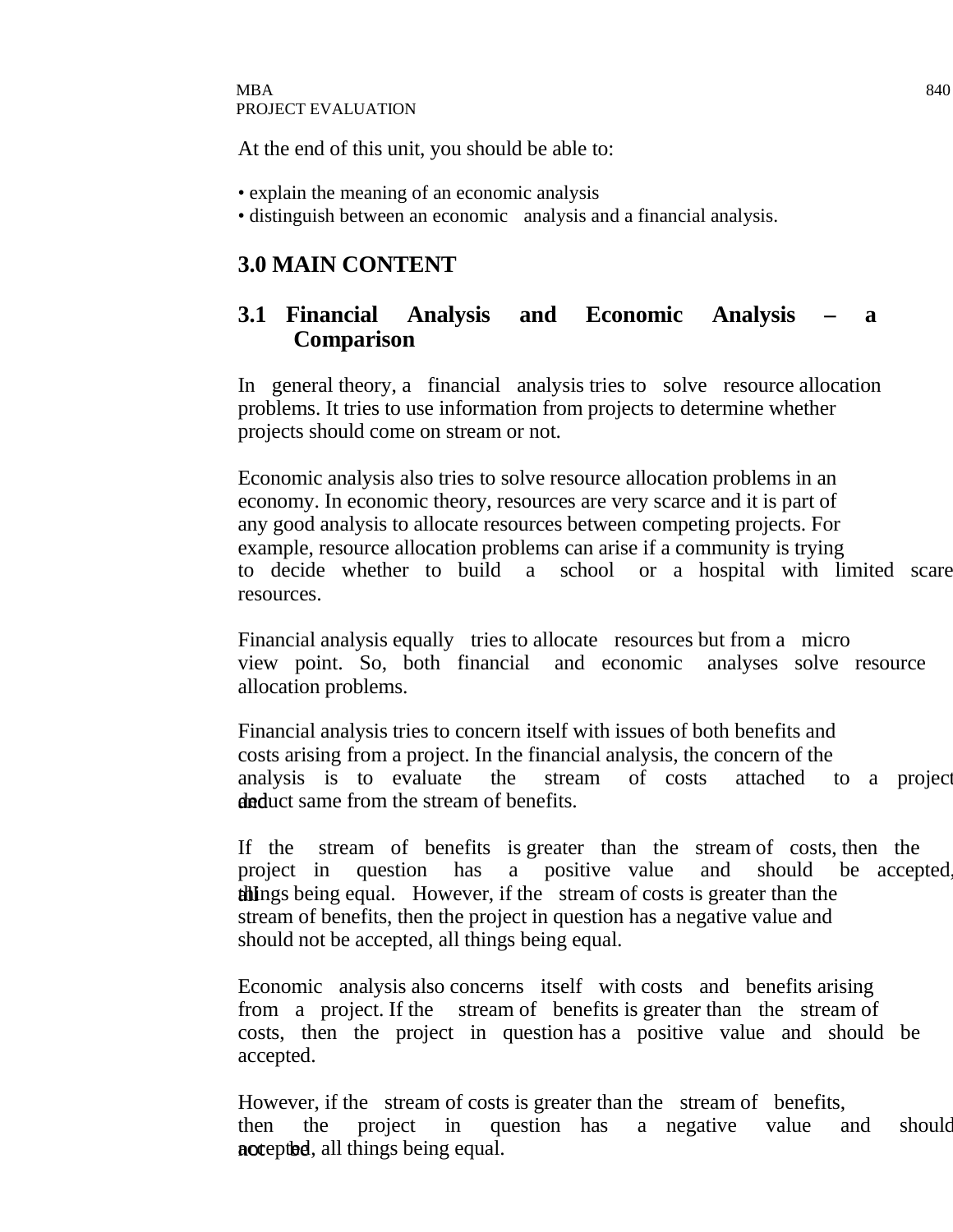So we could say that financial analysis and economic analysis both concern themselves with costs and benefits arising from a project. In the end, they provide answers to the question of whether a project should be acceptable or not. In evaluating projects, both use discounting and compounding techniques to arrive at their answers.

However, there exist conceptual differences between financial analysis and economic analysis. While financial analysis has a primary objective of establishing the viability and acceptability of a project from a financial view point, paying no attention to society, economic analysis has the objective of establishing the fact that a project is acceptable or not to the society as a whole. So while financial analysis has a micro objective, economic analysis has a macro objective.

Finally, in reaching a decision as to whether or not to accept a project, financial analysis and economic analysis both try to establish a relationship between costs and benefits.

For example in financial analysis, costs and benefits arising from a project are usually defined in monetary variables such as profits. But economic analysis goes really beyond the vague definitions of profit. In Economic analysis, costs are defined in terms of opportunity costs or foregone costs to the society as a whole.

#### **SELF ASSESSMENT EXERCISE 1**

Compare and contrast financial analysis and economic analysis.

#### **3.2 The Nature of Economic Analysis**

In economic analysis, the costs and benefits attached to a project are usually compared before a decision can be reached on whether or not to accept a project.

In the literature, there exist three discounted measures of project worth which we will now discuss:

#### **The Net Present Worth**

The net present worth is the difference between the present worth of benefits and the present worth of costs. We can write thus:

| Net Present Worth $=$ | Present Worth<br>of benefits |  | Present Worth | of costs |
|-----------------------|------------------------------|--|---------------|----------|
|-----------------------|------------------------------|--|---------------|----------|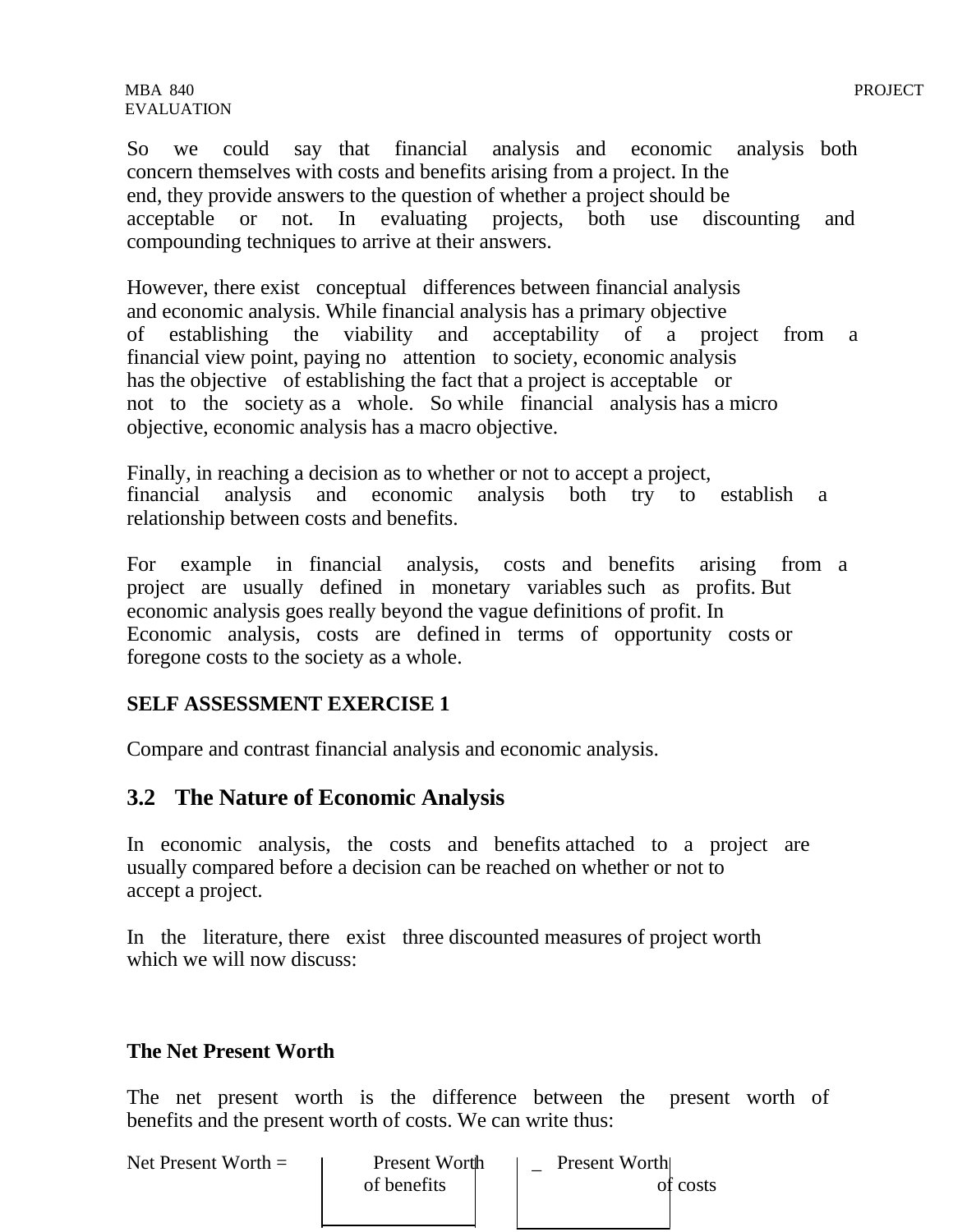Generally, according to the net present worth theory, a project is acceptable if the net present worth is positive. If the net present worth is negative, the project will be rejected.

#### **Benefit-Cost Ratio**

If you divide the present worth of benefits of a project by the present worth of its costs, then you have what is known as the benefit-cost ratio.

We can write thus:

Benefit-Cost ratio  $=$  Present worth of benefits Present worth of costs

Generally, a project is acceptable if the benefit-cost ratio is greater than 1 (one).

If the benefit-cost ratio is exactly 1 (one), that project is a project all break even project.

#### **The Internal Rate of Return (IRR)**

The internal rate of return is a discount rate where the present worth of benefits is equal to the present worth of costs.

Under the internal rate of return evaluation method, a project will be acceptable if its internal rate of return is higher than the firm's required rate of return.

The starting point of economic analysis is the financial analysis of projects which should be properly concluded before embarking on an economic analysis. Some adjustments will be made to the **financial calculations** to arrive at economic data.

First, it may be necessary to include or exclude some costs and benefits which may have been included or excluded from the financial analysis. Secondly, some project inputs and outputs may have to be revalued if their shadow prices differ significantly from their market prices.

#### SELF ASSESSMENT EXERCISE 2

Discuss the nature of economic analysis with emphasis on the methods of evaluating the worth of a project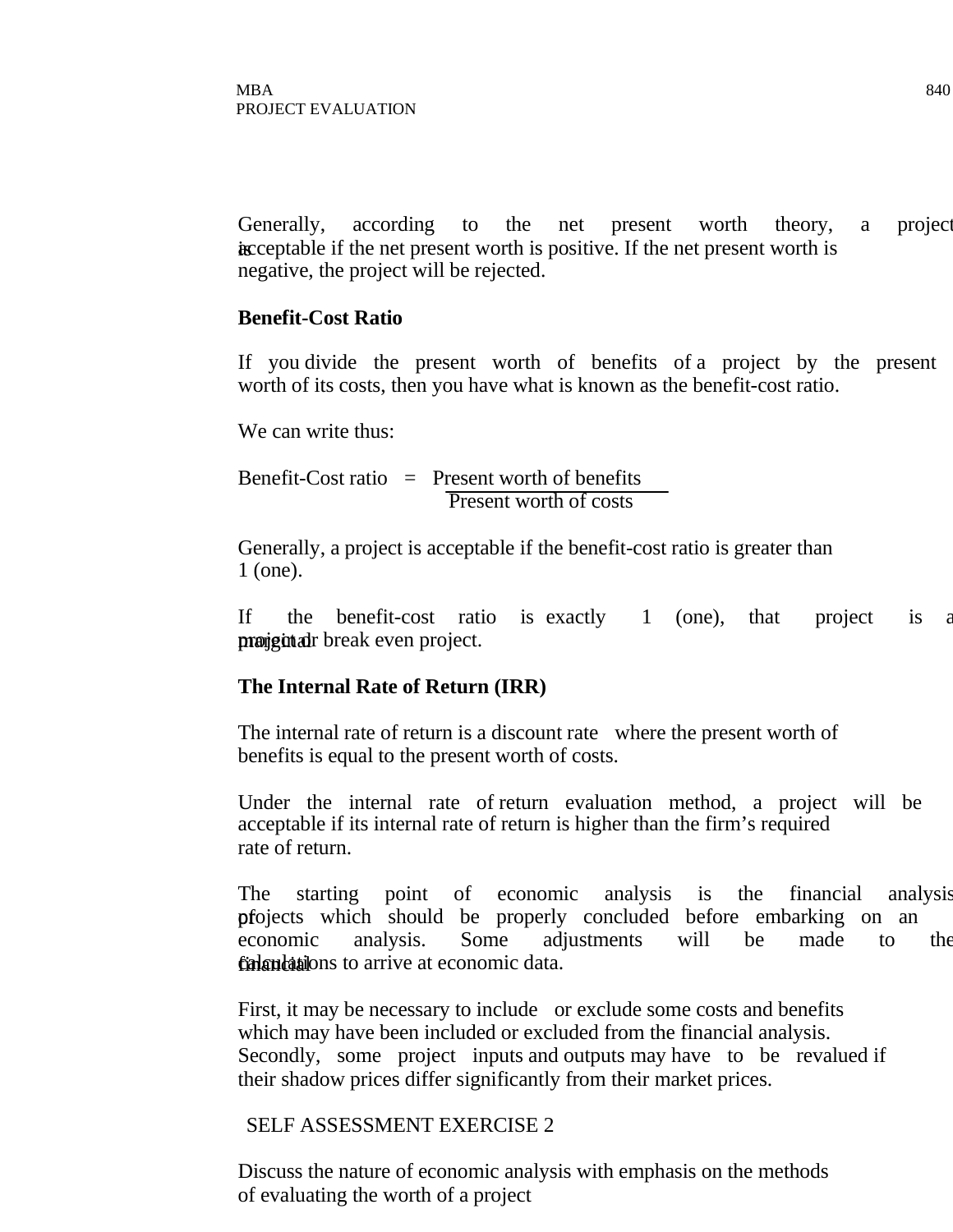### **3.3 Adjustments to Financial Analyses**

We have stated that the starting point of an economic analysis is a financial analysis, so if we have financial data on financial analysis, we need to make some adjustments to the financial analysis to arrive at economic analysis data. We shall now consider some of the adjustments:

#### **Transfer Payments**

Transfer payments represent transfer of resources from one section of society to another. They do not make any claim on the country's resources and as such, their impact should be clearly distinguished and analysed in the economic analysis.

One of the first transfer payments we shall consider is interest. Interest is a reward for capital. For example, if a project is funded through a bank loan, the interest component is included in the profit and loss statement.

The interest charges in the profit and loss statement represent transfer payments from a project to the provider of funds. What the project lost (interest) has become a gain to the provider of funds.

In effect, both figures are equal and cancel out without any net increase to society of funds. Therefore in economic analysis, interest charges are excluded since they only represent transfer payments.

The second transfer payment we shall consider is tax. When a project is profitable it is expected to pay taxes to the government at the ruling rate. In computing the profit of a project taxes are deducted to arrive at net profit. Taxes therefore appear as outgoing cash flows. Taxes represent transfer payments from a project to government.

In the economic analysis of a project, taxes are excluded because from the point of view of the society, they are only a transfer of resources from one section of the economy to another.

The third transfer payment is subsidies. In a traditional private sector setting, it would be unheard of to talk of subsidies. But in economic analysis, subsidies appear as important data. Most public sector projects enjoy government subsidies to enable the poor gain access to certain services which ordinarily they cannot afford without government assistance. Subsidies represent opportunity costs to a nation as a whole. Therefore in estimating the true cost of a project in an economic analysis, subsidies should be included.

# **3.4 Linkage Effects of a Project**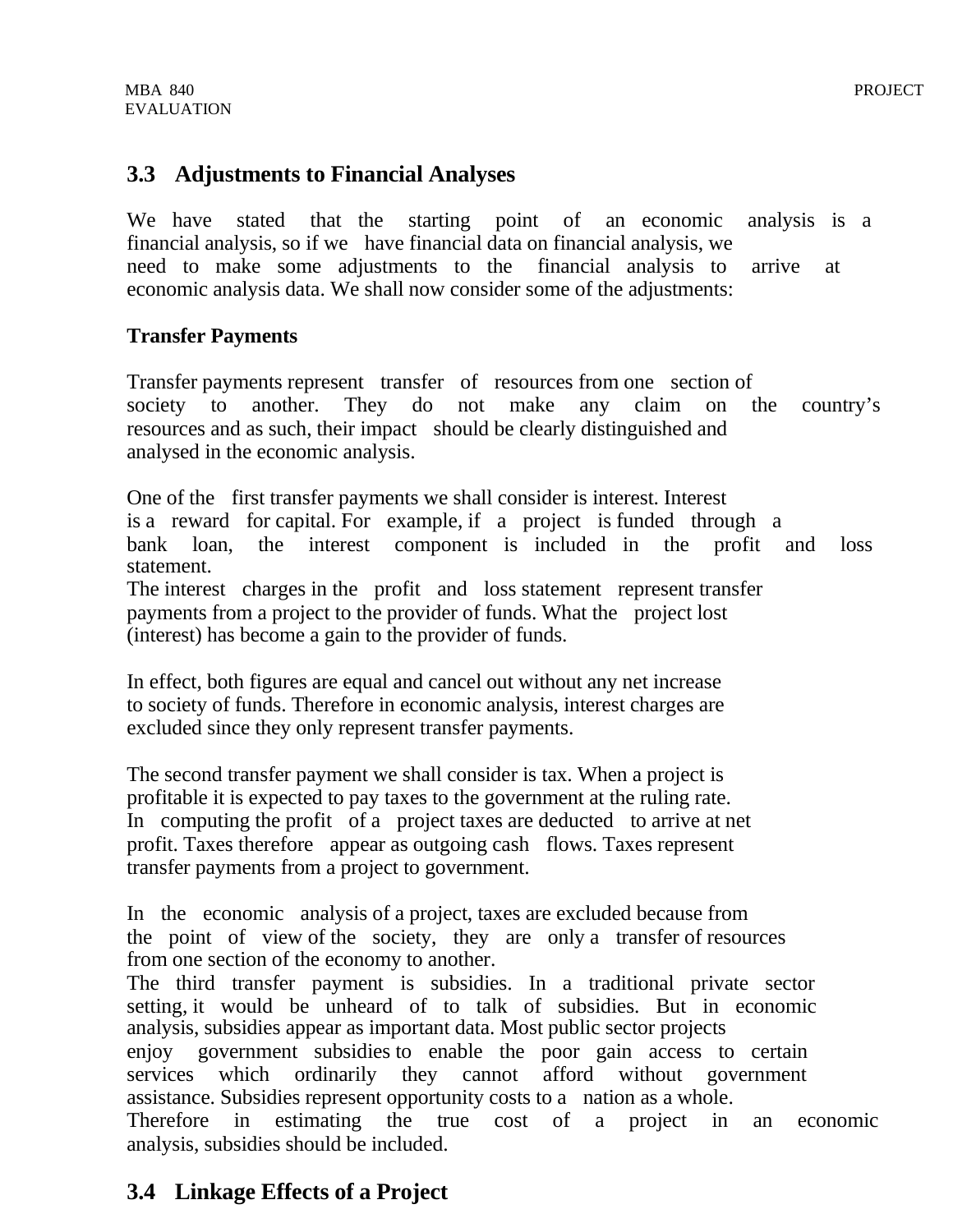Consider a simple case where a university is newly located in an vironment. Many investments will begin to spring up. New housing developments will begin to spring up; canteens will begin to spring up; hair dressing salons, etc. will begin to spring up to cater for the needs of the new university community. Such constitute the linkage effects of a project.

Generally, there are two types of linkage effects which we shall briefly discuss:

#### **Forward Linkage Effects**

Forward linkage is the stimulus given to industries that use the products of a project. A case in point is a flour manufacturing project. Flour has so many uses. If a flour mill is located in an environment, it will lead to the establishment of such projects as bakeries which will use the flour.

#### **Backward Linkage Effects**

Backward linkage demonstrates the stimulus to industries that supply the inputs to a project. For example, the establishment of a flour mill in an environment will lead to demand for wheat which is a major input for flour mill. The flour mill will lead to investment in wheat cultivation.

Also, the establishment of a car assembly plant will lead to **the extendity of the extending plants that need to supply tyres to** the car assembly plant.

#### **Example of an Economic Analysis**

In the year 2006, the World Bank was considering the desirability or otherwise of assisting Nigeria set up an ethanol plant covering thousands of hectares in the Niger Delta area.

Under the scheme, young farmers will be allocated hectares of land for subsidised cassava cultivation. Such inputs like fertilisers will be heavily subsidized while technical advice will be provided by the World Bank/ Nigerian agricultural experts.

### **4.0 CONCLUSION**

In this unit, we discussed the nature of economic analysis and compared it with the financial analysis of a project. We discussed net present worth, benefit cost ratio and the internal rate of return (IRR).